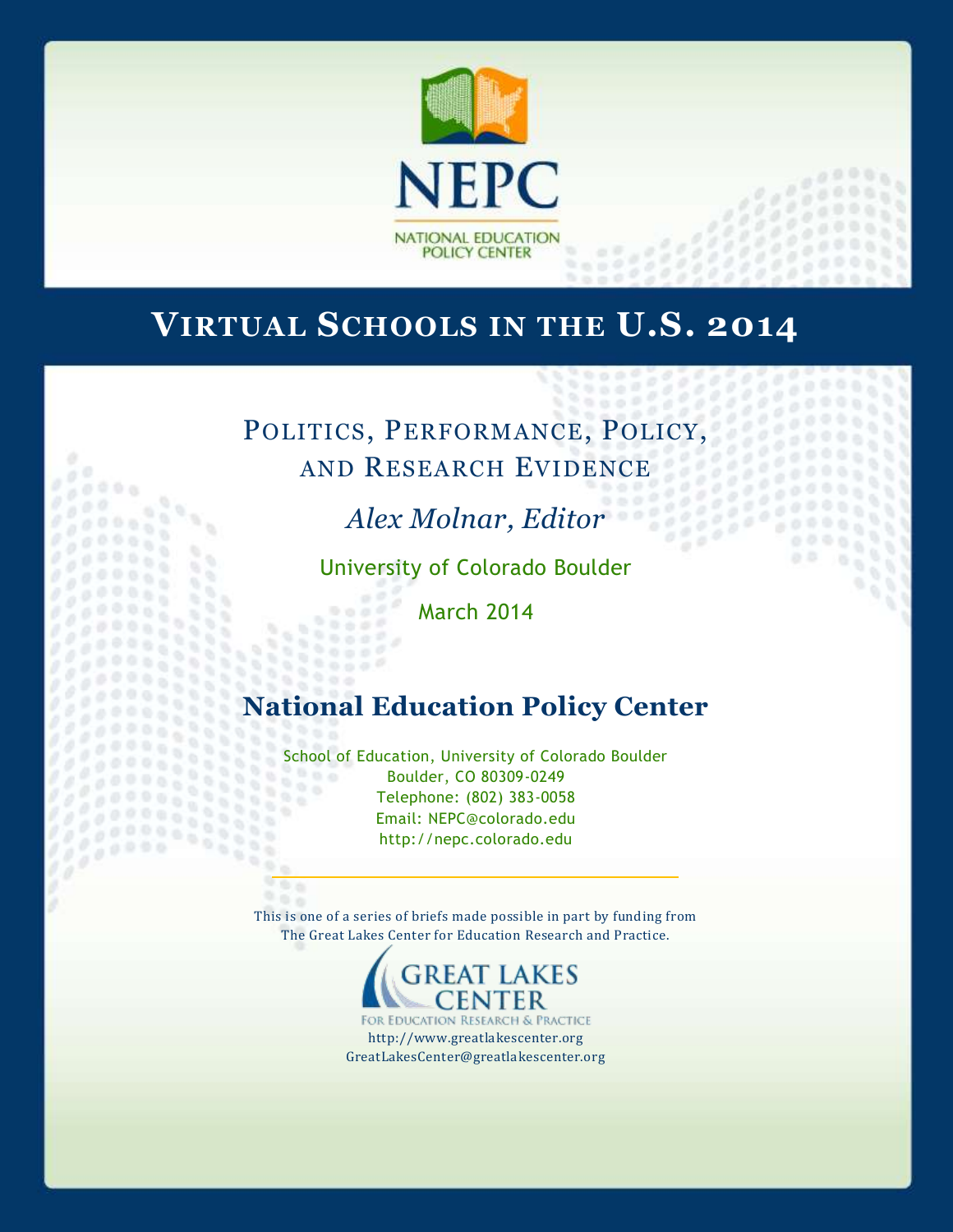**Kevin Welner** *Project Director*

**Patricia H. Hinchey** *Academic Editor*

**William Mathis** *Managing Director*

# **Erik Gunn** *Managing Editor*

Briefs published by the National Education Policy Center (NEPC) are blind peer -reviewed by members of the Editorial Review Board. Visit http://nepc.colorado.edu to find all of these briefs. For information on the editorial board and its members, visit: http://nepc.colorado.edu/editorialboard.

Publishing Director: **Alex Molnar**

#### **Suggested Citation:**

Molnar, A. (Ed.); Rice, J.K., Huerta, L., Shafer, S. R., Barbour, M.K., Miron, G., Gulosino, C, Horvitz, B. (2014) *Virtual Schools in the U.S. 2014: Politics, Performance, Policy, and Research Evidence.* Boulder, CO: National Education Policy Center. Retrieved [date] from http://nepc.colorado.edu/publication/virtual-schools-annual-2014.

*This material is provided free of cost to NEPC's readers, who may make non-commercial use of the material as long as NEPC and its author(s) are credited as the source. For inquiries about commercial use, please contact NEPC at nepc@colorado.edu.*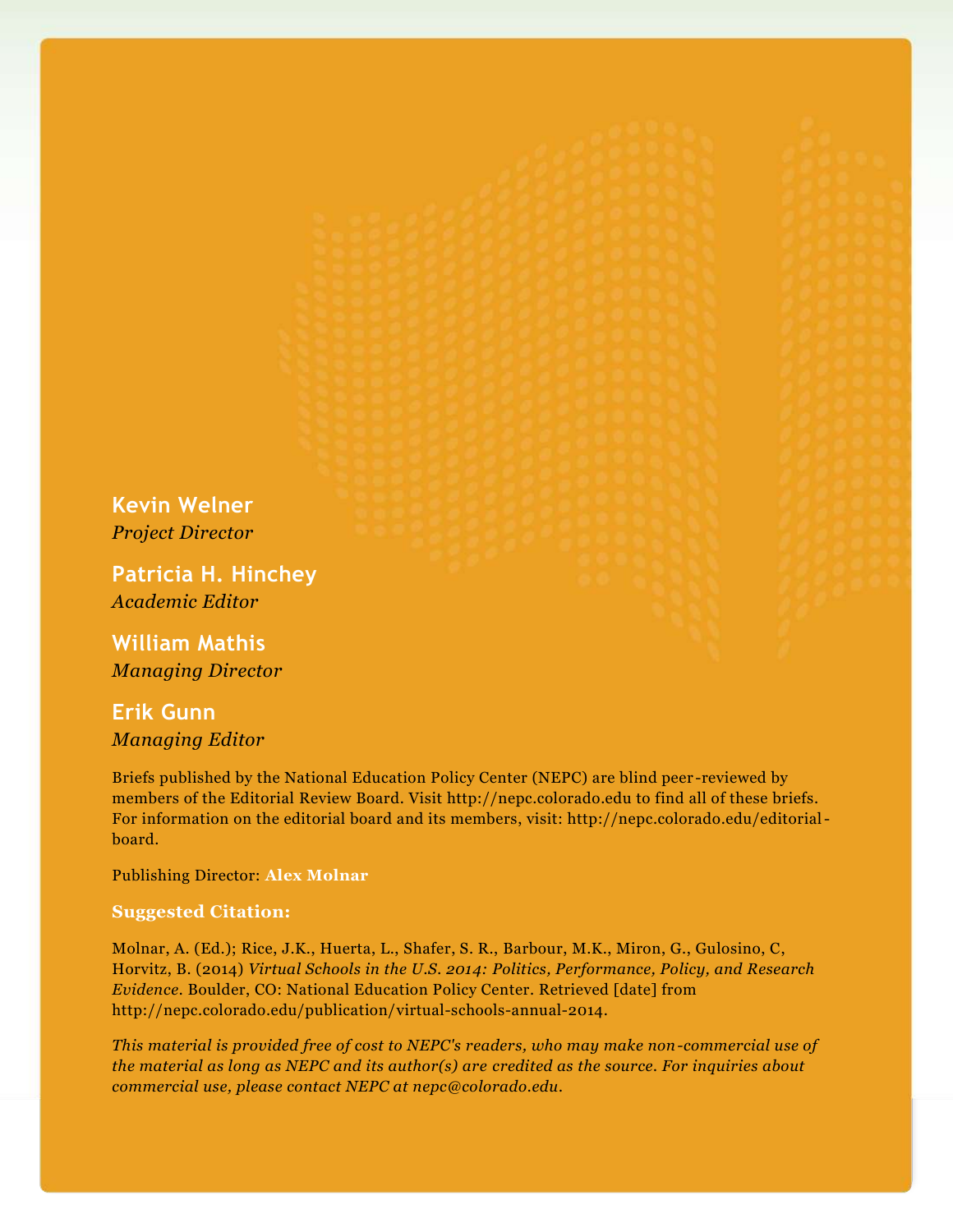# VIRTUAL SCHOOLS IN THE U.S. 2014

# POLITICS, PERFORMANCE, POLICY, AND RESEARCH EVIDENCE

*Alex Molnar, Editor, University of Colorado Boulder*

# **Executive Summary**

### **Section I: Key Policy Issues in Virtual Schools**

*Luis Huerta, Teachers College, Columbia University Jennifer King Rice, University of Maryland Sheryl Rankin Shafer* 

A comprehensive analysis of all proposed and enacted virtual school legislation in 50 states during the 2012 and 2013 legislative sessions enables tracking whether legislative trends reflect a legislative focus on strengthening accountability and oversight of virtual schools.

### *Recommendations arising from Section I*

- Develop new funding formulas based on the actual costs of operating virtual schools.
- Develop new accountability structures for virtual schools, calculate the revenue needed to sustain such structures, and provide adequate support for them.
- Establish geographic boundaries and manageable enrollment zones for virtual schools by implementing state-centered funding and accountability systems.
- Develop guidelines and governance mechanisms to ensure that virtual schools do not prioritize profit over student performance.
- Define new certification training and relevant teacher licensure requirements and continually improve online teaching models through comprehensive professional development.
- Address retention issues by developing guidelines for appropriate student-teacher ratios.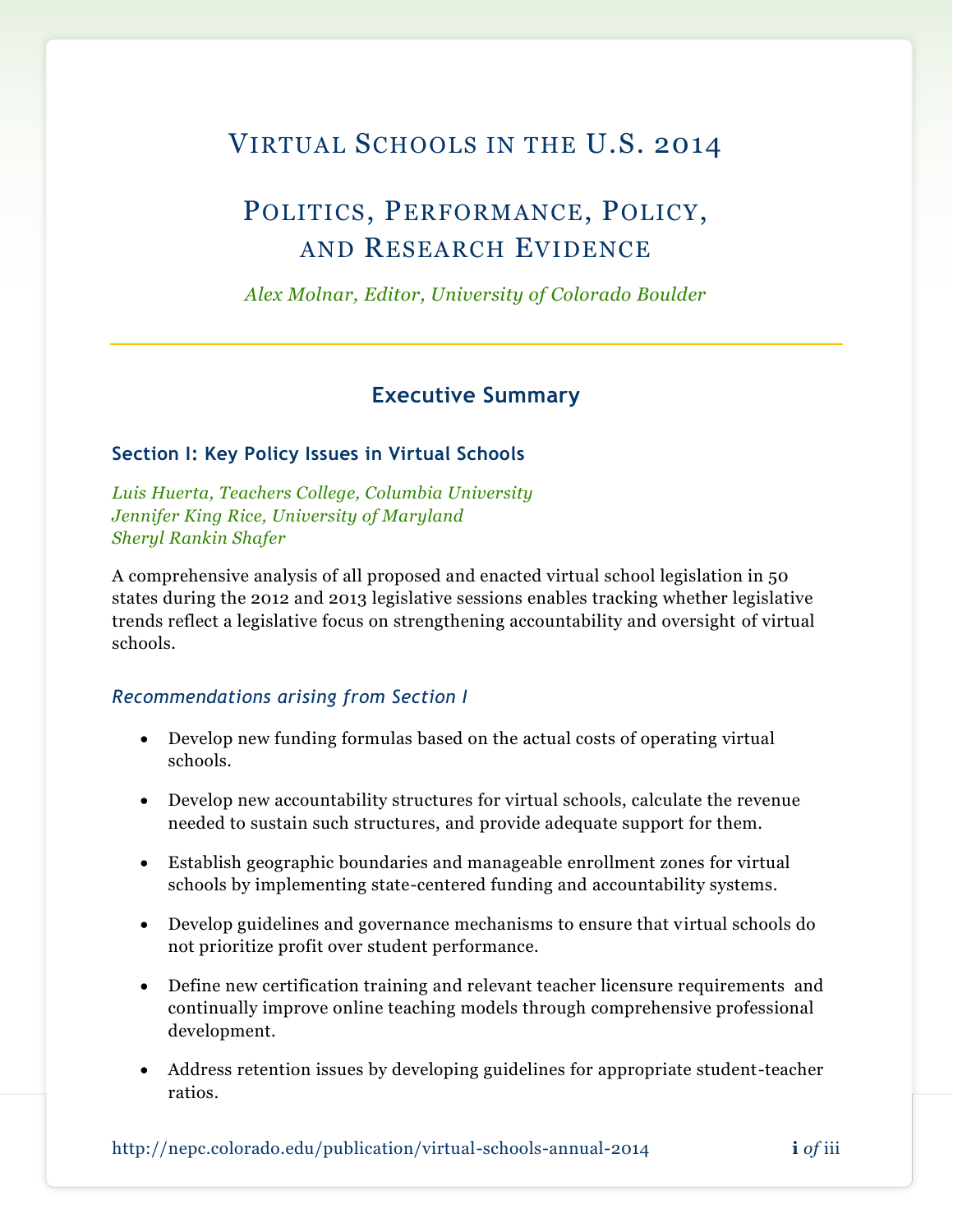- Work with emerging research to create effective and comprehensive teacher evaluation rubrics.
- Define new certification training and relevant teacher licensure requirements and continually improve online teaching models through comprehensive professional development.
- Address retention issues by developing guidelines for appropriate student-teacher ratios.
- Work with emerging research to create effective and comprehensive teacher evaluation rubrics.

### **Section II: The Disconnect Between Policy and Research**

### *Michael K. Barbour, Sacred Heart University*

Despite considerable enthusiasm for full-time virtual education in some quarters, there is little high-quality research to support the practice or call for expanding virtual schools.

### *Recommendations arising from Section II*

Based on the existing research base, it is recommended that:

- State and federal policymakers create long-term programs to support independent research and evaluation of *full-time* K-12 online learning.
- Researchers focus on collaborating with individual K-12 online learning programs to identify specific challenges that can be answered using a design-based research methodology.
- Policymakers limit the growth and geographic reach of full-time, taxpayer-funded online learning programs.
- State and federal policymakers examine the role of the parent/guardian in the instructional model of full-time online learning to determine the level of teaching support that is necessary for students to be successful.

### **Section III: Full Time Virtual Schools**

*Gary Miron, Western Michigan University Charisse Gulosino, University of Memphis Brian Horvitz, Western Michigan University*

Strong growth in enrollment continued in this sector in 2012-2013. This report provides a census of full-time virtual school and describes the students enrolled in them. It provides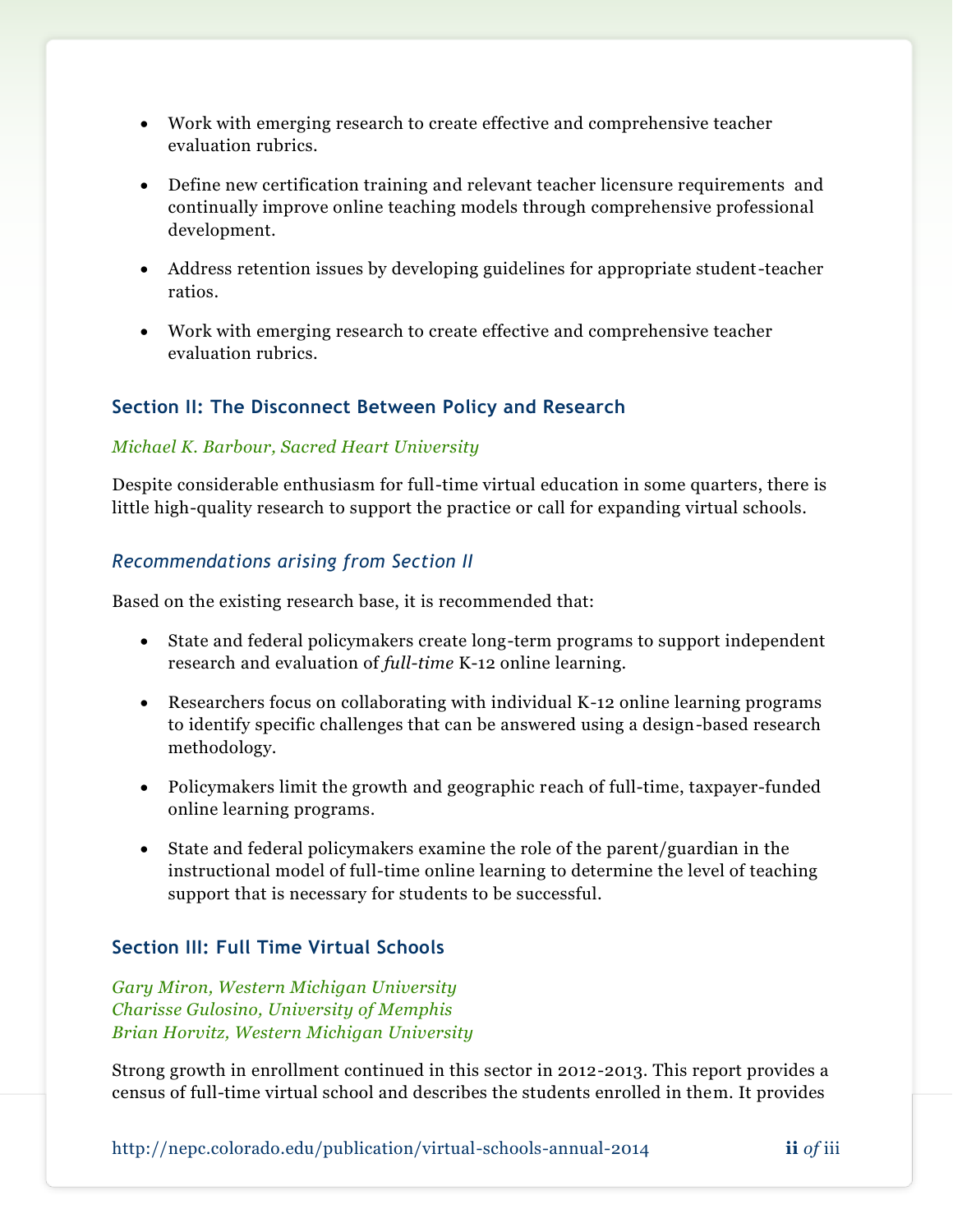state-specific school performance ratings and a comparison of virtual schools ratings as compared with national norms.

Thirty percent of the virtual schools in 2012-13 did not receive any state accountability/performance ratings. Of the 231 schools with ratings, only 33.76% had academically acceptable ratings. On average, virtual schools' Adequate Yearly Progress (AYP) results were 22 percentage points lower than those of brick-and-mortar schools (2011-12). AYP ratings were substantially weaker for virtual schools managed by EMOs than for brick-and-mortar schools managed by EMOs: 29.6% compared with 51.1%. Based on the available data, the on-time graduation rates for full-time virtual schools was close to half the national average: 43.8% and 78.6%, respectively.

### *Recommendations arising from Section III*

- Given the rapid growth of virtual schools, the populations they serve, and their relatively poor performance on widely used accountability measures, it is recommended that:
- Policymakers should slow or stop growth in the number of virtual schools and the size of their enrollment until the reasons for their relatively poor performance have been identified and addressed.
- Given that all measures of school performance indicate insufficient or ineffective instruction, these virtual schools should be required to devote resources toward instruction, particularly by reducing the ratio of students to teachers.
- State education agencies and the federal National Center for Education Statistics should clearly identify full-time virtual-schools in their datasets, distinguishing them other instructional models. This will facilitate further research on this subgroup of schools.
- State agencies should ensure that virtual schools fully report data related to the population of students they serve and the teachers they employ.
- State and federal policymakers should promote efforts to design new outcomes measures appropriate to the unique characteristics of full-time virtual schools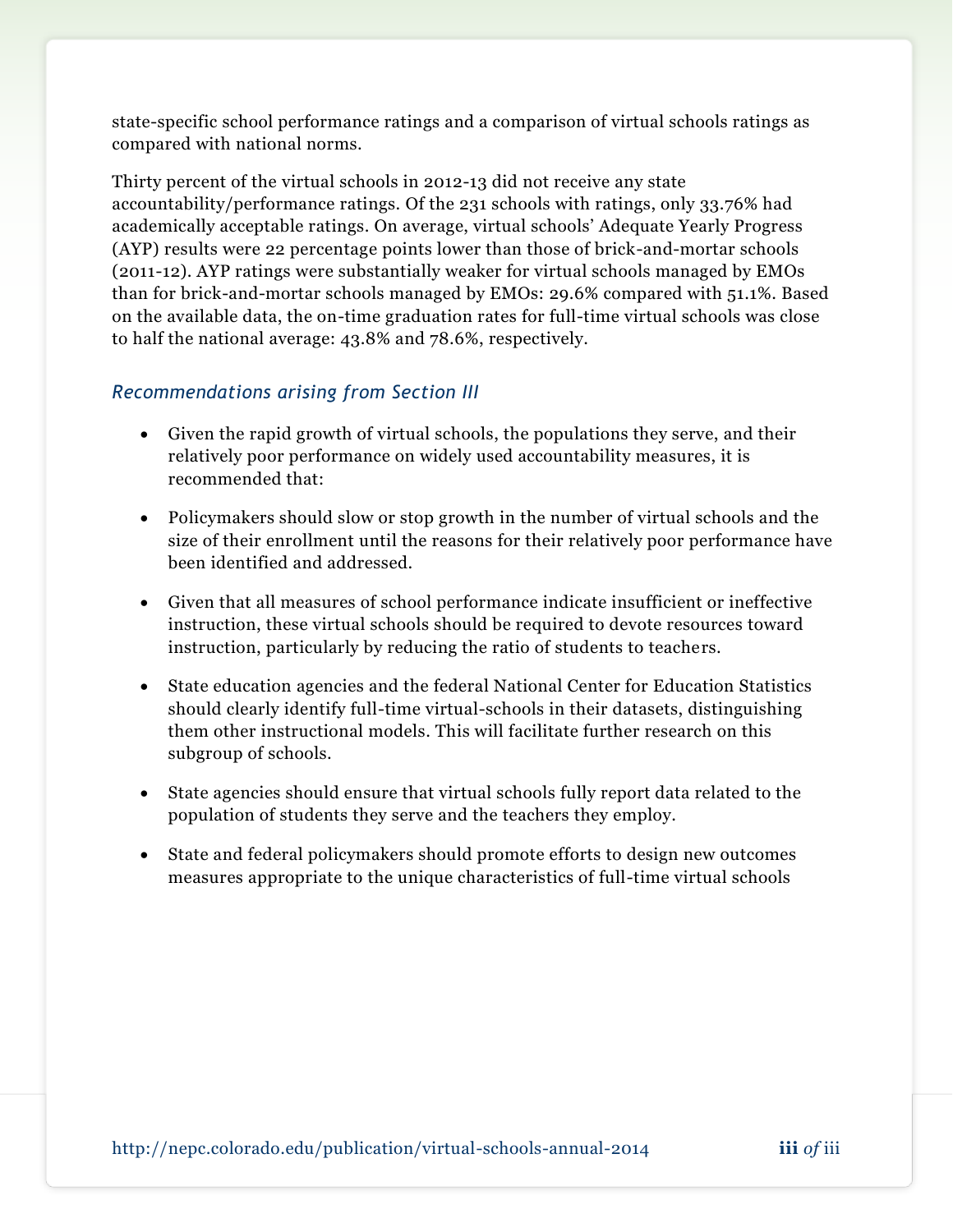# VIRTUAL SCHOOLS IN THE U.S. 2014:

# POLITICS, PERFORMANCE, POLICY, AND RESEARCH EVIDENCE

## **Introduction**

*Jennifer King Rice, University of Maryland Luis Huerta, Teachers College, Columbia University*

Virtual education has become a focal point for policymakers interested in expanding education choices and improving the efficiency of public education. In particular, full-time virtual schools, also known as online schools or cyber schools, have attracted a great deal of attention. Proponents argue that online curriculum can be tailored to individual students and that it has the potential to promote greater student achievement than can be realized in traditional brick-and-mortar schools. Further, lower costs—primarily for instructional personnel and facilities—make virtual schools financially appealing. Assumptions about the cost-effectiveness of virtual schools, coupled with policies that expand school choice and provide market incentives attractive to for-profit companies, have fueled a fast-growing virtual school expansion in the U.S.

This report is the second of a series of annual reports by the National Education Policy Center (NEPC) on virtual education in the U.S. The NEPC reports contribute to the existing evidence and discourse on virtual education by providing an objective analysis of the evolution and performance of full-time, publicly funded K-12 virtual schools. Specifically, the NEPC reports: describe the policy issues raised by available evidence; assess the research evidence that bears on K-12 virtual teaching and learning; and analyze the growth and performance of such virtual schools. The 2013 report presented several important findings:

- A total of 311 full-time virtual schools enrolling an estimated 200,000 students were identified; 67% of the identified students were enrolled in charters operated by Education Management Organizations (EMOs). In 2011-12, the largest for-profit operator of virtual schools, K12 Inc., alone enrolled 77,000 students.
- Compared with conventional public schools, full-time virtual schools served relatively few Black and Hispanic students, impoverished students, and special education students. In addition, on the common metrics of Adequate Yearly

http://nepc.colorado.edu/publication/virtual-schools-annual-2014 **1** *of* 74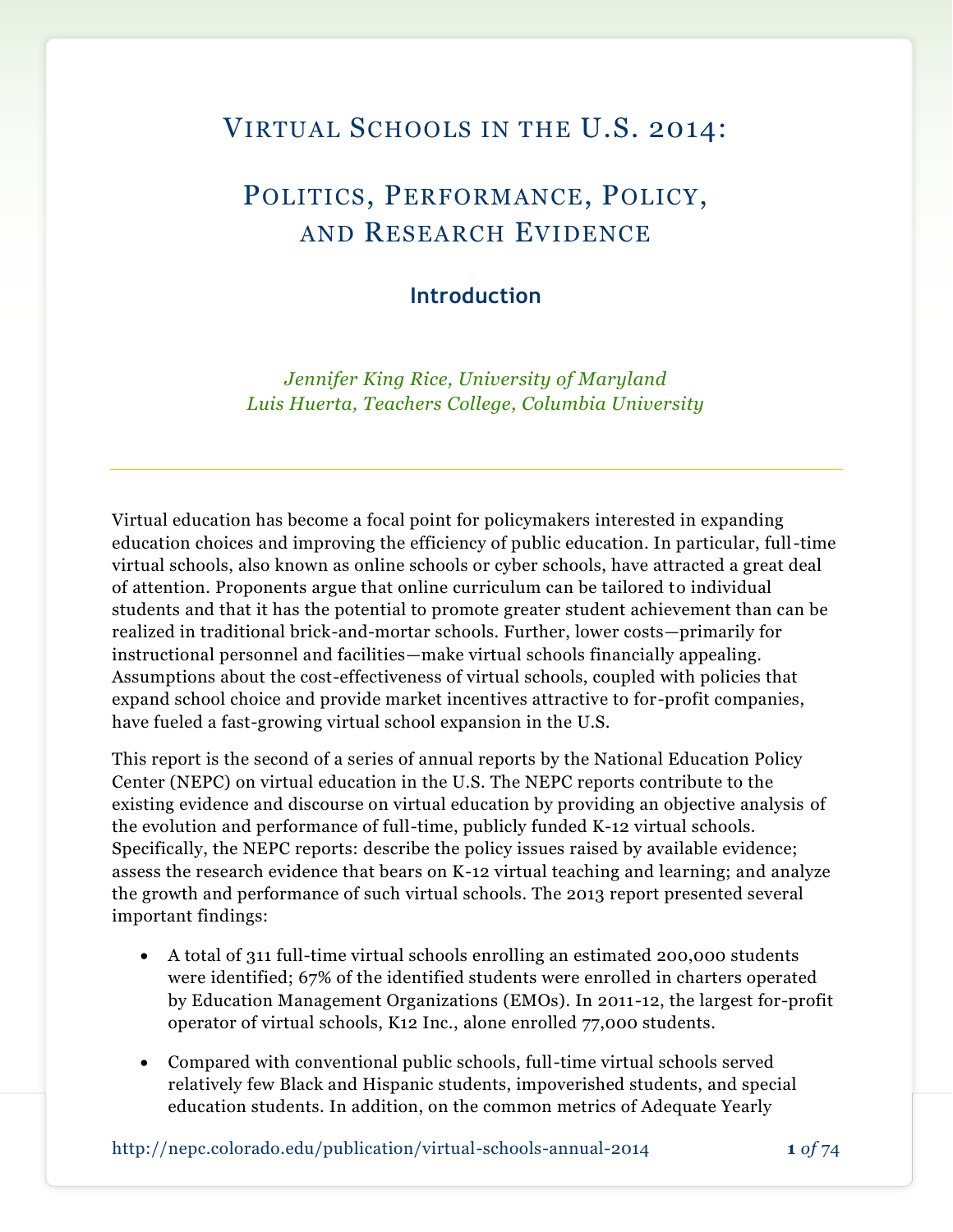Progress (AYP), state performance rankings, and graduation rates, full-time virtual schools lagged significantly behind traditional brick-and-mortar schools.

- Policymakers were facing difficult challenges in the areas of funding and governance; instructional program quality; and recruitment and retention of highquality teachers.
	- o Significant policy issues associated with funding and governance included linking funding to actual costs, identifying accountability structures, delineating enrollment boundaries and funding responsibilities, and limiting profiteering by EMOs.
	- $\circ$  Significant policy issues associated with instructional program quality included ensuring the quality and quantity of curricula and instruction, as well as monitoring student achievement.
	- o Significant policy issues associated with the recruitment and retention of high-quality teachers included identification of appropriate skills for online teaching, designing and providing appropriate professional development, and designing appropriate teacher evaluation.
- Claims made in support of expanding virtual education were largely unsupported by high-quality research evidence. The role of political considerations in driving the expansion of virtual technologies in public education, despite a manifest lack of research support, was examined, and suggestions for the kind of research that policymakers needed were offered.

The 2013 report provided an initial set of research-based recommendations to guide policymaking on virtual education. The subsequent reports will revisit those recommendations to document the degree to which progress is being made toward more sound policies for virtual education in the U.S.

The 2014 report is organized in three major sections. Section I examines the policy and political landscape associated with virtual schooling and describes the current state of affairs related to finance and governance, instructional program quality, and teacher quality. The authors analyze to what extent, if any, policy in the past year has moved toward or away from the 2013 recommendations. Based on an analysis of legislative development across the states, they find that troubling issues continue to outpace informed policy.

Section II reviews the research relevant to virtual schools. It finds that despite considerable enthusiasm for virtual education in some quarters, there is little credible research to support virtual schools' practices or to justify ongoing calls for ever-greater expansion. The author finds: "While there has been some improvement in what is known about supplemental K-12 online learning, there continues to be a lack of reliable and valid evidence to guide the practice of full-time K-12 online learning."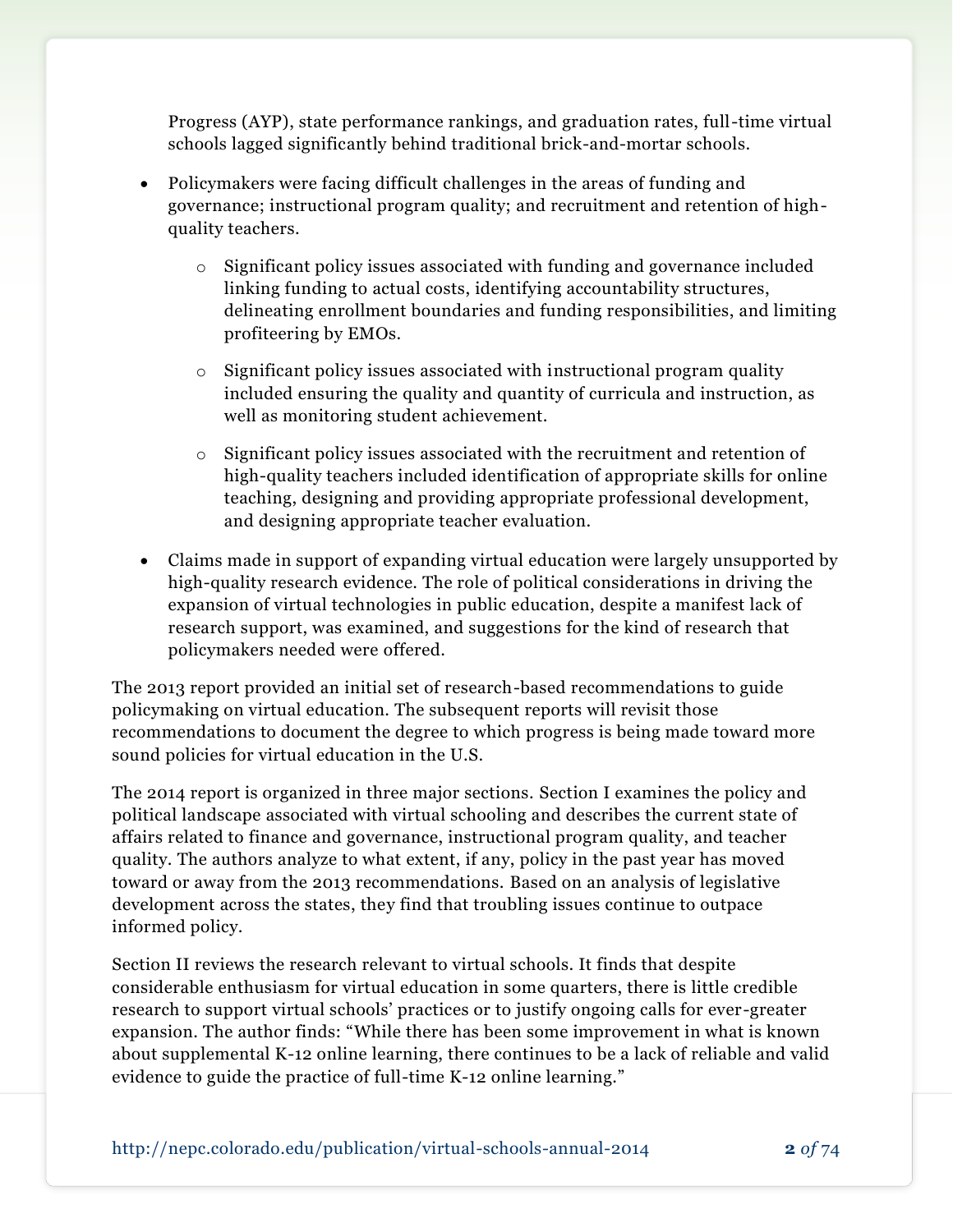Section III provides a descriptive overview of full-time virtual schools and their expansion based on data gathered from state, corporate, and organizational sources. Details on enrollment include the student characteristics of race/ethnicity, sex, free and reducedprice lunch eligibility, special education designation, ELL status, and grade level. Other information includes student-teacher ratios. In addition, details on student achievement include Adequate Yearly Progress (AYP) ratings, state ratings, and graduation rates.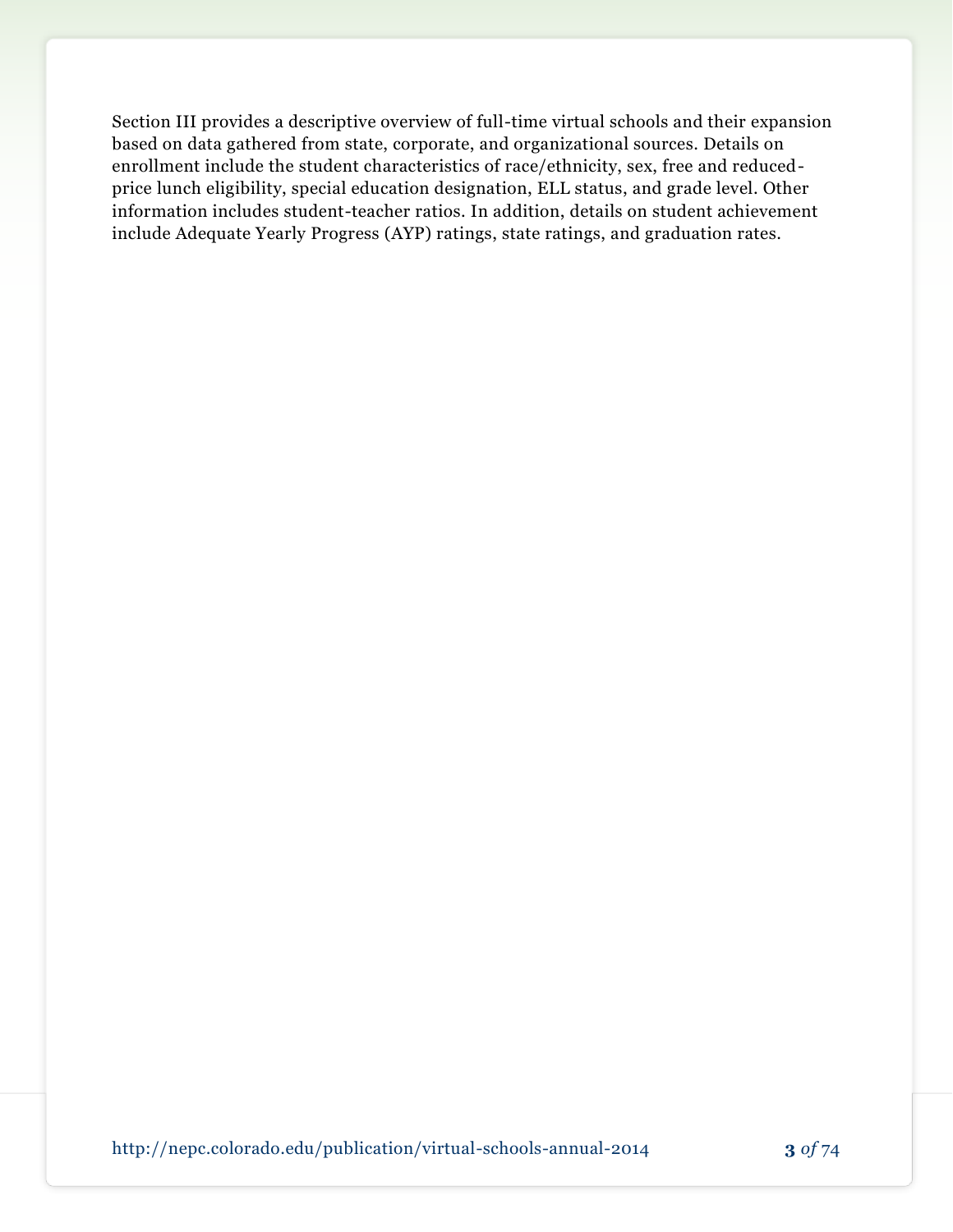# **Section I**

# **Key Policy Issues in Virtual Schools: Finance and Governance, Instructional Quality and Teacher Quality**

*Luis Huerta, Teachers College, Columbia University Jennifer King Rice, University of Maryland Sheryl Rankin Shafer* 

### **Executive Summary**

This section draws from a comprehensive analysis of all proposed and enacted virtual school legislation in 50 states during the 2012 and 2013 legislative sessions. The legislative analysis provides a baseline representation of how legislators are promoting, revising and curbing evolving virtual school models. This baseline data enables us to begin tracking whether legislative trends reflect a legislative focus on the important challenges of strengthening accountability and oversight of virtual schools, specifically with respect to finance and governance, instructional quality, and teacher quality. Our analysis looks at whether legislatures are moving closer to or further from core recommendations advanced in this NECP report series.

### *Recommendations arising from Section I:*

- Develop new funding formulas based on the actual costs of operating virtual schools.
- Develop new accountability structures for virtual schools, calculate the revenue needed to sustain such structures, and provide adequate support for them.
- Establish geographic boundaries and manageable enrollment zones for virtual schools by implementing state-centered funding and accountability systems.
- Develop guidelines and governance mechanisms to ensure that virtual schools do not prioritize profit over student performance.
- $\bullet$  Define new certification training and relevant teacher licensure requirements<sup>1</sup> and continually improve online teaching models through comprehensive professional development.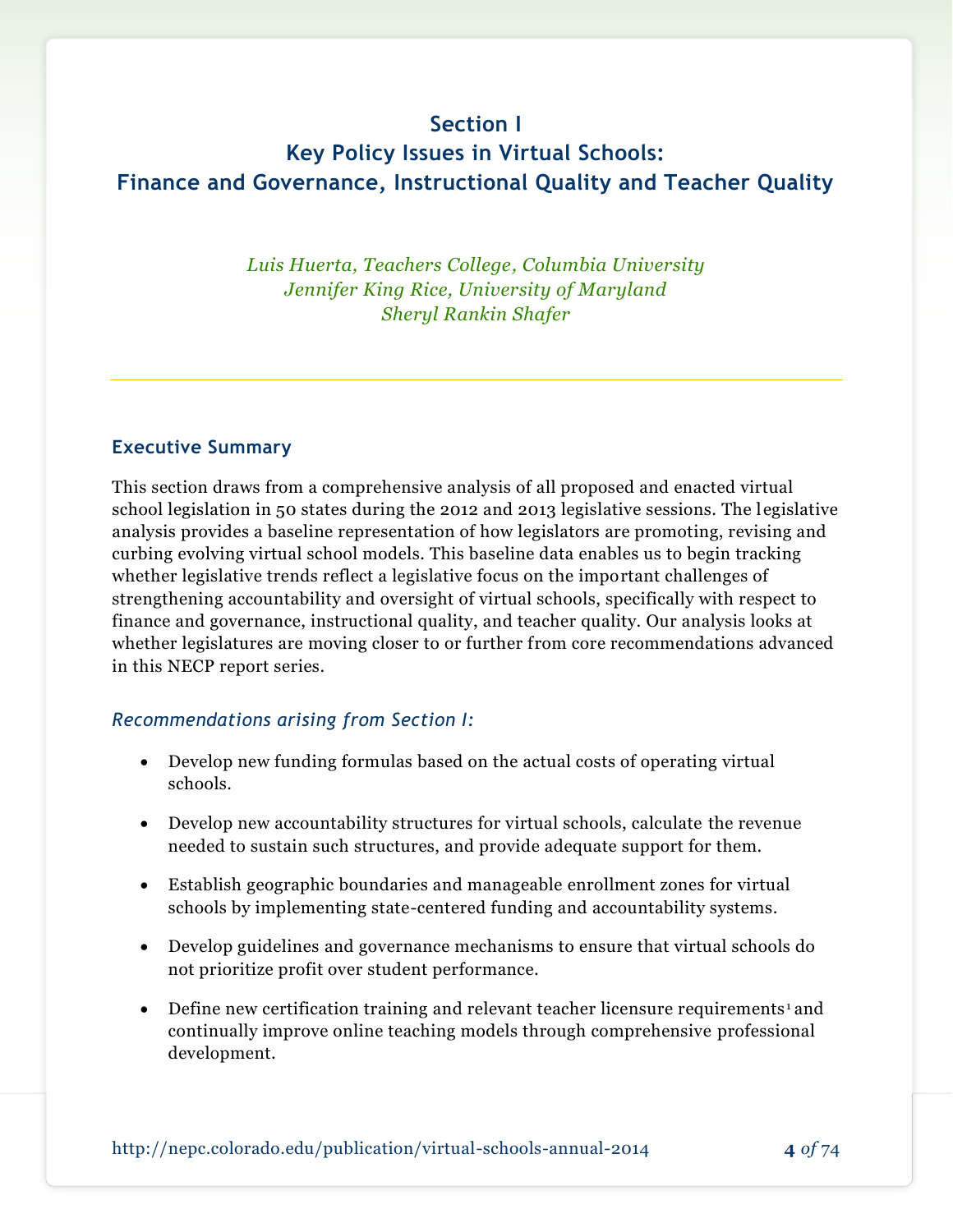- Address retention issues by developing guidelines for appropriate student-teacher ratios.
- Work with emerging research to create effective and comprehensive teacher evaluation rubrics.
- Define new certification training and relevant teacher licensure requirements<sup>2</sup> and continually improve online teaching models through comprehensive professional development.
- Address retention issues by developing guidelines for appropriate student-teacher ratios.
- Work with emerging research to create effective and comprehensive teacher evaluation rubrics.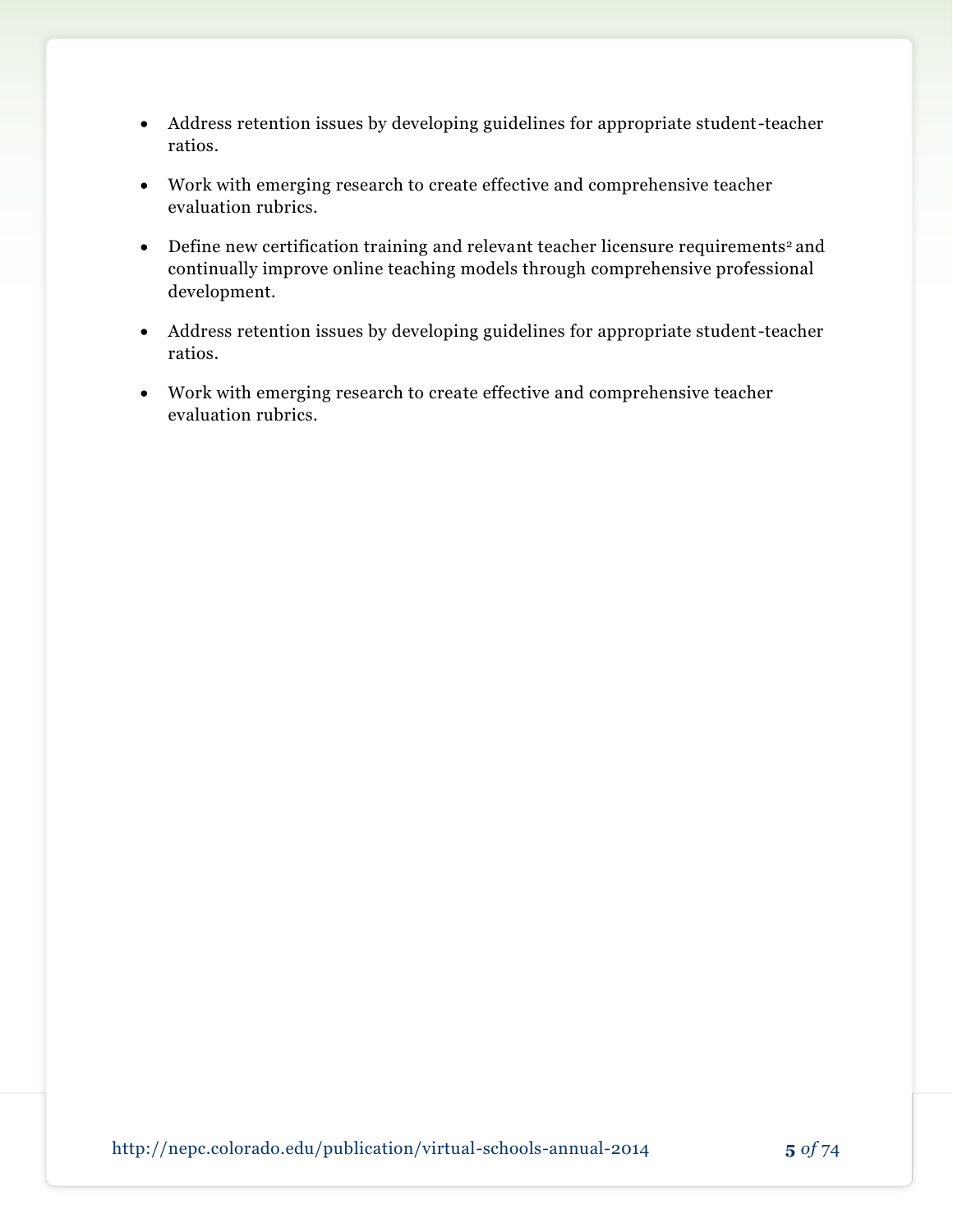# **Section I**

# **Key Policy Issues in Virtual Schools: Finance and Governance, Instructional Quality, and Teacher Quality**

In the last two years, significant attention has focused on evolving virtual school models. This attention has taken the form of empirical research and analysis, legislative action across states, important legal challenges, and popular press stories. Amid this attention, policymakers have been struggling to reconcile traditional funding structures, governance and accountability systems, instructional quality, and staffing demands with the unique organizational models and instructional methods of virtual schooling.

This section of the report will revisit the critical policy issues that we introduced in the 2013 report, specifically:

- Finance and governance
- Instructional program quality
- High-quality teachers.

While last year's report focused on defining these critical policy areas and presenting the emerging research evidence, this year's report focuses primarily on the legislative actions that illustrate how states are addressing evolving virtual school models. This section draws from a comprehensive analysis of all legislation on virtual schools introduced during the last two years, our own research, recent policy reports and research, and popular press accounts. As a reorientation, we reintroduce and provide updates to our earlier tables summarizing critical policy issues, relevant assumptions, and related unanswered key empirical questions. Lastly, we revisit our policy recommendations and examine multiple data sources to gauge legislative progress toward them.

This year, we expand our analysis of policy with a new, comprehensive analysis of all proposed and enacted virtual school legislation in 50 states, during the 2012 and 2013 legislative sessions. Employing the National Conference of State Legislatures (NCSL) Legislative Tracking database, we identified legislation using the keywords *cyber, virtual, online, technology, non-classroom-based, distance learning,* and *digital learning*. An initial search yielded more than 1,400 bills, with nearly every state considering legislation in the past two years. Many bills eventually proved related to technology expansion in other public sectors. Closer review targeting new, revised or revoked programs specific to K-12 virtual education narrowed the list considerably. In 2012, 128 bills were considered in 31 states; 41 were enacted and 87 failed. In 2013, 127 bills were considered in 25 states; 29 were enacted, 7 failed and 92 are pending.

This legislative analysis provides a baseline representation of how legislators are promoting, revising and curbing evolving virtual school models. This baseline data enables us to begin tracking whether legislative trends reflect a legislative focus on the important challenges of strengthening accountability and oversight of virtual schools, specifically

http://nepc.colorado.edu/publication/virtual-schools-annual-2014 **6** *of* 74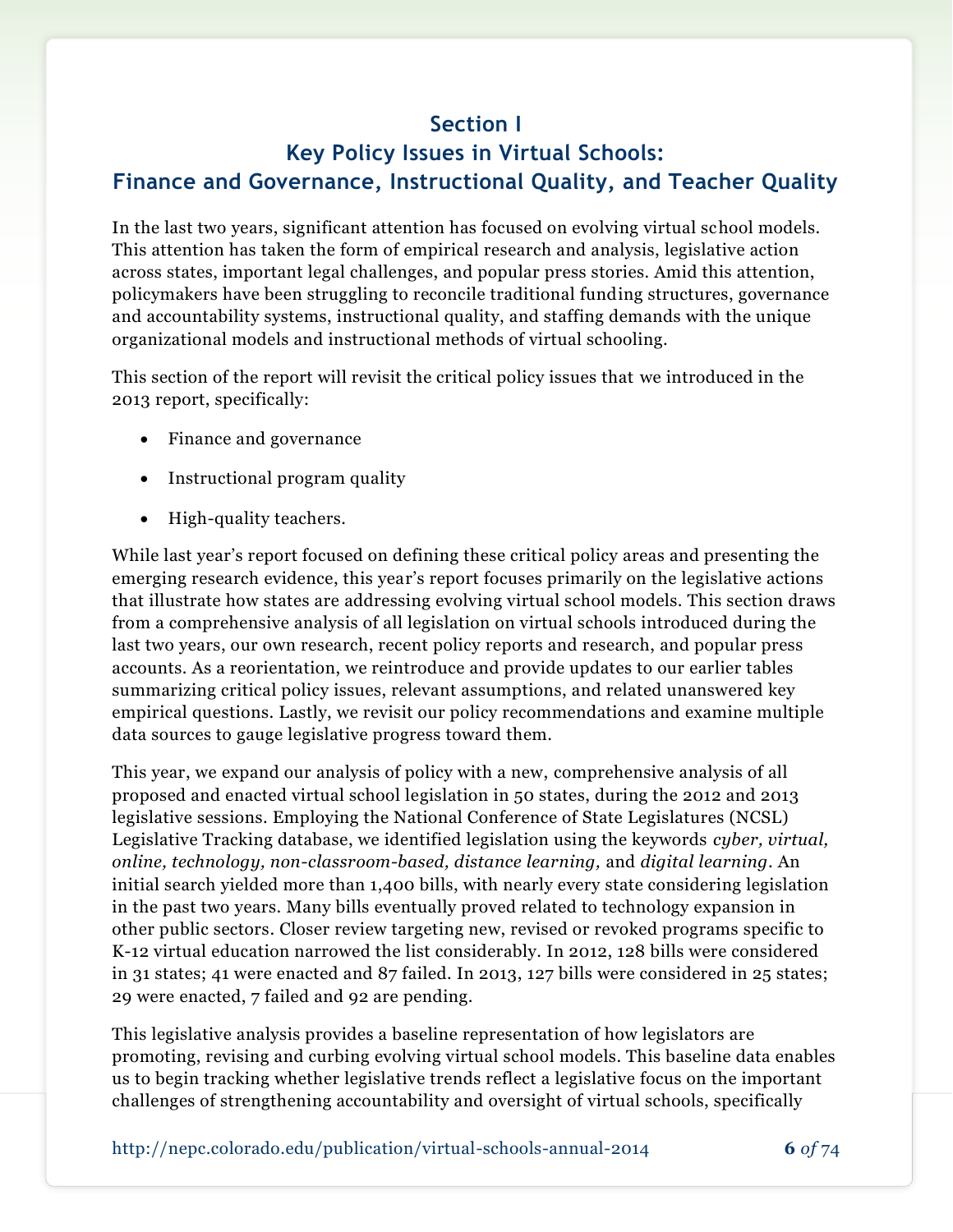with respect to finance and governance, instructional quality, and teacher quality. Our analysis looks at whether legislatures are moving closer to or further from core recommendations that this NECP report series advance.

The myriad bills touch on a wide range of proposals. Some are relatively narrow, as in a proposal to test the feasibility of a virtual preschool curriculum (MS H 1101, 2012). Others are more general. For example, one bill allocated resources for the exploration or creation of new virtual school programs (MA H4274, 2012); others moved to link funding to actual costs and to promote increased accountability of instructional time and program quality (PA H 2341, 2012; AZ H 2781). Seven states (AZ, FL, PA, TN, UT, NC, WA) showed the most legislative activity, with eight or more bills proposed in each. Our analysis, however, focuses on the substance of bills across all states rather than relative activity within individual states.

Two charts in Appendix A highlight the main themes covered by select bills that address the three policy areas of finance and governance, instructional quality, and teacher quality. Analysis of the substance of select bills is integrated into the following sections with a focus on states exhibiting significant legislative activity and bills that address the three policy areas. We conclude each section with an assessment of how legislative developments during the past two years have moved policy closer to or further from addressing the critical policy issues outlined in our recommendations.

### *Finance and Governance*

Identifying funding, governance and accountability mechanisms associated with operating virtual schools continues to be a challenge for policymakers and practitioners. This section revisits policy issues, assumptions and empirical questions related to virtual school finance and governance (see Table 1.1). We update earlier information based on new research and introduce policy issues that have surfaced since our last report.

## *Linking Funding to Actual Costs of Virtual Schools*

Policy debates persist in some states over how to fund full-time virtual schools, both because of cost differences between virtual and traditional brick and mortar schools and because of other policy considerations. As yet, no state has implemented a comprehensive formula that directly ties actual costs and expenditures of operating virtual schools to funding allocations.

Developing such a comprehensive formula would involve gathering sound and complete data on virtual schools' costs and expenditures related to governance, program offerings, types of students served, operational costs, student-teacher ratios and other factors. Costs may vary widely from those in brick-and-mortar schools. For example, virtual schools have lower costs associated with teacher salaries and benefits, facilities and maintenance, transportation, food service, and other in-person services than their brick-and-mortar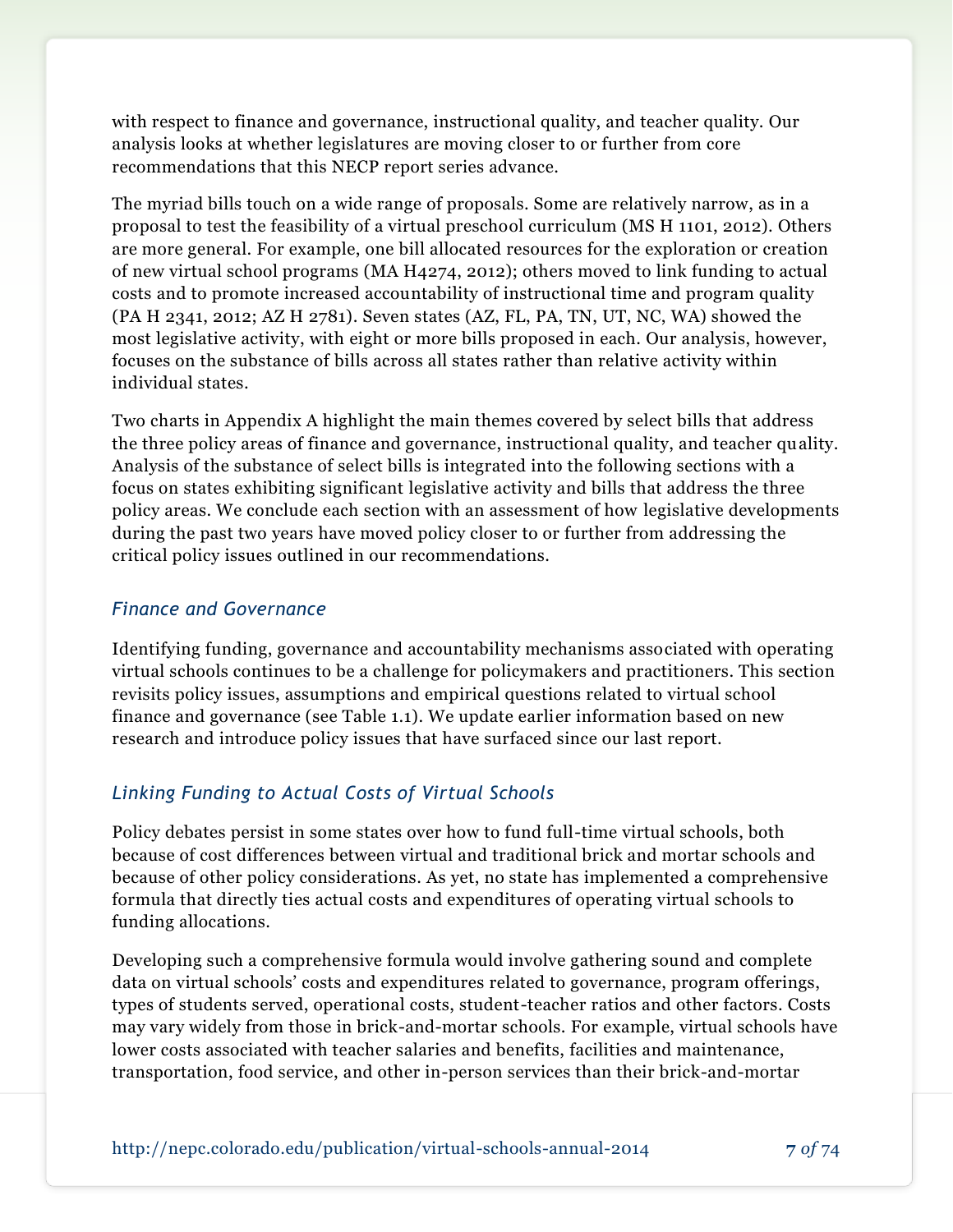counterparts. However, virtual schools may have higher costs linked to acquiring, developing and providing the digital instruction and materials necessary for fulltime

virtual instruction; they also need to acquire and maintain necessary technological infrastructure.

The challenge of identifying the actual costs of virtual schools is investigated in a new report by Baker and Bathon.<sup>3</sup> The study provides a comprehensive review of reports from virtual school advocates, analyzes their shortcomings, and presents two empirical case studies illustrating how costs for virtual school models might be reasonably calculated. The Top-Down model for determining virtual school costs parses out the portions of

### **Table 1.1. Finance and Governance Questions for Virtual Schools**

| <b>Policy Problem</b>                                                      | <b>Assumptions</b>                                                                                                                                          | <b>Empirical Questions</b>                                                                                                                                                                                                                                                                         |
|----------------------------------------------------------------------------|-------------------------------------------------------------------------------------------------------------------------------------------------------------|----------------------------------------------------------------------------------------------------------------------------------------------------------------------------------------------------------------------------------------------------------------------------------------------------|
| Linking funding<br>to actual costs                                         | Lower staffing and<br>facilities costs<br>outweigh higher<br>costs associated<br>with content<br>acquisition and<br>technology.                             | What are the costs<br>associated with virtual<br>schools and their various<br>components?<br>How do the costs change<br>over time?<br>How are costs affected by<br>different student<br>characteristics and<br>contextual factors?<br>What are the implications<br>for weights and<br>adjustments? |
| Identifying<br>accountability<br>structures                                | <b>Existing</b><br>accountability<br>structures provide<br>sufficient oversight<br>of virtual school<br>governance and<br>instructional<br>delivery.        | What forms of alternative<br>financial reporting might<br>be useful to policymakers<br>in monitoring the<br>performance of virtual<br>schools?                                                                                                                                                     |
| Delineating<br>enrollment<br>boundaries and<br>funding<br>responsibilities | School choice with<br>open enrollment<br>zones will increase<br>competition and<br>access to higher<br>quality schools.                                     | Are local districts or state<br>officials best suited to<br>oversee virtual school<br>operations?<br>Who should ultimately be<br>responsible for funding<br>virtual students?<br>How might state-centered<br>vs. local funding lead to a<br>more stable source of<br>revenue?                      |
| Limiting<br>profiteering<br>by EMOs                                        | Diverse educational<br>management and<br>instructional<br>services providers<br>will increase<br>efficiency and<br>effectiveness of<br>virtual instruction. | How much profit are for-<br>profit EMO's earning<br>through the operation of<br>virtual schools?<br>What is the relationship<br>between profits and quality<br>instruction?                                                                                                                        |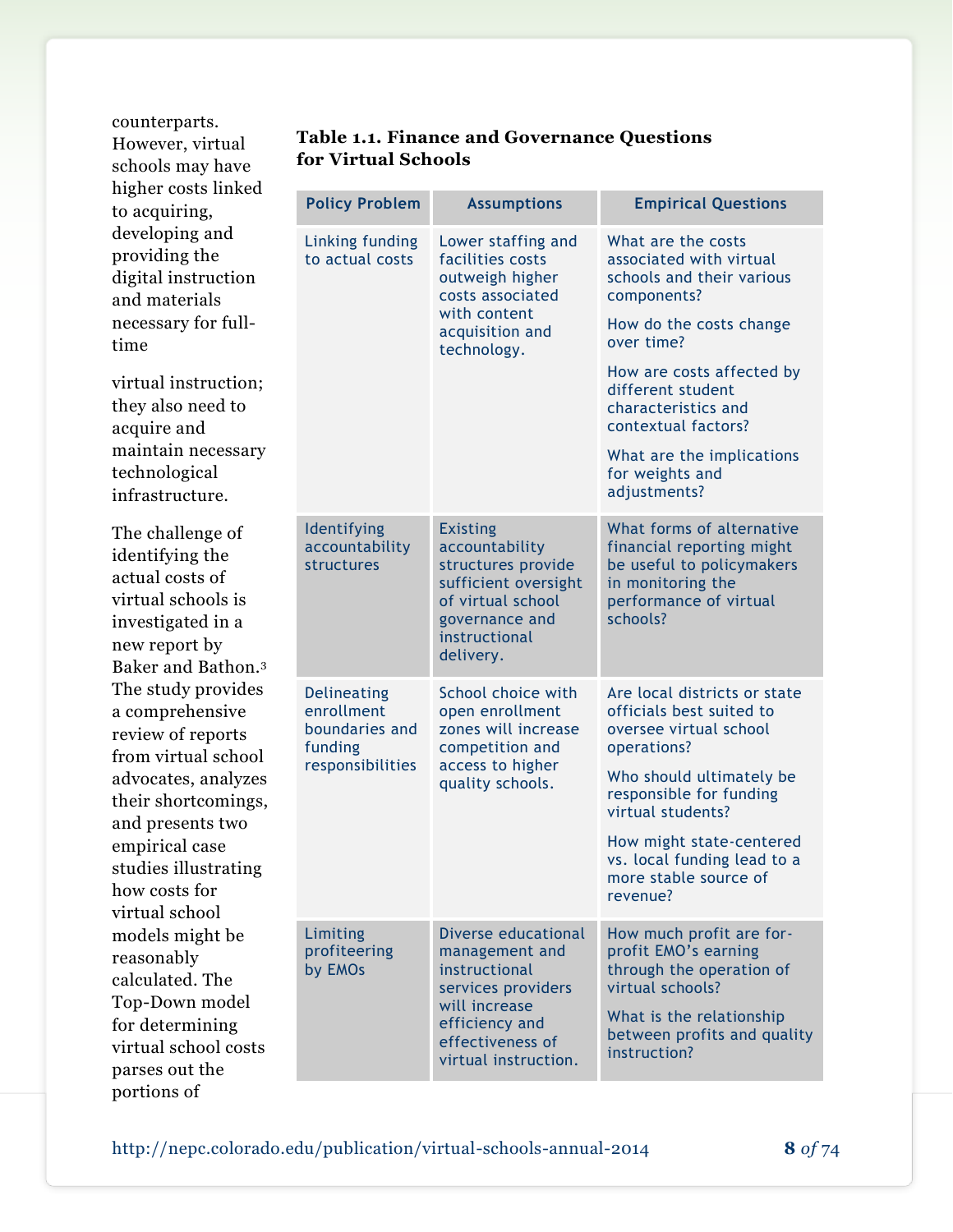infrastructure, services, instructional materials and programs, and personnel costs in traditional brick and mortar schools that may not be fully applicable in virtual school operations. The result conservatively estimates the "cost for general education services in the online environment is some 70% of the cost for comparable services in brick-andmortar setting."<sup>4</sup> The Bottom-Up model engages a "by unit production costs" approach. This approach, which focuses primarily on teachers, instruction, and administrative costs, first estimates unit costs for the individual components required to deliver virtual high school programming. It then totals the costs for each component to estimate the "cost of partial or complete educational programs." The authors explain how the rates for providing these services vary in alternative delivery models. Notably, the authors caution that simply comparing costs between virtual and traditional schooling does not provide an adequate picture of the benefits and drawbacks of alternatives. Quality of outcomes must be considered as well: if lower costs lead to lesser student achievement, no cost efficiency has been gained.

This research provides important guidance for policymakers on the empirical challenges of determining appropriate funding levels for virtual schools. However, recent legislative activity provides scant evidence that policymakers are approaching the funding of virtual school models with the level of sophistication that Baker and Bathon suggest. Even so, in 2012 and 2013 several states enacted legislation that revised virtual school funding, suggesting at least a growing awareness that funding is an area requiring serious consideration. For example, Florida (FL SB 1514, 2012) created a single funding system for all online providers in which the portion of full-time-equivalent (FTE) funding for online coursework is split between the home district and the virtual provider. The prior mechanism allowed a student to take a full course load in a brick-and-mortar school along with additional courses at the Florida Virtual School (FVS). The home district kept the full state funding allotment, and the FVS received additional funding from a different budget for each course it delivered. As a result, total costs for students who added online FVS courses exceeded allocated FTE funding. Under the new system, all online providers must split the pro-rated portion of funding allotted for online course work with the home district. FVS directors claim the new funding system has led to a precipitous drop in enrollment that, coupled with a decrease in funding allotment per course, may result in losses of nearly \$40 million and more than 800 staff members. <sup>5</sup> Other providers of virtual schools, such as the for-profit organizations K12 Inc. and Kaplan, lobbied for the legislation and now stand to benefit as all virtual school providers compete for the same level of funding for their course offerings.<sup>6</sup>

Other state-run virtual school programs have experienced similar decreases in funding. Virginia recently decreased state funding appropriations for the state-run virtual school by one-third, from about \$3 million to \$2 million, while the Kentucky Virtual Schools program experienced nearly a 10% drop in funding.<sup>7</sup> Yet other states have slightly increased funding. In Georgia, HB 797 (2012) established funding parity between virtual and brick-and-mortar schools by increasing the portion of state funding linked to student enrollment and student characteristics (the Quality Basic Education formula). While it also provided new supplemental funding for all charters, for the 2013-14 academic year the

http://nepc.colorado.edu/publication/virtual-schools-annual-2014 **9** *of* 74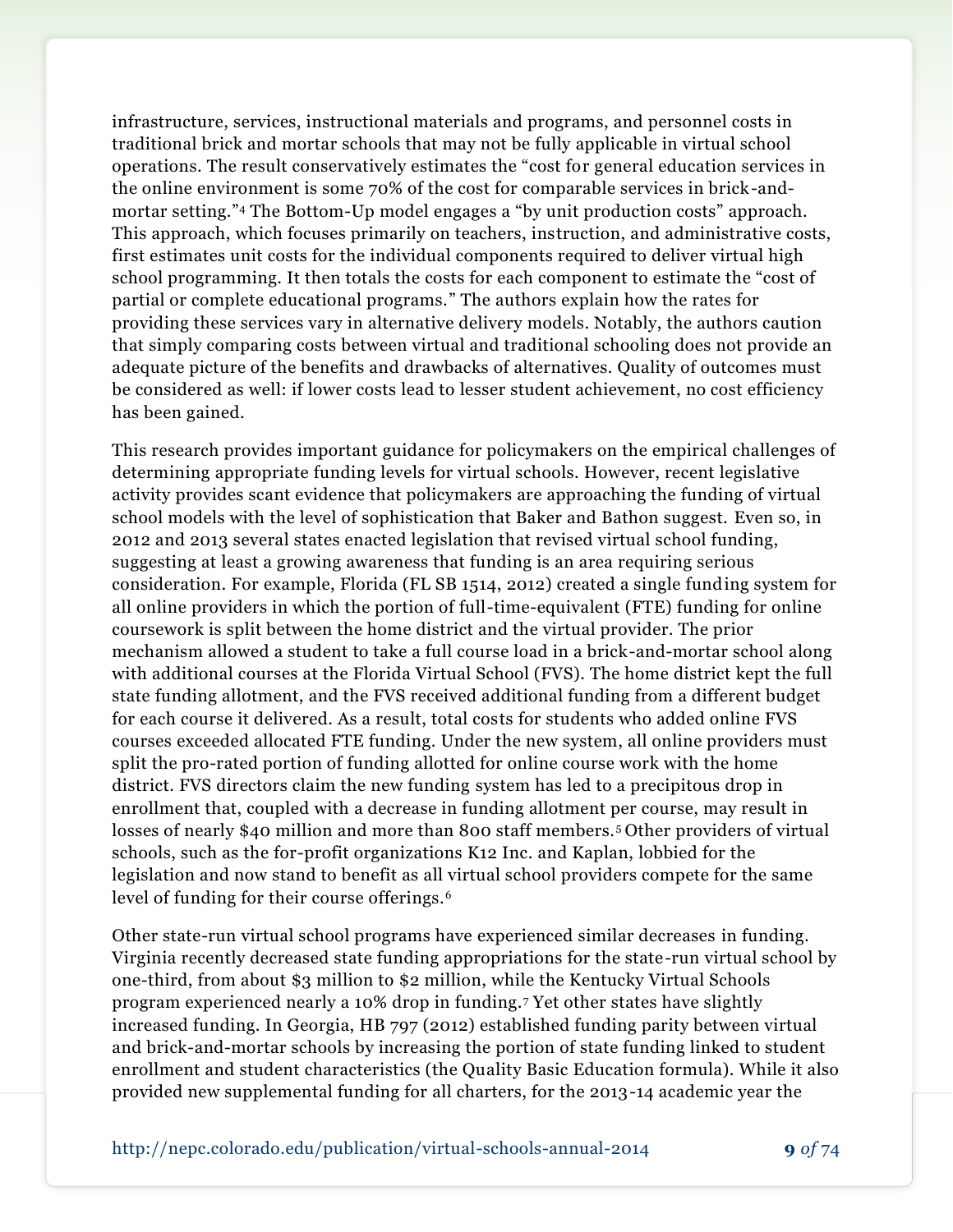average virtual school funding was less than two-thirds of the average brick-and-mortar charter school funding (\$4,224 compared with \$7,103). Lastly, in Pennsylvania, state legislators have proposed myriad bills in the last two years (9 bills in 2012 and 24 bills in 2013) that have attempted to increase accountability and decrease funding. For example, PA H 2341, which failed in 2012, proposed decreasing cyber school student funding by more than half, from the current average of \$10,145 to a flat rate of \$5,000 per pupil. All 33 virtual school bills in Pennsylvania have either failed or are pending.

Our legislative analysis reveals that no states have calculated funding by methodically determining costs for necessary components of effective and efficient virtual school models. Nor have any states adjusted funding based on a comprehensive analysis of actual cost differences between virtual and traditional models. While some states (Virginia, Kentucky and Florida, for example) have moved to reduce funding, the changes have not been grounded in evidence that could support the legislative objectives. Absent a wider empirical accounting of real costs associated with operating a virtual school, the legislative attempts to reconcile appropriate funding for virtual schools will continue to be fueled more by political motivation than by reliable evidence.

## *Identifying Accountability Structures*

In the past two years, several state legislatures moved to improve virtual schools' accountability and governance structures. Accountability challenges linked to virtual schools include designing and implementing governance structures capable of accounting for expenditures and practices that directly benefit students. For example, it is important to have oversight for costs in such areas as technological infrastructure, digital learning materials, paraprofessional services, and third-party curriculum. Oversight of other areas, such as student attendance and learning transcripts, is necessary to identify and evaluate instructional time and outcomes.

There is growing evidence that some states are approaching virtual school accountability challenges methodically. Eleven states have proposed legislation that calls for task forces and commissions charged with wider assessment and evaluation of virtual learning models, including studies that focus on costing out virtual schools, assessing the impact of Common Core Standards on virtual schools, and analyzing virtual school governance (see AZ H 2781, 2012; AZ S 1435, 2012; CO H 1124, 2012; IA H 2380, 2011; ME S 206, 2011; MI H 5372 , 2012; MI S 222, 2013; NC H 718 , 2013; NE LR 199 , 2013; PA H 1330, 2011; OK S 267, 2013; OR D 246, 2012; VA H 1215, 2013). Only 3 of 11 states enacted legislation in 2012 and 2013 (CO, ME & MI), while eight bills in other states either failed or are pending.

In Arizona, for example, the failed bill AZ H 2781 (2012) called for a task force of stateappointed members to be charged with: identifying best practices for full time and blended learning virtual models; constructing financial reporting and accountability measures unique to virtual instruction; and developing standards for virtual instruction and curriculum. In addition, the bill detailed requirements for student instructional time and for learning logs as a tool to track average daily attendance. It also linked per -pupil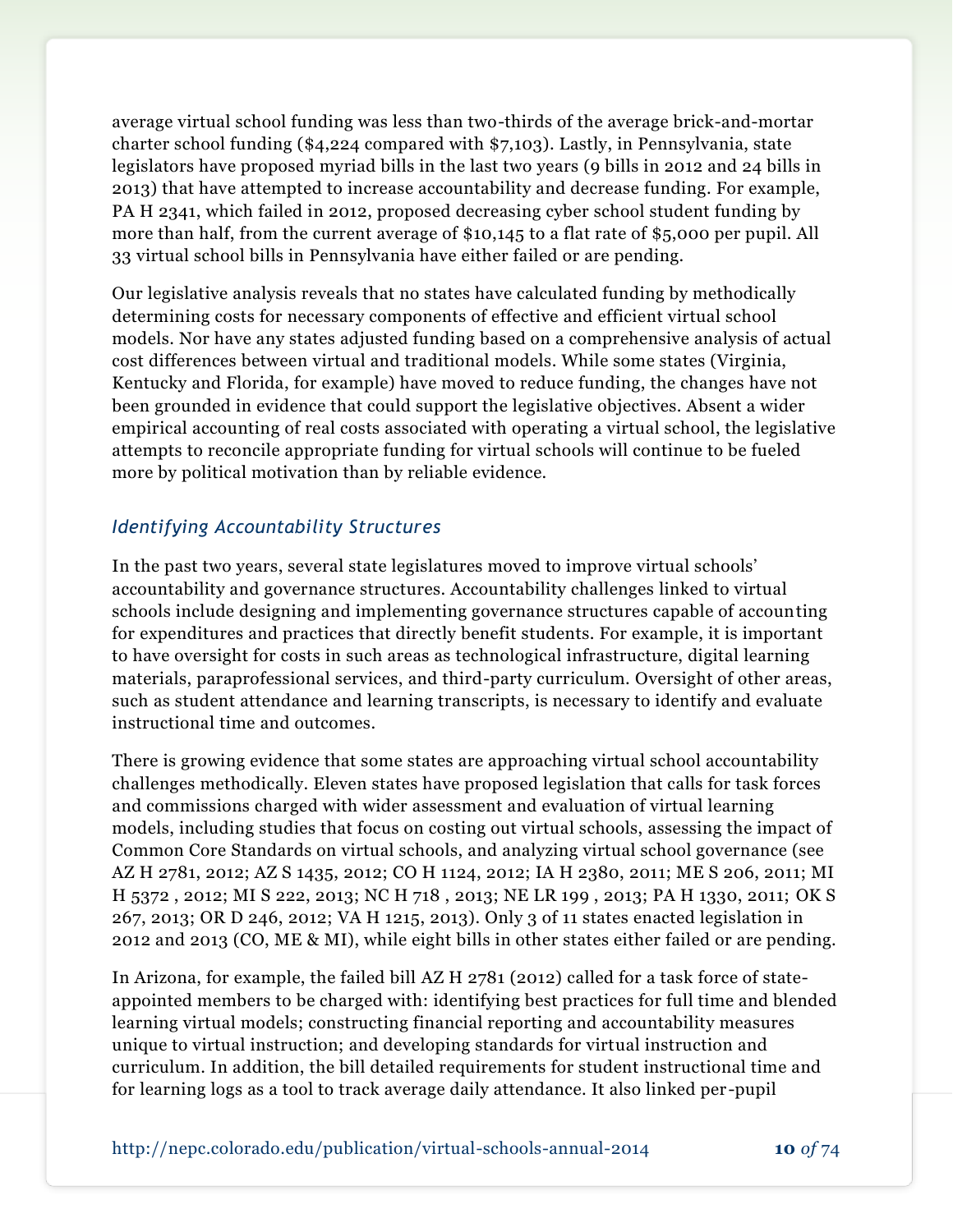funding to successful completion of coursework and a final examination. While this bill provides a strong example of efforts to increase accountability, it did not move beyond the Arizona House Education Committee. In contrast, Michigan's MI H 5372 was enacted in 2012. It allocated \$4.3 million to the Michigan Virtual University to create a center for online research and innovation. The center is charged with many tasks, including researching and designing online assessments; developing evaluation criteria for online providers; designing professional development programs for teachers, administrators and school board members; identifying best practices for online instruction; and conducting a pilot study of the Michigan Virtual School performance-based funding model, which promotes funding dependent on student performance rather than attendance.

### *Enrollment limits and boundaries*

To monitor which virtual schools are providing substantive education services to which students, it is important to delineate enrollment zones and to address capacity issues. Careful enrollment audits are also necessary to ensure that resident districts are forwarding appropriate local and state per-pupil allocations to virtual schools serving the districts' students.

In order to allow time to consider such accountability issues, some states have called for moratoriums or limits on virtual school expansion and for limits on enrollment capacity. For example, Illinois enacted IL H 494 (2013), establishing a one-year moratorium on new virtual charter schools (including blended learning as well as full-time virtual models) in districts other than Chicago. Bill sponsor Representative Linda Chape LaVie explained that the intent of the bill was to "slow down the process to give the Legislature more time to understand virtual charter schools and lay down some ground rules" and also to protect the interest of constituents from potential abuse by large corporations. <sup>8</sup> The bill was a response to a 17-district consortium in Fox Valley that blocked the proposed Illinois Virtual Charter School, which would have been operated by K12 Inc.<sup>9</sup>

In Tennessee, efforts to curb virtual school operations were led by legislators who directly responded to a public controversy linked to the Tennessee Virtual Academy (TVA). In 2012, the Tennessee Virtual Academy operated by K12 Inc. recorded dismal student performance: TVA students ranked lower than "all 1,300 other elementary and middle schools who took the same tests."<sup>10</sup> In addition, news reports printed email messages from TVA administrators to teachers that ordered the deletion of failing student grades.<sup>11</sup> One bill (TN HB728, 2013), which would have closed all virtual schools, failed in its attempt to repeal the virtual charter school legislation passed in 2011. <sup>12</sup> But an enacted follow-up bill (TN S 157, 2013) caps virtual charter school enrollment to 1,500 students, limits out-ofdistrict student enrollment to no more than 25%, and permits virtual schools to exceed the enrollment cap only when a school "demonstrates student achievement growth at a minimum level of 'at expectations' as represented by the Tennessee Value-Added Assessment System (TVASS)."<sup>13</sup> Similarly, in Iowa, IA S2284 (2012) installed state-wide caps for students' online course enrollment to "not more than eighteen one-hundredths of one percent of the statewide enrollment of all pupils."<sup>14</sup> The bill also limited openenrollment virtual education "to no more than one percent of a sending district's

http://nepc.colorado.edu/publication/virtual-schools-annual-2014 **11** *of* 74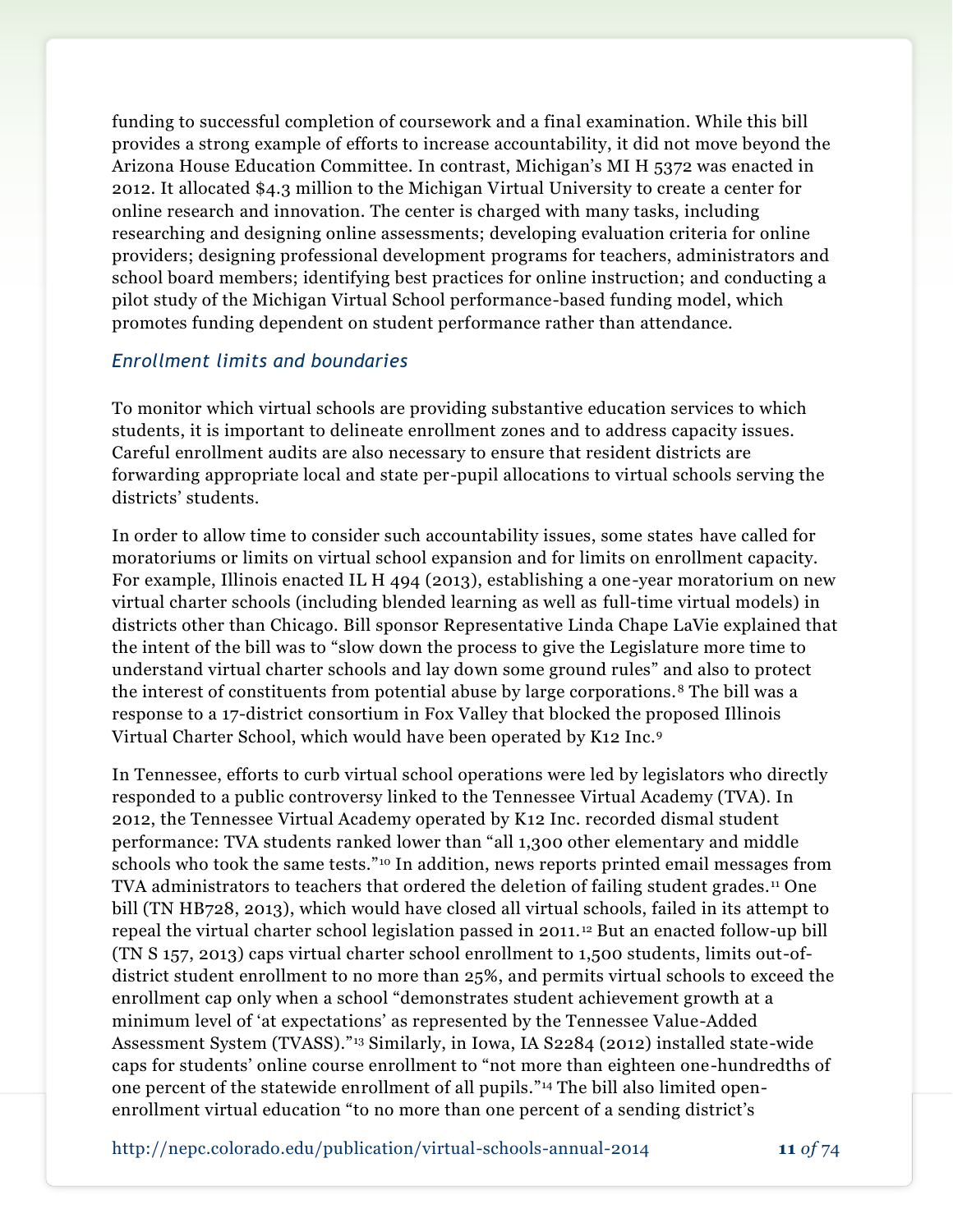enrollment."<sup>15</sup> And in Massachusetts, a new law that authorizes the operation of virtual schools provides statutes that will ensure a slow scaling-up of virtual schools. Specifically, the State Board may approve no more than three virtual schools for 2013-2016 and must maintain a maximum of 10 operating virtual schools thereafter; enrollment in all virtual schools may not exceed 2% of students enrolled statewide; and, at least 5% of students enrolled in a virtual school must be residents of the sponsoring district (MA H4274, 2012).<sup>16</sup>

Overall, our analysis indicates that efforts to study virtual school governance issues in order to inform policy changes are moving forward in at least 3 of 11 states that have proposed related legislation. In addition to identifying best practices for online instruction, the publicly funded task forces and research centers that have been created are charged with closely examining governance and accountability to identify effective strategies for improvement. The new information that grows out of these measures, and how policymakers ultimately use it, will be highlighted in our future reports.

Our analysis also reveals that states like Illinois, Tennessee and Massachusetts are taking steps to limit enrollment across district boundaries, while also limiting school size and overall statewide enrollment. They offer examples of methodical attempts to slow or control the scaling-up of virtual schools while policymakers look carefully at the issues virtual schools are raising, as our earlier work recommends.

# *Eliminating Profiteering by Education Management Organizations*

In 2012 and 2013, legislators in several states responded to the complicated accountability issues and public controversies linked to for-profit education management organizations (EMO) that provide virtual school products and services—including software and curriculum, instructional delivery, school management, and governance. As we noted in last year's report, virtual schools that have contracts with for-profit EMOs serve more than 68% of full-time virtual school students.<sup>17</sup>

K12 Inc. continues to be the largest of the for-profit virtual school providers, operating 82 schools and serving approximately 87,808 students in 2013—more than one-third of the estimated 243,000 full-time virtual school students in the U.S. K12 Inc. Profits in 2013 exceeded \$45 million and total revenues were \$848.2 million, <sup>18</sup> compared with 2008 net profit of \$13 million and total revenues of over \$226 million, <sup>19</sup> amounting to nearly a 250% increase in profits and 275% increase in revenues.

In March 2012, K12 Inc. reached a settlement with its shareholders in a class action lawsuit that alleged the company had violated securities law by making false statements and omissions regarding the performance of students in K12 Inc. schools. While the settlement amounted to \$6.75 million returned to investors, it also allowed K12 Inc. executives and school administrators to evade a public court trial. In the midst of the ongoing litigation, K12 Inc. was at the center of scrutiny in several states, including: Tennessee, where despite the fact that the Tennessee Virtual Academy was the lowest scoring elementary school in the state and administrators ordered teachers to delete

http://nepc.colorado.edu/publication/virtual-schools-annual-2014 **12** *of* 74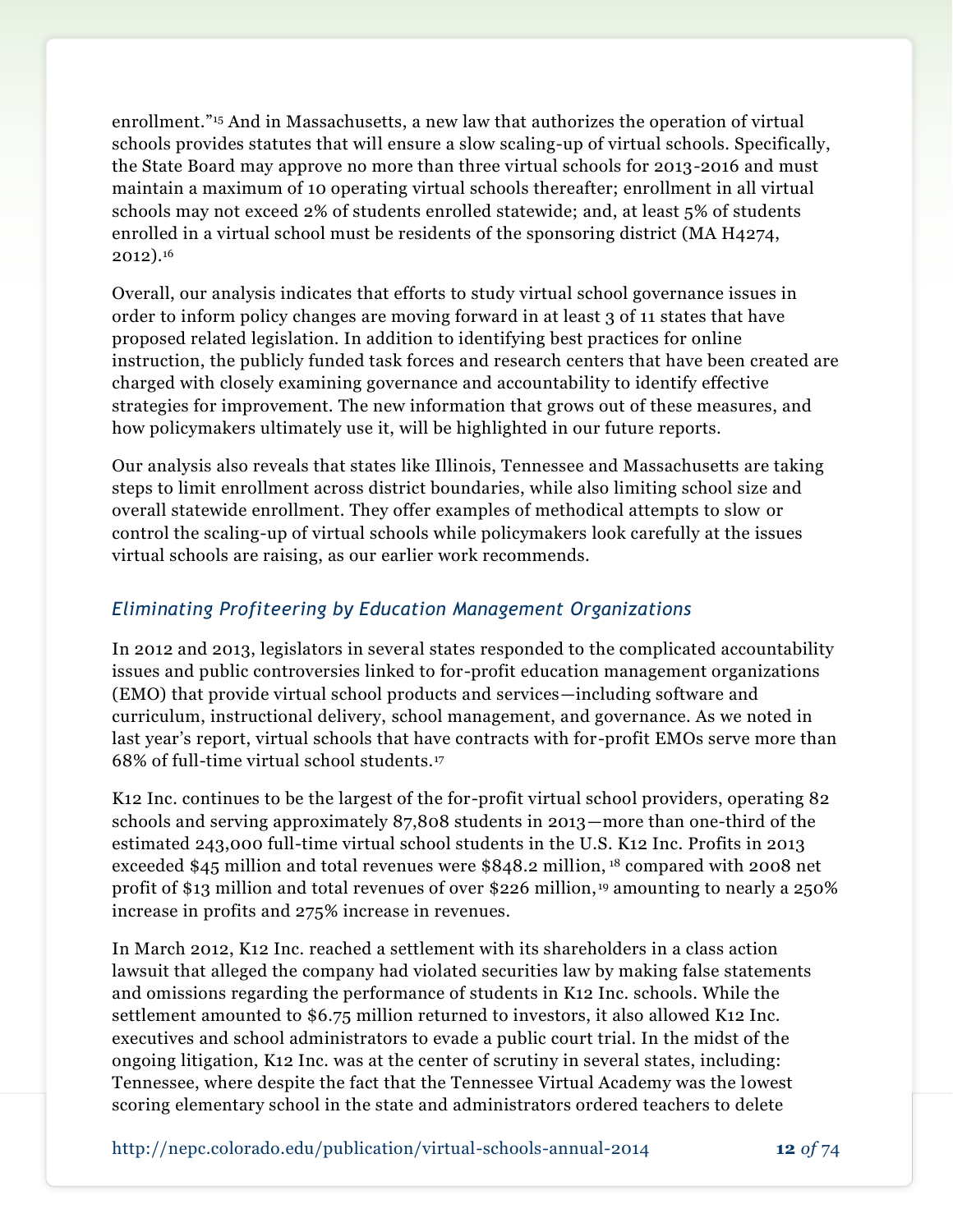students' failing scores from records (as noted above), the school was allowed to continue operating<sup>20</sup>; Florida<sup>21</sup> and Georgia,<sup>22</sup> where schools operated by K12 Inc. were investigated for professional staff not meeting state teacher certification requirements; Idaho, where in 2013 it was revealed that in 2007, the state's largest virtual school operated by K12 Inc. had outsourced to a company in India approximately 3,500 student essays for grading.<sup>23</sup> K12 Inc. has also been under scrutiny for its vast lobbying efforts, hiring 153 lobbyists in 28 states in 2012-13<sup>24</sup> and also for using public dollars to advertise its school operations, amounting to \$21.5 million in the first eight months of 2012.<sup>25</sup>

Efforts to curb profiteering is reflected in many bills across several states, already described above, aimed at reducing per pupil tuition allocations, capping state and school enrollments, and increasing oversight of teaching and learning mechanisms. Such efforts may increase oversight of virtual schools while also decreasing slack in margins that have proved fertile ground for profiteering. More explicit efforts to decrease exploitation are reflected in several recent bills in Pennsylvania, whose state legislature continues to be the most active in proposing virtual school legislation. In 2012, Pennsylvania proposed four bills that would limit cyber charters from using public funds for any paid media advertisement, lobbying, legislative action or consulting, as well as for bonuses or additional compensation for cyber school employees (see PA H 2220; PA H 2661; PA H 2727; PA H 2364).<sup>26</sup> All four bills failed. In 2013, additional pending bills in Pennsylvania attempt to further limit profiteering through the following mechanisms: PA H 984, which attempts to reduce over reporting of student enrollment by cyber charters, imposes stricter guidelines for reporting attendance between the district of residence and the cyber charter, and imposes for stiff penalties for failure to report students who drop out or are delinquent; PA H 1412, dubbed the CharterWATCH Act, which would create a searchable public database that includes all charter school expenditures, including employee salaries and payments to contractors; and five bills (PA H971, PA H980, PA H934, PA S993, PA H 1730), which attempt to regulate unreserved or unassigned fund balances and limit their carryover to a following year's budget.

Our legislative analysis reveals that Pennsylvania is active in explicitly attempting to curb efforts of educational management organizations and other providers who attempt to profit on the operation of virtual schools. However, efforts to increase expenditure transparency, monitor enrollment over reporting and limit the use of fund balances have all failed despite repeated attempts by legislators to address these issues. The failed legislative efforts might be explained by the intensive lobbying by for-profit providers like K12Inc., which operates Agora Cyber School, the state's largest virtual school serving over 8,000 students—one-fourth of all Pennsylvania virtual charter school students. According to reports by the National Institute on Money in State Politics and the Center for Responsive Politics, in 2012 K12Inc. contracted with 45 lobbyists in state capitals across the country and donated \$625,000 to politicians of both parties, ballot initiatives and political associations."<sup>27</sup> Although they failed, Pennsylvania's attempts are consistent with our recommendation calling for policy to ensure that for-profit virtual schools do not prioritize profit over student performance.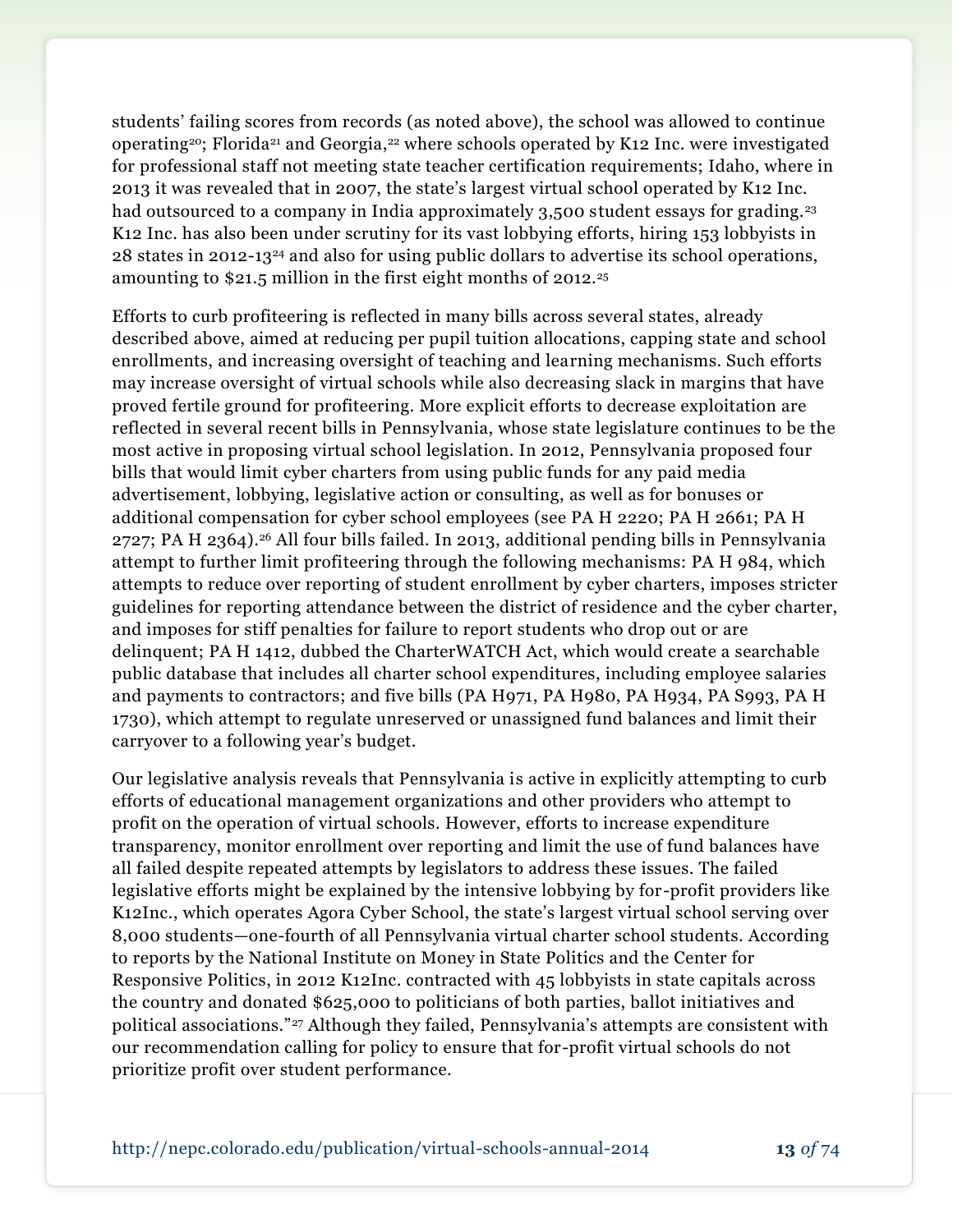### *Recommendations*

While it is evident that some states have engaged in efforts to address the important finance and governance challenges of operating virtual schools, additional research is needed to identify funding and governance practices that will increase accountability, identify efficient and cost-effective best practices for governance, and eliminate profiteering. Given the information and experiences detailed above, we reiterate our recommendations from last year's report

Specifically, we recommend that policymakers and educational leaders:

- Develop new funding formulas based on the actual costs of operating virtual schools.
- Develop new accountability structures for virtual schools, calculate the revenue needed to sustain such structures, and provide adequate support for them.
- Establish geographic boundaries and manageable enrollment zones for virtual schools by implementing state-centered funding and accountability systems.
- Develop guidelines and governance mechanisms to ensure that virtual schools do not prioritize profit over student performance.

### **Instructional Program Quality**

The 2013 report on virtual schools in the United States asserted that accountability procedures for virtual schools must address not only their unique organizational models but also their instructional methods. Quality of content, quality and quantity of instruction, and quality of student achievement are all important aspects of program quality.<sup>28</sup> Here, we again review and update our earlier assertions. Table 1.2 outlines issues, assumptions and questions relevant to instructional quality.

### *Evaluating the Quality of Curricula*

Virtual instruction holds the promise of efficient, highly individualized instruction. Yet, given the variability of digital materials and formats, authorizers face numerous challenges in effectively evaluating course quality and monitoring student learning. Because the online environment is flooded with content developed by various providers—ranging from large for-profit organizations to local districts—and in various formats—ranging from individual courses to full grade-level curricula—authorizers or parents often have difficulty ensuring quality content in the current, highly decentralized environment. Across the country, states are attempting to address this issue in a variety of ways. Colorado, for example, enacted legislation in April 2013 to expand online options for small districts and rural communities by subsidizing the centralized development and provision of online courses, professional development and technical support.<sup>29</sup> The goal of the legislation is to control for affordable and high-quality curricula.

http://nepc.colorado.edu/publication/virtual-schools-annual-2014 **14** *of* 74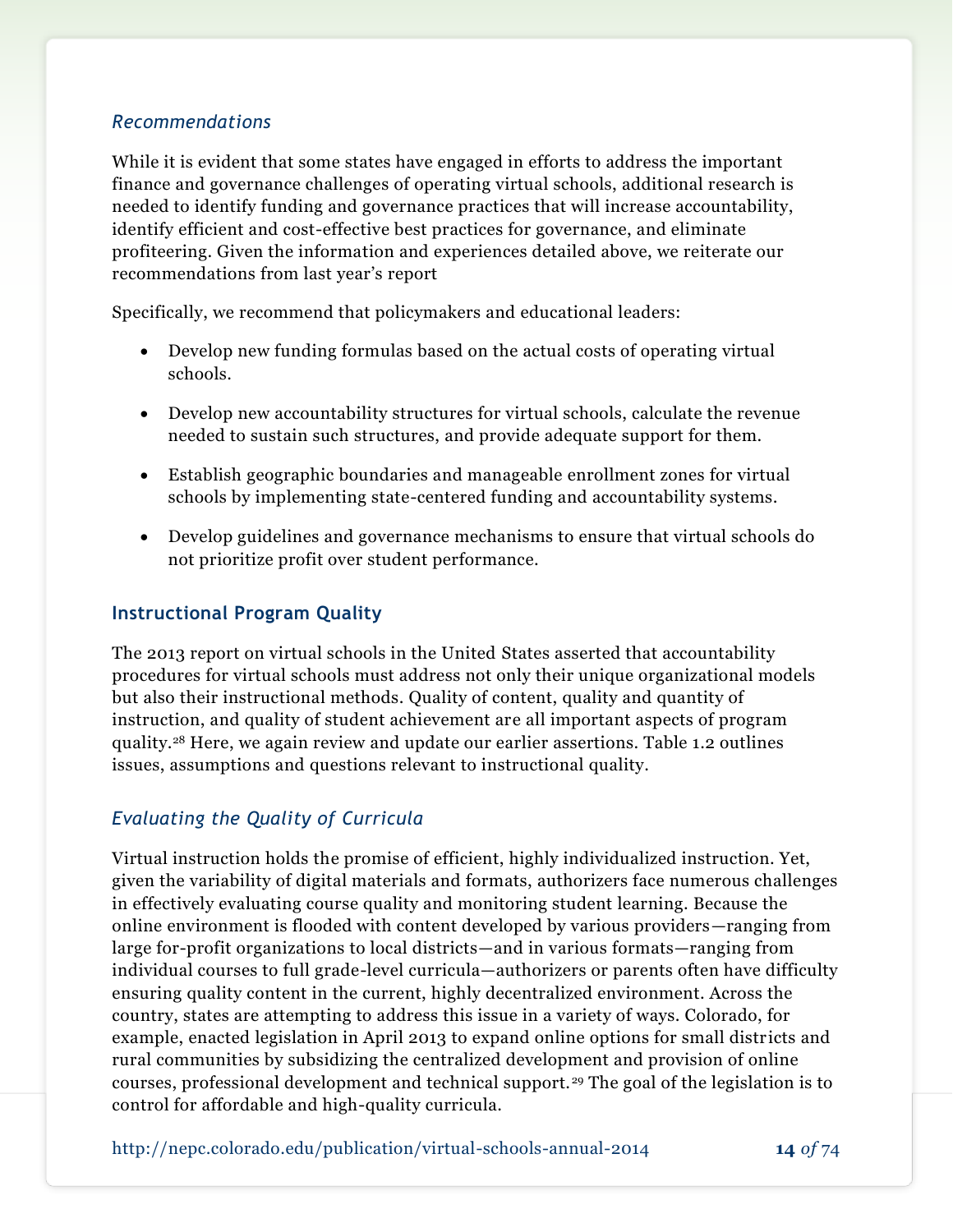Like curricula in traditional schools, online curricula should be aligned with a designated set of standards to ensure that students' individualized online learning experiences

| <b>Policy Problem</b>                                          | <b>Assumptions</b>                                                                                                                                                                                                     | <b>Empirical Questions</b>                                                                                                                                                                                                                                        |
|----------------------------------------------------------------|------------------------------------------------------------------------------------------------------------------------------------------------------------------------------------------------------------------------|-------------------------------------------------------------------------------------------------------------------------------------------------------------------------------------------------------------------------------------------------------------------|
| <b>Requiring high-</b><br>quality curricula                    | Course content offered through<br>online curricula is an effective<br>means for meeting<br>individualized education goals.                                                                                             | How is the quality of course content best<br>evaluated?<br>How will the Common Core impact virtual<br>school content and instruction?                                                                                                                             |
| <b>Ensuring both</b><br>quality and quantity<br>of instruction | Instructional seat time is not an<br>accurate measure of learning.                                                                                                                                                     | What is the best method of determining<br>learning?<br>What learning-related factors are<br>different in an online environment?<br>Should outcomes beyond subject-matter<br>mastery be assessed?                                                                  |
| <b>Tracking and</b><br>assessing student<br>achievement        | <b>Students in virtual schools</b><br>perform equal to or better<br>than traditional peers and<br>existing empirical work has<br>adequately measured student<br>achievement.<br>Modest gains can be taken to<br>scale. | As some states move to student choice at<br>the course level, what do they need to<br>implement quality assurance from<br>multiple providers?<br>What are effective measures of student<br>achievement?<br>How does course content affect student<br>achievement? |

#### **Table 1.2. Instructional Program Quality Questions for Virtual Schools**

provide them with all the information and skills policymakers deem essential. One equalizer that may improve authorizers' ability to evaluate curricula could be the centralized Common Core State Standards (CCSS). While the Common Core identifies standards students must meet for states that have signed onto the initiative, it does not dictate the specific curricula that schools must use. For large multi-state online providers, developing courses that meet the Common Core standards rather than the myriad individual state standards may simplify development and evaluation. In fact, K12 Inc. states it anticipates increased efficiencies with the implementation of the Common Core as "limited resources will no longer have to be spent on revising curriculum standards for every state."<sup>30</sup> Susan Patrick, president and CEO of International Association for K12 Online Learning (iNACOL), expanded: "Now we can start to focus resources on highquality curricula that are similar across 45 or 46 states. The outcome of that is to start to be able to look at online courses and modules of online courses and value-judge them on effectiveness."<sup>31</sup> However, no objective organizations have extensively studied the Common Core to develop a body of empirical data on the standards' use with online instructional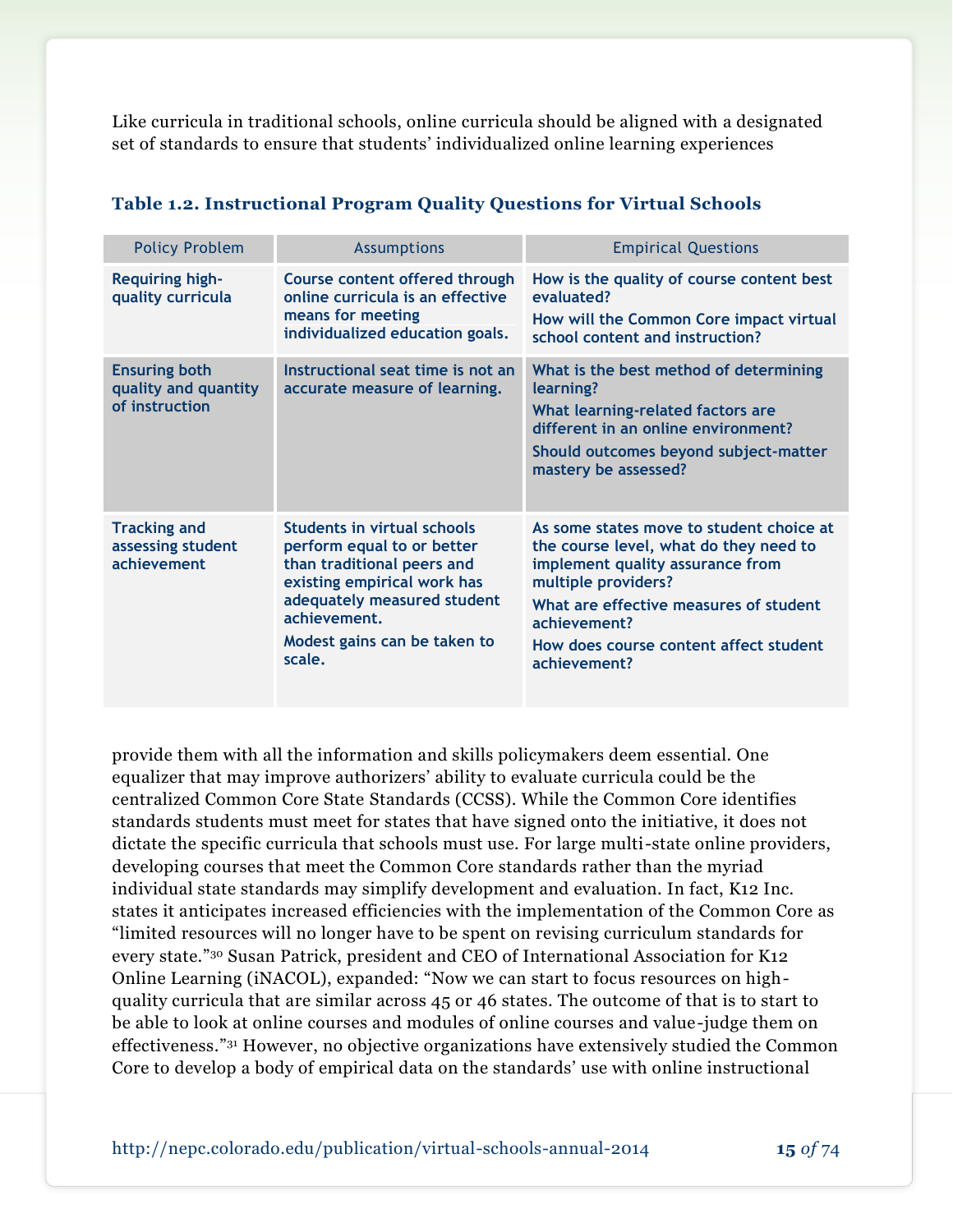design and, thus, the impact on student performance. Until these data are available, the true value of the Common Core in an online environment is yet to be determined.

According to iNACOL, states are starting to review online courses to determine alignment with standards and other elements of course quality. Texas has completed this process using the iNACOL National Standards for Quality Online Courses,<sup>32</sup> which provides a starting point for assessing internally developed and externally acquired course content. However, iNACOL's chief operating officer, Matthew Wicks, said, "Even states that have taken those steps are mostly measuring inputs, or dimensions inherent in the course's composition, rather than outcomes, or measures of a course's effectiveness." <sup>33</sup> Further, states such as Washington, Ohio, Georgia, and Idaho have initiated distance-learning clearinghouses of reviewed and approved online courses.<sup>34</sup> Some states are considering legislation that requires review of online courses for quality standards. Maryland enacted legislation in 2012 that establishes a State Advisory Council for Virtual Learning (H 745) and "enables the State Department of Education to develop or review and approve online courses and services" (S674). In Maine, pending legislation (H 331) requires virtual charter school authorizers to review and approve courses and curricula at the beginning of each school year.

The legislative scan reveals only slight progress toward legislative requirements for monitoring quality curriculum in online environments.

## *Ensuring Quality and Quantity of Instruction*

The national focus on higher standards, particularly a greater emphasis on critical thinking with skills driving content, is creating ripple-effect shifts in other facets of K-12 education—especially a shift away from time, based on the Carnegie Unit, as a measure of learning.<sup>35</sup>

For example, some states have moved away from "seat time" as an appropriate indicator of student learning, recognizing that simply being at a designated site for a particular number of hours does not guarantee student learning. The Colorado Department of Education continues to promote its Next Generation Learning initiative to "ignite the unique potential of every student through the creation and delivery of dramatically personalized teaching and learning experiences" through such approaches as shifting the use of time and varying delivery methods, including blended learning.<sup>36</sup> Iowa proposed but ultimately failed to enact legislation (HSB 517, 2012) that allows the waiver of standards, such as a 180-day calendar and minimum daily instructional hours. Tennessee, however, enacted legislation for virtual schools (H 3062) that requires the same length of learning time as for other schools while allowing students to move at their own pace.

Affecting both traditional and virtual schools, Maine has adopted a proficiency-based learning approach in which "time is the variable and learning driven by rigorous standards is the constant."<sup>37</sup> The Maine Department of Education defines proficiency-based learning as "any system of academic instruction, assessment, grading and reporting that is based on students demonstrating mastery of the knowledge and skills they are expected to learn

http://nepc.colorado.edu/publication/virtual-schools-annual-2014 **16** *of* 74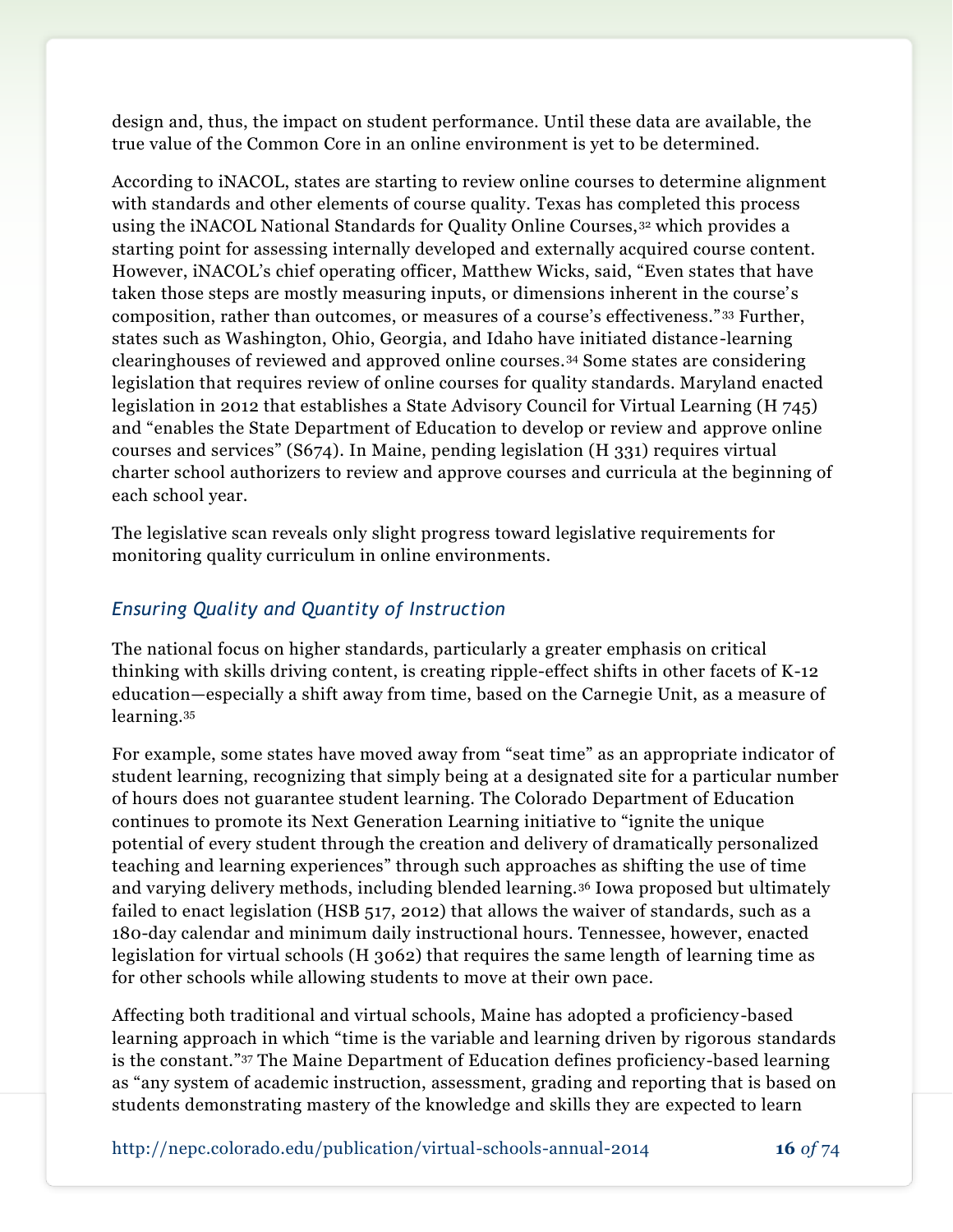before they progress to the next lesson, get promoted to the next grade level or receive a diploma."<sup>38</sup> In fact, legislation in Maine dictates that by 2018 schools will no longer award a traditional high school diploma; instead, graduation will be grounded in a proficiencybased diploma. In Iowa, legislation (SF 2284) in 2012 authorized districts to award high school credit based on demonstrated competencies. The legislation also established a competency-based task force to "redefine the Carnegie Unit into competencies, … develop student-centered accountability and assessment models, and empower learning through technology."<sup>39</sup>

The California legislature has continued to struggle in 2013 to find the right approach to quality and quantity in online instruction. Although the legislation ultimately failed, Governor Jerry Brown advanced virtual learning into California's educational mainstream by pushing to modify funding for asynchronous online courses (in which students and

*Advocates and for-profit companies have claimed that students in virtual schools perform equal to or better than peers in traditional schools. However, recent studies indicate otherwise.*

teachers visit online courses at their own convenience). Under this proposal, funding would have been based on student proficiency, not average daily attendance (ADA). At the end of the learning period, the teacher would have determined if the student met the predefined learning objectives. If the objectives had been met, the school could claim ADA; if not, the state would not have approved funding.<sup>40</sup>

With less focus on seat time as an indicator of learning and a greater focus on proficiency, this shift may benefit online schools with their greater focus on individualized learning and pace. Increasingly, the shift of evidence of mastery from a simple counting of hours spent in a learning environment to comprehensive evaluation systems have included summative assessments supported by formative assessments in the classroom, involving alternative demonstrations of mastery such as projects, papers and portfolios.

Overall, the legislative scan indicates little attention to the overall issue of quality and quantity of instruction in an online environment. States are struggling with time apportionment, but this topic is not limited to virtual schools.

### *Tracking and Assessing Student Achievement*

As assessment of student achievement moves from a time based system to a system based on demonstrated mastery, documenting student proficiency becomes a primary concern. Issues requiring policy attention stem from the flexibility inherent in online education, the imminence of a common online assessment, and inconsistencies in performance evaluations.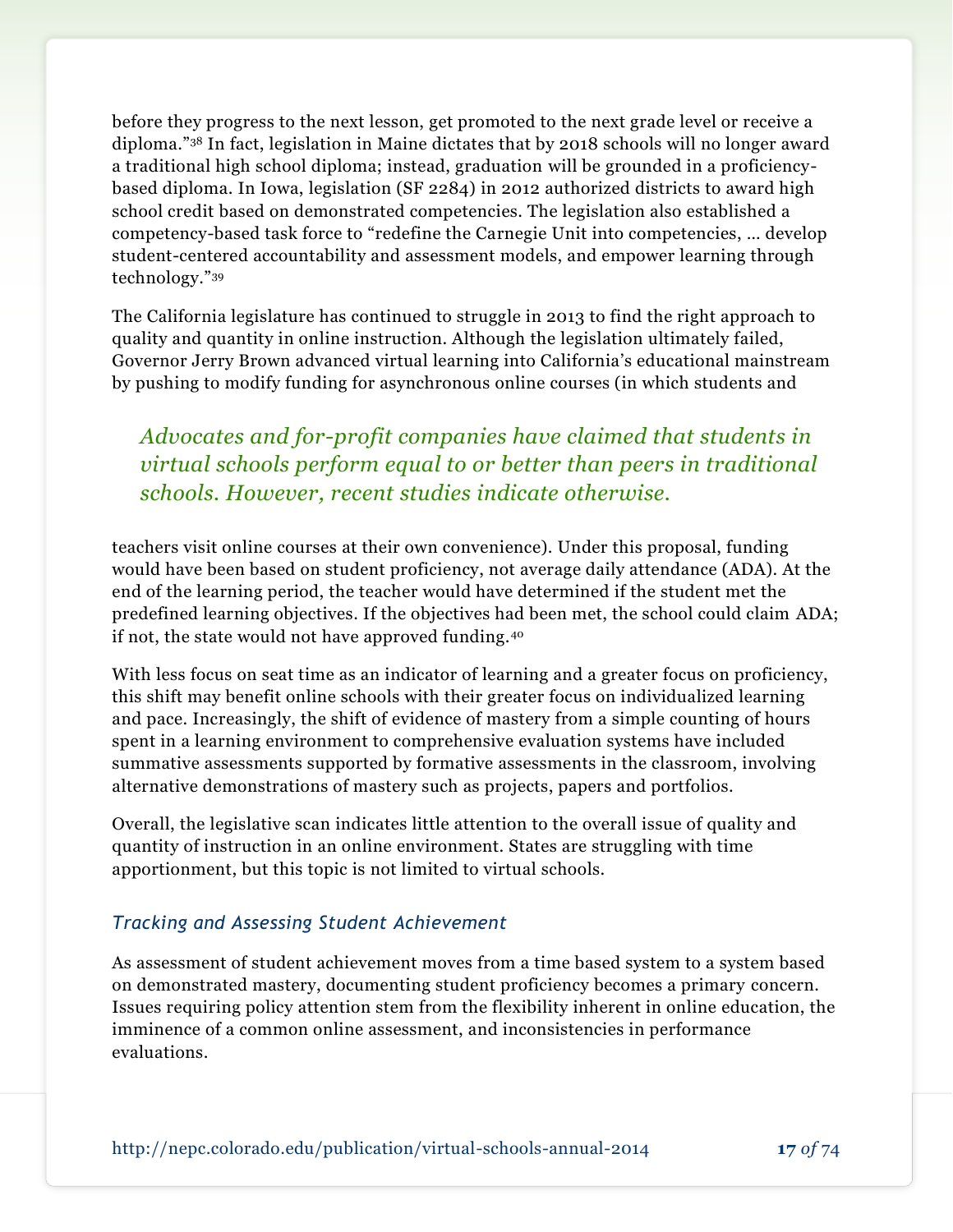The flexibility that online options provide students is an especially important consideration in light of state and federal policies that increase demands for demonstrated student achievement. State legislation allowing students greater freedom to choose single courses from multiple providers, or to remain enrolled at a traditional school while supplementing coursework through online providers, generates a significant challenge for monitoring student achievement. State accountability systems must evolve accordingly. Ways must be found, for example, to track the combined accomplishments of students who take advantage of multiple learning options in a variety of venues. Ways must be found to complement traditional assessments of large groups of students at the same time with an assessment system that allows students instead to be assessed one-by-one, on individualized schedules.<sup>41</sup> For example, Florida legislation (CS/HB 7029) enacted in June 2013 further increases student flexibility by allowing students in one district to enroll in online courses offered by another district and by allowing them to earn credit from massive open online courses (MOOCs).<sup>42</sup> Research questions that arise include how to track outcomes from such varied providers and how to assess the contribution of a specific course to student proficiency.<sup>43</sup>

To help resolve such issues, the industry must agree on appropriate measures of student achievement and progress. With its focus on longitudinal student growth, the Common Core assessment, scheduled for implementation in 2015 and administered online, may provide a shared measure to allow valuable comparisons of program effectiveness. For online schools and their students, the Common Core assessment likely will present simplifications as well as challenges in myriad areas. First, students participating in virtual courses will already be familiar with the process of online test-taking. One concern is that students in traditional brick-and-mortar schools may have some difficulty in the transition from paper and pencil to an online assessment environment. Will the test actually assess student mastery of content, or will results be confounded by the student's ability to manipulate the computer? Of course, students comfortable with a virtual environment will not face this challenge. However, a challenge that online schools will likely experience is the requirement for centralized proctored environments. Online schools will need to secure testing locations with enough capacity for students in each geographic region, ensure students arrive on the specified days, and provide personnel to proctor the assessments. For many schools, this will create a significant logistical and budgeting issue. For some students, to the need to appear at a centralized testing location may create a substantial transportation and financial difficulty. Despite these challenges, online advocates believe this transition will benefit virtual schools. In fact, an Education Week article eagerly claims, "Perhaps no segment of educators is more enthusiastic about the transition to the Common Core State Standards than those who work in virtual schools or in blended learning environments that mix face-to-face and online instruction."<sup>44</sup>

Advocates and for-profit companies have claimed that students in virtual schools perform equal to or better than peers in traditional schools.<sup>45</sup> However, recent studies indicate otherwise. For example, Stanford University researchers used a matched pair sampling methodology and found that students in virtual charters in Pennsylvania made smaller learning gains over time as compared with both their brick-and-mortar charter and

http://nepc.colorado.edu/publication/virtual-schools-annual-2014 **18** *of* 74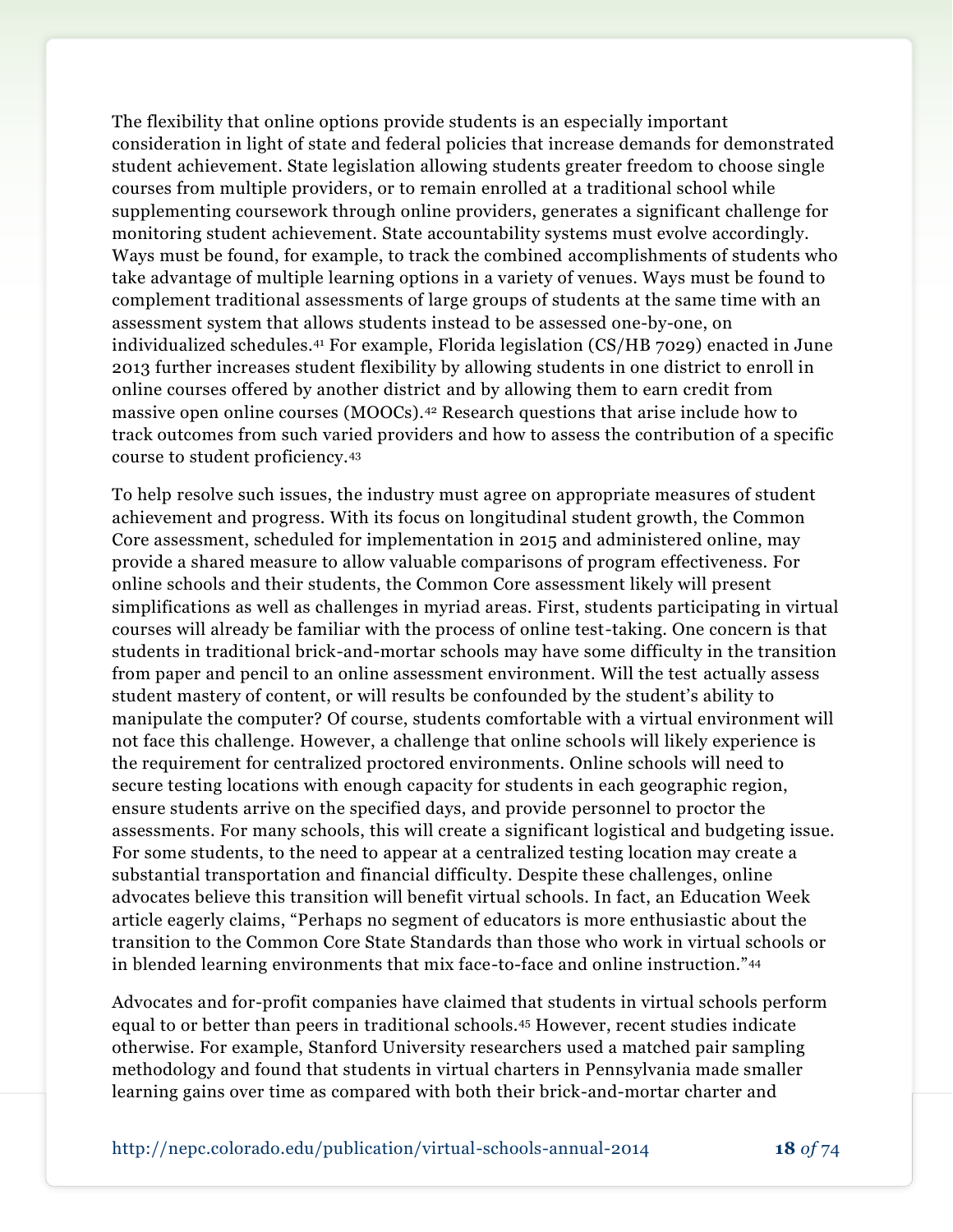traditional school counterparts.<sup>46</sup> In response to data indicating lower student achievement, virtual school advocates have claimed that students often enter these schools further behind academically and that growth models are better indicators of actual student learning than previous standardized state tests. K12 Inc., for example, consistently points to student scores on Scantron tests: "K12 has chosen to evaluate the progress of its students using the Scantron Performance Series Assessments, which we administer to each student at the beginning and end of the academic year."<sup>47</sup> As clear evidence of the program's success, the company states, "For the 2011-2012 school year, students enrolled in K12-managed public schools, on aggregate, made 97% of the Scantron Norm Group gain in math and 196% of the Scantron Norm Group gain in reading."<sup>48</sup> However, several issues exist with the use of these tests. First, the Scantron tests are not proctored and students can start and stop the test multiple times before completion, raising serious questions regarding their legitimacy.<sup>49</sup> More importantly, the tests are optional. With approximately 30% of the K12 student population not participating in the test pool, the results are simply not valid. K12 Executive Chairman Nathaniel Davis admitted the data are "not as accurate as they could be" since the company compares a self-selected pool of students to the national norm.<sup>50</sup> The performance issues rampant in the online schooling industry have become so evident even Susan Patrick, president of iNACOL, stated: "Unless we address these quality issues that have emerged quite profoundly," the poor performance of cyber schools will "put the entire industry of education innovation at risk." <sup>51</sup>

The legislative scan indicates a moderate focus on enforcing quality standards for student achievement. Although the measures did not pass, Pennsylvania legislators have pursued mechanisms to require annual assessments and evaluations of virtual charter schools (H 2661). In Tennessee, failed legislation (H 3812) would have required closure of a virtual public school if administration failed to meet accountability and fiscal requirements. The enacted statewide virtual education act in Rhode Island (H 7126) offers promise of accountability measures for student achievement. So, while the results are mixed regarding enactment versus failure of passage for legislation focusing student achievement, there has been an increase in attention on this critical topic.

### *Recommendations*

While some states have achieved small steps, our overall legislative analysis indicates little progress over the past year in proactively addressing issues related to instructional program quality. Based on the preceding analysis, we reiterate our recommendations from last year's report. Specifically, we recommend that policymakers and educational leaders:

- Require high-quality curricula, aligned with applicable state and district standards, and monitor changes to digital content.
- Develop a comprehensive system of summative and formative assessments of student achievement, shifting assessment from a focus on time- and place-related requirements to a focus on student mastery of curricular objectives.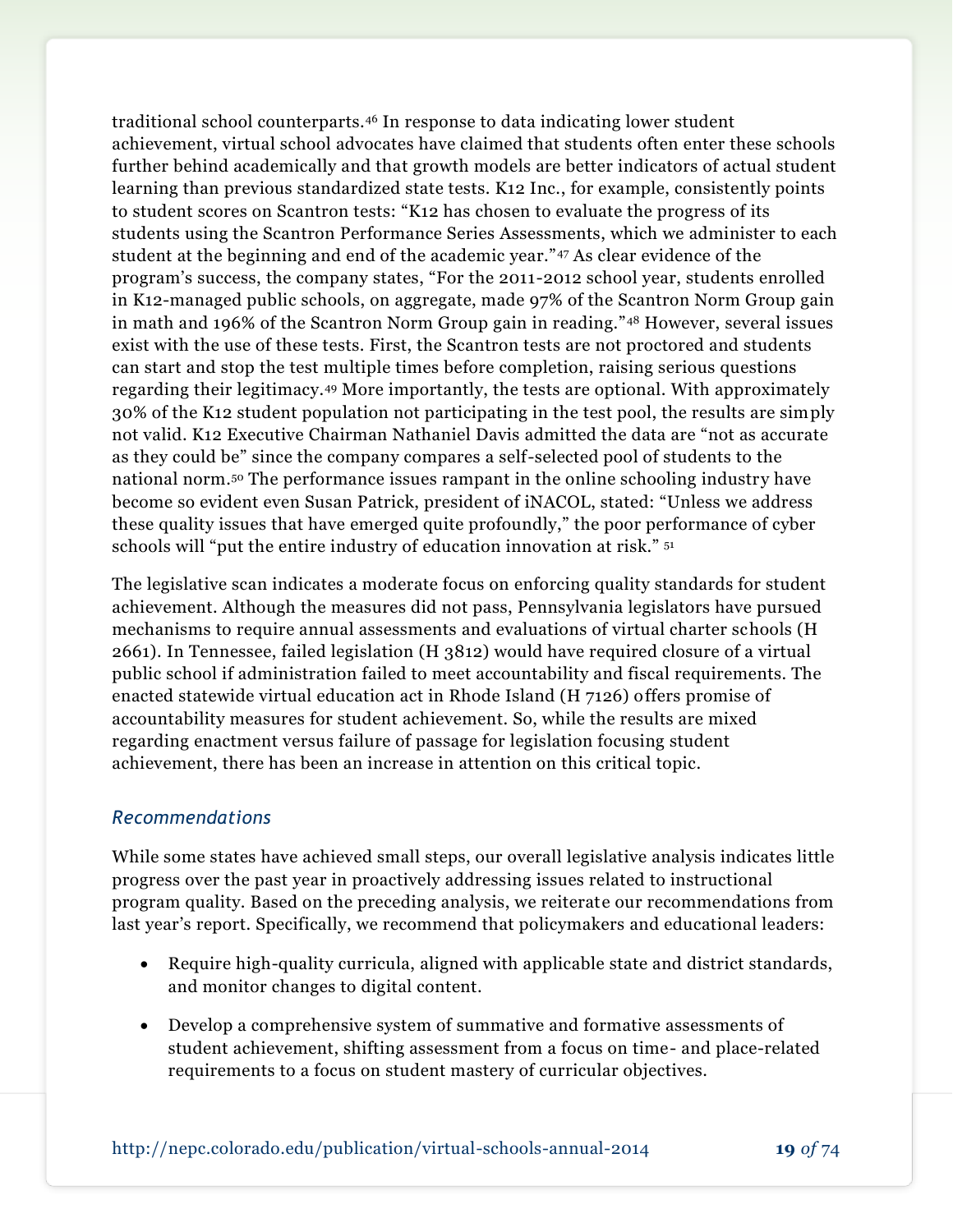Assess the contributions of various providers to student achievement, and close virtual schools and programs that do not contribute to student growth.

### **High-Quality Teachers**

Quality teachers are at the core of any high-quality educational program, and this is no different for online education. While virtual schools capitalize on technology in ways that often reduce the reliance on traditional classroom teachers, virtual education does not diminish the important role of teachers and, consequently, effective teachers remain a critical component of high-quality instructional opportunities for students enrolled in virtual schools. That said, the research base on virtual school teachers is thin. While a great deal of research has focused on defining teacher quality in traditional settings, <sup>52</sup> little is known about what constitutes teacher quality in virtual schools. In addition, researchers have recognized the importance of teacher education and ongoing professional development as critical investments in teacher effectiveness, but little empirical information exists to guide the preparation and professional development of teachers in virtual settings. Finally, recent research has provided evidence on the distribution of effective teachers across different types of schools and districts, yielding findings that inform policies related to teacher supply, recruitment, and retention in traditional schools; no parallel evidence is available for staffing virtual schools with effective teachers. In

| Policy<br>Problem                                           | <b>Assumptions</b>                                                                                                                                                                                                                                                                                                                                                                            | <b>Empirical Questions</b>                                                                                                                                                                                                                                                                                                                                                                                              |
|-------------------------------------------------------------|-----------------------------------------------------------------------------------------------------------------------------------------------------------------------------------------------------------------------------------------------------------------------------------------------------------------------------------------------------------------------------------------------|-------------------------------------------------------------------------------------------------------------------------------------------------------------------------------------------------------------------------------------------------------------------------------------------------------------------------------------------------------------------------------------------------------------------------|
| <b>Recruiting</b><br>and training<br>qualified<br>teachers  | Instructional training and<br>professional support tailored<br>to online instruction will help<br>recruit and retain teachers.<br>Effective teaching in a<br>traditional environment easily<br>translates to an online<br>environment.<br><b>Teacher preparation programs</b><br>and district professional<br>development programs will re-<br>tool to support online<br>instruction demands. | Can sufficient numbers of qualified<br>online teachers be recruited and<br>trained to ensure the ability of<br>virtual education to offer new<br>opportunities to rural or<br>underserved populations?<br>Which professional skills and<br>certifications for online teachers are<br>the same as for traditional teachers?<br>Which are different?<br>What professional development is<br>relevant for online teachers? |
| <b>Evaluating</b><br>and retaining<br>effective<br>teachers | <b>Evaluation of online teachers</b><br>can mirror that of teachers in<br>traditional settings.<br>Online teachers can support a<br>large roster of students.                                                                                                                                                                                                                                 | How well do evaluation rubrics for<br>traditional settings translate to an<br>online environment?<br>How much direct attention and time<br>is necessary for a student to receive<br>adequate instructional support? What<br>are the implications for teaching<br>load?                                                                                                                                                  |

#### **Table 1.3. Teacher Quality Questions for Virtual Schools**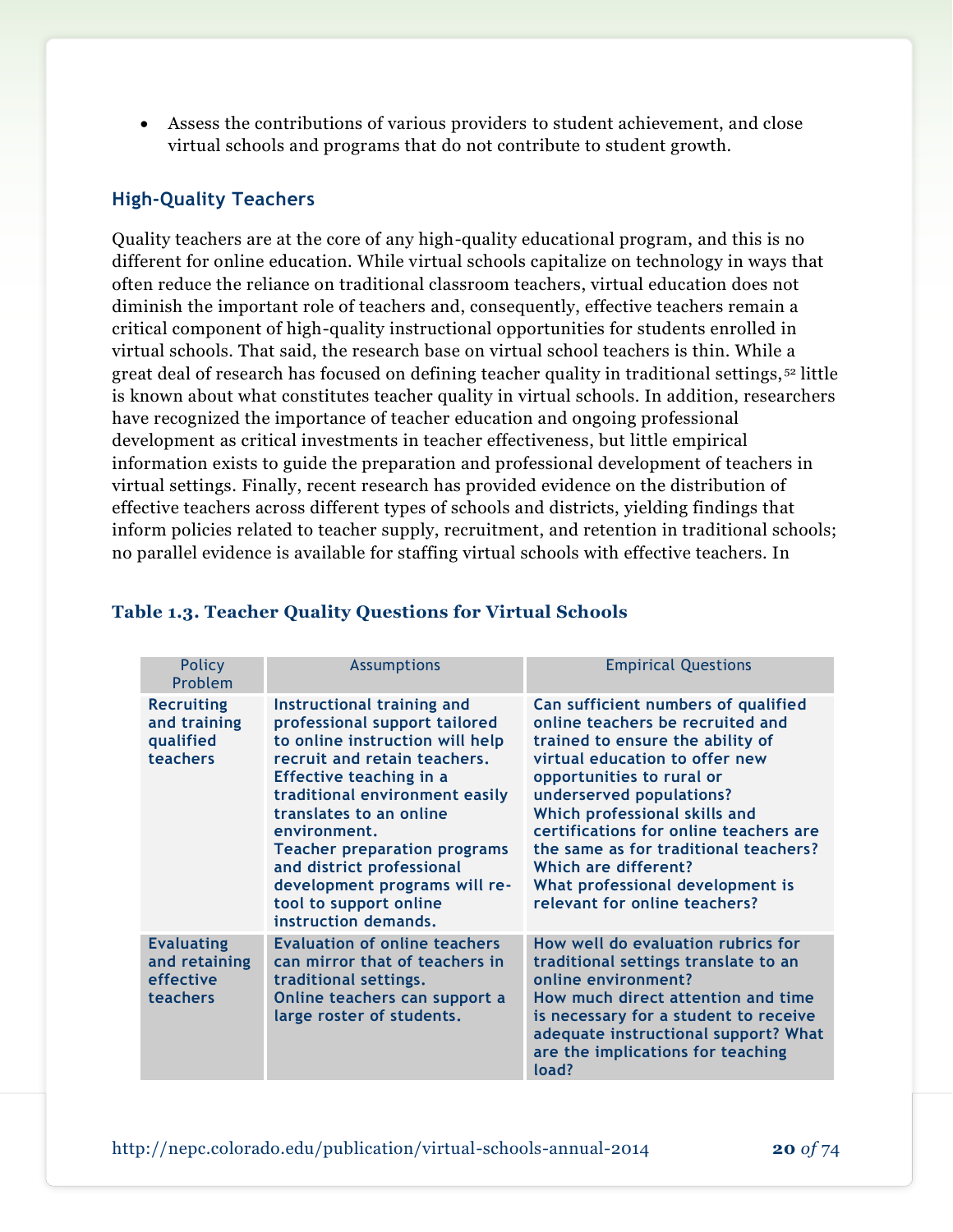short, while a growing body of research exists to guide teacher policy decisions in traditional schools, little evidence exists on the knowledge and skills of effective virtual school teachers, or the policies and practices that may prepare, recruit, and retain quality teachers in those settings.

Last year's report identified several policy issues, assumptions, and empirical questions that need to be answered (see Table 1.3). Our report this year revisits those topics and discusses new developments, with special attention to progress that has been made in state legislation over the last year and the areas that still need attention.

## *Recruiting and Training Qualified Teachers*

In our 2013 report, we recognized that "the shift from a traditional classroom to a virtual setting requires sufficient numbers of new and experienced teachers who are motivated and prepared to engage in online instruction" (p. 48). One promise of virtual education is that it expands educational opportunities for students beyond what can be offered in traditional brick-and-mortar schools. However, realizing equal opportunity through online instruction requires preparing, recruiting and supporting an adequate supply of qualified teachers who are interested in teaching in an online environment.

Many unanswered questions continue to surround the issue of online teachers. Who chooses to teach in virtual schools and why? Are virtual schools attracting the teachers they want and need? What qualifications, skills and attributes are associated with effective teaching in a virtual school? How can teacher education programs prepare teachers for virtual education? How are states promoting and supporting these teacher education programs? Research is needed to identify characteristics of effective online teachers and to determine mechanisms to recruit and support teachers who will thrive in an online environment.

While we have little empirical evidence on who chooses to teach in a virtual setting and why, most researchers and educators recognize that the knowledge, skills, and abilities needed to be an online teacher are likely to be different than those needed to be a traditional classroom teacher.<sup>53</sup> Conversations about teacher preparation tailored to online teaching assignments are relatively new. For example, the National Association of State Directors of Teacher Education and Certification began discussing certification for online instructors only in Fall 2012.<sup>54</sup> However, policymakers have begun to mandate separate requirements for teachers working in digital environments. In 2006, Georgia became the first state to offer optional certification for online teaching, <sup>55</sup> and, as described below, other states have followed its lead.

However, recent legislative developments are limited to a handful of states. Recognizing that digital instruction requires a new and different set of skills for teachers, Minnesota enacted a 2012 bill (MN S 1528) requiring teacher preparation programs to "include the knowledge and skills teacher candidates need to deliver digital and blended learning and curriculum and engage students with technology."<sup>56</sup> This attention to teacher preparation in digital instruction is intended to support the state's requirement that, in order to

http://nepc.colorado.edu/publication/virtual-schools-annual-2014 **21** *of* 74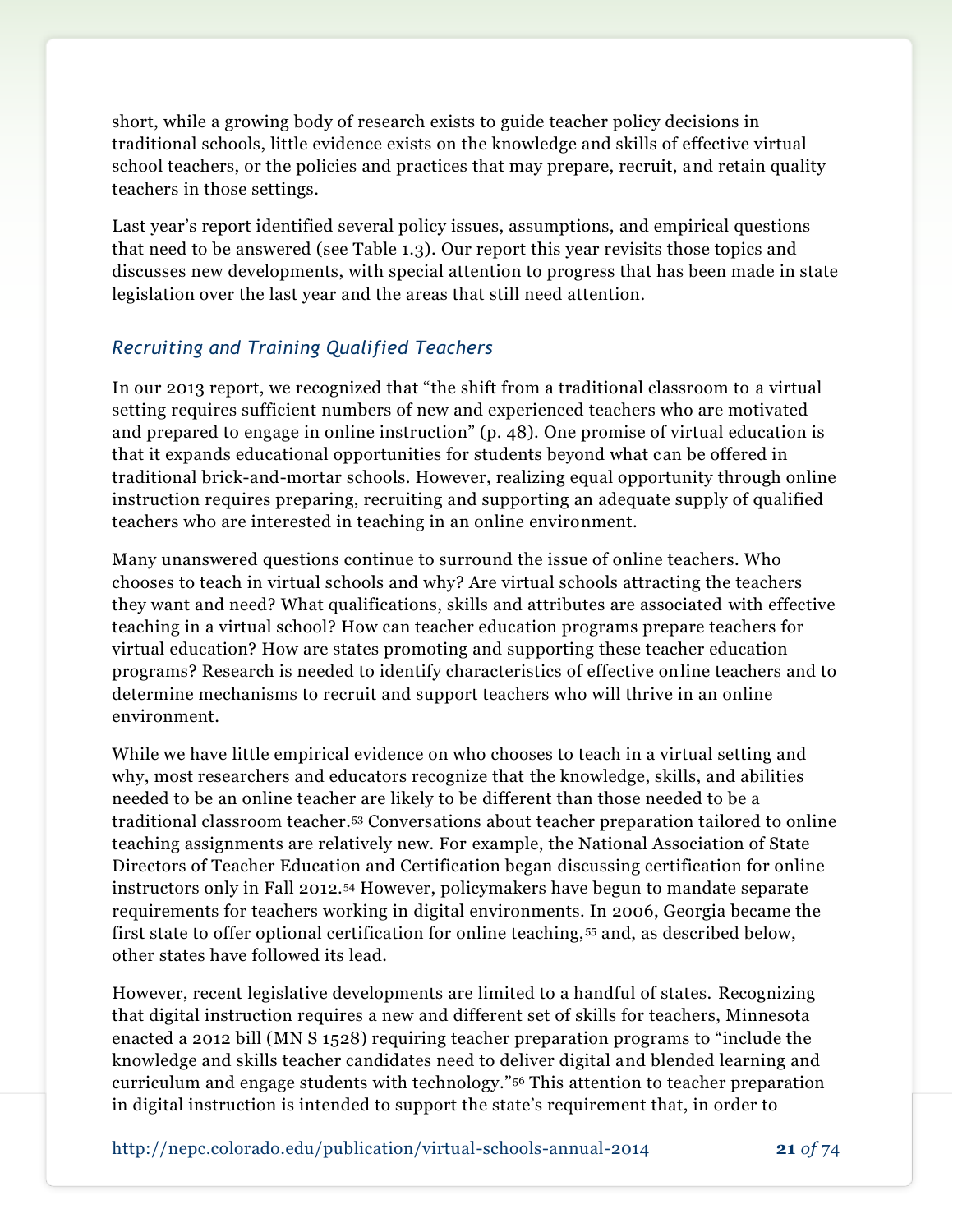graduate, students must successfully complete at least one course credit that includes online learning. In addition, Virginia enacted legislation in 2012 (VA H 578) that requires the Board of Education to develop licensure criteria for teachers who teach only online courses.<sup>57</sup> North Carolina enacted legislation in 2013 (NC S 168, NC H 92) that "revises licensure standards and teacher education programs to require teachers seeking licensure renewal and student teachers to demonstrate competency in using digital and other instructional technologies to provide high-quality, integrated digital teaching and learning to all students."<sup>58</sup>

Traditional teacher preparation programs have responded to state legislation that requires special attention to online teaching. For instance, when Georgia's online teaching endorsement became effective in 2006, a number of colleges and universities in Georgia developed and now offer online teaching endorsement programs that recognize the unique challenges and opportunities associated with teaching in these settings. As noted in one program description: "The Online Teaching Endorsement program prepares candidates to plan, design, and deliver instruction in online environments for learners in P-12 settings."<sup>59</sup> The endorsement requires three courses, a field-based practicum, and demonstrated accomplishment of an online teacher competency checklist. Similarly, as recently as 2013, the Georgia State University College of Education offered graduate courses providing additional training to students who planned to teach online classes. As noted in an online catalogue, "being an effective online teacher presents a different set of challenges and opportunities than traditional face-to-face instruction. This program will provide students with the knowledge, skills, and abilities they need to succeed in an online learning environment."<sup>60</sup> However, the website for this program indicated in November 2013: "The Online Teaching Endorsement will be deactivated December 2013." <sup>61</sup> No clear explanation was offered for the discontinuation of the program, and its URL was later deleted.

So, over the past several years, state legislation requiring special preparation for online teachers has led to the recognition of online teaching through special endorsements and higher education programs that offer the preparation to earn those endorsements. However, while there have been some programmatic efforts to specify essential competencies, it is still not clear what specific knowledge and skills competent online teachers must have.

Beyond initial preparation, ongoing professional development is essential to keep all teachers current on curriculum and instructional practice and to retool teachers for new assignments. Professional development may be even more essential for teachers who have chosen to move into online environments because technological devices and software change so rapidly. While many virtual schools have recognized the importance of professional development for their teachers and do provide ongoing training, some states require that online schools offer professional development specifically designed for online instructors.<sup>62</sup>

In recent legislative developments, Maryland enacted a bill (MD H 745) in 2012 establishing a State Advisory Council for Virtual Learning in the state's Department of

http://nepc.colorado.edu/publication/virtual-schools-annual-2014 **22** *of* 74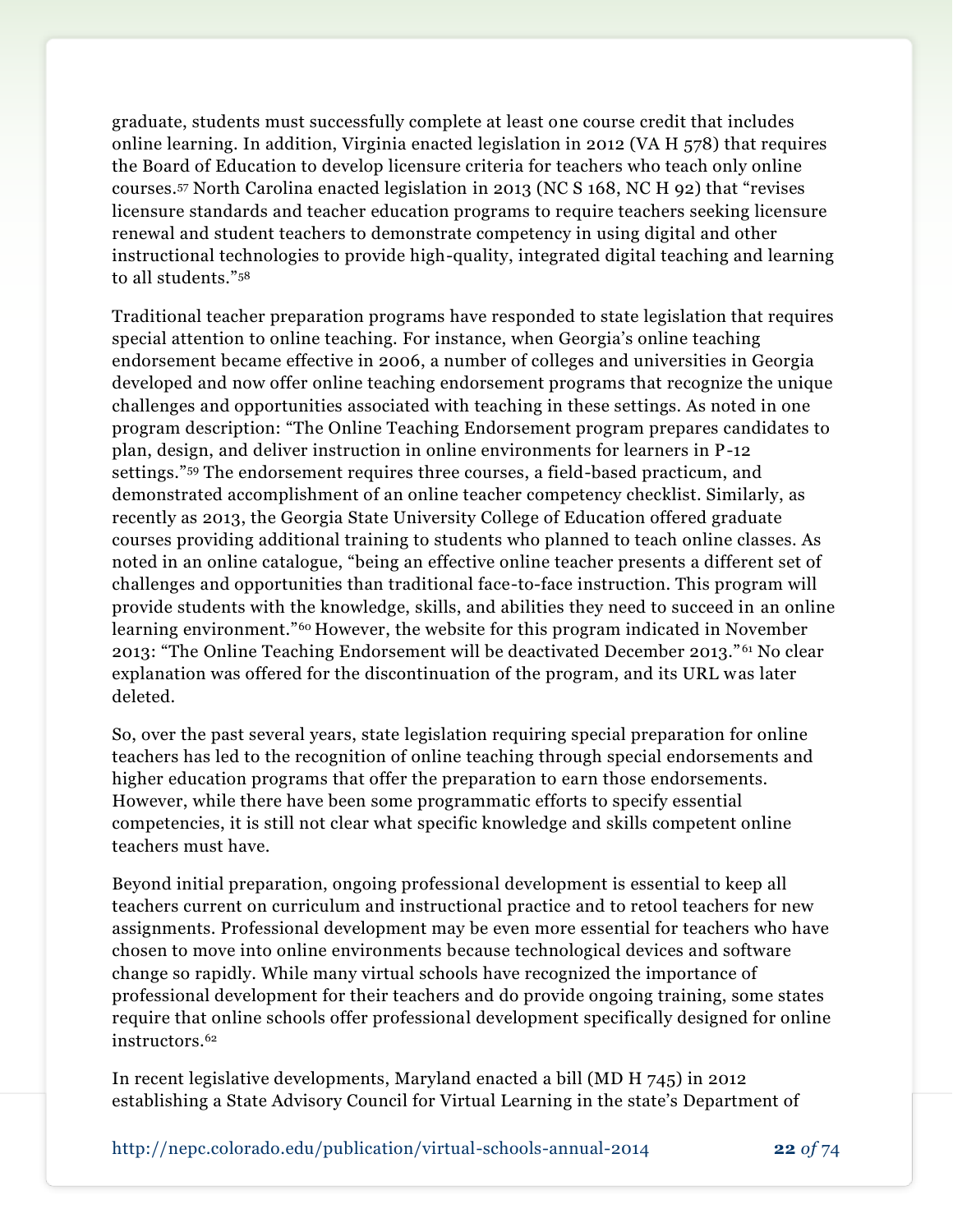Education. Assigned the responsibility to encourage and support the education of students in accordance with national standards of online learning and state law, this Advisory Council was charged to make recommendations on a number of issues, including teacher and principal professional development.<sup>63</sup>

North Carolina has also recognized the importance of ongoing professional development focused on using "digital and other instructional technologies to provide high-quality, integrated teaching and learning to all students." North Carolina legislation enacted in 2013 (NC S 402) appropriates almost \$12 million for local grants to LEAs to support such professional development and to acquire high-quality digital content.

In sum, our legislative scan provides some evidence of positive trends: (1) a recognition that online teachers need preparation that may differ from that provided to traditional classroom teachers; (2) progress in a handful of states toward requirements for the preparation, certification, and licensure of online teachers; and (3) attention to the need for ongoing professional development for teachers teaching in virtual environments. That said, the research base on the knowledge, skills, and abilities that make online teachers effective is thin. More evidence is needed to guide these efforts. In addition, too little attention has been given to estimating the demand for online teachers. More research is needed to determine how many online instructors will need to be recruited and prepared in the near future to meet the projected demand.

## *Evaluating and Retaining Effective Teachers*

As described in our 2013 report,

Teacher evaluation and retention are both critical to the development and success of the nascent virtual schooling industry. Ensuring that online teachers are effective requires appropriate assessment; retaining teachers identified as effective requires that they be provided with a desirable teaching environment. <sup>64</sup>

Of course, the issue of teacher evaluation is not unique to virtual schools; it has become a major focal point of research and policy in brick-and-mortar schools. Currently, the two dominant approaches for gauging teacher effectiveness are (1) standards based evaluations that use established rubrics to observe and evaluate teachers' performance in the classroom, <sup>65</sup> and (2) value-added measures that are based on growth in the standardized test scores of a teacher's students. In some cases, the two approaches are used in tandem. This is often the case in a high-stakes policy environment in which teacher pay, placement, or continued employment is based on a teacher's performance.<sup>66</sup>

While the evidence base on teacher evaluation in traditional classrooms is growing, little is known about how to evaluate teachers in a virtual setting. School leaders and policymakers must consider how well teacher evaluation systems designed for traditional settings translate to a virtual environment, and it is likely to be the case that neither of the tools described above are easily transferred to virtual education. Our legislative scan suggests that state policymakers have not directly confronted the challenges of holding online

http://nepc.colorado.edu/publication/virtual-schools-annual-2014 **23** *of* 74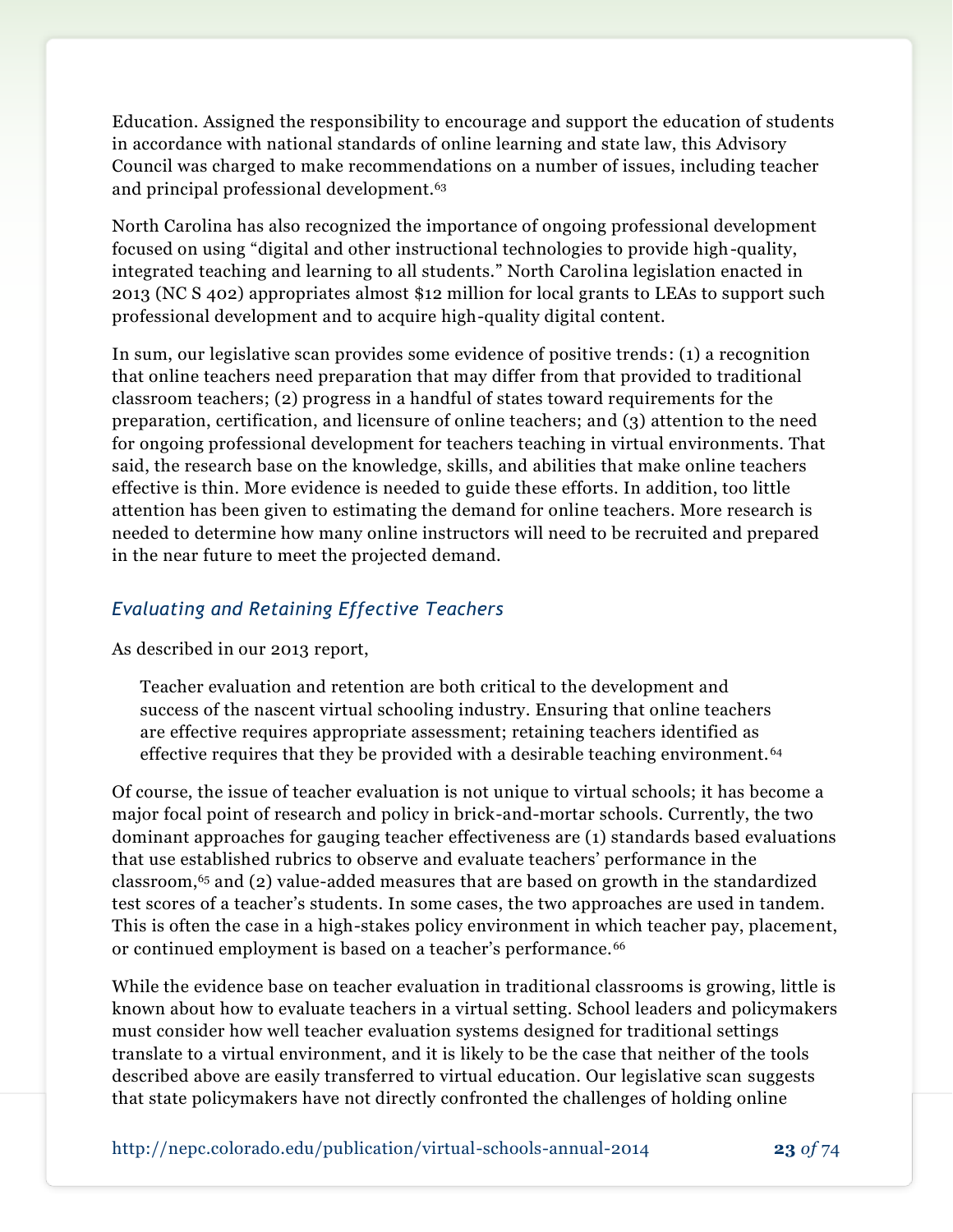teachers accountable for their performance. While Arizona enacted legislation in 2012 (AZ H 2823) that describes a comprehensive teacher and principal evaluation system for all traditional and charter schools, the unique challenges of holding online teachers accountability were not addressed. Further, while the Louisiana state legislature considered legislation (LA H 115) in 2012 that would have established quality parameters and evaluations for virtual school teachers, that bill ultimately failed. Generally speaking, legislation on the evaluation of teachers in virtual settings has been limited at best.

Once teachers have been prepared for and identified as effective in virtual schools, a major challenge is how to retain them in those positions. While we have little information on teacher retention rates in virtual schools, some information has begun to emerge about teachers' satisfaction with teaching in virtual schools, and existing research has identified teacher satisfaction as a key predictor of teacher retention.<sup>67</sup> The evidence on virtual teacher satisfaction is mixed. Some research suggests that teachers in virtual environments are satisfied with their work. For instance, Archambault and Crippen's national survey of K-12 online teachers found that 63% of teachers were "positive toward their online teaching experience." While the survey item did not ask directly about satisfaction, teachers' responses categorized by the researchers as positive included "rewarding, good, enjoyable, wonderful, fulfilling, great, excellent, and exciting."<sup>68</sup> In the words on one teacher:

My experience with online teaching can be described as fulfilling. I really feel that I can help each student individually. This is extremely challenging in a traditional classroom. I also enjoy the pioneering atmosphere in which we are helping create a new vision of education, a wonderful opportunity to explore the new and growing area of online education. My experience began as just a job, but has grown into a career which I have become passionate about. I feel that I am making a positive difference in the lives of the students that I come in contact with as I am able to help them achieve their educational goals. <sup>69</sup>

In contrast, evidence from a survey of parents and teachers in the Colorado Virtual Academy suggests "extremely low job satisfaction ratings and morale for COVA teachers." <sup>70</sup> Only 33% of COVA teachers reported that they were satisfied with teaching at the schools and only 61% indicated that they would likely continue as a teacher in the school next year. Only 22% reported high teacher morale at the school. Almost three-quarters of the teacher respondents noted that they are doing more administrative work than they would like, and only half indicated that they viewed teaching in the school as worthwhile and fulfilling. The report summarizes: "Teachers continue to cite high student ratios, too much emphasis on the 'business side' and testing/passing rates, lack of support from school, mismatch between family situations and the model, low pay, and long hours as reasons for low support and low job satisfaction." While some teachers expressed satisfaction in terms of flexible schedule and good colleagues, the words of one teacher respondent captures the commonly expressed concerns:

There are too many students per teacher. At the beginning of the year, I received 300+ students. This does not drop off very much by the second semester either. The school wants to "individualize" for students, but this cannot, even in theory, occur due to the untenable

http://nepc.colorado.edu/publication/virtual-schools-annual-2014 **24** *of* 74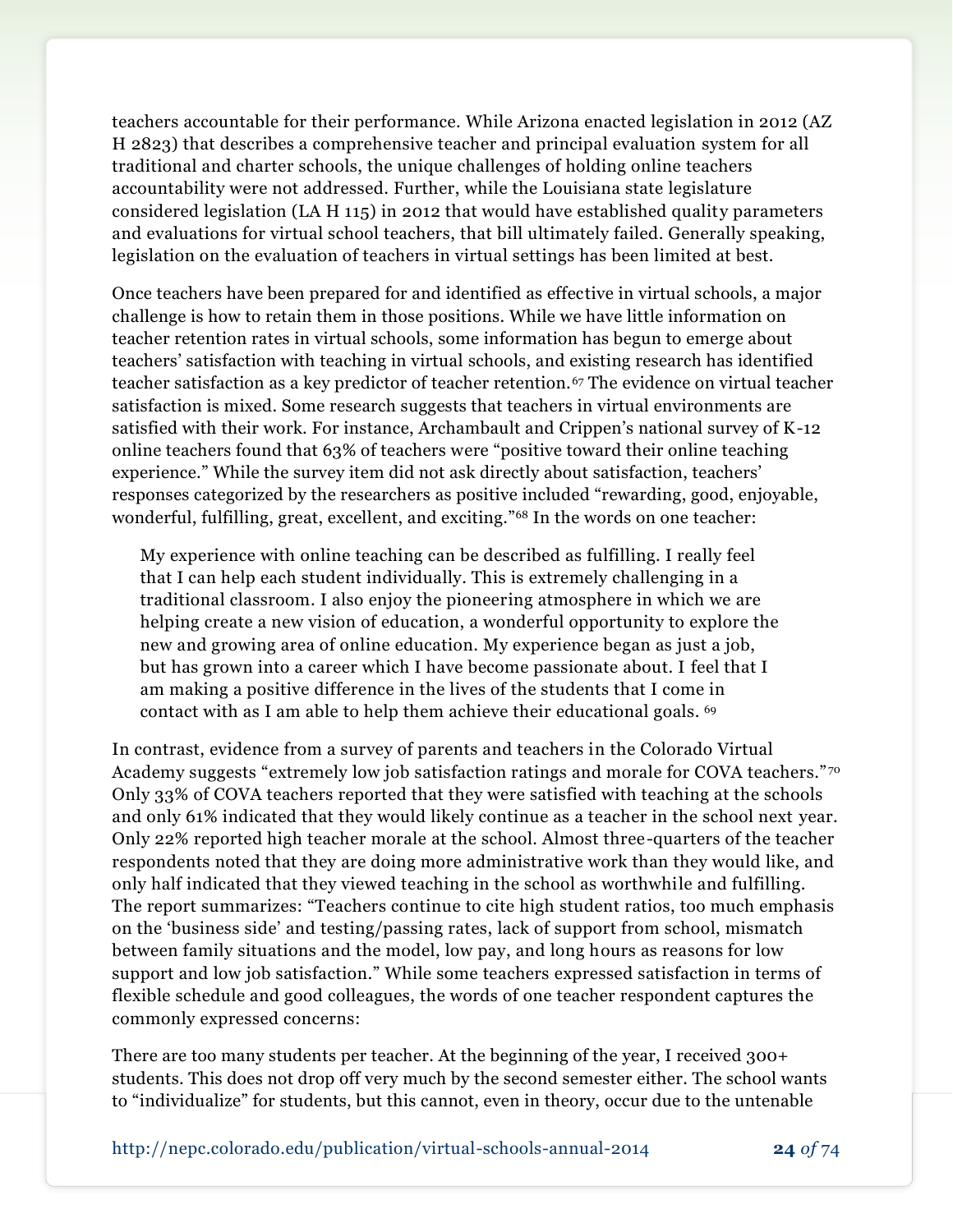student-to- teacher ratio. The school encourages "catch-up" plans for failing students that treat teachers like personal secretaries and lowers the bar for student responsibility. The school does not screen for students who would fit an online model based on past academic records and interviews. The actual instruction aspect of the school is minimum, with only an hour each week of a "real" class time. This is not even required for students. Tutor times are not taken seriously either. Most of my day is taken up by tediously grading papers rather than meaningfully engaging the students in content and skills.

While more work needs to be done to understand and reconcile findings on virtual teacher satisfaction, teaching load is a clear and consistent policy-relevant factor related to teacher satisfaction in virtual settings.

This issue surfaced in both of the studies identified above as a key concern for teachers in virtual environments. This finding is not surprising given that most online schools require that their teachers support a large roster of students. For example, in 2011, an online school in Nevada reported a pupil-teacher ratio of 60:1 compared with the school's district average of 22:1.<sup>71</sup> Likewise, some of the largest virtual charter schools in Pennsylvania have pupil-teacher ratios upwards of 50:1.<sup>72</sup> At this ratio, education leaders must examine the extent to which a teacher can truly provide the attention and time necessary for a student to receive adequate instructional support, and thus, the extent to which that teacher can impact students' lives. To address similar ratio issues, California legislation (AB 644) mandates that, for courses in which teachers and students participate at the same time, the ratio of teachers to students cannot exceed that of other programs in the surrounding district unless negotiated in a collective bargaining agreement. <sup>73</sup> Our legislative scan identified little activity in the area of pupil-teacher ratios during the past two years. One noteworthy exception is a law enacted in Tennessee in 2012 (TN H 3062) that "requires virtual schools and virtual education programs to maintain teacher-pupil ratios set by the state board of education."<sup>74</sup> Given the cost savings associated with reduced personnel in virtual settings,<sup>75</sup> the limited evidence of new state efforts to address the issue of teaching load in virtual schools is not surprising.

Overall, then, our legislative analysis reveals little activity around the thorny but important issues of evaluating teachers and limiting pupil-teacher ratios in K-12 virtual schools.

## *Recommendations*

Based on our legislative analysis, we conclude that little progress has been made over the past year in attending to issues related to teacher quality in virtual schools. Given the information and experiences detailed above, we reiterate our recommendations from last year's report. Specifically, we recommend that policymakers and educational leaders:

 Define new certification training and relevant teacher licensure requirements <sup>76</sup> and continually improve online teaching models through comprehensive professional development.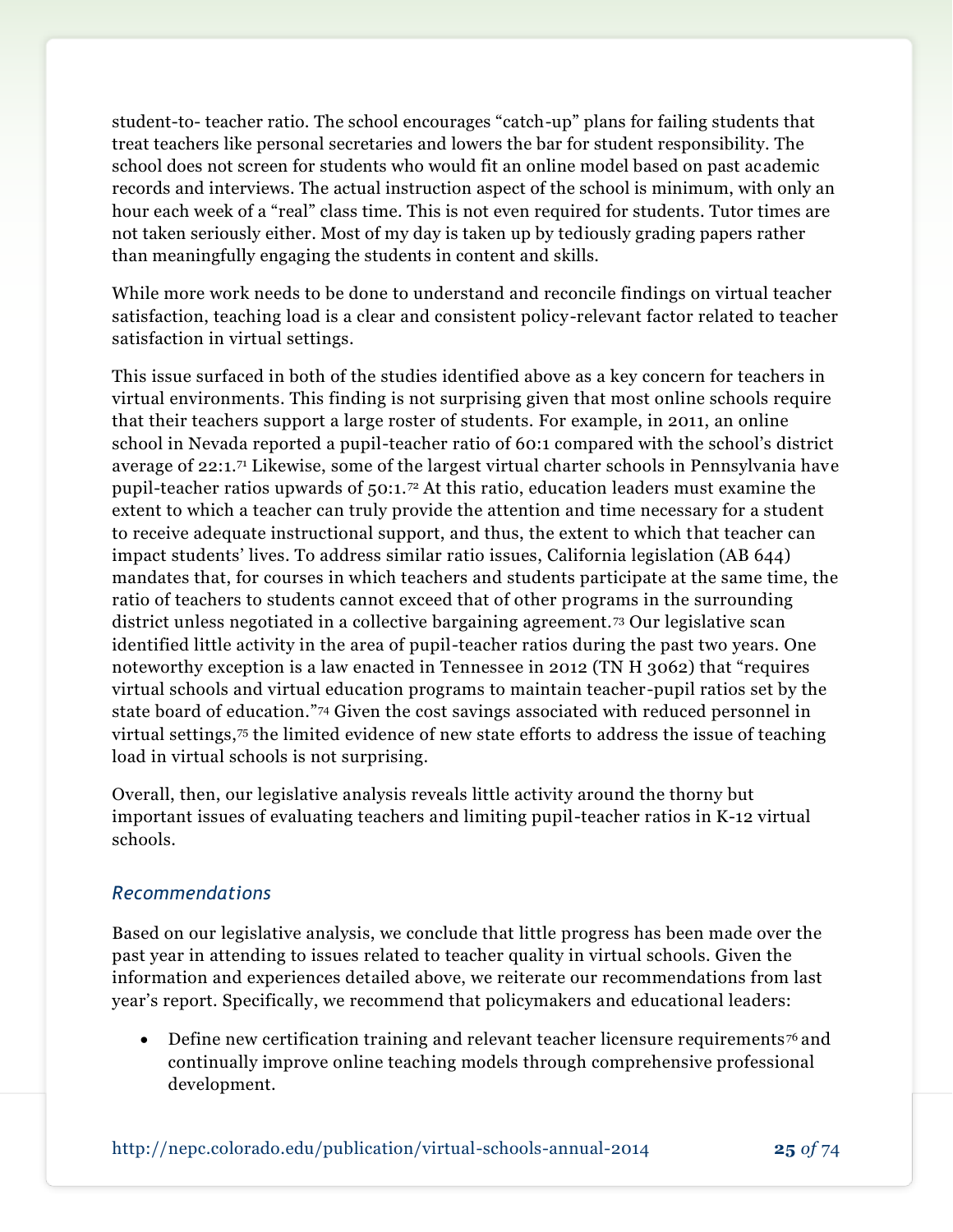- Address retention issues by developing guidelines for appropriate student-teacher ratios.
- Work with emerging research to create effective and comprehensive teacher evaluation rubrics.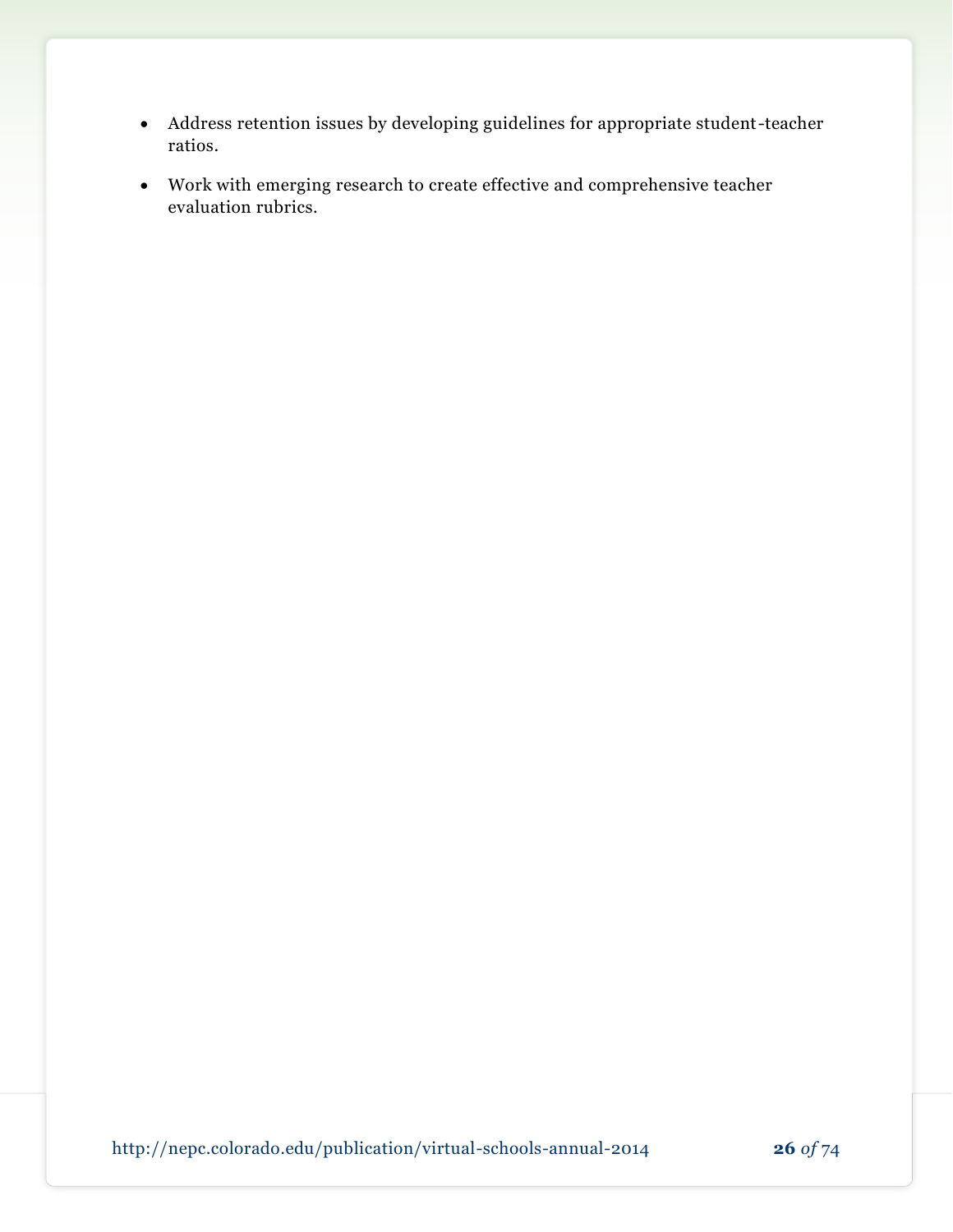## **Notes and References: Section I**

- 1 Watson, J. & Gemin, B., Evergreen Consulting Associates (2009). *Funding and policy frameworks for online learning*. Vienna, VA: International Association for K-12 Online Learning. Retrieved February 28. 2014, from [http://www.inacol.org/cms/wp-content/uploads/2012/09/NACOL\\_PP-FundPolicy-lr.pdf.](http://www.inacol.org/cms/wp-content/uploads/2012/09/NACOL_PP-FundPolicy-lr.pdf)
- 2 Watson, J. & Gemin, B., Evergreen Consulting Associates (2009). *Funding and policy frameworks for online learning*. Vienna, VA: International Association for K-12 Online Learning. Retrieved February 28. 2014, from [http://www.inacol.org/cms/wp-content/uploads/2012/09/NACOL\\_PP-FundPolicy-lr.pdf.](http://www.inacol.org/cms/wp-content/uploads/2012/09/NACOL_PP-FundPolicy-lr.pdf)
- 3 Baker, B.D. & Bathon, J. (2012). *Financing Online Education and Virtual Schooling: A Guide for Policymakers and Advocates.* Boulder, CO: National Education Policy Center. Retrieved November 12, 2013, from [http://nepc.colorado.edu/publication/financing-online-education.](http://nepc.colorado.edu/publication/financing-online-education)
- 4 Baker, B.D. & Bathon, J. (2012). *Financing Online Education and Virtual Schooling: A Guide for Policymakers and Advocates.* Boulder, CO: National Education Policy Center, 16. Retrieved November 12, 2013, from [http://nepc.colorado.edu/publication/financing-online-education.](http://nepc.colorado.edu/publication/financing-online-education)
- 5 Herold, B. (2013, August 27). Florida virtual school faces hard times; enrollment declines for country's largest state-run e-school. *Education Week*. Retrieved November 2, 2013, from [http://www.edweek.org/ew/articles/2013/08/28/02virtual\\_ep.h33.html.](http://www.edweek.org/ew/articles/2013/08/28/02virtual_ep.h33.html)
- Call, J. (2013, October 9). Virtual school out at least \$20 million. The Florida Currant, Retrieved November 4, 2013, from <http://www.thefloridacurrent.com/article.cfm?id=34805347> .
- 6 Ash, K. (2013, August 27). E-learning funding models analyzed: Financing approaches vary widely from state to state. *Education Week*. Retrieved November 1, 2013, from [http://www.edweek.org/ew/articles/2012/08/29/02el-financing.h32.html.](http://www.edweek.org/ew/articles/2012/08/29/02el-financing.h32.html)
- 7 Ash, K. (2013, August 27). E-learning funding models analyzed: Financing approaches vary widely from state to state. *Education Week*. Retrieved November 1, 2013, from [http://www.edweek.org/ew/articles/2012/08/29/02el-financing.h32.html.](http://www.edweek.org/ew/articles/2012/08/29/02el-financing.h32.html)
- 8 Belsha, K. (2013, April 11). Proposed legislation would halt local virtual charter school plan. *The Courier News*. Retrieved December, 11, 2013, from [http://couriernews.suntimes.com/news/19425366-418/story.html.](http://couriernews.suntimes.com/news/19425366-418/story.html)
- 9 Ash, K. (2013, August 27). E-learning funding models analyzed: Financing approaches vary widely from state to state. *Education Week*. Retrieved November 1, 2013, from [http://www.edweek.org/ew/articles/2012/08/29/02el-financing.h32.html.](http://www.edweek.org/ew/articles/2012/08/29/02el-financing.h32.html)
- 10 Sisk, C (2013, August 25). TN Virtual School hits bottom, gets reprieve. *The Tennessean*. Retrieved November 2, 2013, from [http://archive.wbir.com/news/article/285916/2/TN-virtual-school-hits-bottom-gets-reprieve.](http://archive.wbir.com/news/article/285916/2/TN-virtual-school-hits-bottom-gets-reprieve)
- 11 Williams, P. (2013, February 11). Email directs teachers to delete bad grades. *News Channel 5 (WTFV-TV),* Retrieved December 1, 2013, from [http://www.newschannel5.com/story/21129693/email-directs-teachers-to-delete-bad-grades.](http://www.newschannel5.com/story/21129693/email-directs-teachers-to-delete-bad-grades)
- 12 TN HB 728, SB 807 (2013). An act to amend Tennessee Code Annotated, Title 49, Chapter 16, Part 2, relative to virtual schools (introduced, failed to pass). Tennessee General Assembly. Capsule summary and legislative history retrieved March 3, 2014, from [http://wapp.capitol.tn.gov/apps/BillInfo/Default.aspx?BillNumber=HB0728.](http://wapp.capitol.tn.gov/apps/BillInfo/Default.aspx?BillNumber=HB0728)
- 13 TN SB 157, HB 108 (2013). Establishes total initial enrollment cap for virtual schools, with certain exceptions; establishes other requirements related to virtual schools. - Amends TCA Title 49, Chapter 16, Part 2 (enacted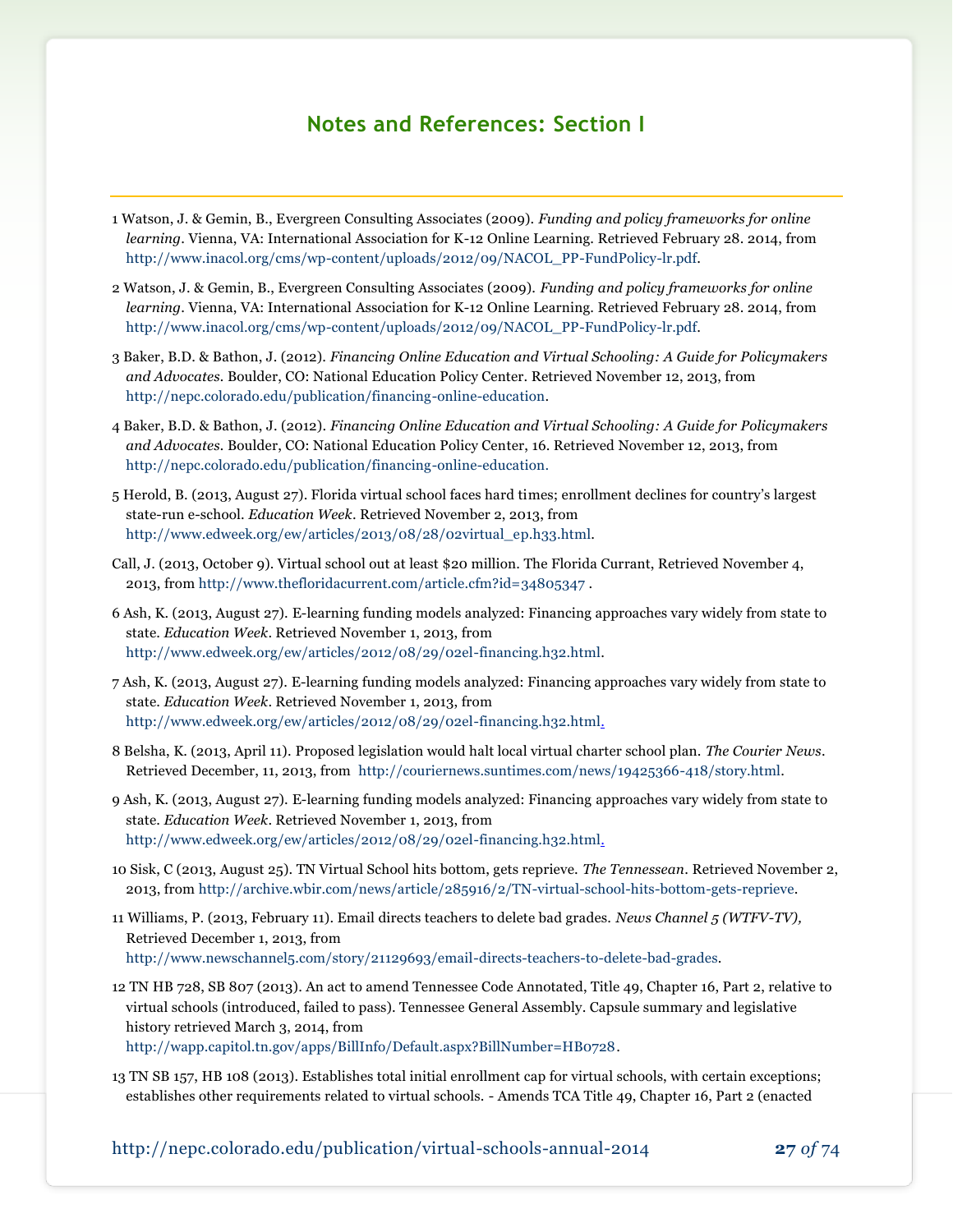2013). Tennessee General Assembly. Bill text and history Retrieved March 3, 2014, from [http://wapp.capitol.tn.gov/apps/billinfo/BillSummaryArchive.aspx?BillNumber=SB0157&ga=108.](http://wapp.capitol.tn.gov/apps/billinfo/BillSummaryArchive.aspx?BillNumber=SB0157&ga=108)

14 IA S 2284 (2012). Education — instruction, administration, programs, and assessment (enacted 2012 as Iowa Chapter 1119). Iowa Legislature. NCSL Education Bill Tracking Database summary retrieved March 3, 2014, from

[http://www.ncsl.org/research/education/education-bill-tracking-database.aspx;](http://www.ncsl.org/research/education/education-bill-tracking-database.aspx)

Text of bill as introduced retrieved March 3, 2014, from

[http://coolice.legis.iowa.gov/Cool-](http://coolice.legis.iowa.gov/Cool-ICE/default.asp?Category=BillInfo&Service=Billbook&menu=text&ga=84&hbill=SF2284)

[ICE/default.asp?Category=BillInfo&Service=Billbook&menu=text&ga=84&hbill=SF2284;](http://coolice.legis.iowa.gov/Cool-ICE/default.asp?Category=BillInfo&Service=Billbook&menu=text&ga=84&hbill=SF2284)

Text of Iowa Chapter 1119 as enacted retrieved March 3, 2014, from [https://www.legis.iowa.gov/docs/acts/84/2/1119.pdf.](https://www.legis.iowa.gov/docs/acts/84/2/1119.pdf)

15 IA S 2284 (2012). Education — instruction, administration, programs, and assessment (enacted 2012 as Iowa Chapter 1119). Iowa Legislature. NCSL Education Bill Tracking Database summary retrieved March 3, 2014, from

[http://www.ncsl.org/research/education/education-bill-tracking-database.aspx;](http://www.ncsl.org/research/education/education-bill-tracking-database.aspx) Text of bill as introduced retrieved March 3, 2014, from

[http://coolice.legis.iowa.gov/Cool-](http://coolice.legis.iowa.gov/Cool-ICE/default.asp?Category=BillInfo&Service=Billbook&menu=text&ga=84&hbill=SF2284)[ICE/default.asp?Category=BillInfo&Service=Billbook&menu=text&ga=84&hbill=SF2284;](http://coolice.legis.iowa.gov/Cool-ICE/default.asp?Category=BillInfo&Service=Billbook&menu=text&ga=84&hbill=SF2284)

Text of Iowa Chapter 1119 as enacted retrieved March 3, 2014, from [https://www.legis.iowa.gov/docs/acts/84/2/1119.pdf.](https://www.legis.iowa.gov/docs/acts/84/2/1119.pdf)

16 MA H 4274 (2012). An act establishing commonwealth virtual schools (enacted 2013 as Chapter 379). The General Court of the Commonwealth of Massachusetts. Legislative history retrieved March 3, 2014, from [https://malegislature.gov/Bills/187/House/H4274;](https://malegislature.gov/Bills/187/House/H4274) Text of bill as introduced retrieved March 3, 2014, from [http://www.mass.gov/legis/journal/desktop/Current%20Agenda%202011/H4274.pdf;](http://www.mass.gov/legis/journal/desktop/Current%20Agenda%202011/H4274.pdf) Text of Massachusetts Chapter 379 as enacted retrieved March 3, 2014, from https://malegislature.gov/Laws/SessionLaws/Acts/2012/Chapter379.

17 Glass, G. V & Welner, K. G. (2011*). Online K-12 Schooling in the U.S.: Uncertain Private Ventures in Need of Public Regulation*. Boulder, CO: National Education Policy Center. Retrieved August 12, 2012, from [http://nepc.colorado.edu/publication/online-k-12-schooling/;](http://nepc.colorado.edu/publication/online-k-12-schooling/)

Queen, B. & Lewis, L. (2011). *Distance education courses for public elementary and secondary school students: 2009–10* (NCES 2012-008). Washington, DC: National Center for Education Statistics, U.S. Department of Education.

- 18 K12 Inc. (2014). *2013 Annual Report 10-K*. Herndon, VA: Author. Retrieved February 1, 2014, from [http://investors.k12.com/phoenix.zhtml?c=214389&p=irol-reportsannual/.](http://investors.k12.com/phoenix.zhtml?c=214389&p=irol-reportsannual/)
- 19 K12 Inc. (2014.) *2012 Annual Report 10-K*. Herndon, VA: Author. Retrieved February 1, 2014, from [http://investors.k12.com/phoenix.zhtml?c=214389&p=irol-reportsannual/.](http://investors.k12.com/phoenix.zhtml?c=214389&p=irol-reportsannual/)
- 20 Williams, P. (2013, February 11). Email directs teachers to delete bad grades. *News Channel 5 (WTFV-TV),* Retrieved December 1, 2013, from

[http://www.newschannel5.com/story/21129693/email-directs-teachers-to-delete-bad-grades.](http://www.newschannel5.com/story/21129693/email-directs-teachers-to-delete-bad-grades)

http://nepc.colorado.edu/publication/virtual-schools-annual-2014 **28** *of* 74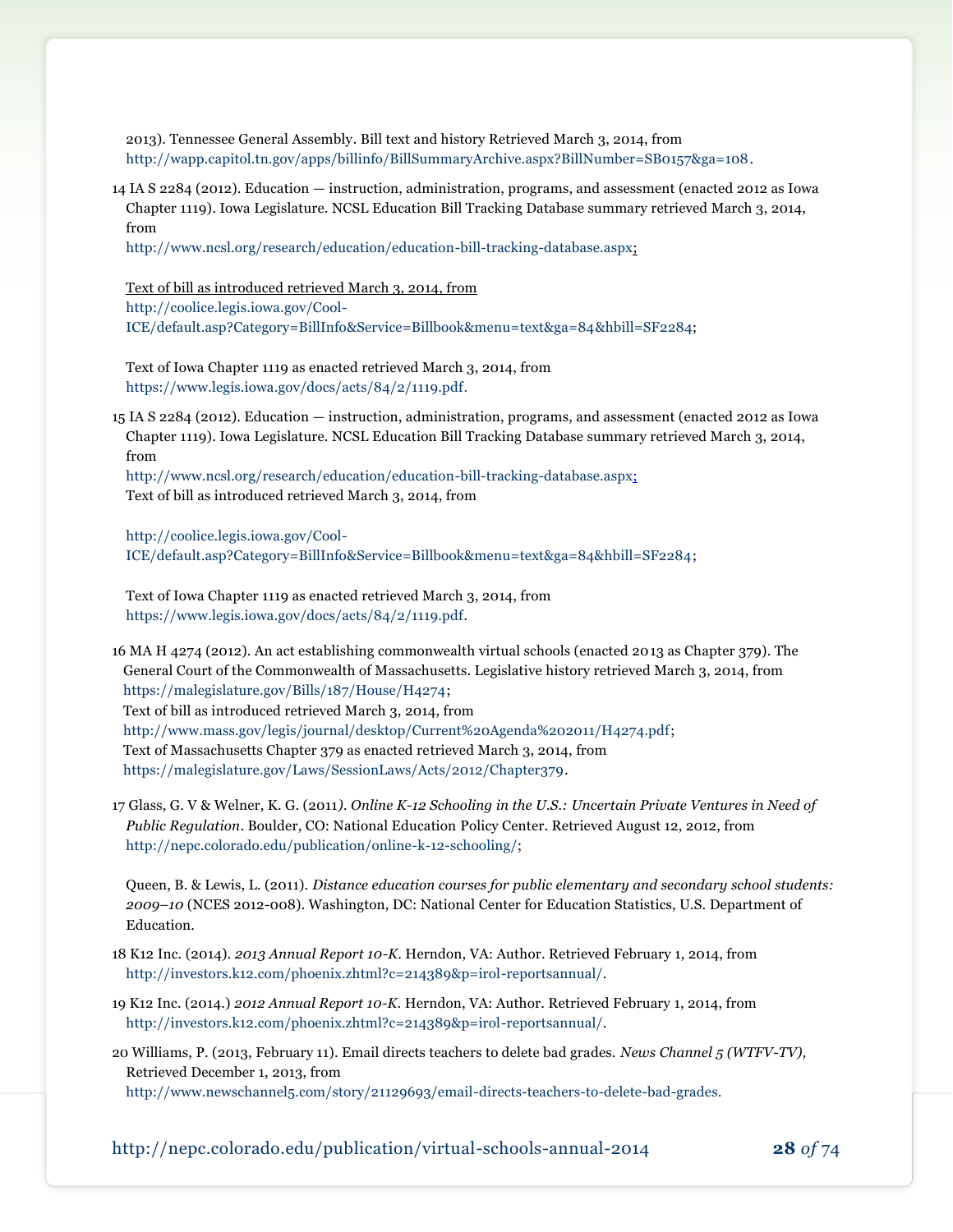- 21 O'Connor, J (2013, May 12). Internal recording reveals K12 Inc. struggled to comply with Florida law. *NPR State Impact*. Retrieved November 23, 2013, from [http://stateimpact.npr.org/florida/2013/05/12/internal-recording-reveals-k12-inc-struggled-to-comply-with](http://stateimpact.npr.org/florida/2013/05/12/internal-recording-reveals-k12-inc-struggled-to-comply-with-florida-law/)[florida-law/.](http://stateimpact.npr.org/florida/2013/05/12/internal-recording-reveals-k12-inc-struggled-to-comply-with-florida-law/)
- 22 Boyd, R. (2012, September 6, 2012). LRN: The skirmish in Seminole County and the desperate race. *The Investigative Reporter*. Retrieved October 1, 2013, from [http://www.thefinancialinvestigator.com/?p=816.](http://www.thefinancialinvestigator.com/?p=816)
- 23 Manning, T. (2013, October 5). Online charter outsources students essays. *Idaho Education News*. Retrieved November 12, 2013, from [http://www.idahoednews.org/voices/online-charter-outsourced-student-essays/.](http://www.idahoednews.org/voices/online-charter-outsourced-student-essays/)
- 24 Bottari, Mary (2013, October, 2). [From junk bonds to junk schools: Cyber schools fleece taxpayers for phantom](http://www.prwatch.org/news/2013/10/12257/junk-bonds-junk-schools-cyber-schools-fleece-taxpayers-phantom-students-and-faili)  [students and failing grades.](http://www.prwatch.org/news/2013/10/12257/junk-bonds-junk-schools-cyber-schools-fleece-taxpayers-phantom-students-and-faili) *PR Watch*, The Center for Media and Democracy. Retrieved October 15, 2013, from [http://www.prwatch.org/news/2013/10/12257/junk-bonds-junk-schools-cyber-schools-fleece-taxpayers](http://www.prwatch.org/news/2013/10/12257/junk-bonds-junk-schools-cyber-schools-fleece-taxpayers-phantom-students-and-faili)[phantom-students-and-faili;](http://www.prwatch.org/news/2013/10/12257/junk-bonds-junk-schools-cyber-schools-fleece-taxpayers-phantom-students-and-faili)

Simon, Stephanie (2013, September 25). Cyber schools flunk, but tax money keeps flowing, *Politico*, Retrieved October 21, 2013, from

[http://www.politico.com/story/2013/09/cyber-schools-flunk-but-tax-money-keeps-flowing-97375.html.](http://www.politico.com/story/2013/09/cyber-schools-flunk-but-tax-money-keeps-flowing-97375.html)

25 Toppo, Greg (2012, November 28). Online schools spend millions to attract students. *USA Today.* Retrieved March 15, 2013, from

[http://www.usatoday.com/story/news/nation/2012/11/28/online-schools-ads-public-/1732193/.](http://www.usatoday.com/story/news/nation/2012/11/28/online-schools-ads-public-/1732193/)

26 The 2012 Pennsylvania bills (PA H 2220; PA H 2661; PA H 2727; PA H 2364) all used the following similar language to describe these profiteering limitations:

The following may not be considered reasonable costs associated with the operation of the educational program offered by a charter school and a cyber charter school:

(i) Any paid media advertisement, including television, radio, movie theater, billboard, bus poster, newspaper, magazine, the Internet or any other commercial method that may promote enrollment of a charter school and a cyber charter school.

(ii) Any lobbying, legislative advocacy, consulting or any effort to influence Federal or State legislation or policy affecting either that charter school or cyber charter school specifically or charter schools in general.

(iii) Any bonuses or additional compensation beyond the annual or termed contractual compensation for all faculty, administration and staff, including salary, benefits and any additional compensation not specifically enumerated in the contract.

- 27 Simon, S. (2013). Cyber schools flunk, but tax money keeps flowing. *Politico*. Retrieved from [http://www.politico.com/story/2013/09/cyber-schools-flunk-but-tax-money-keeps-flowing-97375.html.](http://www.politico.com/story/2013/09/cyber-schools-flunk-but-tax-money-keeps-flowing-97375.html)
- 28 Teacher quality is obviously also a key element of program quality; we consider that critical element in the next section of our report.
- 29 SB 139 (2013). Colorado Legislature. Retrieved February 28, 2014, from LegiScan website: [http://legiscan.com/CO/bill/SB139/2013.](http://legiscan.com/CO/bill/SB139/2013)

30 K12, Inc. (2013). *K12 Academic Report*. Herndon, VA: Author. Retrieved February 28, 2014, from [http://www.k12.com/sites/default/files/pdf/2013-K12-Academic-Report-Feb6-2013.pdf.](http://www.k12.com/sites/default/files/pdf/2013-K12-Academic-Report-Feb6-2013.pdf)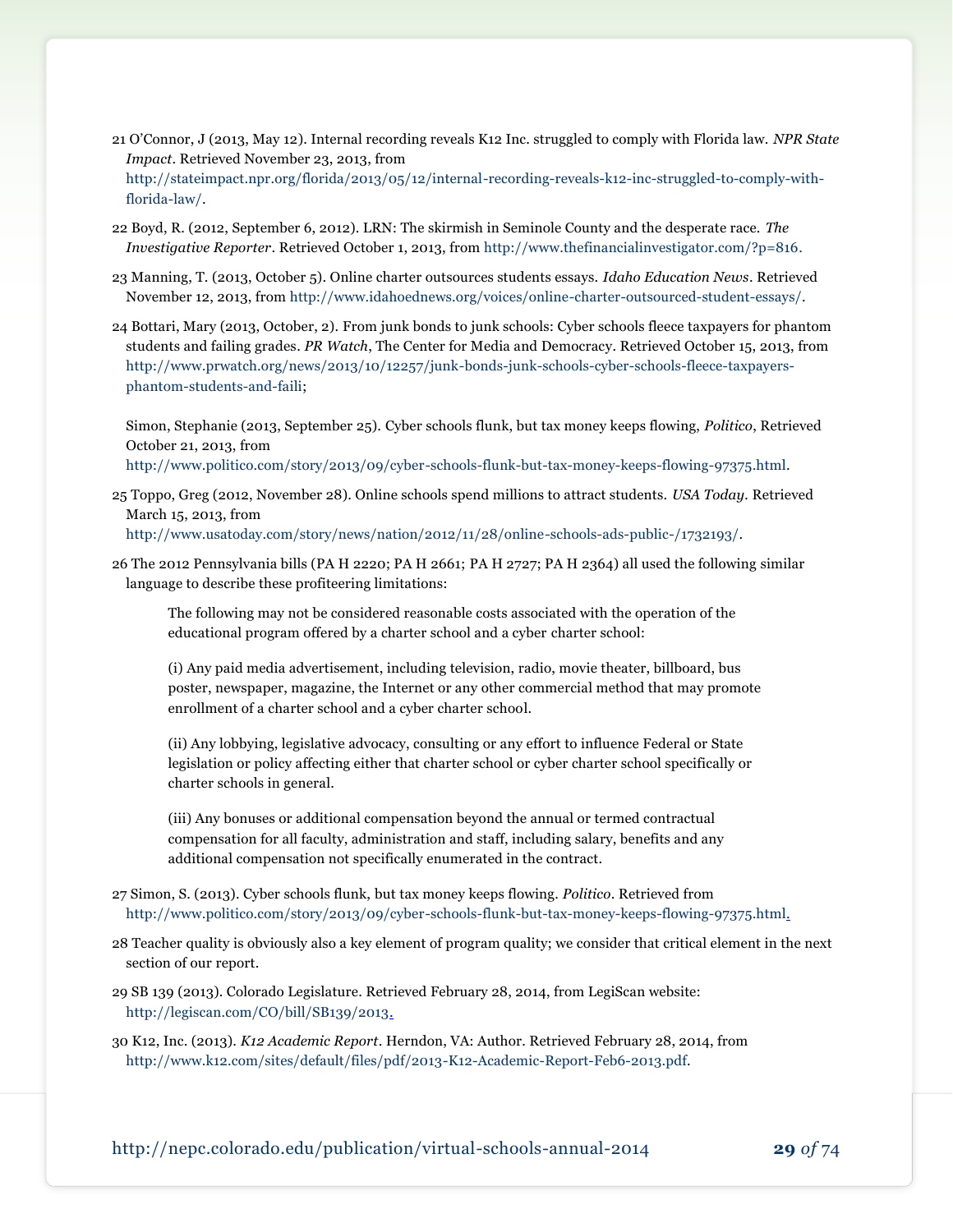- 31 Quillen, I. (2012). Virtual ed. advocates see potential in common core. *Education Week*, *6*(1), 33-34. Retrieved February 24, 2014, from [http://www.edweek.org/dd/articles/2012/10/17/01virtual.h06.html.](http://www.edweek.org/dd/articles/2012/10/17/01virtual.h06.html)
- 32 The International Association for K-12 Online Learning (iNACOL) advocates for access to online courses. In addition to researching and disseminating information regarding online learning, the organization is active in policy advocacy to promote virtual schools.

Bakken, B., & Bridges, B. International Association for K-12 Online Learning, (2011). *National standards for quality online courses*. Retrieved February 28. 2014, from [http://www.inacol.org/research/nationalstandards/iNACOL\\_CourseStandards\\_2011.pdf.](http://www.inacol.org/research/nationalstandards/iNACOL_CourseStandards_2011.pdf)

- 33 Quillen, I. (2012). Quality control a challenge for virtual ed.: States trying to figure out the best approaches for evaluating online learning. *Education Week*, *32*(2), 12-13. Retrieved February 28. 2014, from [http://www.edweek.org/ew/articles/2012/08/29/02el-quality.h32.html.](http://www.edweek.org/ew/articles/2012/08/29/02el-quality.h32.html)
- 34 Quillen, I. (2012). Quality control a challenge for virtual ed.: States trying to figure out the best approaches for evaluating online learning. *Education Week*, *32*(2), 12-13. Retrieved February 28. 2014, from [http://www.edweek.org/ew/articles/2012/08/29/02el-quality.h32.html.](http://www.edweek.org/ew/articles/2012/08/29/02el-quality.h32.html)
- 35 Since the late 19th century, the Carnegie Unit has served as a standard measure of educational attainment. University officials determined that secondary students attained sufficient content knowledge after 120 hours of class or contact time with an instructor over the course of a year. Therefore, one semester equals one-half of a Carnegie Unit.
- 36 Colorado legacy foundation (2013). Retrieved February 28, 2014, from [http://colegacy.org/initiatives/nextgenlearning/.](http://colegacy.org/initiatives/nextgenlearning/)
- 37Maine Department of Education (2013). *Getting to proficiency: Helping Maine graduate every student prepared* . Retrieved February 28, 2014, from [http://www.maine.gov/doe/proficiency/.](http://www.maine.gov/doe/proficiency/)
- 38 Maine Department of Education, (2013). *Getting to proficiency: Helping Maine graduate every student prepared* . Retrieved February 28, 2014, from [http://www.maine.gov/doe/proficiency/.](http://www.maine.gov/doe/proficiency/)
- 39 Iowa Forum on Competency-based Education (2013). *Iowa—Competency-based education* (informational handout). Retrieved February 28, 2014, from [http://www.ncsl.org/documents/educ/BridgetGodesHandout.pdf.](http://www.ncsl.org/documents/educ/BridgetGodesHandout.pdf)
- 40 Chorneau, T. (2013, January 15). Brown's budget pushes frontier of online learning. *SI&A Cabinet Report*. Retrieved February 28, 2014, from [https://www.cabinetreport.com/curriculum-instruction/browns-budget-pushes-frontier-of-online-learning.](https://www.cabinetreport.com/curriculum-instruction/browns-budget-pushes-frontier-of-online-learning)
- 41 Colorado legacy foundation. (2013). Retrieved February 28, 2014, from [http://colegacy.org/resource/elo-accountability/.](http://colegacy.org/resource/elo-accountability/)
- 42 CS/HB 7029 (2013). Florida Legislature. Retrieved February 28, 2014, from [http://www.flsenate.gov/Session/Bill/2013/7029.](http://www.flsenate.gov/Session/Bill/2013/7029)
- 43 Watson, J., Murin, A., Vashaw, L., Gemin, B., & Rapp, C. (2012). *Keeping pace with k-12 online & blended learning: An annual review of policy and practice*. Durango, CO: Evergreen Education Group. Retrieved October 11, 2012, fro[m http://kpk12.com/cms/wp-content/uploads/KeepingPace2012.pdf/.](http://kpk12.com/cms/wp-content/uploads/KeepingPace2012.pdf/)
- 44 Quillen, I. (2012, October). Virtual ed. advocates see potential in common core. *Education Week*, *6*(1), 33-34. Retrieved February 28, 2014, from [http://www.edweek.org/dd/articles/2012/10/17/01virtual.h06.html.](http://www.edweek.org/dd/articles/2012/10/17/01virtual.h06.html)
- 45 For example, K12, Inc. states in *Best Virtual School Solution for Students*: "As evidence of the benefit of our holistic approach, our fully managed K12 partner schools generally test above state averages on standardized achievement tests."

http://nepc.colorado.edu/publication/virtual-schools-annual-2014 **30** *of* 74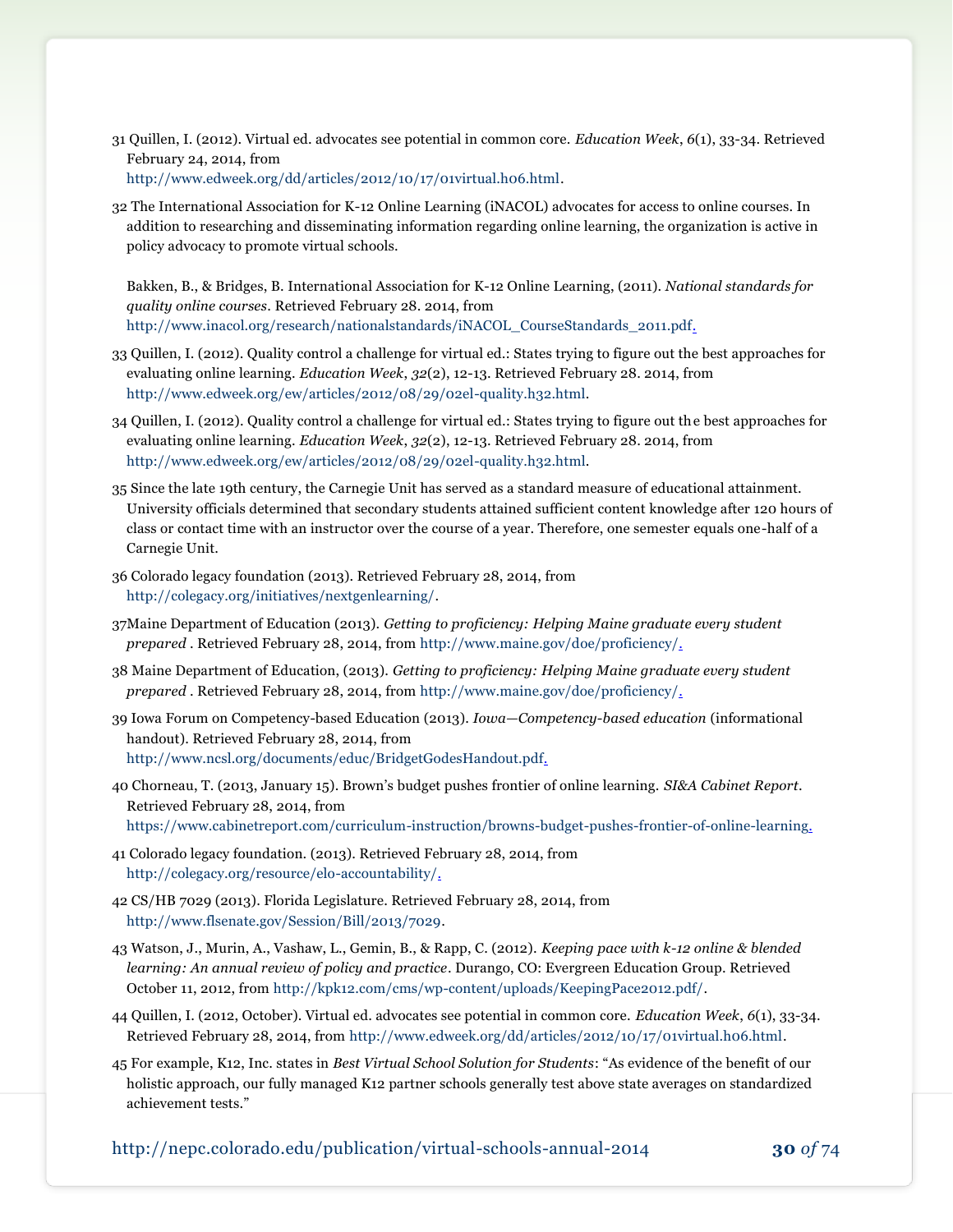K12, Inc. (2010). *Best virtual school solution for students* (company handout). Herndon, VA: Author. Retrieved April 30, 2013, from

[http://www.k12.com/sites/default/files/pdf/K12-Inc-Best-Virtual-School-Solution-2010.pdf/.](http://www.k12.com/sites/default/files/pdf/K12-Inc-Best-Virtual-School-Solution-2010.pdf/)

46 From the CREDO report, *Charter school performance in Pennsylvania*:

The total number of observations is large enough to be confident that the tests of effect will be sensitive enough to detect real differences between charter school and traditional school students at the p<.05 level. This is also true for each student subgroup examined.

- CREDO (2011). *Charter school performance in Pennsylvania.* Palo Alto, CA: Center for Research on Education Outcomes (CREDO), Stanford University, 4.
- 47 K12, Inc. (2013). *K12 Academic Report*. Herndon, VA: Author. Retrieved February 28, 2014, from [http://www.k12.com/sites/default/files/pdf/2013-K12-Academic-Report-Feb6-2013.pdf.](http://www.k12.com/sites/default/files/pdf/2013-K12-Academic-Report-Feb6-2013.pdf)
- 48 K12, Inc. (2013). *K12 Academic Report*. Herndon, VA: Author. Retrieved February 28, 2014, from [http://www.k12.com/sites/default/files/pdf/2013-K12-Academic-Report-Feb6-2013.pdf.](http://www.k12.com/sites/default/files/pdf/2013-K12-Academic-Report-Feb6-2013.pdf)
- 49 K12, Inc. (2009, Winter). Tailor-made: New assessments personalize learning for every student. *The xPotential*, 9-11. Retrieved February 28, 2014, from [http://www.k12.com/sites/default/files/pdf/xPotential-winter-2009.pdf.](http://www.k12.com/sites/default/files/pdf/xPotential-winter-2009.pdf)
- 50 Simon, Stephanie (2013, September 25). Cyber schools flunk, but tax money keeps flowing, *Politico*, Retrieved October 21, 2013, from [http://www.politico.com/story/2013/09/cyber-schools-flunk-but-tax-money-keeps-flowing-97375.html.](http://www.politico.com/story/2013/09/cyber-schools-flunk-but-tax-money-keeps-flowing-97375.html)
- 51 Simon, Stephanie (2013, September 25). Cyber schools flunk, but tax money keeps flowing, *Politico*, Retrieved October 21, 2013, from

[http://www.politico.com/story/2013/09/cyber-schools-flunk-but-tax-money-keeps-flowing-97375.html.](http://www.politico.com/story/2013/09/cyber-schools-flunk-but-tax-money-keeps-flowing-97375.html)

52 Rice, J. K. (2003). *Teacher quality: Understanding the effectiveness of teacher attributes.* Washington, DC: Economic Policy Institute;

Goldhaber, D. (2008). Teachers matter, but effective teacher quality policies are elusive. In H. Ladd & E. Fiske (eds.). *Handbook on research in education finance and policy* (146-165). New York: Routledge.

53 Watson, J., Murin, A., Vashaw, L., Gemin, B., & Rapp, C. (2012). *Keeping pace with k-12 online & blended learning: An annual review of policy and practice*. Durango, CO: Evergreen Education Group. Retrieved October 11, 2012, from [http://kpk12.com/cms/wp-content/uploads/KeepingPace2012.pdf/;](http://kpk12.com/cms/wp-content/uploads/KeepingPace2012.pdf/)

[Barbour, M. K. \(2012\). Training teachers for a virtual school system: A call to action. In D. Polly, C. Mims, & K.](http://www.academia.edu/2311688/Barbour_M._K._2012_._Training_teachers_for_a_virtual_school_system_A_call_to_action._In_D._Polly_C._Mims_and_K._Persichitte_Eds_._Creating_technology-rich_teacher_education_programs_Key_issues_pp._499-517_._Hershey_PA_IGI_Global)  Persichitte (eds). *[Creating technology-rich teacher education programs: Key issues](http://www.academia.edu/2311688/Barbour_M._K._2012_._Training_teachers_for_a_virtual_school_system_A_call_to_action._In_D._Polly_C._Mims_and_K._Persichitte_Eds_._Creating_technology-rich_teacher_education_programs_Key_issues_pp._499-517_._Hershey_PA_IGI_Global)* (499-517). Hershey, PA: IGI [Global.](http://www.academia.edu/2311688/Barbour_M._K._2012_._Training_teachers_for_a_virtual_school_system_A_call_to_action._In_D._Polly_C._Mims_and_K._Persichitte_Eds_._Creating_technology-rich_teacher_education_programs_Key_issues_pp._499-517_._Hershey_PA_IGI_Global)

- 54 Flanigan, R. L. (2012). Virtual ed. addresses teacher-certification questions. *Education Week*, *32*(02), 210-211. Retrieved February 28, 2014, from [http://www.edweek.org/ew/articles/2012/08/29/02el-certified.h32.html.](http://www.edweek.org/ew/articles/2012/08/29/02el-certified.h32.html)
- 55 Flanigan, R. L. (2012). Virtual ed. addresses teacher-certification questions. *Education Week*, *32*(02), 210-211. Retrieved February 28, 2014, from [http://www.edweek.org/ew/articles/2012/08/29/02el-certified.h32.html.](http://www.edweek.org/ew/articles/2012/08/29/02el-certified.h32.html)
- 56 National Conference of State Legislatures (2013). Summary of MN S 1528 (enacted 2012) at NCSL Education Bill Tracking Database. Retrieved February 28, 2014, from [http://www.ncsl.org/research/education/education-bill-tracking-database.aspx.](http://www.ncsl.org/research/education/education-bill-tracking-database.aspx)

http://nepc.colorado.edu/publication/virtual-schools-annual-2014 **31** *of* 74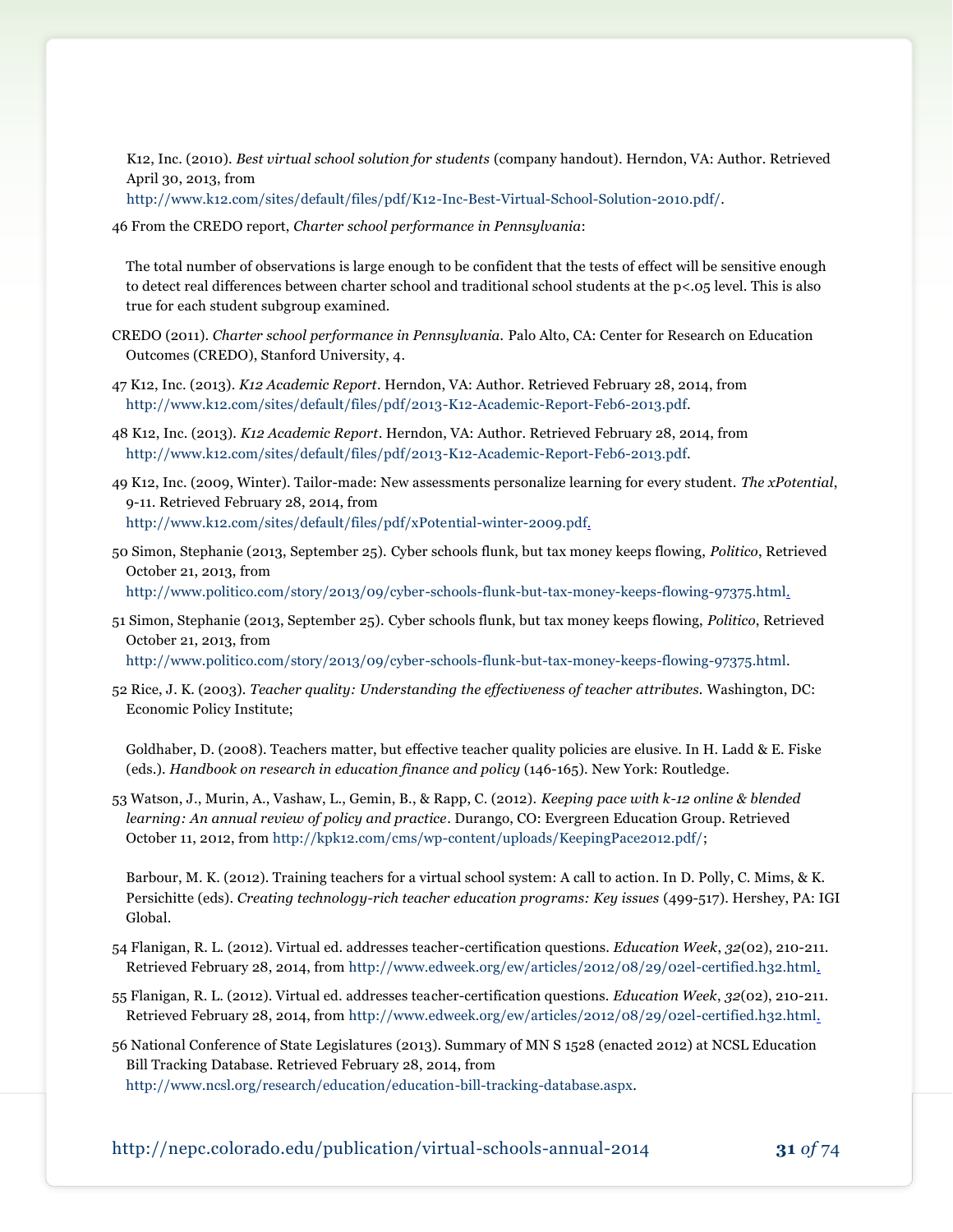- 57 National Conference of State Legislatures (2013). Summary of VA H 578 (enacted 2012) at NCSL Education Bill Tracking Database. Retrieved February 28, 2014, from [http://www.ncsl.org/research/education/education-bill-tracking-database.aspx.](http://www.ncsl.org/research/education/education-bill-tracking-database.aspx)
- 58 National Conference of State Legislatures (2013). Summaries of NC S 168 and H 92 (enacted 2013) at NCSL Education Bill Tracking Database. Retrieved February 28, 2014, from [http://www.ncsl.org/research/education/education-bill-tracking-database.aspx.](http://www.ncsl.org/research/education/education-bill-tracking-database.aspx)
- 59 Online Teaching Endorsement (2013). James L. and Dorothy H. Dewar College of Education and Human Services. Valdosta, GA: Valdosta State University. Retrieved November 15, 2013, from http://www.valdosta.edu/colleges/education/deans-office/online-programs/online-teaching-endorsement.php
- 60 Georgia State University (2012). *4410 NonDegree Programs by Department*. Atlanta: Author. Retrieved March 3, 2014, from [http://www2.gsu.edu/~catalogs/2012-](http://www2.gsu.edu/~catalogs/2012-2013/graduate/4000_college_of_education/4410_list_of_programs_by_department.htm)

[2013/graduate/4000\\_college\\_of\\_education/4410\\_list\\_of\\_programs\\_by\\_department.htm.](http://www2.gsu.edu/~catalogs/2012-2013/graduate/4000_college_of_education/4410_list_of_programs_by_department.htm)

- 61 Georgia State University (2013). Online teaching endorsement course description. Retrieved November 18, 2013, fro[m http://msit.gsu.edu/4878.html](http://msit.gsu.edu/4878.html) (URL no longer available).
- 62 Watson, J. & Gemin, B., Evergreen Consulting Associates (2009). *Funding and policy frameworks for online learning*. Vienna, VA: International Association for K-12 Online Learning. Retrieved February 28. 2014, from [http://www.inacol.org/cms/wp-content/uploads/2012/09/NACOL\\_PP-FundPolicy-lr.pdf.](http://www.inacol.org/cms/wp-content/uploads/2012/09/NACOL_PP-FundPolicy-lr.pdf)
- 63 National Conference of State Legislatures (2013). Summary of MD H 745 (enacted 2012) at NCSL Education Bill Tracking Database. Retrieved February 28, 2014, from [http://www.ncsl.org/research/education/education-bill-tracking-database.aspx.](http://www.ncsl.org/research/education/education-bill-tracking-database.aspx)
- 64 Huerta, L., Rice, J.K., & Shafer, S.R. (2013). Section II: Key policy issues in virtual schools: Finance and governance, instructional quality, and teacher quality. In A. Molnar (ed.). *Virtual Schools in the U.S. 2013:Politics, Performance, Policy, and Research Evidence* (37-56). Boulder, CO: National Education Policy Center, 49. Retrieved February 28, 2014, from [http://nepc.colorado.edu/publication/virtual-schools-annual-2013/.](http://nepc.colorado.edu/publication/virtual-schools-annual-2013/)
- 65 Two examples are Charlotte Danielson's Framework for Teaching and the Gates Foundation's CLASS instrument for classroom observation.
- 66 Kolbe, T., Donaldson, M., & Rice, J.K. (2012). *An evaluation of disparities in instructional quality across Connecticut school districts*. Report prepared for the Connecticut Coalition for Justice in Education Funding.
- 67 See Ingersoll, R. (2001)*.* Teacher turnover and teacher shortages: An organizational analysis. *American Educational Research Journal, 38*(3), 499-534;

Stockard, J., & Lehman, M. (2004). Influences on the satisfaction and retention of 1st-year teachers: The importance of effective school management. *Educational Administration Quarterly,* 40 (5), 742-771;

Perrachione, B., Rosser, V., & Petersen, G. (2008). Why do they stay? Elementary teachers' perceptions of job satisfaction and retention. *The Professional Educator*, 32(2).

68 Archambault, L. & Crippen, K. (2009). K-12 distance educators at work: Who's teaching online across the United States. *Journal of Research on Technology in Education*, *41*(4), 363–391.

69 Archambault, L. & Crippen, K. (2009). K-12 distance educators at work: Who's teaching online across the United States. *Journal of Research on Technology in Education*, *41*(4), 363–391.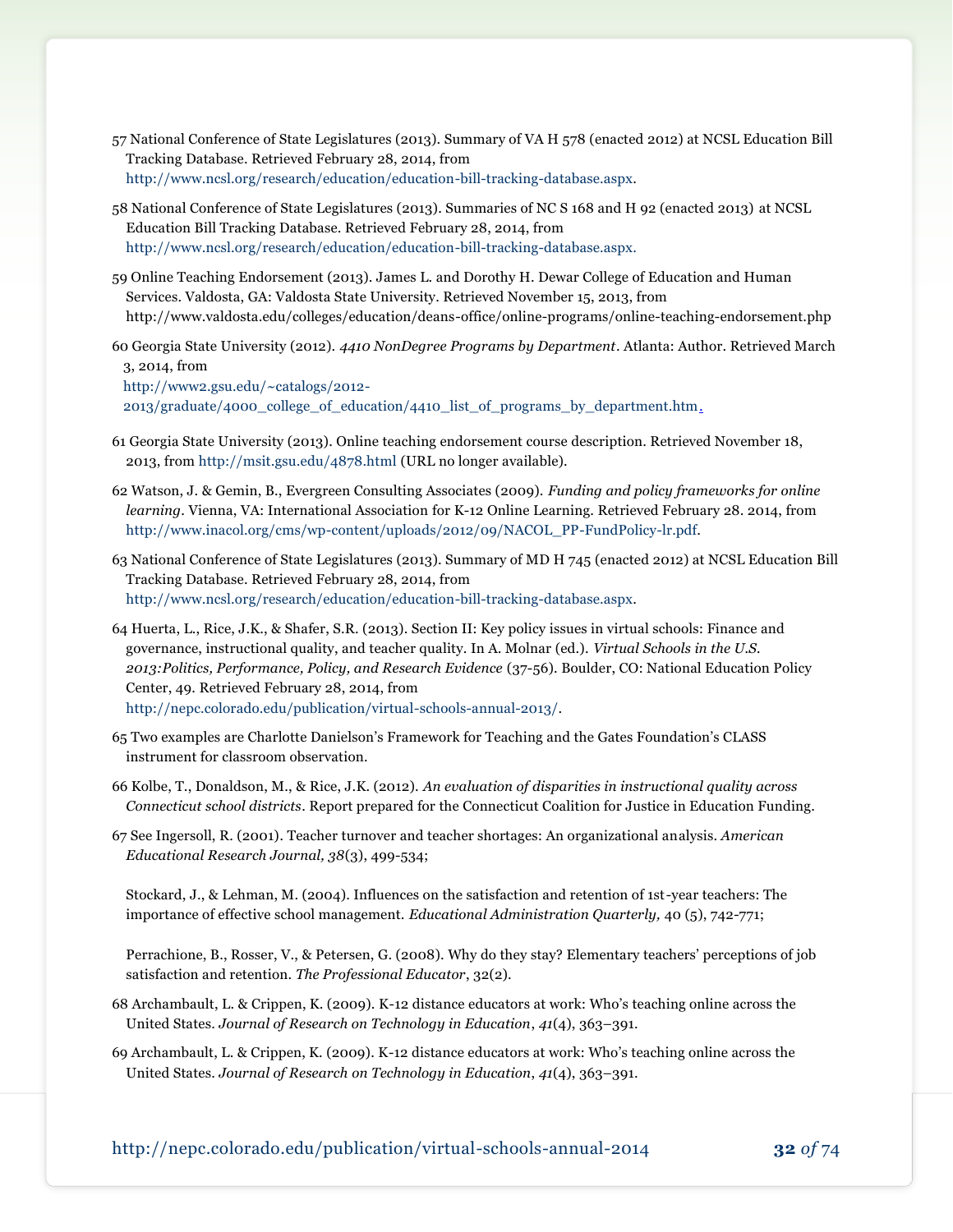- 70 Market Research Group (2013). *Summary of COVA K-8 Parent and Teacher Satisfaction Survey Findings*. Report prepared for COVA Board of Directors.
- 71 Nevada Department of Education (2014). *Data Interaction for Nevada Report Card*. [Scroll to the far right column for student-teacher ratios.] Retrieved March 3, 2014, from:

#### (NVA)

[http://www.nevadareportcard.com/di/report/reportcard\\_1?report=reportcard\\_1&scope=e10.y6&organization=](http://www.nevadareportcard.com/di/report/reportcard_1?report=reportcard_1&scope=e10.y6&organization=c3355&fields=309%2C310%2C311%2C313&hiddenfieldsid=309%2C310%2C311%2C313&scores=620%2C621%2C622%2C623%2C624%2C625%2C626%2C627%2C628%2C629%2C630%2C631&num=160&page=1&pagesize=20&domain=students&) [c3355&fields=309%2C310%2C311%2C313&hiddenfieldsid=309%2C310%2C311%2C313&scores=620%2C621%2](http://www.nevadareportcard.com/di/report/reportcard_1?report=reportcard_1&scope=e10.y6&organization=c3355&fields=309%2C310%2C311%2C313&hiddenfieldsid=309%2C310%2C311%2C313&scores=620%2C621%2C622%2C623%2C624%2C625%2C626%2C627%2C628%2C629%2C630%2C631&num=160&page=1&pagesize=20&domain=students&) [C622%2C623%2C624%2C625%2C626%2C627%2C628%2C629%2C630%2C631&num=160&page=1&pagesize=2](http://www.nevadareportcard.com/di/report/reportcard_1?report=reportcard_1&scope=e10.y6&organization=c3355&fields=309%2C310%2C311%2C313&hiddenfieldsid=309%2C310%2C311%2C313&scores=620%2C621%2C622%2C623%2C624%2C625%2C626%2C627%2C628%2C629%2C630%2C631&num=160&page=1&pagesize=20&domain=students&) [0&domain=students&;](http://www.nevadareportcard.com/di/report/reportcard_1?report=reportcard_1&scope=e10.y6&organization=c3355&fields=309%2C310%2C311%2C313&hiddenfieldsid=309%2C310%2C311%2C313&scores=620%2C621%2C622%2C623%2C624%2C625%2C626%2C627%2C628%2C629%2C630%2C631&num=160&page=1&pagesize=20&domain=students&)

#### (statewide)

[http://www.nevadareportcard.com/di/report/reportcard\\_1?report=reportcard\\_1&scope=e10.y6&organization=](http://www.nevadareportcard.com/di/report/reportcard_1?report=reportcard_1&scope=e10.y6&organization=c2269&fields=309%2C310%2C311%2C313&hiddenfieldsid=309%2C310%2C311%2C313&scores=620%2C621%2C622%2C623%2C624%2C625%2C626%2C627%2C628%2C629%2C630%2C631&num=160&page=1&pagesize=20&domain=students&) [c2269&fields=309%2C310%2C311%2C313&hiddenfieldsid=309%2C310%2C311%2C313&scores=620%2C621%2](http://www.nevadareportcard.com/di/report/reportcard_1?report=reportcard_1&scope=e10.y6&organization=c2269&fields=309%2C310%2C311%2C313&hiddenfieldsid=309%2C310%2C311%2C313&scores=620%2C621%2C622%2C623%2C624%2C625%2C626%2C627%2C628%2C629%2C630%2C631&num=160&page=1&pagesize=20&domain=students&) [C622%2C623%2C624%2C625%2C626%2C627%2C628%2C629%2C630%2C631&num=160&page=1&pagesize=2](http://www.nevadareportcard.com/di/report/reportcard_1?report=reportcard_1&scope=e10.y6&organization=c2269&fields=309%2C310%2C311%2C313&hiddenfieldsid=309%2C310%2C311%2C313&scores=620%2C621%2C622%2C623%2C624%2C625%2C626%2C627%2C628%2C629%2C630%2C631&num=160&page=1&pagesize=20&domain=students&) [0&domain=students&.](http://www.nevadareportcard.com/di/report/reportcard_1?report=reportcard_1&scope=e10.y6&organization=c2269&fields=309%2C310%2C311%2C313&hiddenfieldsid=309%2C310%2C311%2C313&scores=620%2C621%2C622%2C623%2C624%2C625%2C626%2C627%2C628%2C629%2C630%2C631&num=160&page=1&pagesize=20&domain=students&)

#### See also:

Nevada Department of Education, (2011). *Nevada Virtual Academy 2010-2011 School Accountability Summary Report.* Retrieved April 30, 2013, from <http://www.nevadareportcard.com/profile/pdf/10-11/18404.E.pdf/> (URL no longer available).

- 72 DeJarnatt, S.L. (2013). Keep following the money: Financial accountability and governance of cyber charter schools. *The Urban Lawyer, 45*(4), 915-951.
- 73 California Senate Committee on Education (2012). *Bill analysis,* AB 644. Retrieved February 28, 2014, from : [http://www.leginfo.ca.gov/pub/11-12/bill/asm/ab\\_0601-](http://www.leginfo.ca.gov/pub/11-12/bill/asm/ab_0601-0650/ab_644_cfa_20120626_093301_sen_comm.html) [0650/ab\\_644\\_cfa\\_20120626\\_093301\\_sen\\_comm.html.](http://www.leginfo.ca.gov/pub/11-12/bill/asm/ab_0601-0650/ab_644_cfa_20120626_093301_sen_comm.html)
- 74 National Conference of State Legislatures (2013). Summary of TH H 3062 (enacted 2012 as Chapter 999) at NCSL Education Bill Tracking Database. Retrieved February 28, 2014, from [http://www.ncsl.org/research/education/education-bill-tracking-database.aspx.](http://www.ncsl.org/research/education/education-bill-tracking-database.aspx)
- 75 DeJarnatt, S.L. (2013). Keep following the money: Financial accountability and governance of cyber charter schools. *The Urban Lawyer, 45*(4), 915-951.
- 76 Watson, J. & Gemin, B., Evergreen Consulting Associates (2009). *Funding and policy frameworks for online learning*. Vienna, VA: International Association for K-12 Online Learning. Retrieved February 28. 2014, from [http://www.inacol.org/cms/wp-content/uploads/2012/09/NACOL\\_PP-FundPolicy-lr.pdf.](http://www.inacol.org/cms/wp-content/uploads/2012/09/NACOL_PP-FundPolicy-lr.pdf)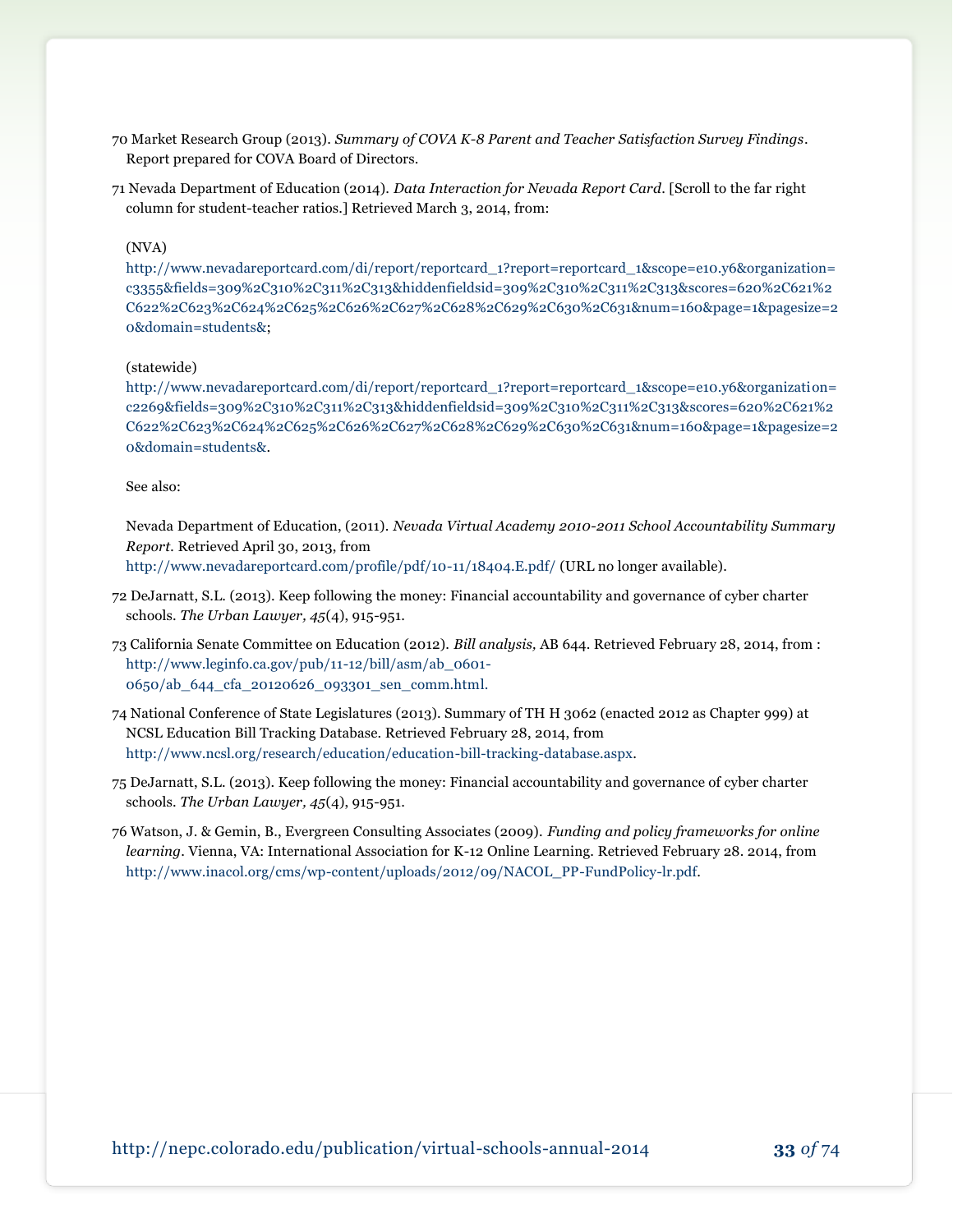# **Section II The Disconnect Between Policy and Research: Examining the Research into Virtual Schooling**

*Michael K. Barbour, Sacred Heart University*

### **Executive Summary**

This section reviews the research relevant to virtual schools. While there has been some improvement in what is known about supplemental K-12 online learning, there continues to be a lack of evidence to guide the practice of full-time K-12 online learning. This section concludes that despite considerable enthusiasm for full-time virtual education in some quarters, there is little high-quality research to support the practice or call for expanding this form of virtual schools.

### *Recommendations*

Based on the existing research base, it is recommended that:

- State and federal policymakers create long-term programs to support independent research and evaluation of *full-time* K-12 online learning. More than twenty years after the first K-12 online learning programs began, there continues to be a deficit of empirical, longitudinal research to guide the practice of K-12 online learning, particularly full-time learning. Especially critical is research on factors linked to student success and on how the profit motive of commercial providers may affect the quality of programs.
- Researchers focus on collaborating with individual K-12 online learning programs to identify specific challenges that can be answered using a design-based research methodology. This approach will provide data-driven solutions that address real problems experienced by those individual K-12 online learning programs. These solutions can also serve as a starting point when other programs experience similar challenges.
- Policymakers limit the growth and geographic reach of full-time, taxpayer-funded online learning programs. While there is little research to guide policymakers in how they regulate full-time online learning, those programs that have a managed growth and geographic focus have tended to outperform those with unlimited growth and no geographic restrictions.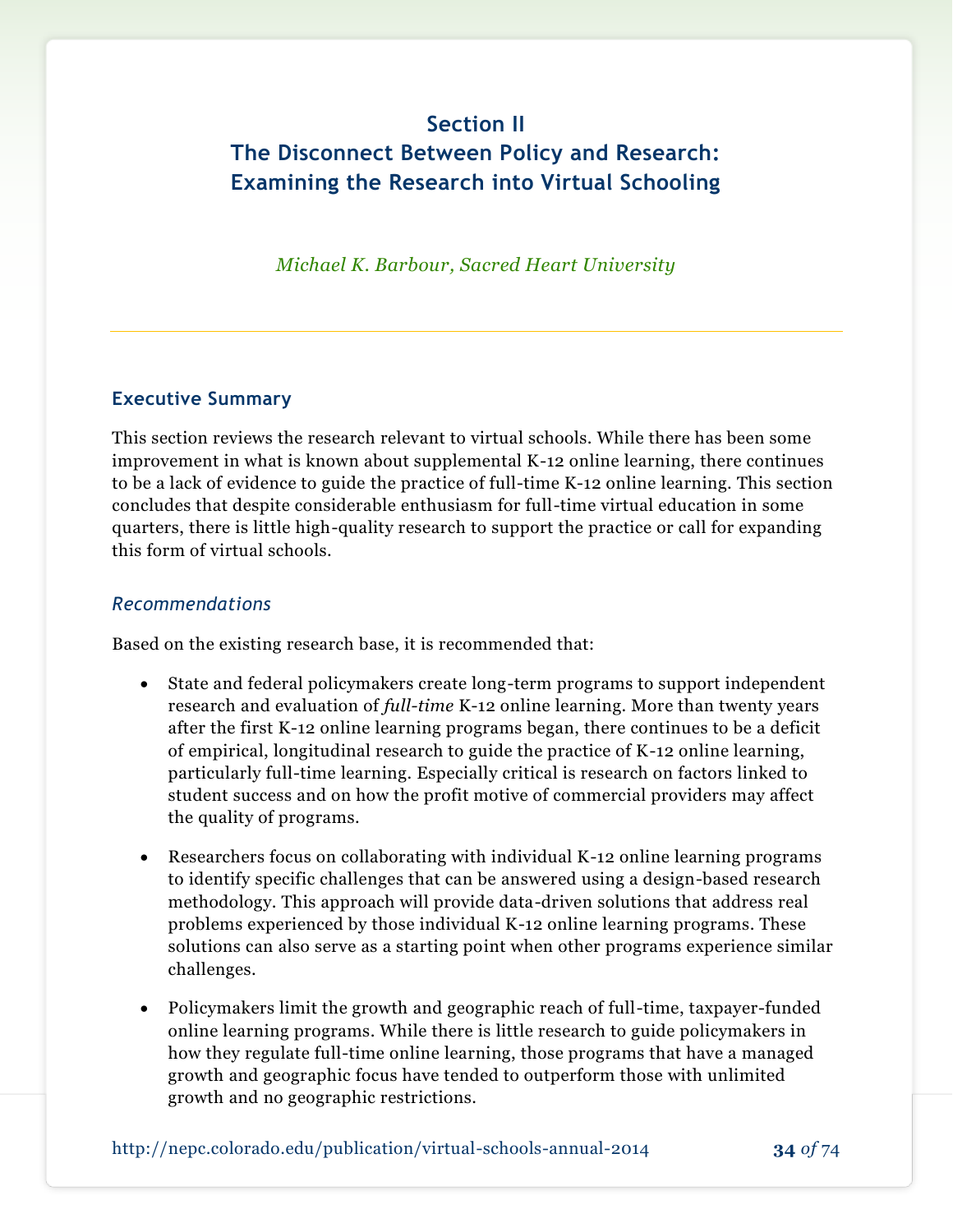State and federal policymakers examine the role of the parent/guardian in the instructional model of full-time online learning to determine the level of teaching support that is necessary for students to be successful. If the instructional model used by full-time online learning resembles traditional homeschooling more than traditional brick-and-mortar instruction, consideration should be given to adjustments in the funding provided to full-time online learning to reflect their decreased teaching responsibilities.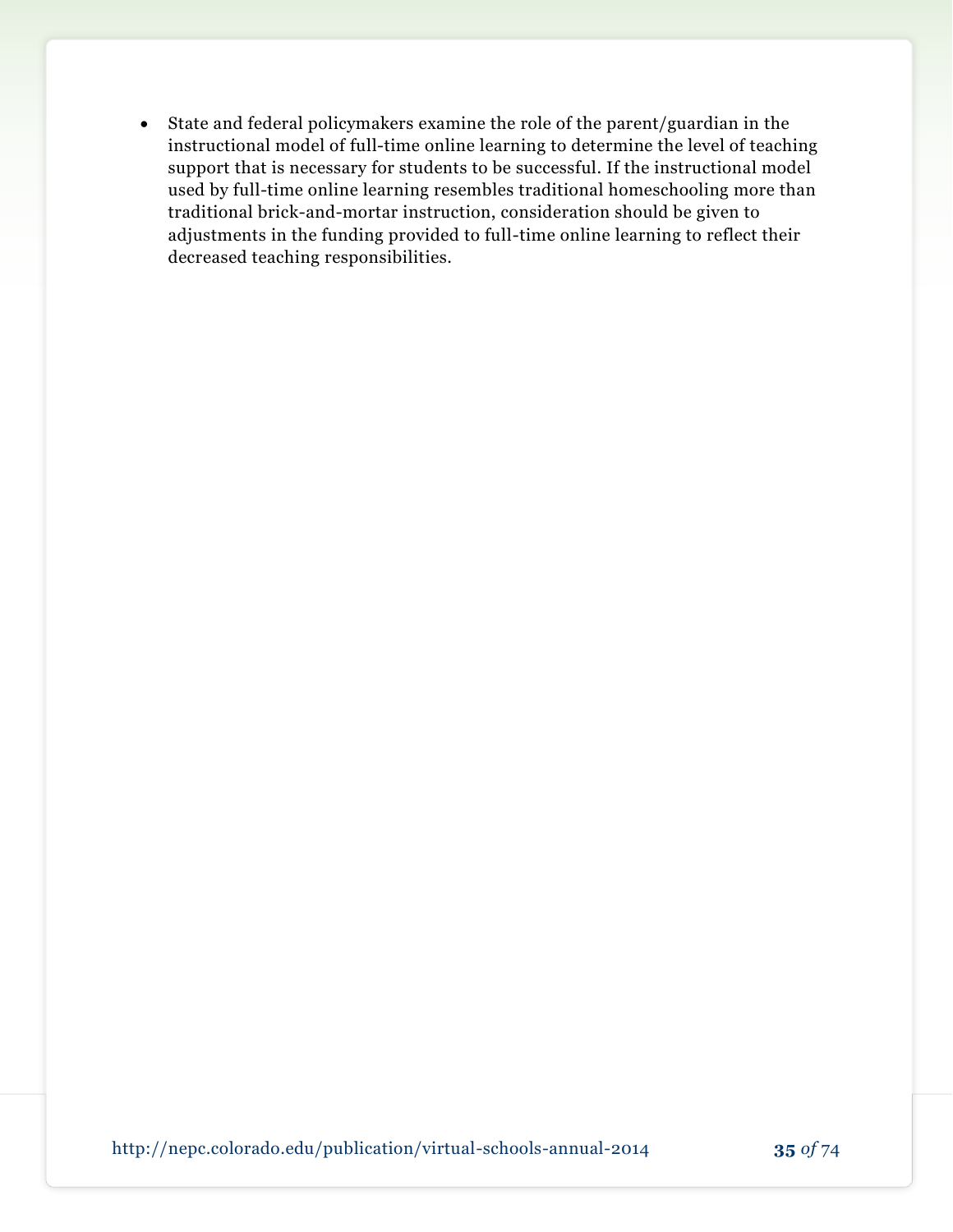## **Section II The Disconnect Between Policy and Research: Examining the Research into Virtual Schooling**

#### **Introduction**

*A paucity of research exists when examining high school students enrolled in virtual schools, and the research base is smaller still when the population of students is further narrowed to the elementary grades.*

*—K. Rice*<sup>77</sup>

A number of scholars have documented the absence of rigorous reviews of virtual schools.<sup>78</sup> Cavanaugh, Barbour, and Clark (2009) defended this state of affairs, writing that:

in many ways, this [was] indicative of the foundational descriptive work that often precedes experimentation in any scientific field. In other words, it is important to know how students in virtual school engage in their learning in this environment prior to conducting any rigorous examination of virtual schooling.<sup>79</sup>

We can ask, however, "How long must we wait?" K-12 online learning began around 1991.<sup>80</sup> The first cyber charter school began around 1994.<sup>81</sup> The first supplemental online learning programs also began in the mid-1990s, $82$  and proliferated considerably throughout the early 2000s.<sup>83</sup>

Eight years after Rice's initial assessment, the state of research into K-12 online learning has not changed.<sup>84</sup> While there has been some improvement in what is known about supplemental K-12 online learning, there continues to be a lack of reliable and valid evidence to guide the practice of full-time K-12 online learning. Yet it is the full-time K-12 online learning that has seen the greatest growth in recent years.<sup>85</sup> It's past time to insist that K-12 online learning policy, particularly when it comes to full-time programs, be driven by what is actually known based on the available research.

### **Research to Support K-12 Online Learning Policy— Student Performance**

In its 2009 report summarizing the research into the effectiveness of K-12 online learning, the International Association for K-12 Online Learning (iNACOL) concluded, "the preliminary research shows promise for online learning as an effective alternative for improving student performance across diverse groups of students."<sup>86</sup> However, as Larry

http://nepc.colorado.edu/publication/virtual-schools-annual-2014 **36** *of* 74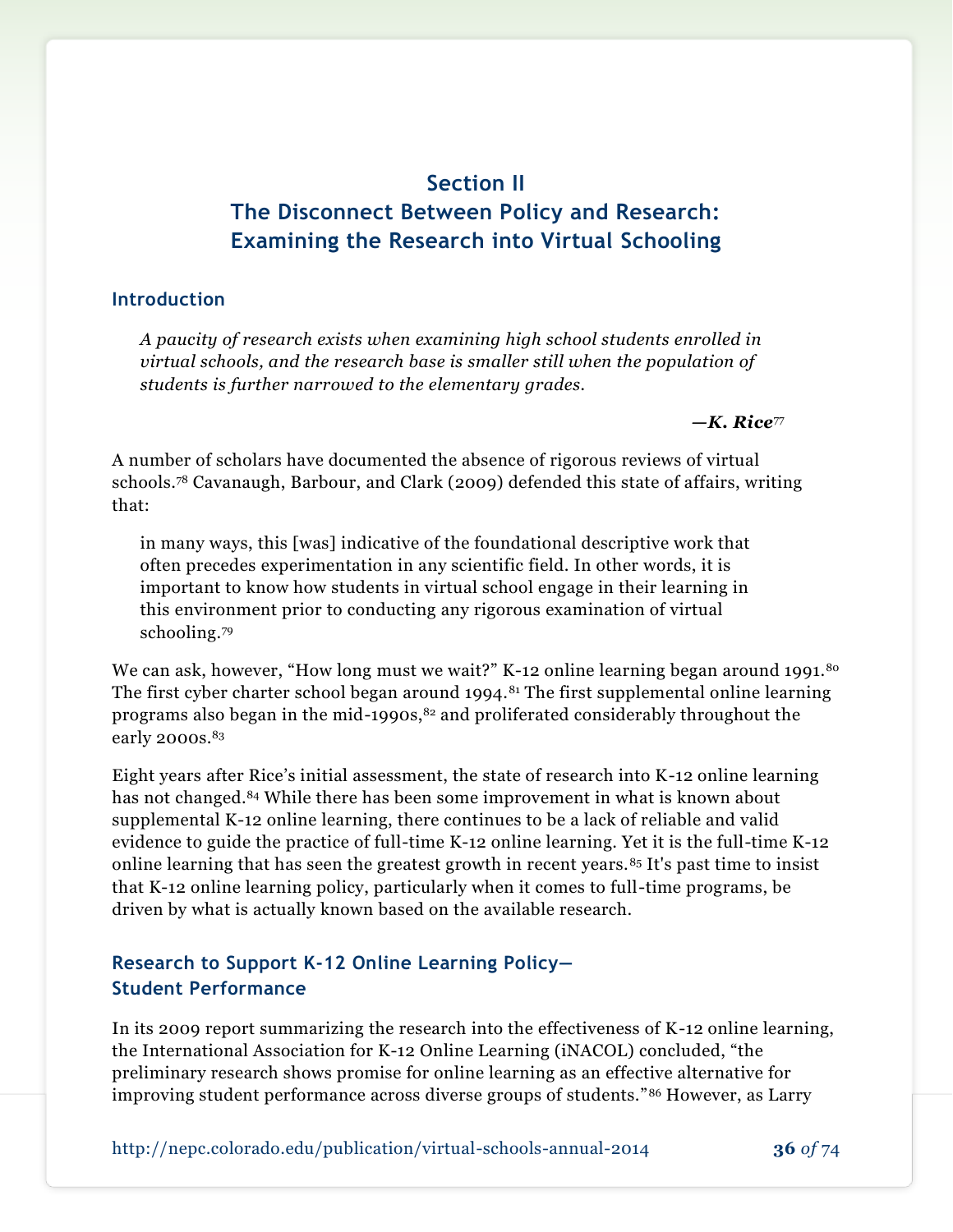Cuban outlined in NEPC's 2013 report, this claim that online learning is as effective as face-to-face instruction is comprised of "weak studies that offer little compelling evidence of enhanced student achievement."<sup>87</sup> Cuban's assessment is further strengthened when the nature of these studies is carefully examined.

To date, the vast majority of research comparing student performance in K-12 online learning with student performance in traditional schools has examined supplemental programs.<sup>88</sup> This is problematic for a number of reasons. The biggest problem—beyond the methodological issues that Cuban raised in the 2013 report—is the fact that when the majority of these studies were conducted, the population of students enrolled in supplemental K-12 online learning opportunities was a highly selective group of students.<sup>89</sup> One of the best descriptions of these online learners was written by Haughey and Muirhead:

Students who do well in online programs are motivated to learn. They are selfdirected and self-disciplined. They are not disenchanted with school . . . Successful online students are at their grade level. They read and write wel. . . . Online students need to be independent learners. They should be curious and able to ask for help  $\dots$  [They have or should have an] interest in technology and good computer skills.<sup>90</sup>

This description is certainly not representative of the average K-12 student, nor of many K-12 online learners. Yet it is representative of the nature of students included in the majority of research that has found K-12 online learning to be as effective as face-to-face instruction.

While there is little peer-reviewed research into the effectiveness of full-time K-12 online learning, there is a growing body of literature from state governments, policy think tanks, and investigative journalists. For example, the Colorado Department of Education found in 2006 that full-time "online student scores in math, reading, and writing have been lower than scores for students statewide over the last three years."<sup>91</sup> Five years later, an iNews Network investigation found that full-time "online student scores on statewide achievement tests are consistently 14 to 26 percentage points below state averages for reading, writing and math over the past four years."<sup>92</sup> These are not isolated examples.

In Wisconsin, a state audit found mixed performance in comparisons of full-time online students and students in brick-and-mortar schools. Online charter school students had higher median scores in reading, but lower median scores in math.<sup>93</sup> A similar audit in Minnesota found similar mixed results. Online charter school students performed at approximately the same level in reading as compared with brick-and-mortar students, but a much smaller percentage of full-time online students scored proficient in math. 94 Further, the audit found that 25% of online charter school seniors dropped out of school, compared with a statewide average of only 3%. Investigative journalists reported similar findings in Arizona, where the largest online charter schools—which together enroll 90% of all full-time online students in the state—all had lower levels of performance in mathematics and only two had performance levels in reading above the statewide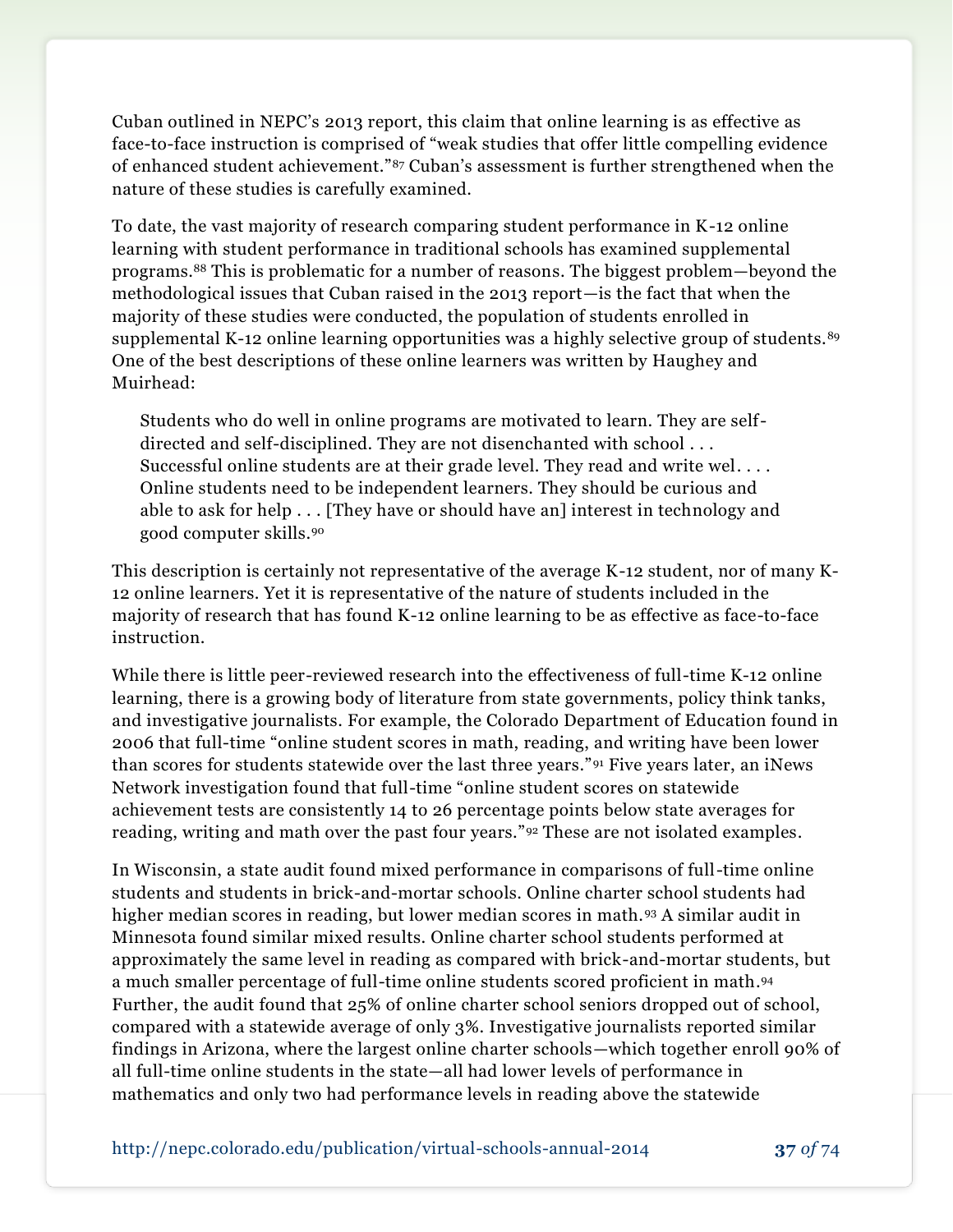average.<sup>95</sup> Further, all of the state's online charter schools had lower graduation rates than the state average. Issues related to poor student performance even prompted a class action lawsuit by shareholders against one for-profit, online charter provider for inflating student results.<sup>96</sup>

A RAND Corporation study of charter school performance in eight states included an analysis of virtual charter schools in Ohio. The authors found that online charter school students showed significantly lower achievement gains than students in the state's brickand-mortar charter schools.<sup>97</sup> Ohio also represents an interesting example of the potential bias that may be present in "research" produced by policy think tanks. While the RAND Corporation study concluded that the performance of students attending traditional charter schools was similar to the performance of students in non-charter traditional public schools, the authors' findings relative to online charter schools were quite negative. In contrast, another report the same year by the Ohio Alliance for Public Charter Schools an "organization dedicated to the enhancement and sustainability of quality charter schools"98—found that online charter schools "rank higher when looking at their 'valueadded' progress over one year rather than simply measuring their one-time testing performance."<sup>99</sup> Interestingly, two years later Innovation Ohio—a self-described progressive think tank—compared the performance of Ohio's online charter schools to their brick-and-mortar counterparts.<sup>100</sup> The authors found that only three of the state's 23 online charters were rated effective or better on the state report card, compared with more than 75% of the brick-and-mortar schools. Further, the authors reported that "nearly 97 percent of Ohio's traditional school districts have a higher score than the average score of the seven statewide" online charter schools (p. 4) and that the traditional charter schools had better graduation rates as well.

While this is an example of the potential skewing of data that often occurs when policy think tanks report the results of their "research," it is also a good illustration of how proponents of online charter schooling often attempt to confound measures of student performance used to highlight their gains. The use of value-added performance data by the Ohio Alliance for Public Charter Schools is an example of this selective use of possible measures. Another example of issues in measurement comes from Miron and Urschel's study of achievement in K12, Inc. online charter schools, in which the authors found that "all of the diverse measures we reviewed indicated a consistent pattern of weak performance."<sup>101</sup> The authors made this conclusion based largely on annual yearly progress data, which they described as the only consistent measure available to use in comparing performance of online and traditional schools. In response, Jeff Kwitowski, K12, Inc. Vice President of Public Affairs, wrote:

AYP is not a reliable measure of school performance…. There is an emerging consensus to scrap AYP and replace it with a better system that measures academic progress and growth. K12 has been measuring student academic growth on behalf of its partner schools, and the results are strong with academic gains above the national average.102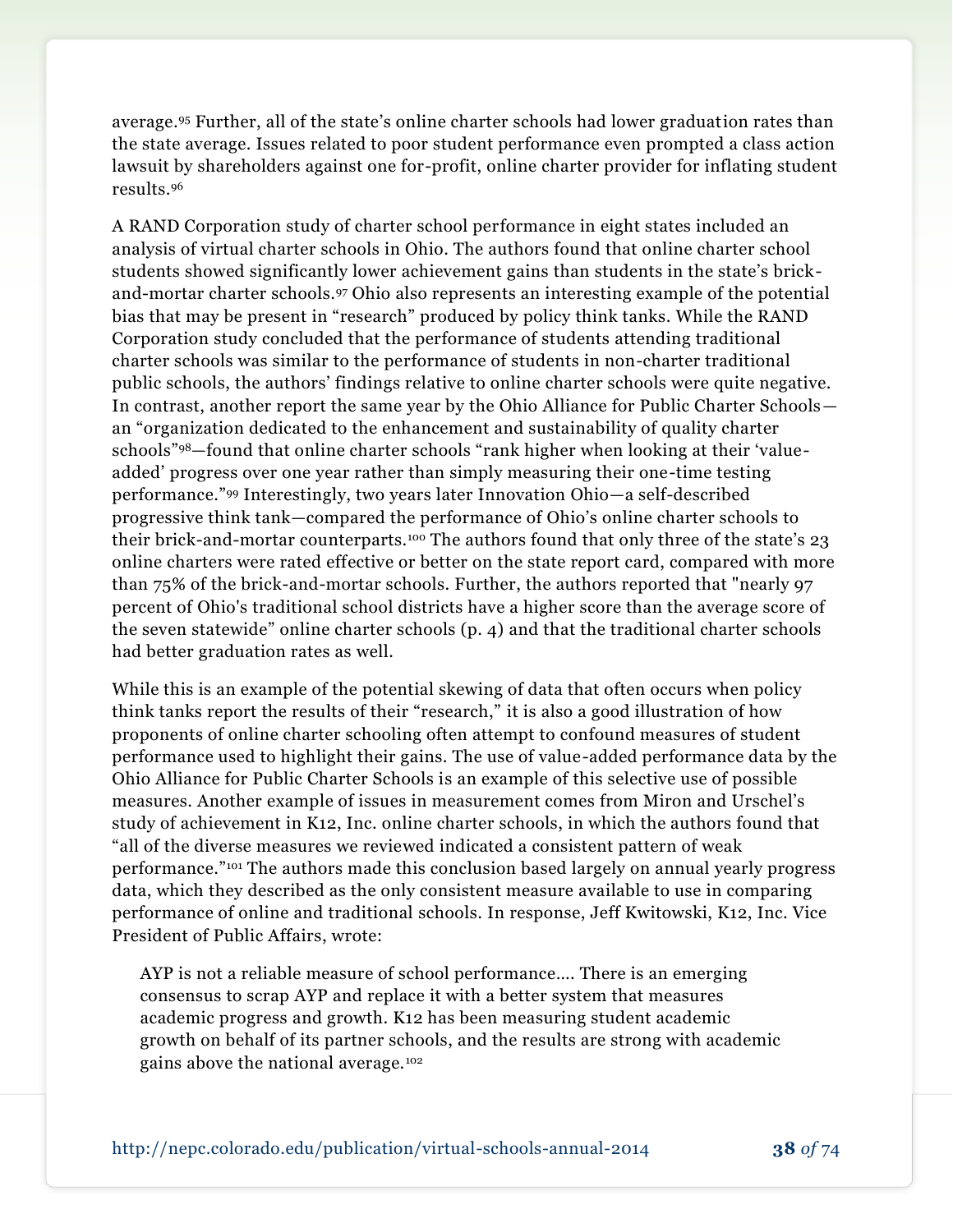The strong academic gains Kwitowski references are available in *K12® Virtual Academies Academic Performance Trends* and *2013 K12® Academic Report*. <sup>103</sup> However, data from Colorado—one of the minority of states that factor performance growth into the state reporting system—indicate that K12's Colorado Virtual Academy showed adequate academic growth in only one of four areas within the middle school and high school levels, and none of the four areas at the elementary school level. <sup>104</sup>

In Pennsylvania, the Hoover Institution-based Center for Research on Education Outcomes compared gains on the state's standardized math and reading test scores for students in the state's charter schools and for comparable students in "feeder schools" (the brick-and-mortar schools that the charter school students left).<sup>105</sup> The authors found that 100% of students in the full-time online schools performed significantly worse in both reading and math than students in the feeder schools. In response to the poor performance reported for their Pennsylvania school, a K12, Inc. representative stated, "the type of child now coming to an online school, 75 percent of those kids coming in are behind more than one grade level."<sup>106</sup> Interestingly, a study of special education students enrolled in cyber charter schools in Pennsylvania found that it mirrored the special education population in brick-and-mortar schools in that state.<sup>107</sup> Further, Miron and Urschel found that K12, Inc. online schools enrolled more white, more affluent, fewer English-language learner, and few special education students (i.e., all characteristics that often indicate more academically able students) than their brick-and-mortar counterparts, <sup>108</sup> although this national trend may not be reflective of Pennsylvania or for other cyber charter providers.

It is evident that this body of research is rife with issues. Results vary with such methodological choices as how to measure student achievement; much of the literature applies to supplemental rather than full-time offerings; findings are often over-generalized from specific to general contexts, and vice versa. Based on this decidedly mixed research, one would expect that policymakers would approach online learning cautiously. Even the authors of the U.S. Department of Education's 2009 *Evaluation of Evidence-Based Practices in Online Learning: A Meta-Analysis and Review of Online Learning Studies* (one of the most often cited studies to support the growth of both supplemental and fulltime K-12 online learning), advised that "caution is required in generalizing to the K–12 population because the results are derived for the most part from studies in other settings."<sup>109</sup> However, a cautious approach has not been the case in many jurisdictions.

For example, in 2009 the Michigan legislature passed *Public Act 205*. This legislation allowed for two online charter schools to be created in the state, limiting each to 400 students in the first year of operation and to an additional 1,000 students in the second year of operation. However, in the second year, to access these additional 1,000 students the cyber charter schools were required to enroll one student from the state's dropped-out roll for each regular student (e.g., in order to enroll a student who had attended a brickand-mortar school during the previous school year, the cyber charter school had to recapture a student who had officially dropped out). At the end of two years, each of the two online charter schools was required to submit a report to the State Superintendent providing data in a number of areas, including student participation and performance. The reports, or the Michigan Educational Assessment Program (MEAP), were to serve as a base

http://nepc.colorado.edu/publication/virtual-schools-annual-2014 **39** *of* 74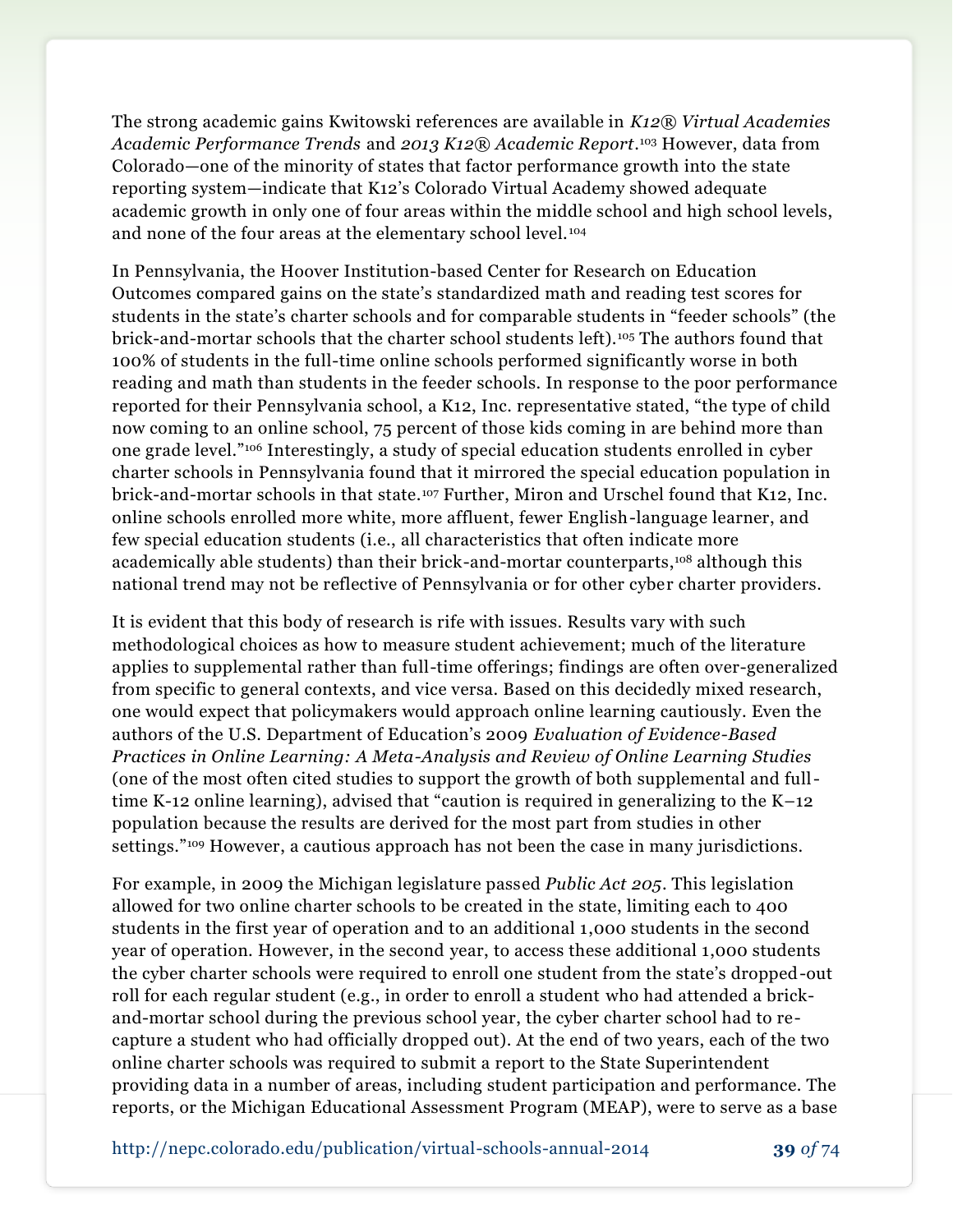to determine future growth rates.<sup>110</sup> Results for the Michigan Virtual Academy indicated that in 2010, the percentage of students meeting or exceeding proficiency fell below the state average in 9 of 17 categories reported; in 2011, that percentage fell below the state average in 13 of 15 categories.<sup>111</sup> Similarly, results for the Michigan Connections Academy indicated that in 2010, the percentage of students meeting or exceeding proficiency fell below the statewide average in 9 of the 18 categories; in 2011, that percentage fell below the state average in 9 of 15 categories. However, before these reports had even been submitted, the legislature passed *Public Act 219*, which incrementally increased the number of online charter schools to 15 by the end of 2014 and removed any meaningful limits to the number of students to be enrolled.<sup>112</sup> This potential massive expansion of fulltime K-12 online learning in Michigan was not justified either by the performance of the state's existing online charter schools or by the existing research into full-time online learning.

### **Research to Support K-12 Online Learning Policy—Funding**

Another area where existing, if limited, research can provide some guidance to policymakers is how to approach funding for online learning—an area where there is more attention to full-time online alternatives. In To date, proponents of K-12 online learning have often argued that it should be funded at equal levels to brick-and-mortar education. In one case, proponents even argued that costs not only equal those of traditional schools but actually exceed them at some points. In a 2004 presentation to the Colorado State Legislature, the Colorado Cyberschool Association argued that the "cost per student [of cyber schooling] is not enormously higher than for in-class students. Over time, cybereducation will become substantially more cost-efficient."<sup>113</sup> The iNACOL position that "online schools should be funded within the range of brick-and-mortar school operating costs" is typical of arguments for comparable funding. <sup>114</sup> The organization's stance is based, in large part, on a BellSouth Foundation funded report that concluded "the operating costs of online programs are about the same as the operating costs of a regular brick-and-mortar program."<sup>115</sup> This conclusion, however, rests on the opinions of individuals largely representing both supplemental and full-time K-12 online learning programs. In addition, the report authors excluded from their estimates traditional schools' capital expenses and transportation costs; had those costs been included, the authors noted, "the costs of operating virtual schools would have been less per pupil than brick-and-mortar schools."<sup>116</sup>

Almost all other sources have found that K-12 online learning, particularly full-time K-12 online learning, costs less than traditional brick-and-mortar instruction. For example, Barbour recently detailed costs in one full-time, district-based K-12 online learning program in Michigan, the Virtual Learning Academy managed by the St. Clair County Regional Education Service.<sup>117</sup> After analyzing budgets posted on the academy's website, Barbour concluded that it cost 16% less in 2009-10 and was projected to cost 7% less in 2010-11 to provide full-time online learning than to provide traditional schooling. Similarly, Dodd reported that the Georgia Cyber Academy, a full-time online charter school, was able to meet Annual Yearly Progress in 2009-10 with 65% of the funding

http://nepc.colorado.edu/publication/virtual-schools-annual-2014 **40** *of* 74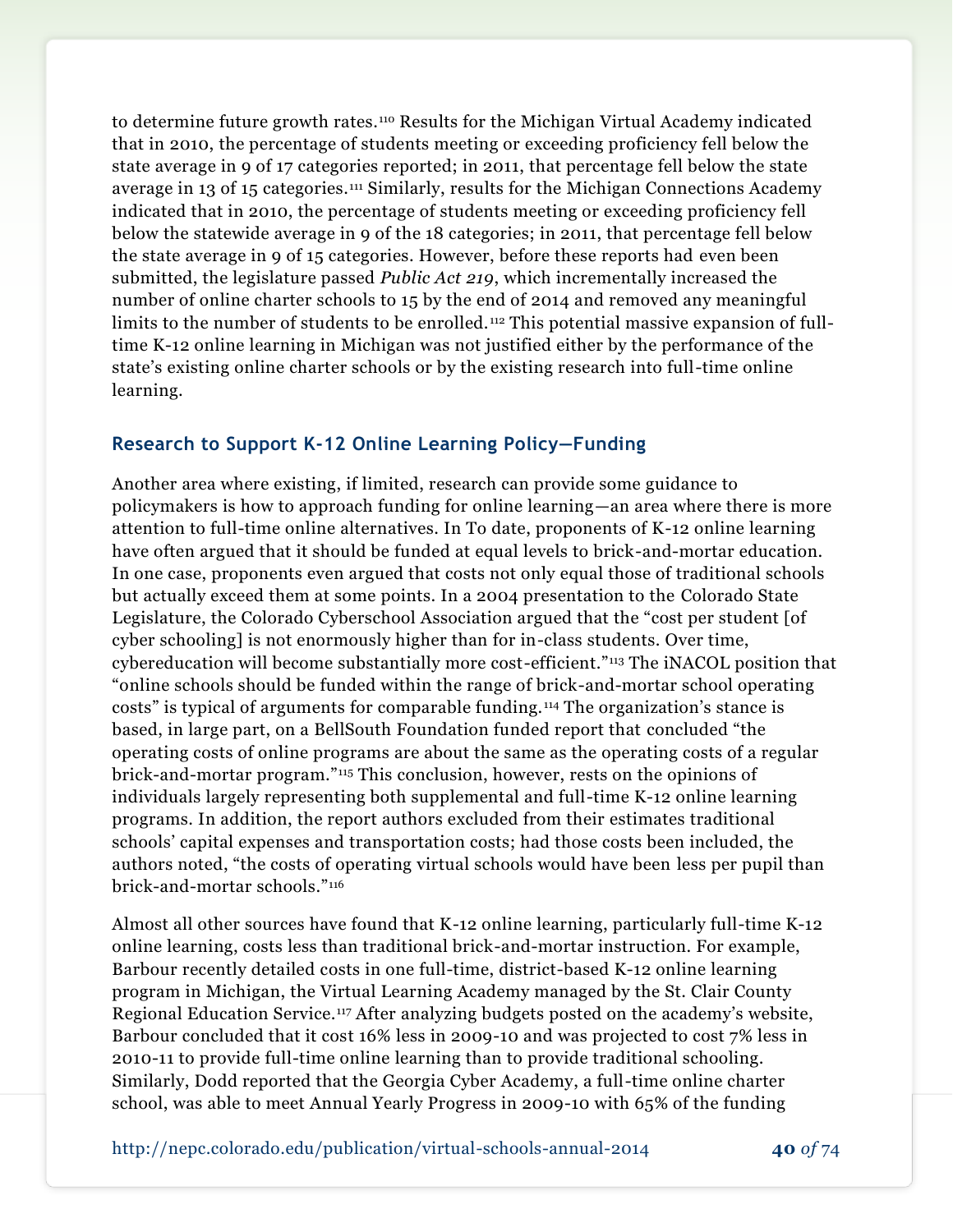provided to traditional schools, or \$3500/student. <sup>118</sup> During an online presentation to the Classroom 2.0/Future of Education organization, Lisa Gillis, Director of Government Affairs and School Development for the full-time online charter provider Insight Schools, stated that during the 2008-09 school year the average per student funding in the states where Insight Schools operated was \$9,760.<sup>119</sup> However, Insight Schools was able to operate its full-time online charter schools at 65% of traditional funding, or \$6,480/student. Similar findings emerged in a study of costs in Ohio's full-time online charter schools. The Ohio Legislative Committee on Education Oversight reported that the actual cost of the five existing full-time online charter schools was \$5382/student, compared with \$8,437/student for traditional public brick-and-mortar schools.<sup>120</sup> Overall, findings suggest that full-time online learning costs approximately 65% of funding for traditional schools.

Similar results have emerged in research on supplemental programs. When considering the costs of supplemental K-12 online learning, the Florida TaxWatch Center for Educational Performance and Accountability examined student performance in and costs of the Florida Virtual School (FLVS). After examining the funding provided to the FLVS from 2002-07, authors of the Center's report concluded that the FLVS was "a credible alternative to traditional schooling as regards both student achievement outcomes and cost-effectiveness."<sup>121</sup> Specifically, the report found FLVS to be \$284 more cost effective than brick-and-mortar education in 2003-04, and \$1,048 more cost effective by 2006-07. The authors' overall conclusion was that "FLVS gets solid student achievement results at a reduced cost to the State."<sup>122</sup>

Moreover, evidence of lower costs comes not only from disinterested researchers and watchdog groups, but even from strong proponents of full-time, online K-12 programs. For example, a study from the Thomas B. Fordham Institute— a strong proponent of full-time online K-12 learning123—has reported that online learning is less expensive to provide than traditional brick-and-mortar schooling. In *The Costs of Online Learning*, the authors found that traditional brick-and-mortar education costs on average \$10,000/student <sup>124</sup>; they found that, in contrast, full-time K-12 online learning costs between \$5,100/student and \$7,700/student—or between 51% and 77% of the cost of traditional brick-and-mortar schooling.

As noted in the first segment of this report, some states have begun rethinking funding for online providers. And yet, even in the face of the growing body of consistent findings, fulltime online charter school providers (and the trade organizations that represent them) continue to argue in favor of equal funding. Recent legislative action in Pennsylvania is an excellent example.<sup>125</sup> After reports about the student achievement limitations of full-time online charter schools,<sup>126</sup> *Senate Bill 1085* proposes to cut the funding to the state's fulltime online charter schools to approximately 60% of the funding provided to traditional brick-and-mortar schools.<sup>127</sup> Yet proponents of full-time K-12 online learning in Pennsylvania continue to argue against this proposed legislation, insisting that funding for their programs should be kept level with traditional brick-and-mortar schooling.128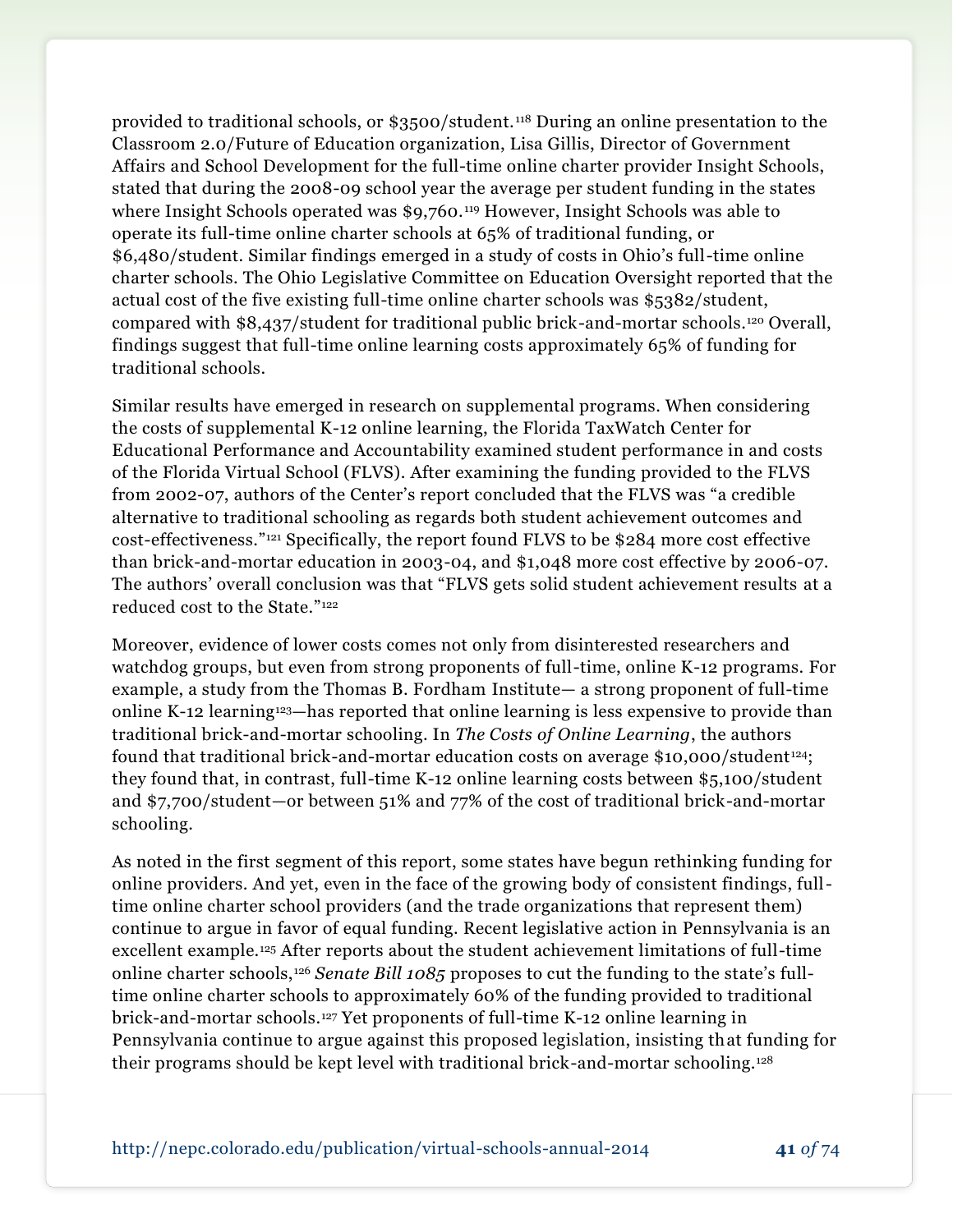### **Research to Support K-12 Online Learning Policy—Practice**

Unfortunately, there is little in existing research to guide policy relevant to K-12 instructional practice in full-time, online programs. This is not to say that research doesn't exist, only that it is context specific or methodologically limited in other ways—and generally both (Barbour, 2013). Much of the existing research is based on studies of supplemental rather than full-time instruction, for example.

One illustration of other typical limitations comes from DiPetro, Ferdig, Black, and Preston, who authored a report on "37 best practices in teaching online." <sup>129</sup> Reliably identifying best practices for the online context would require such factors as a large and varied sample of K-12 online teachers, an examination of teaching practices within varied online contexts, and verification that the practices had a positive impact on student engagement or achievement. However, this study examined the perceptions of 16 online teachers with the Michigan Virtual School (MVS), identified as "effective" by the administrators of the online program themselves. There was no verification of whether the teachers actually implemented the practices that they believed to be effective, or how faithfully they might have done so. There was also no evidence as to whether the practices affected student outcomes. These issues do not make the study of no value, but it does limit the usefulness of the findings. The 37 practices outlined by DiPietro and her colleagues are likely useful pedagogical strategies for new and struggling teachers at the MVS. They are also likely useful for teachers who are in contexts similar to the MVS environment, or who are teaching students similar to those in MVS student population. And finally, these 37 practices may provide a useful starting point for researchers interested in identifying and validated best K-12 online practices. The study does not, however, provide useful guidance to policy.

Similarly, Barbour reported ten, and then seven, principles of effective online content for K-12 learners.<sup>130</sup> Like the research conducted by DiPietro and her colleagues, this study examined the perceptions of six online course developers with the Centre for Distance Learning and Innovation (CDLI) in Newfoundland and Labrador, Canada. As was true for the study described above, the author did not examine course content in context to determine whether the developers actually used the principles they perceived to be effective, nor did he attempt to determine whether online courses reflecting these principles were more engaging or led to better student achievement. Finally, in a separate study, Barbour and Hill found that because CDLI relied on a heavily synchronous model of instruction, its online teachers made little use of asynchronous online course content. <sup>131</sup> As for the research conducted by DiPietro and her colleagues, the findings on the ten/seven principles and on asynchronous course content are limited, useful primarily in a limited context, or as starting points for future research. Such studies are typical. Unfortunately, there are few large scale, longitudinal research studies presently available. In fact, there are so few, the following discussion includes nearly every one.

One effort toward larger scale analysis has been made by researchers at the University of Florida, who established the *Virtual School Clearinghouse.* This project was funded by the AT&T Foundation from 2006-2009. The project was designed to provide K-12 online

http://nepc.colorado.edu/publication/virtual-schools-annual-2014 **42** *of* 74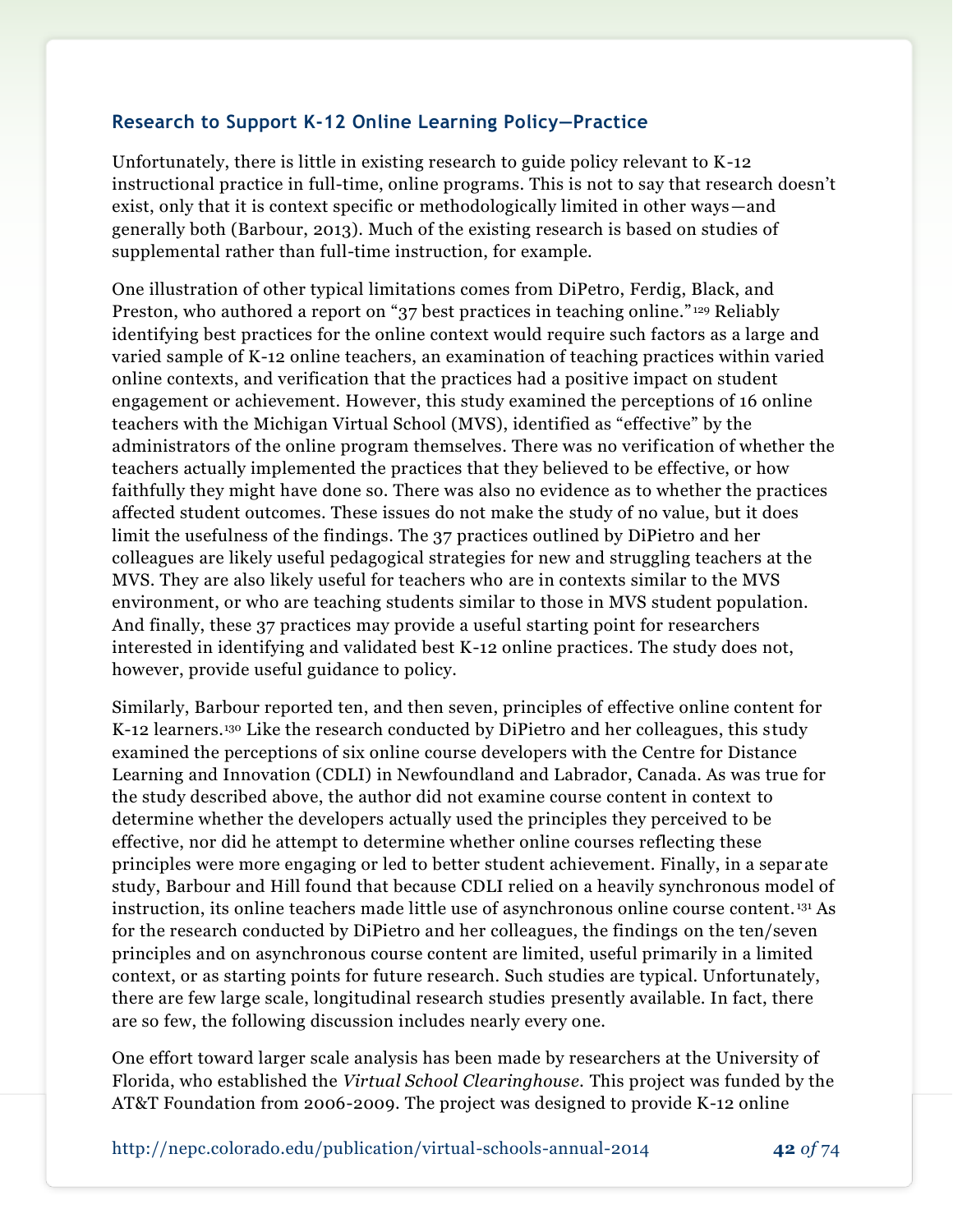learning programs, particularly statewide supplemental programs throughout the United States, with data analysis tools, metrics and human resources for school improvement..<sup>132</sup> The school improvement lessons generated for 13 of those K-12 online programs were outlined in a publication entitled *Lessons Learned for Virtual Schools: Experiences and Recommendations from the Field*. <sup>133</sup> Similarly, the National Research Center for Rural Education Support (NRCRES) created a *Facilitator Preparation Program* designed to prepare school-based facilitators to support K-12 students enrolled in online courses.<sup>134</sup> Supported by an Institute of Education Sciences grant, NRCRES researchers conducted a two year, randomized controlled trial with more than 600 students in 93 rural high schools to examine the effectiveness of their *Facilitator Preparation Program*—eventually finding that facilitators who participated in the training had an increased level of student retention and student performance.<sup>135</sup> Finally, Barbour outlined a design-based research approach that was employed by SRI International (i.e., the external evaluators), in partnership with the Virtual High School Global Consortium (VHS).<sup>136</sup> Essentially, SRI International and VHS identified seven goals and focused all of their research and evaluation, as well as all of the instructional activities and professional development, on achieving these seven goals. SRI International would report, through annual evaluations<sup>137</sup> how VHS was doing in meeting the seven goals. Goals that the VHS did not met in one evaluation would become a specific focus of activities throughout the subsequent year (and the next annual evaluation would have a specific focus on that goal(s). In two instances, SRI International conducted goal-specific evaluations to provide an event greater focus on areas where progress was not being made.<sup>138</sup>

Several of the studies just described are limited in that much of the data informing them comes from supplemental rather than full-time programs. For example, the NRCRES studies, the SRI International research on the VHS global consortium, and the majority of programs included in the *Virtual School Clearinghouse* focused on supplemental K-12 online learning programs. Whether or to what extent insights might apply to full-time programs is unknown.

While research on practice in full-time K-12 online learning environments is scarce, some exists. For example, Liu and Cavanaugh examined factors affecting student academic success in a Midwestern K-12 online learning program that offered supplemental and fulltime K-12 online learning opportunities.<sup>139</sup> The authors found that full-time online learning was particularly effective for students who spent a lot of time in the learning management system and who were not participating in a free or reduced lunch program. The authors acknowledged that this did not mean that students not described in the study should not enroll in full-time online learning, only that they would need additional levels of support in order to succeed. As the NRCRES research suggested, the presence of a local facilitator can have a significant impact with online student success.<sup>140</sup>

In the full-time K-12 online learning environment, such local support often comes from the parent or a learning coach, a role that was found to be critical when full-time online programs faced legal challenges in Wisconsin. <sup>141</sup> The importance of the learning coach is also evident in the fact that programs such as Connections Academy and Insight Schools have created substantial guides aimed at assisting parents/guardians on performing the

http://nepc.colorado.edu/publication/virtual-schools-annual-2014 **43** *of* 74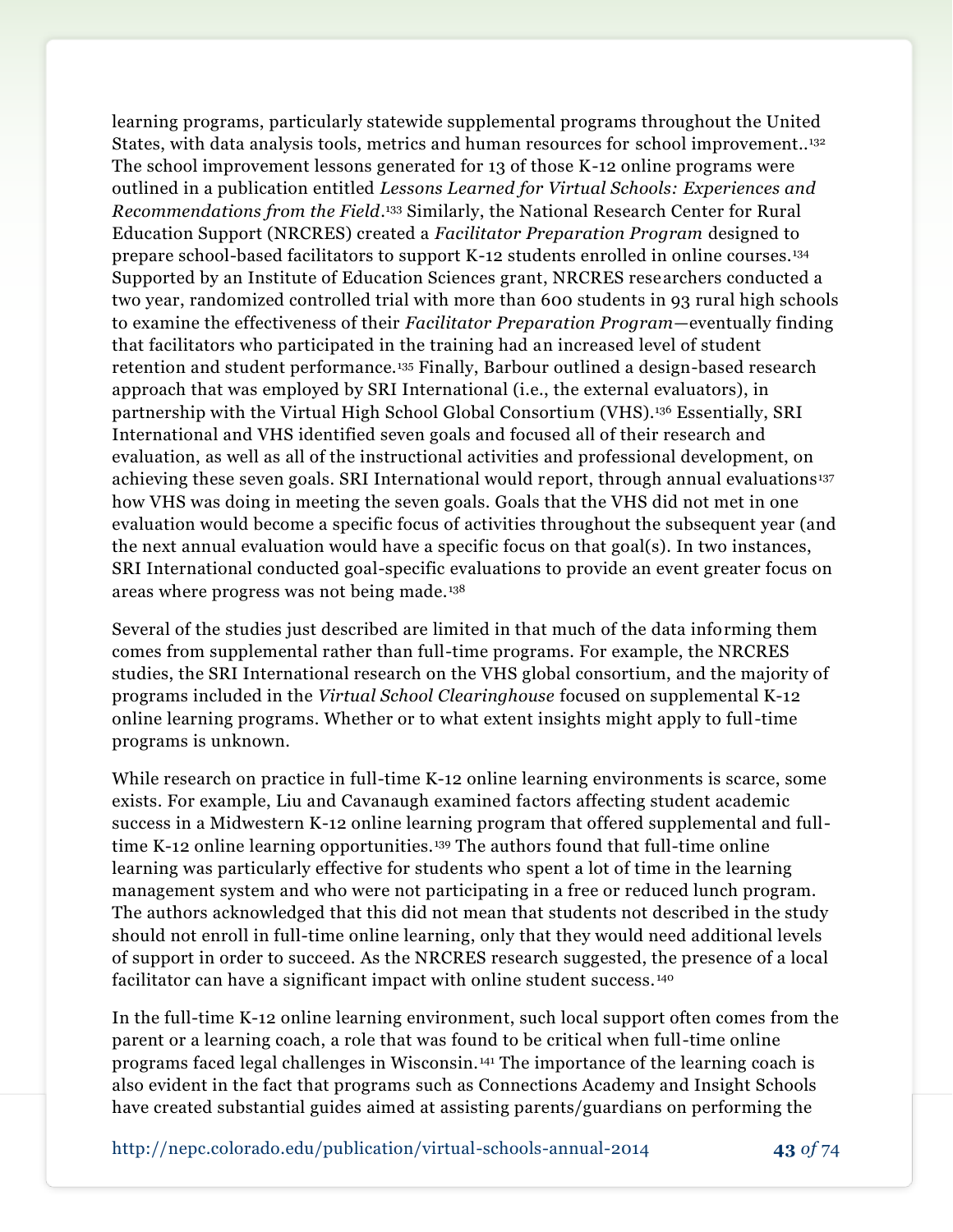learning coach role to support their children. <sup>142</sup> In fact, the reliance of these online charter schools on the parent as a primary provider of instruction and instructional support have led some to question whether these programs are publicly-funded instances of homeschooling.<sup>143</sup>

Some isolated studies have probed the role of the learning coach. For example, Carol Klein's dissertation study examined the relationship between the California Virtual Academy (CAVA) program and its "home schooling constituents." Klein's study found that CAVA parents/guardians were generally satisfied with their child's online learning experience. Klein also found that CAVA parents/guardians were "well educated and… wanted a solid educational foundation for their own children." <sup>144</sup> Such parents are wellequipped to support the full-time K-12 online learner in the home in multiple ways. More detail on services learning coaches provide comes from a dissertation study by Lisa Hasler Waters. Examining the performance of parents of full-time online students, Hasler Waters found that they: encouraged their children, modeled potential responses, reinforced content covered earlier, provided direct instruction, adapted instructional strategies and learning content, and leveraged resources.

Interestingly, Hasler Waters also reported that these parental "learning coaches believed they and not their children's teachers were ultimately responsible for instructing their children."<sup>145</sup> Again, however, a limited context makes it unclear to what extent these parents may be similar to other parents of online students. For example, Borup, Graham, and Davies indicated that 40% of parents whose children were enrolled in the Open High School of Utah had no instructional interaction with their children. Further, the authors found an inverse relationship between the level of parental interaction and student achievement. This led them to speculate that the correlation "reflected parents' tendency to increase interaction levels following academic problems." <sup>146</sup> Liu, Black, Algina, Cavanaugh, and Dawson actually developed an instrument to measure parental involvement in K-12 online learning environments that was found to be valid and reliable in their initial study.<sup>147</sup> However, to date this one study with a single statewide, supplemental K-12 online learning program in the Southeast has been the only research to examine the use of this instrument.

It is important to remember, and so it bears repeating, that much of the research into fulltime K-12 online learning has the same weaknesses as K-12 online learning literature in general. Most of the literature consists of unpublished dissertations, <sup>148</sup> which by their nature tend to be limited in a variety of ways. As a body, research on practice frequently focuses on specific contexts and often has other methodological limits, making it difficult and unwise—to generalize based on their findings.<sup>149</sup>

### **Research to Support K-12 Online Learning Policy—For Profit Corporations**

A common theme in popular media, if not in academic literature, is the role of for -profit corporations and educational management organizations (EMOs) within the cyber charter school sector. For example, Andrew Knittle noted in *The Oklahoman* that online charter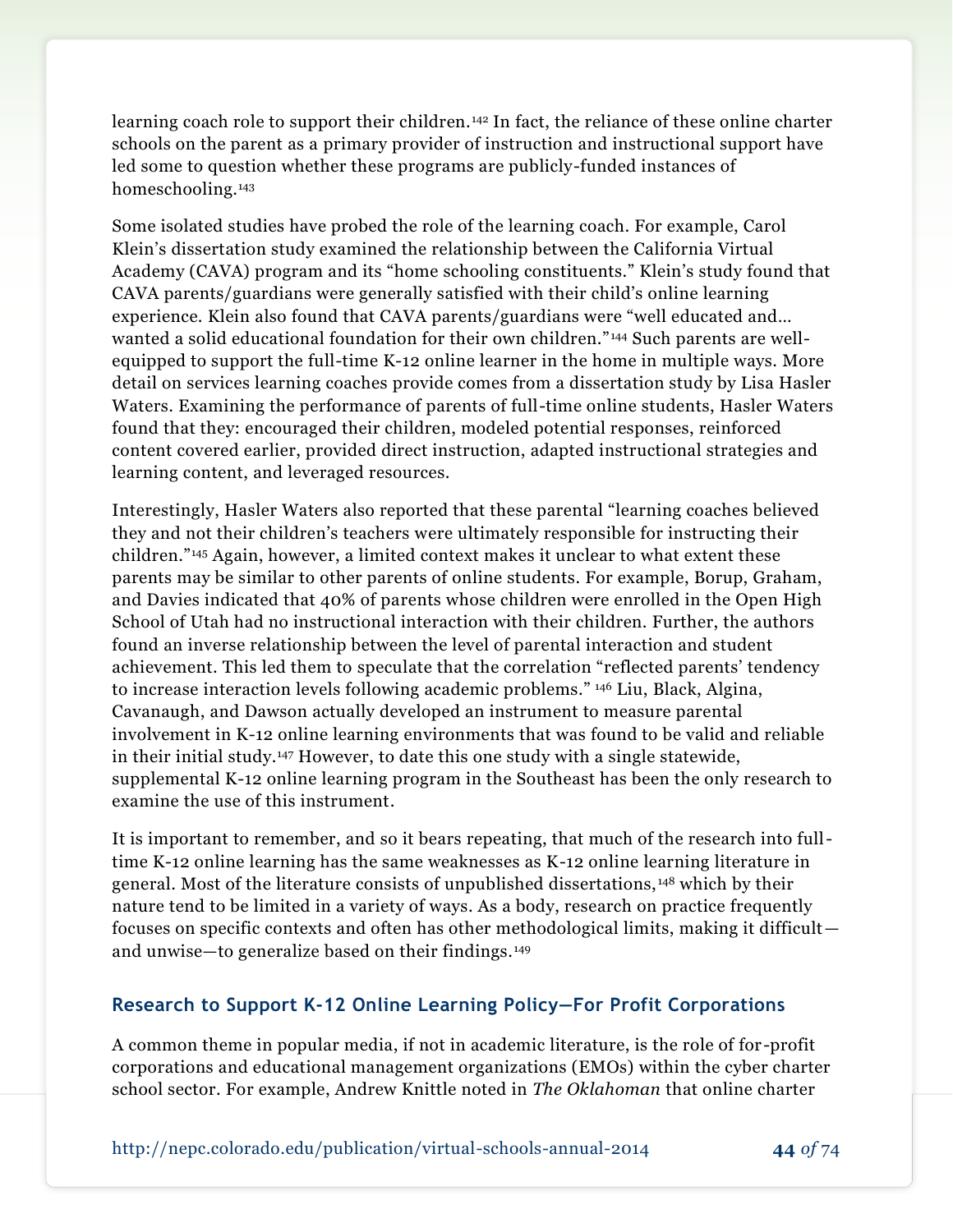schools were receiving generous state funding—and that two of the three pending applications for new cyber charter schools were from for-profit corporations.<sup>150</sup> Similarly, Kalyn Belsha wrote in the Illinois *The Courier-News* about a non-profit group attempting to block the ability of a for-profit corporation to create an online charter school in the state.<sup>151</sup> More recently, the Pennsylvania Department of Education rejected all of the applications for new full-time cyber charter schools.<sup>152</sup> In the written rationale for the decision, the department questioned the independence of the "independent boards" from the for-profit corporations that would be contracted to operate the online schools.

Of primary concerns in such reports is the tension between providing a quality online school experience and the need of corporations and EMOs to maximize profit. A notable example is the crucial issue of student to teacher ratio, which is a major factor in determining overall quality of online schooling. EMOs commonly have much higher student to teacher ratios in order to reduce labor costs, which is not surprising given that their business model depends on maximizing the difference between funding and delivery cost.<sup>153</sup> This tension is likely reflected in EMOs' extensive public relations and lobbying efforts.

Utah is one jurisdiction where the performance for-profit and non-profit online charter schools can be compared. Mountain Heights Academy, formerly the Open High School of Utah, is a non-profit online charter school that was created based on a philosophy of "open access software and open educational resources for course delivery and content." <sup>154</sup> Conversely, two for-profit corporations—K12, Inc. and Connections Education, a division of Pearson Education—operate the Utah Virtual Academy and Utah Connections Academy, respectively. An examination of the Utah State Office of Education *Public School Data Gateway* indicated that for the 2012-13 school year the Mountain Heights Academy received a grade of C, while the Utah Virtual Academy received a grade of F (the Utah Connections Academy did not have enough students enrolled and/or tested to receive a grade).<sup>155</sup>

While this example is itself limited to a single state and only three educational entities, and *Gateway* is an imperfect measurement tool, it nevertheless raises the larger question of whether there are pervasive and significant differences in the quality of education and the level of services being provided by non-profit and for-profit online charter schools.

Researchers and policymakers need to look closely at this area to determine if public funding for schools run by for-profit corporations constitutes an investment in quality education.

### **Recommendations**

In last year's report, Larry Cuban wrote that "the current climate of K-12 school reform promotes uncritical acceptance of any and all virtual education innovations, despite lack of a sound research base supporting claims that technology in and of itself will improve teaching and learning."<sup>156</sup> While Cuban did not make the distinction between supplemental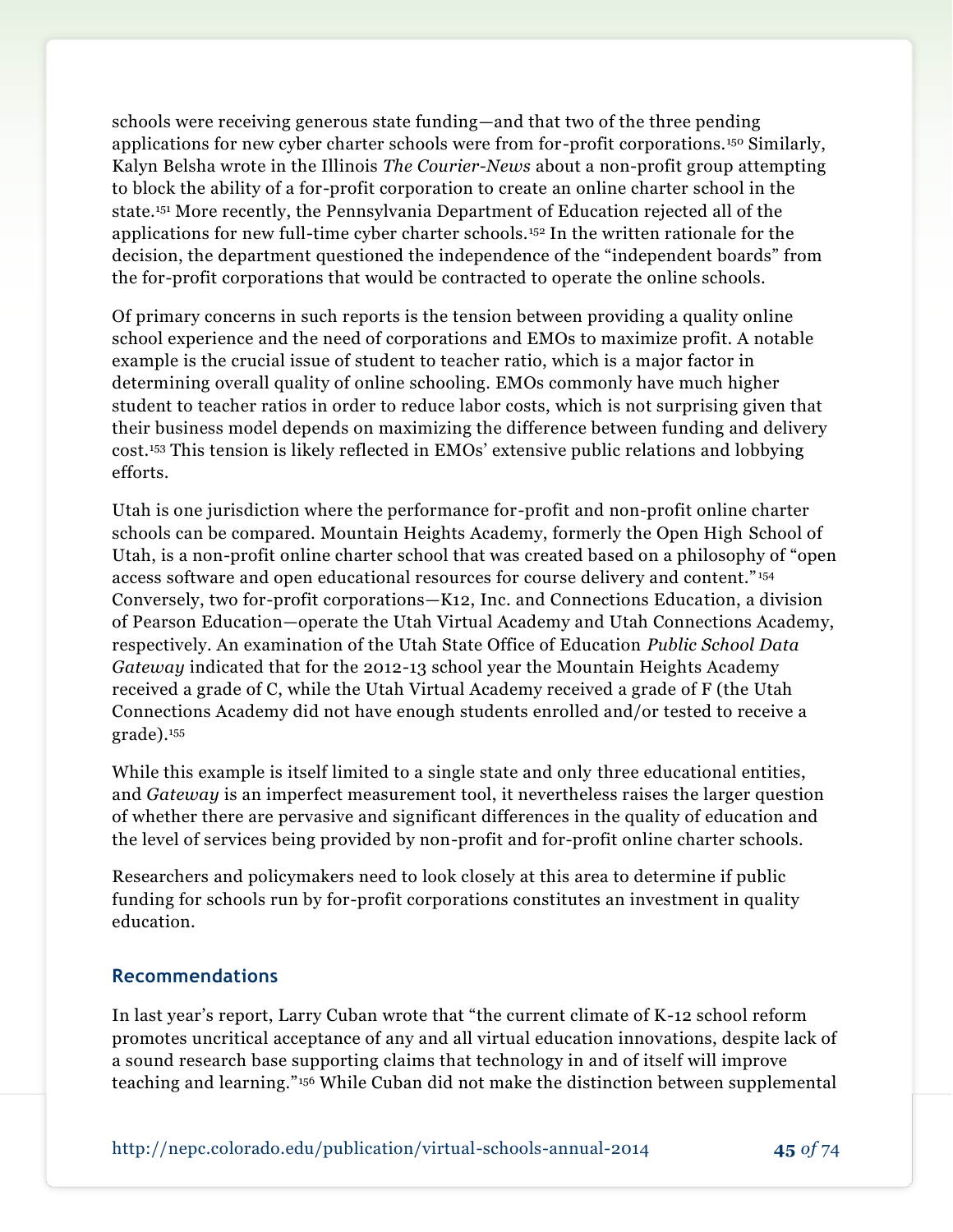and full-time online learning, his general sentiment is still applicable to the field as a whole.

Given this reality, only slight revisions are needed to Cuban's original recommendations. Therefore, it is recommended that:

- State and federal policymakers create long-term programs to support independent research and evaluation of *full-time* K-12 online learning. More than twenty years after the first K-12 online learning programs began, there continues to be a deficit of empirical, longitudinal research to guide the practice of K-12 online learning, particularly full-time learning. Especially critical is research on factors linked to student success and on how the profit motive of commercial providers may affect the quality of programs.
- Researchers focus on collaborating with individual K-12 online learning programs to identify specific challenges that can be answered using a design-based research methodology. This approach will provide data-driven solutions that address real problems experienced by those individual K-12 online learning programs. These solutions can also serve as a starting point when other programs experience similar challenges.
- Policymakers limit the growth and geographic reach of full-time, taxpayer-funded online learning programs. While there is little research to guide policymakers in how they regulate full-time online learning, those programs that have a managed growth and geographic focus have tended to outperform those with unlimited growth and no geographic restrictions.

State and federal policymakers examine the role of the parent/guardian in the instructional model of full-time online learning to determine the level of teaching support that is necessary for students to be successful. If the instructional model used by full-time online learning resembles traditional homeschooling more than traditional brick-andmortar instruction, consideration should be given to adjustments in the funding provided to full-time online learning to reflect their decreased teaching responsibilities.

As three of the four recommendations focus on some aspect of research, it is worth identifying several key categories where research is needed.

- 1. The overall performance of full-time K-12 online learning programs has been suspect, yet growth continues. However, limited research has suggested some parameters that might lead to increased success (for example, geographically focused, managed growth, and so on). Researchers should work to identify factors reliably linked to student success in full-time online learning programs.
- 2. It is likely that, as is true in brick-and-mortar schools, instructional design needs to be tailored to the needs of specific kinds of learners. It is important to know the characterstics of various groups of students who enroll in full-time online programs and the types of instruction and support they need to be successful. For example,

http://nepc.colorado.edu/publication/virtual-schools-annual-2014 **46** *of* 74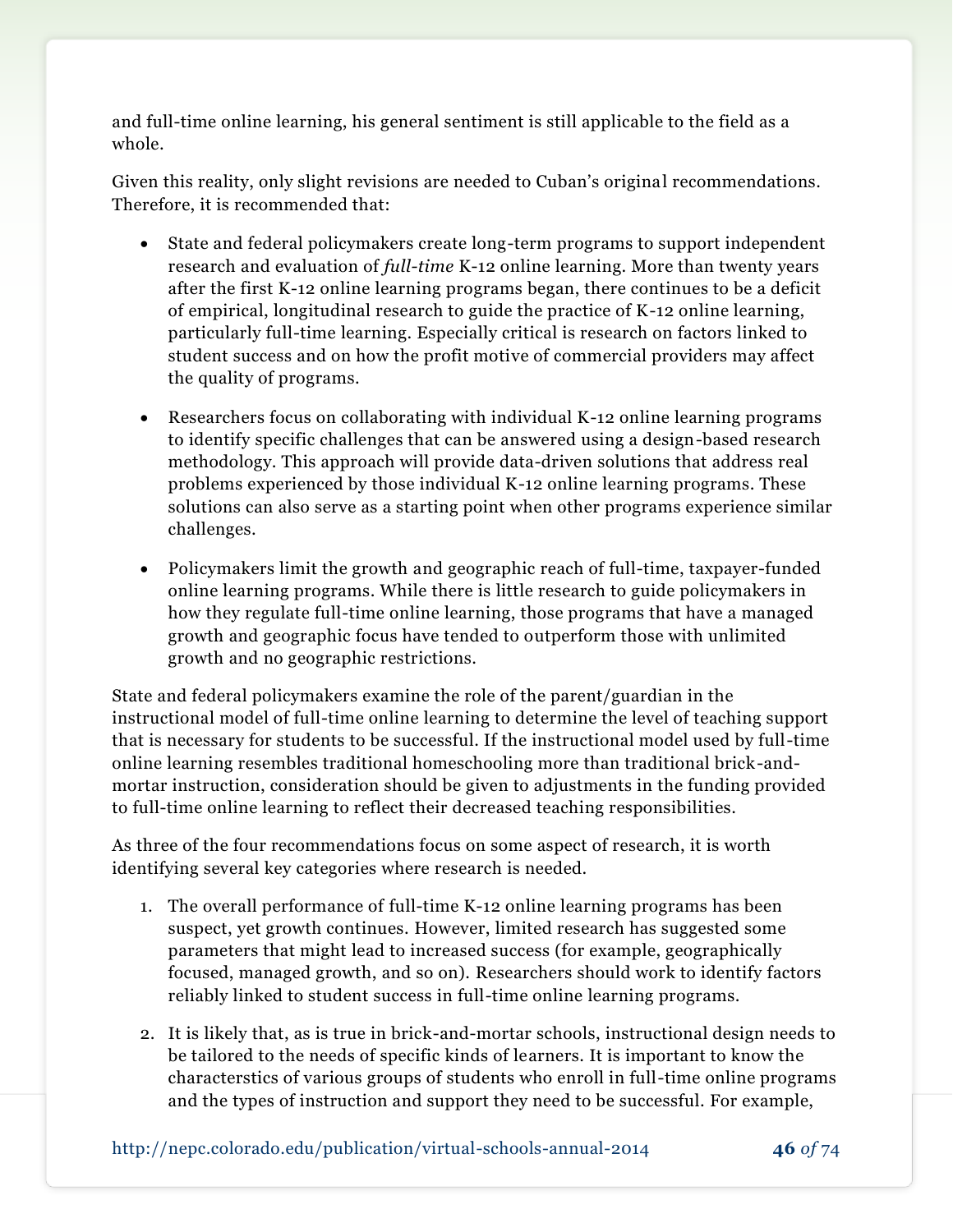the Educational Success Prediction Instrument, which considers several independent learning variables, has been found to be a reliable predictor of K-12 online student success.<sup>157</sup> Researchers might investigate how student responses to this instrument might help shape individual instruction plans and support for students who do not possess the self-directed, self-regulated, self-motivated learning skills they need to succeed in an online environment.

- 3. The vast majority of the research into the design, delivery, and support of K-12 online learning has focused on the supplemental K-12 online learning environment. More research on strategies for the effective design, delivery and support of *fulltime* K-12 online learning is crucial.
- 4. Finally, additional research is required to determine whether the business model of for-profit, corporate online charter schooling affects the factors that lead to a highquality online learning experience. It is unclear, but essential to know, whether alternative management arrangements for online charter schools affect the quality of education provided.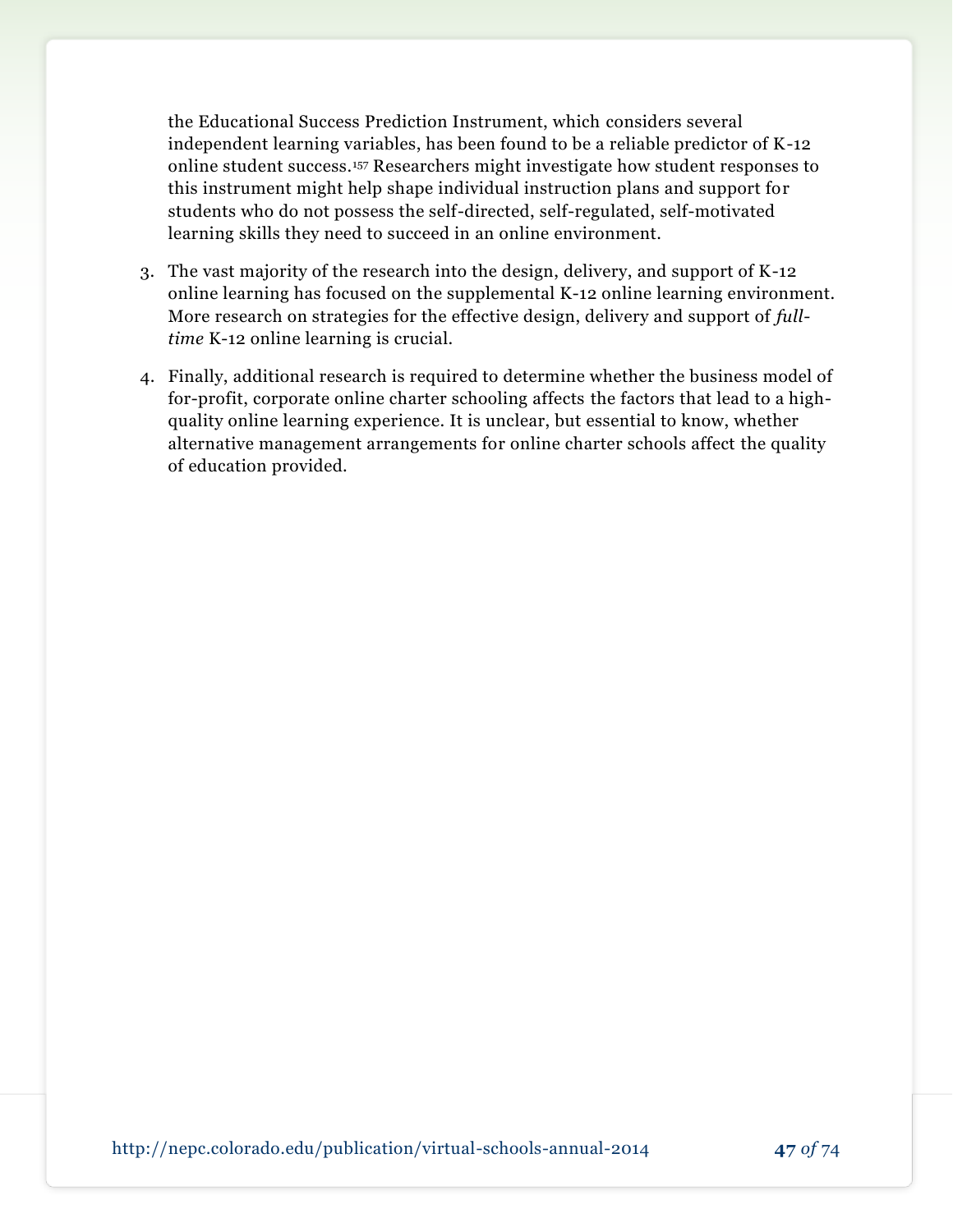## **Notes and References: Section II**

- 77 Rice, K. L. (2006). A comprehensive look at distance education in the K-12 context. *Journal of Research on Technology in Education, 38*(4), 425-448.
- 78 Barbour, M. K. & Reeves, T. C. (2009). The reality of virtual schools: A review of the literature. *Computers and Education, 52*(2), 402–416.
- 79 Cavanaugh, C., Barbour, M. K., & Clark, T. (2009). Research and practice in K-12 online learning: A review of literature. *International Review of Research in Open and Distance Learning, 10*(1). Retrieved February 28, 2014, from [http://www.irrodl.org/index.php/irrodl/article/view/607.](http://www.irrodl.org/index.php/irrodl/article/view/607)
- 80 Barbour, M. K. (2011). The promise and the reality: Exploring virtual schooling in rural jurisdictions. *Education in Rural Australia, 21*(1), 1-20.
- 81 Darrow, R. (2010). *A comparative study between online charter high schools and traditional high schools in California*. Unpublished doctoral dissertation, California State University, Fresno, CA.
- 82 Clark, T. (2001). *Virtual schools: Trends and issues - A study of virtual schools in the United States*. San Francisco, CA: Western Regional Educational Laboratories.
- Clark, T. (2003). Virtual and distance education in American schools. In M. G. M. W. G. Anderson (Ed.), *Handbook of distance education* (pp. 673-699). Mahwah, NJ Lawrence Erlbaum Associates, Inc.
- 83 Clark, T. (2013). The evolution of K-12 distance education and virtual schools. In M. G. Moore (Ed.), *Handbook of distance education* (3rd ed.) (pp. 555-573). New York: Routledge.
- 84 Barbour, M. K. (2013). The landscape of K-12 online learning: Examining what is known. In M. G. Moore (Eds.), *Handbook of distance education* (3rd ed.) (pp. 574-593). New York: Routledge.
- 85 Watson, J., Murin, A., Vashaw, L., Gemin, B., & Rapp, C. (2011). *Keeping pace with K-12 online learning: An annual review of state-level policy and practice*. Evergreen, CO: Evergreen Education Group. Retrieved February 28, 2014, from [http://kpk12.com/cms/wp-content/uploads/KeepingPace2011.pdf.](http://kpk12.com/cms/wp-content/uploads/KeepingPace2011.pdf)
- 86 Patrick, S. & Powell, A. (2009). *A summary of research on the effectiveness of K-12 online learning*. Vienna, VA: International Association for K-12 Online Learning.
- 87 Molnar, A. (Ed.); Miron, G., Huerta, L., Cuban, L., Horvitz, B., Gulosino, C., Rice, J. K., & Shafer, S. R. (2013). *Virtual schools in the U.S. 2013:Politics, performance, policy, and research evidence*. Boulder, CO: National Education Policy Center. Retrieved February 28, 2014, from [http://nepc.colorado.edu/publication/virtual-schools-annual-2013/.](http://nepc.colorado.edu/publication/virtual-schools-annual-2013/)
- 88 Barbour, M. K. & Mulcahy, D. (2006). An inquiry into retention and achievement differences in campus based and web based AP courses. *Rural Educator, 27*(3), 8-12;

Barbour, M. K. & Mulcahy, D. (2008). How are they doing? Examining student achievement in virtual schooling. *Education in Rural Australia, 18*(2), 63-74;

Barbour, M. K. & Mulcahy, D. (2009a). Student performance in virtual schooling: Looking beyond the numbers. *ERS Spectrum, 27*(1), 23-30;

Cavanaugh, C. (2001). The effectiveness of interactive distance education technologies in K-12 learning: A metaanalysis. *International Journal of Educational Telecommunications, 7*(1), 73-88;

Cavanaugh, C., Gillan, K., Bosnick, J., & Hess, M. (2008). Effectiveness of online Algebra learning: Implications for teacher preparation. *Journal of Educational Computing Research, 38*(1) 67-95;

Cavanaugh, C., Gillan, K., Kromrey, J., Hess, M., & Blomeyer, R. (2004). *The effects of distance education on K-*

http://nepc.colorado.edu/publication/virtual-schools-annual-2014 **48** *of* 74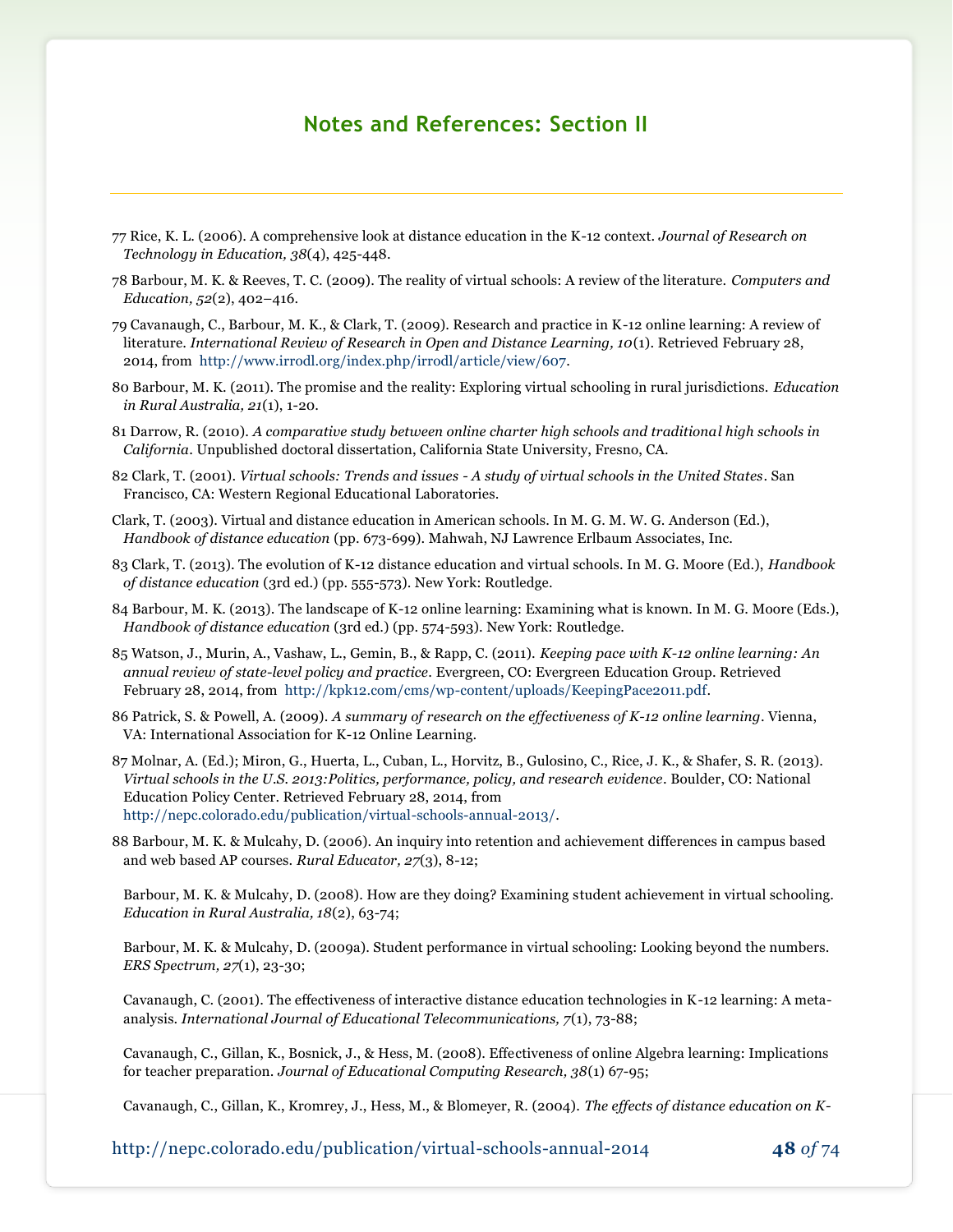*12 student outcomes: A meta-analysis*. Naperville, IL: Learning Point Associates;

Florida Tax Watch Center for Educational Performance and Accountability (2007). *A comprehensive assessment of Florida Virtual School*. Talahassee, FL: Author;

Hughes, J. E., McLeod, S., Brown, R., Maeda, Y., & Choi, J. (2007). Academic achievement and perceptions of the learning environment in virtual and traditional secondary mathematics classrooms. *American Journal of Distance Education, 21*(4), 199-214;

O'Dwyer, L., Carey, R., & Kleiman, G. (2007). A study of the effectiveness of the Louisiana Algebra I on-line course. *Journal of Research on Technology in Education, 39*(3), 289-306.

- 89 Barbour, M. K. (2013). The landscape of K-12 online learning: Examining what is known. In M. G. Moore (Eds.), *Handbook of distance education* (3rd ed.) (pp. 574-593). New York: Routledge.
- 90 Haughey, M. & Muirhead, W. (1999). *On-line learning: Best practices for Alberta school jurisdictions*. Edmonton, AB: Government of Alberta.
- 91 Colorado Department of Education. (2006). *Report of the State Auditor: Online education*. Denver, CO: Author. Retrieved February 28, 2014, from <http://www.cde.state.co.us/onlinelearning/download/2006%20Report%20of%20the%20State%20Auditor.pdf.>

92 Hubbard, B. & Mitchell, N. (2011). Online K-12 schools failing students but keeping tax dollars. *I-News Network*. Retrieved February 28, 2014, from [http://www.inewsnetwork.org/special-reports/online-k-12-schools/.](http://www.inewsnetwork.org/special-reports/online-k-12-schools/)

- 93 Joint Legislative Audit Committee. (2010). *An evaluation: Virtual charter schools*. Madison, WI: Legislative Audit Bureau. Retrieved February 28, 2014, from [http://legis.wisconsin.gov/lab/reports/10-3full.pdf.](http://legis.wisconsin.gov/lab/reports/10-3full.pdf)
- 94 Office of the Legislative Auditor. (2011). *K-12 online learning*. St. Paul, MN: Author. Retrieved February 28, 2014, from

[http://www.auditor.leg.state.mn.us/ped/2011/k12oll.htm.](http://www.auditor.leg.state.mn.us/ped/2011/k12oll.htm)

- 95 Ryman, A. & Kossan, P. (2011). The race to online: Arizona experiments with virtual K-12 schools. Will they work for your child? *Arizona Republic*. Retrieved February 28, 2014, from [http://www.azcentral.com/news/education/online-school/.](http://www.azcentral.com/news/education/online-school/)
- 96 Faruqi & Faruqi, LLP. (2012). *Faruqi & Faruqi, LLP files securities class action suit against K12, Inc. and certain of its executives*. New York: Author. Retrieved February 28, 2014, from [http://www.faruqilaw.com/LRN.](http://www.faruqilaw.com/LRN)
- 97 Zimmer, R., Gill, B., Booker, K., Lavertu, S., Sass, T. R., & Witte, J. (2009). *Charter schools in eight states effects on achievement, attainment, integration, and competition*. Santa Monica, CA: RAND Corporation. Retrieved February 28, 2014, from

[http://www.rand.org/content/dam/rand/pubs/monographs/2009/RAND\\_MG869.sum.pdf.](http://www.rand.org/content/dam/rand/pubs/monographs/2009/RAND_MG869.sum.pdf)

- 98 Ohio Alliance for Public Charter Schools. (2009). *E-schools show superior results: Analysis of state valueadded data confirms e-schools students' progress*. Columbus, OH: Author. Retrieved February 28, 2014, from [http://www.oapcs.org/files/EschoolStudy\\_final6-24-09.pdf.](http://www.oapcs.org/files/EschoolStudy_final6-24-09.pdf)
- 99 Ohio Alliance for Public Charter Schools. (2009). *E-schools show superior results: Analysis of state valueadded data confirms e-schools students' progress*. Columbus, OH: Author. Retrieved February 28, 2014, from [http://www.oapcs.org/files/EschoolStudy\\_final6-24-09.pdf.](http://www.oapcs.org/files/EschoolStudy_final6-24-09.pdf)
- 100 Innovation Ohio. (2011). *Ohio e-schools: Funding failure; Coddling contributors*. Columbus, OH: Author. Retrieved February 28, 2014, from

[http://innovationohio.org/2011/05/12/ohio-e-schools-funding-failure-coddling-contributors-2/.](http://innovationohio.org/2011/05/12/ohio-e-schools-funding-failure-coddling-contributors-2/)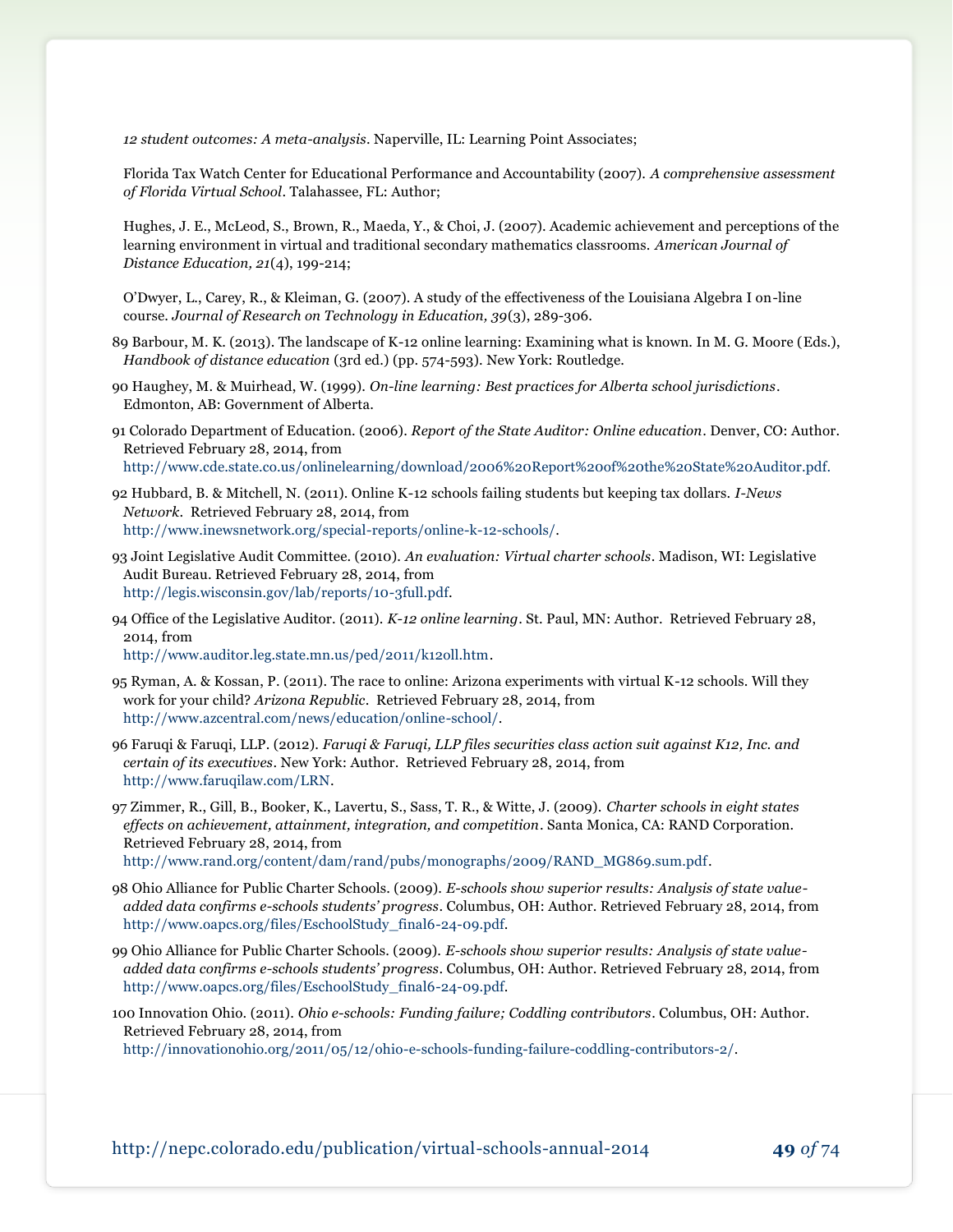- 101 Miron, G. & Urschel, J. (2012). *Understanding and improving full-time virtual schools*. Denver, CO: National Education Policy Center. Retrieved February 28, 2014, from
- [http://nepc.colorado.edu/publication/understanding-improving-virtual.](http://nepc.colorado.edu/publication/understanding-improving-virtual)
- 102 Kwitowski, J. (2011). AYP, an unreliable measure of school performance. *K12 Blog*. Retrieved February 28, 2014, from

[http://k12choice.com/index.php?option=com\\_rsblog&layout=view&cid=7:ayp-an-unreliable-measure-of](http://k12choice.com/index.php?option=com_rsblog&layout=view&cid=7:ayp-an-unreliable-measure-of-school-performance&Itemid=77)[school-performance&Itemid=77.](http://k12choice.com/index.php?option=com_rsblog&layout=view&cid=7:ayp-an-unreliable-measure-of-school-performance&Itemid=77)

103 K12, Inc. (2012). *K12® virtual academies academic performance trends*. Herndon, VA: Author. Retrieved February 28, 2014, from

[http://phx.corporate-ir.net/External.File?item=UGFyZW50SUQ9MTM0MDc2fENoaWxkSUQ9LTF8VHlwZT0z&t=1;](http://phx.corporate-ir.net/External.File?item=UGFyZW50SUQ9MTM0MDc2fENoaWxkSUQ9LTF8VHlwZT0z&t=1)

K12, Inc. (2013). *2013 K12® academic report*. Herndon, VA: Author. Retrieved February 28, 2014, from [http://www.k12.com/sites/default/files/pdf/2013-K12-Academic-Report-Feb6-2013.pdf.](http://www.k12.com/sites/default/files/pdf/2013-K12-Academic-Report-Feb6-2013.pdf)

104 State of Colorado. (2013). *School performance framework 2012: Colorado Virtual Academy (COVA)*. Denver, CO: Author. Retrieved February 28, 2014, from [https://cedar2.cde.state.co.us/documents/SPF2012/0020%20-%201752%20-%203%20Year.pdf.](https://cedar2.cde.state.co.us/documents/SPF2012/0020%20-%201752%20-%203%20Year.pdf)

105 Center for Research on Education Outcomes. (2011). *Charter school performance in Pennsylvania*. Stanford, CA: Author. Retrieved February 28, 2014, from [http://credo.stanford.edu/reports/PA%20State%20Report\\_20110404\\_FINAL.pdf.](http://credo.stanford.edu/reports/PA%20State%20Report_20110404_FINAL.pdf)

106 Saul, S. (2011, December 12). Profits and questions at online charter schools. *New York Times*. Retrieved February 28, 2014, from [http://www.nytimes.com/2011/12/13/education/online-schools-score-better-on-wall-street-than-in](http://www.nytimes.com/2011/12/13/education/online-schools-score-better-on-wall-street-than-in-classrooms.html)[classrooms.html.](http://www.nytimes.com/2011/12/13/education/online-schools-score-better-on-wall-street-than-in-classrooms.html)

107 Carnahan, C. & Fulton, L. (2013). Virtually forgotten: Special education students in cyber schools. *TechTrends, 57*(4), 46-52.

108 Miron, G. & Urschel, J. (2012). *Understanding and improving full-time virtual schools*. Denver, CO: National Education Policy Center. Retrieved February 28, 2014, from [http://nepc.colorado.edu/publication/understanding-improving-virtual.](http://nepc.colorado.edu/publication/understanding-improving-virtual)

109 Means, B., Toyama, Y., Murphy, R., Bakia, M., & Jones, K. (2009). *Evaluation of evidence-based practices in online learning: A meta-analysis and review of online learning studies*. Washington, DC: U. S. Department of Education, Office of Planning, Evaluation, and Policy Development.

110 Watson, J., Murin, A., Vashaw, L., Gemin, B., & Rapp, C. (2010). *Keeping pace with K-12 online learning: An annual review of state-level policy and practice*. Evergreen, CO: Evergreen Education Group. Retrieved February 28, 2014, from [http://www.kpk12.com/cms/wp-content/uploads/KeepingPaceK12\\_2010.pdf.](http://www.kpk12.com/cms/wp-content/uploads/KeepingPaceK12_2010.pdf)

- 111 The number of categories tested is based upon the enrollment of each of the cyber charter schools. For example, in 2010 the Michigan Virtual Charter Academy (MVCA) did not have any grade nine students, so MVCA did not report any social studies results for that grade in that year. Similarly, in 2011 the Michigan Connections Academy (MICA) did not have any grade eight students, so MICA did not report any math, reading and science results for that grade in that year.
- 112 Watson, J., Murin, A., Vashaw, L., Gemin, B., & Rapp, C. (2011). *Keeping pace with K-12 online learning: An annual review of state-level policy and practice*. Evergreen, CO: Evergreen Education Group. Retrieved February 28, 2014, from [http://kpk12.com/cms/wp-content/uploads/KeepingPace2011.pdf.](http://kpk12.com/cms/wp-content/uploads/KeepingPace2011.pdf)

113 Hausner, L. (2004). *Estimated cost of operating a cyberschool in Colorado*. Denver, CO: Donnell-Kay Foundation. Retrieved February 28, 2014, from [http://www.dkfoundation.org/sites/default/files/files/CyberschoolCostReportFeb2004CCA.pdf.](http://www.dkfoundation.org/sites/default/files/files/CyberschoolCostReportFeb2004CCA.pdf)

114 Watson, J. & Gemin, B. (2009). *Promising practices in online learning: Policy and funding frameworks for online learning*. Vienna, VA: International Association for K-12 Online Learning. Retrieved February 28, 2014, from [http://www.inacol.org/research/promisingpractices/NACOL\\_PP-FundPolicy-lr.pdf.](http://www.inacol.org/research/promisingpractices/NACOL_PP-FundPolicy-lr.pdf)

http://nepc.colorado.edu/publication/virtual-schools-annual-2014 **50** *of* 74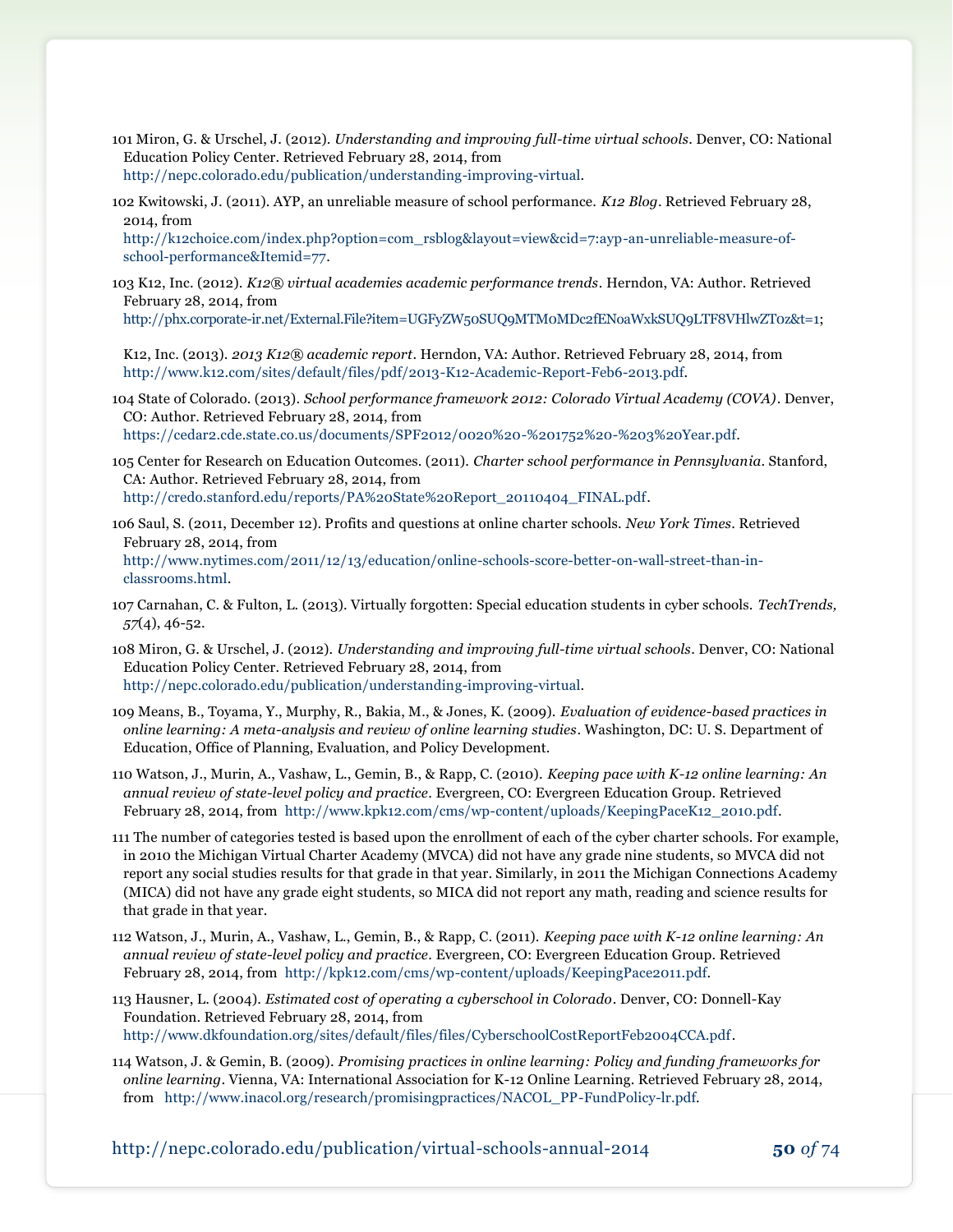- 115 Anderson, A., Augenblick, J., DeCescre, D., & Conrad, J. (2006). *20/20 costs and funding of virtual schools*. Atlanta, GA: BellSouth Foundation. Retrieved February 28, 2014, from [http://www.apaconsulting.net/uploads/reports/9.pdf.](http://www.apaconsulting.net/uploads/reports/9.pdf)
- 116 Anderson, A., Augenblick, J., DeCescre, D., & Conrad, J. (2006). *20/20 costs and funding of virtual schools*. Atlanta, GA: BellSouth Foundation. Retrieved February 28, 2014, from [http://www.apaconsulting.net/uploads/reports/9.pdf.](http://www.apaconsulting.net/uploads/reports/9.pdf)
- 117 Barbour, M. K. (2012). Point: Virtual schools are more cost-effective compared to traditional, brick-and-mortar schools. In K. P. Brady (Ed.), *Technology in Schools: Debating Issues in American Education* (84-90). Thousand Oaks, CA: Sage.
- 118 Dodd, D.A. (2010, August 19). Cyber charter schools celebrate two state victories, may get more funds. *Atlanta Journal-Constitution*. Retrieved February 28, 2014, from [http://www.ajc.com/news/cyber-charter-schools-celebrate-595707.html.](http://www.ajc.com/news/cyber-charter-schools-celebrate-595707.html)
- 119 Gillis, L. (2010). *Virtual schooling*. A webinar presentation to Classroom 2.0. Retrieved February 28, 2014, from [http://www.stevehargadon.com/2010/02/lisa-gillis-on-virtual-schooling.html.](http://www.stevehargadon.com/2010/02/lisa-gillis-on-virtual-schooling.html)
- 120 Ohio Legislative Committee on Education Oversight. (2005). *The operating costs of Ohio's eCommunity schools*. Columbus, OH: Author.
- 121 Florida Tax Watch Center for Educational Performance and Accountability (2007). *A comprehensive assessment of Florida Virtual School*. Tallahassee, FL: Author.
- 122 Florida Tax Watch Center for Educational Performance and Accountability (2007). *A comprehensive assessment of Florida Virtual School*. Tallahassee, FL: Author.
- 123 Hassel, B. C., Ayscue Hassel, E., Hess, F. M., Butler Battaglino, T., Haldeman, M., Laurans, E., Hill, P. T., & Chubb, J. E. (2012). *Education reform for the digital era*. Washington, DC: The Thomas B. Fordham Institute. Retrieved February 28, 2014, from [https://edexcellence.net/publications/education-reform-for-the-digital-era.html.](https://edexcellence.net/publications/education-reform-for-the-digital-era.html)

124 Butler Battaglino, T., Haldeman, M., & Laurans, E. (2012). *The costs of online learning*. Washington, DC: The

Thomas B. Fordham Institute. Retrieved February 28, 2014, from [https://edexcellence.net/sites/default/files/publication/pdfs/20120110-the-costs-of-online-learning\\_7.pdf.](https://edexcellence.net/sites/default/files/publication/pdfs/20120110-the-costs-of-online-learning_7.pdf)

125 Carr-Chellman, A. A. & Marsh, R. M. (2009). Pennsylvania cyber school funding: Follow the money. *TechTrends, 53*(4), 49-55.

126 McCorry, K. (2013, December 2). Despite dismal record of Pa. cybercharter schools, six more apply to open. *NewsWorks*. Retrieved from

[http://www.newsworks.org/index.php/local/item/62384-despite-dismal-record-of-pa-cybercharter-schools-six](http://www.newsworks.org/index.php/local/item/62384-despite-dismal-record-of-pa-cybercharter-schools-six-more-apply-to-open)[more-apply-to-open.](http://www.newsworks.org/index.php/local/item/62384-despite-dismal-record-of-pa-cybercharter-schools-six-more-apply-to-open)

127 Pennington, M. (2013, December 2). Cuts proposed for cyber charter schools: Pa. Senate legislation would reduce funding by up to 10 percent. *Pocono Record*. Retrieved February 28, 2014, from [http://www.poconorecord.com/apps/pbcs.dll/article?AID=/20131202/NEWS90/312020324/-1/NEWS.](http://www.poconorecord.com/apps/pbcs.dll/article?AID=/20131202/NEWS90/312020324/-1/NEWS)

128 Bouder, J. R. (2013, December 5). Why cyber schools deserve fair treatment in PA. *Mainline Media News*. Retrieved February 28, 2014, from [http://mainlinemedianews.com/articles/2013/12/05/main\\_line\\_times/opinion/](http://mainlinemedianews.com/articles/2013/12/05/main_line_times/opinion/doc52a0d8241f58d592396655.txt) [doc52a0d8241f58d592396655.txt;](http://mainlinemedianews.com/articles/2013/12/05/main_line_times/opinion/doc52a0d8241f58d592396655.txt)

Hanak, J. (2013, December 3). State Senate should reject misnamed "charter school reform" bill. *The Patriot News*. Retrieved February 28, 2014, from [http://www.pennlive.com/opinion/index.ssf/2013/12/state\\_senate\\_should\\_reject\\_misnamed\\_charter\\_school\\_](http://www.pennlive.com/opinion/index.ssf/2013/12/state_senate_should_reject_misnamed_charter_school_reform_bill_james_hanak.html) [reform\\_bill\\_james\\_hanak.html.](http://www.pennlive.com/opinion/index.ssf/2013/12/state_senate_should_reject_misnamed_charter_school_reform_bill_james_hanak.html)

129 DiPetro, M., Ferdig, R. E., Black, E. W., & Preston, M. (2008). Best practices in teaching K-12 online: Lessons learned from Michigan Virtual School teachers. *Journal of Interactive Online Learning, 7*(1). Retrieved February 28, 2014, from [http://www.ncolr.org/jiol/issues/pdf/7.1.2.pdf.](http://www.ncolr.org/jiol/issues/pdf/7.1.2.pdf)

http://nepc.colorado.edu/publication/virtual-schools-annual-2014 **51** *of* 74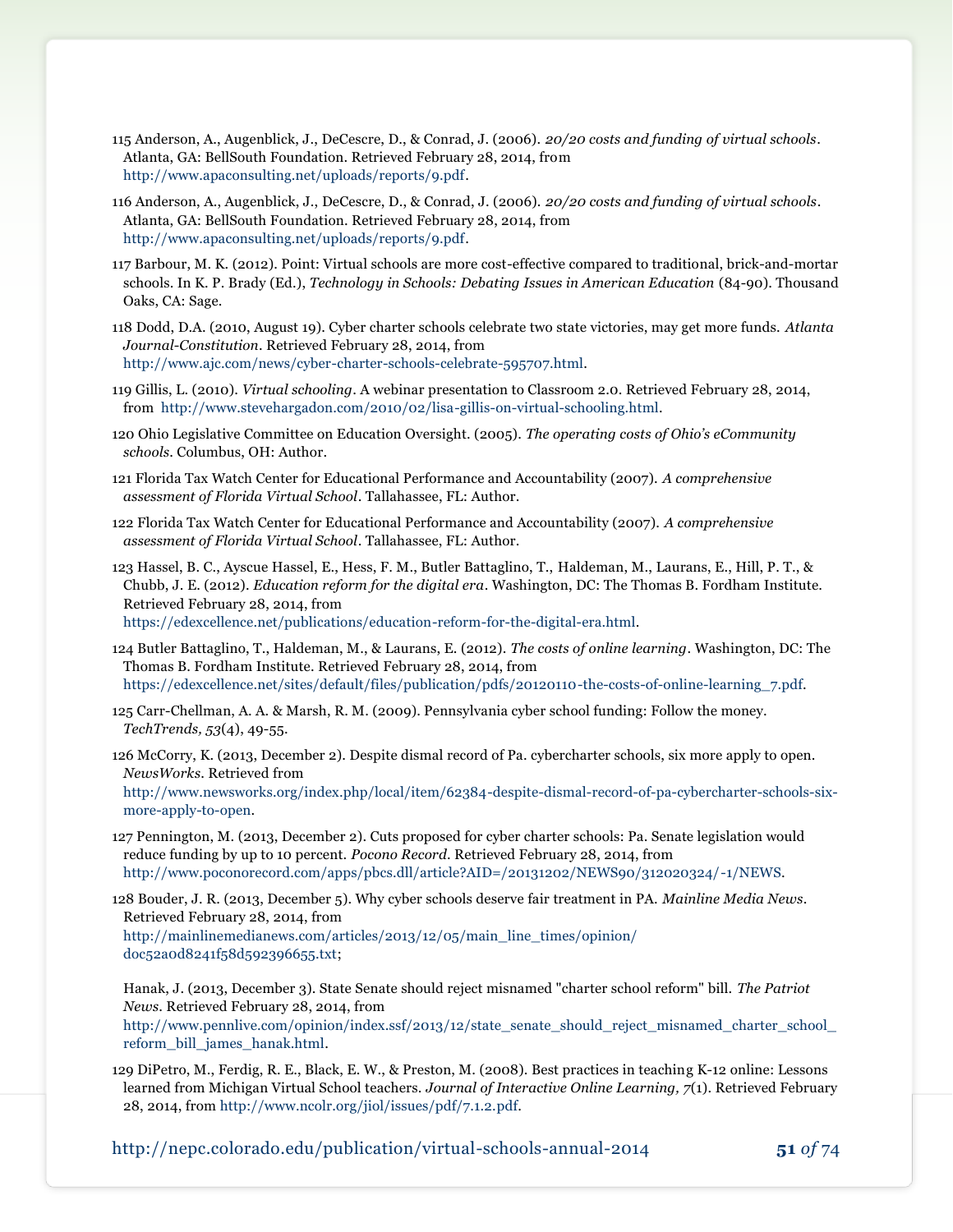130 Barbour, M. K. (2005). Perceptions of effective web-based design for secondary school students: A narrative analysis of previously collected data. *The Morning Watch, 32*(3-4). Retrieved February 28, 2014, from [http://www.mun.ca/educ/faculty/mwatch/win05/Barbour.htm;](http://www.mun.ca/educ/faculty/mwatch/win05/Barbour.htm)

Barbour, M. K. (2007). Principles of effective web-based content for secondary school students: Teacher and developer perceptions. *Journal of Distance Education, 21*(3), 93-114.

- 131 Barbour, M. K. & Hill, J. R. (2011). What are they doing and how are they doing it? Rural student experiences in virtual schooling. *Journal of Distance Education, 25*(1). Retrieved February 28, 2014, from [http://www.jofde.ca/index.php/jde/article/view/725.](http://www.jofde.ca/index.php/jde/article/view/725)
- 132 Black, E. W., Ferdig, R. E., DiPietro, M. (2008). An overview of evaluative instrumentation for virtual high schools. *American Journal of Distance Education, 22*(1), 24-45.
- 133 Ferdig, R. E. & Cavanaugh, C. (Eds.). (2008). *Lessons learned for virtual schools: Experiences and recommendations from the field*. Vienna, VA: International Association for K-12 Online Learning.
- 134 Irvin, M. J., Hannum, W. H., Farmer, T. W., de la Varre, C., & Keane, J. (2009). Supporting online learning for Advanced Placement students in small rural schools: Conceptual foundations and intervention components of the Facilitator Preparation Program. *The Rural Educator, 31*(1), 29-36.

135 de la Varre, C., Keane, J., Irvin, M. J., & Hannum, W. H. (2011). Dual perspectives on the contribution of onsite facilitators to teaching presence in a blended learning environment. *Journal of Distance Education, 25*(3). Retrieved February 28, 2014, from [http://www.jofde.ca/index.php/jde/article/view/751.](http://www.jofde.ca/index.php/jde/article/view/751)

136 Barbour, M. K. (2013). The landscape of K-12 online learning: Examining what is known. In M. G. Moore (Ed.). *Handbook of distance education* (3rd ed.) (pp. 574-593). New York: Routledge.

137 Espinoza, C., Dove, T., Zucker, A., & Kozma, R. (1999). *An evaluation of the Virtual High School after two years in operation*. Arlington, VA: SRI International. Retrieved February 28, 2014, from [http://ctl.sri.com/publications/downloads/evalvhs2yrs.pdf;](http://ctl.sri.com/publications/downloads/evalvhs2yrs.pdf)

Kozma, R., Zucker, A., & Espinoza, C. (1998). *An evaluation of the Virtual High School after one year in operation*. Arlington, VA: SRI International. Retrieved February 28, 2014, from [http://ctl.sri.com/publications/downloads/evalvhs1yr.pdf;](http://ctl.sri.com/publications/downloads/evalvhs1yr.pdf)

Kozma, R., Zucker, A., Espinoza, C., McGhee, R., Yarnall, L., Zalles, D., et al. (2000). *The online course experience: Evaluation of the Virtual High School's third year of implementation, 1999-2000*. Arlington, VA: SRI International. Retrieved February 28, 2014, from [http://ctl.sri.com/publications/downloads/VHS\\_Online\\_Experience.pdf;](http://ctl.sri.com/publications/downloads/VHS_Online_Experience.pdf)

Zucker, A. & Kozma, R. (2003). *The Virtual High School: Teaching generation V*. New York, NY: Teachers College Press.

138 Elbaum, B., McIntyre, C., & Smith, A. (2002). *Essential Elements: Prepare, Design, and Teach Your Online Course*. Madison, WI: Atwood Publishing;

Yamashiro, K. & Zucker, A. (1999). *An expert panel review of the quality of Virtual High School courses: Final report.* Arlington, VA: SRI International.

139 Liu, F. & Cavanaugh, C. (2011). High enrollment course success factors in virtual school: Factors influencing student academic achievement. *International Journal on E-Learning, 10*(4), 393-418.

140 Also supported by:

Barbour, M. K. & Mulcahy, D. (2004). The role of mediating teachers in Newfoundland's new model of distance education. *The Morning Watch, 32*, 1–2. Retrieved February 28, 2014, from [http://www.mun.ca/educ/faculty/mwatch/fall4/barbourmulcahy.htm;](http://www.mun.ca/educ/faculty/mwatch/fall4/barbourmulcahy.htm)

Barbour, M. K. & Mulcahy, D. (2009b). Beyond volunteerism and good will: Examining the commitment of

http://nepc.colorado.edu/publication/virtual-schools-annual-2014 **52** *of* 74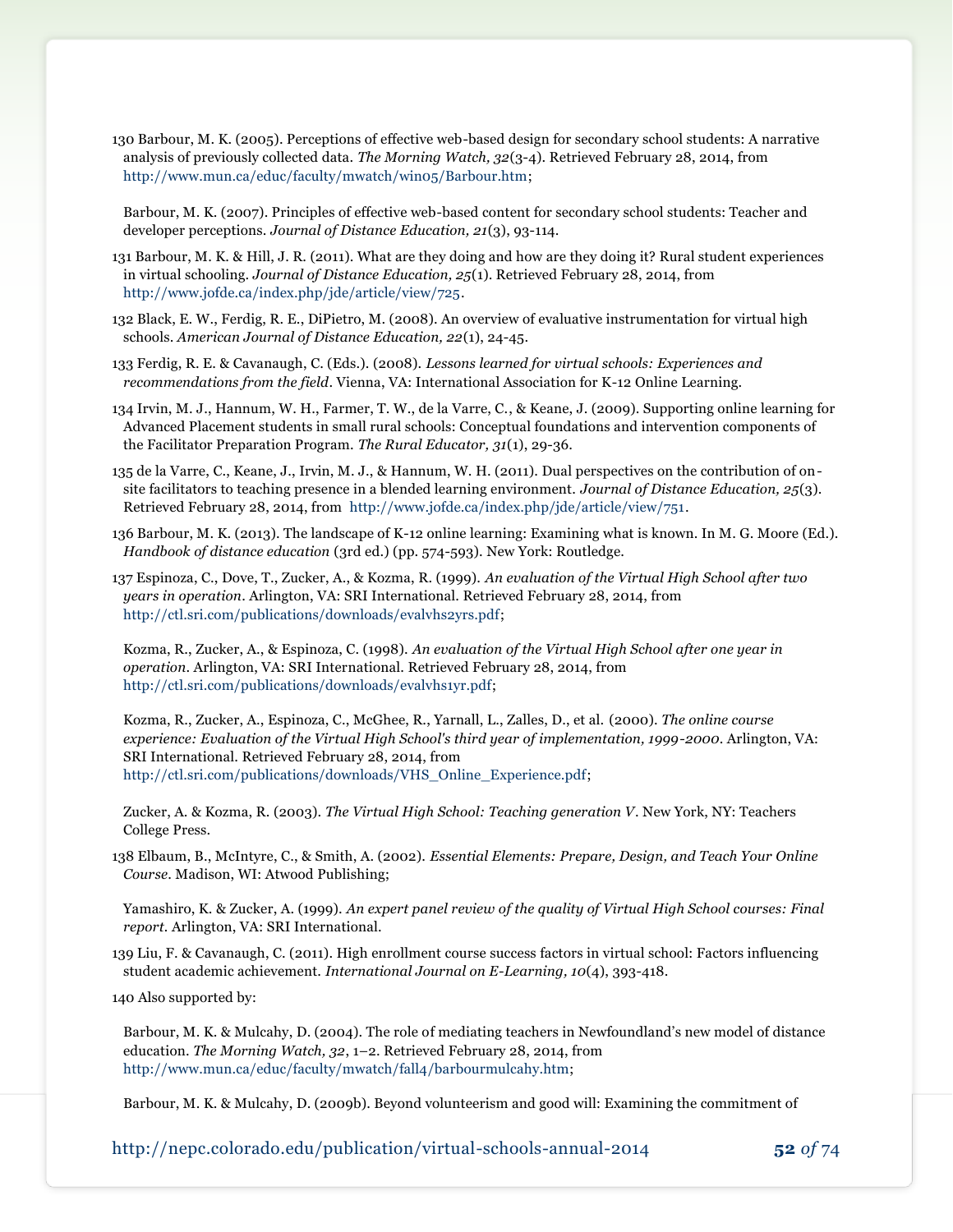school-based teachers to distance education. In I. Gibson et al. (Eds.), *Proceedings of the Annual Conference of the Society for Information Technology and Teacher Education* (779–784). Norfolk, VA: AACE;

Roblyer, M. D., Freeman, J., Stabler, M., & Schniedmiller, J. (2007). *External evaluation of the Alabama ACCESS initiative phase 3 report*. Eugene, OR: International Society for Technology in Education.

141 Johnson v. Burmaster, 744 NW2d 900 (Wis. App. 2007). Retrieved February 28, 2014, from [http://www.wicourts.gov/ca/opinion/DisplayDocument.html?content=html&seqNo=31069.](http://www.wicourts.gov/ca/opinion/DisplayDocument.html?content=html&seqNo=31069)

142 Connections Academy. (2004). *Learning without boundaries: How to make virtual schooling work for you?* Baltimore, MD: Author;

Kanna, E., Gillis, L., & Culver, C. (2009). *Virtual schooling: A guide to optimizing your child's education*. New York: Palgrave MacMillan.

143 Ohanian, S. (2004). *The K12 virtual primary school history curriculum: A participant's-eye view*. Tempe, AZ: Education Policy Studies Laboratory. Retrieved February 28, 2014, from [http://nepc.colorado.edu/files/EPSL-0404-117-EPRU.pdf.](http://nepc.colorado.edu/files/EPSL-0404-117-EPRU.pdf)

144 Klein, C. (2006). *Virtual charter schools and home schooling*. Youngstown, NY: Cambria Press.

145 Halser Waters, L. (2012). *Exploring the experience of learning choices in a cyber charter schools: A qualitative case study*. Unpublished doctoral dissertation, University of Hawaii, Mānoa, HI.

146 Borup, J., Graham, C. R., & Davies, R. S. (2013). The nature of parental interactions in an online charter school. *American Journal of Distance Education, 27*(1), 40-55.

147 Lui, F., Black, E., Algina, J., Cavanaugh, C., & Dawson, K. (2010). The validation of one parental involvement measurement in virtual schooling. *Journal of Interactive Online Learning, 9*(2). Retrieved February 28, 2014, from [http://www.ncolr.org/issues/jiol/v9/n2/the-validation-of-one-parental-involvement-measurement-in](http://www.ncolr.org/issues/jiol/v9/n2/the-validation-of-one-parental-involvement-measurement-in-virtual-schooling)[virtual-schooling.](http://www.ncolr.org/issues/jiol/v9/n2/the-validation-of-one-parental-involvement-measurement-in-virtual-schooling)

148 Barbour, M. K. & Reeves, T. C. (2009). The reality of virtual schools: A review of the literature. *Computers and Education, 52*(2), 402–416.

149 Barbour, M. K. (2013). The landscape of K-12 online learning: Examining what is known. In M. G. Moore (Eds.), *Handbook of distance education* (3rd ed.) (pp. 574-593). New York: Routledge.

150 Knittle, A. (2013, December 30). Millions in state aid go to online charter schools in Oklahoma. *The Oklahoman*. Retrieved February 28, 2014, from [http://newsok.com/millions-in-state-aid-go-to-online-charter-schools-in-oklahoma/article/3919201.](http://newsok.com/millions-in-state-aid-go-to-online-charter-schools-in-oklahoma/article/3919201)

151 Belsha, K. (2014, January 13). Nonprofit seeks charter legislation support from school boards. *The Courier-News*. Retrieved February 28, 2014, from [http://couriernews.suntimes.com/news/24940471-418/nonprofit-seeks-charter-legislation-support-from](http://couriernews.suntimes.com/news/24940471-418/nonprofit-seeks-charter-legislation-support-from-school-boards.html)[school-boards.html.](http://couriernews.suntimes.com/news/24940471-418/nonprofit-seeks-charter-legislation-support-from-school-boards.html)

152 Herold, B. (2014, January 29). Pa. rejects cyber charter applicants, citing for-profits' role. *Education Week*. Retrieved February 28, 2014, from [http://blogs.edweek.org/edweek/DigitalEducation/2014/01/pa\\_rejects\\_cyber\\_charter\\_applicants.html.](http://blogs.edweek.org/edweek/DigitalEducation/2014/01/pa_rejects_cyber_charter_applicants.html)

153 Downey, M. (2014, January 7). Online schools: Wired for failure under current conditions? *Atlanta Journal Constitution*. Retrieved February 28, 2014, from

[http://www.ajc.com/weblogs/get-schooled/2014/jan/07/online-schools-wired-failure/.](http://www.ajc.com/weblogs/get-schooled/2014/jan/07/online-schools-wired-failure/)

Saul, S. (2011, December 12). Profits and questions at online charter schools. *New York Times*. Retrieved February 28, 2014, from

[http://www.nytimes.com/2011/12/13/education/online-schools-score-better-on-wall-street-than-in-classrooms.html.](http://www.nytimes.com/2011/12/13/education/online-schools-score-better-on-wall-street-than-in-classrooms.html)

154 Tonks, D., Weston, S., Wiley, D., & Barbour, M. K. (2013). "Opening" a new kind of high school: The story of the Open High School of Utah. *International Review of Research in Open and Distance Learning, 14*(1). Retrieved February 28, 2014, from [http://www.irrodl.org/index.php/irrodl/article/view/1345/2419.](http://www.irrodl.org/index.php/irrodl/article/view/1345/2419)

http://nepc.colorado.edu/publication/virtual-schools-annual-2014 **53** *of* 74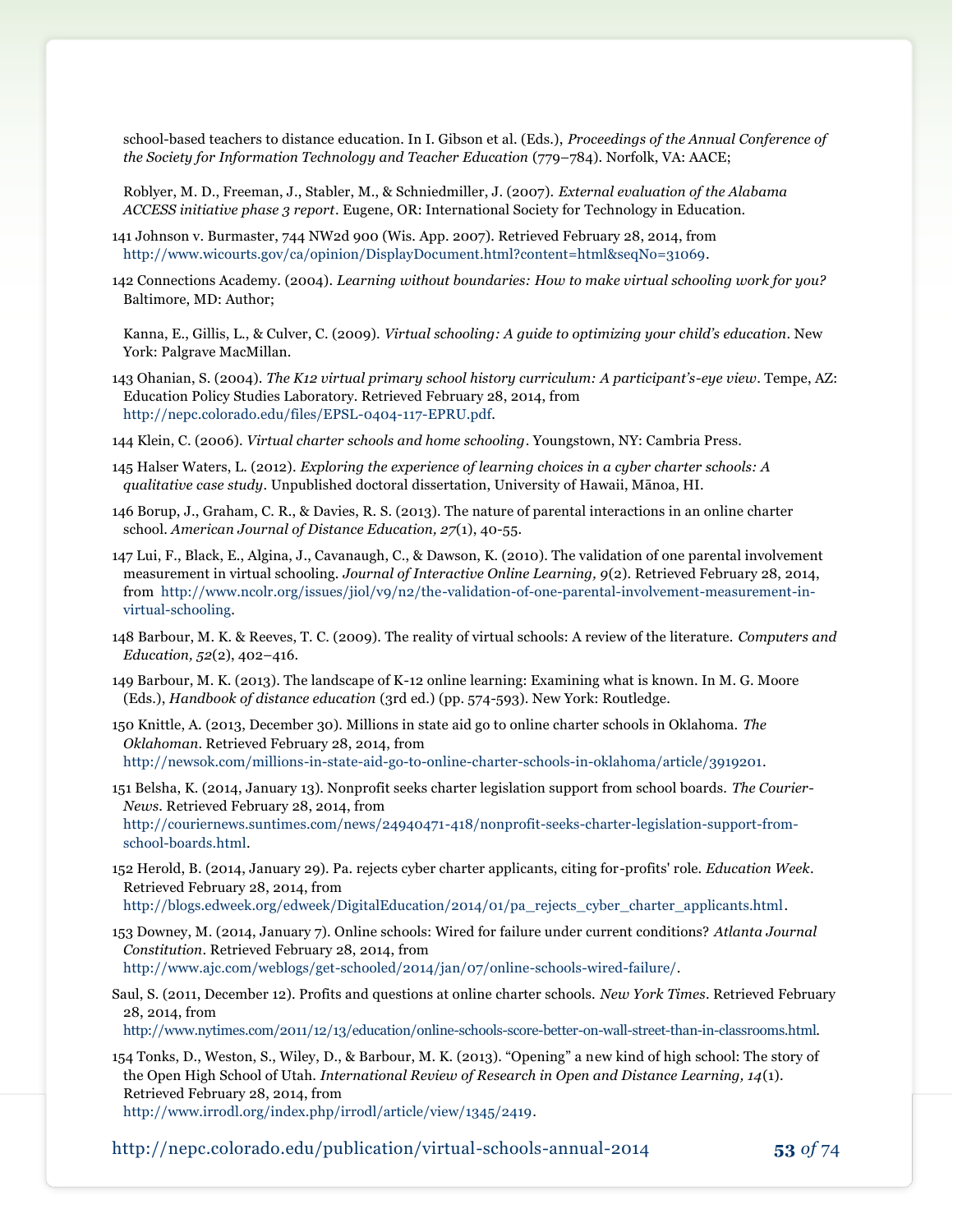155 Utah State Office of Education. (2014). *Public school data gateway*. Salt Lake City, UT: Author. Retrieved February 28, 2014, from [https://psdreports.schools.utah.gov/Gateway/;](https://psdreports.schools.utah.gov/Gateway/)

The Mountain Heights Academy report card is available at [https://psdreports.schools.utah.gov/Gateway/Report/Display?schoolYear=2013&districtID=186113&schoolID=1](https://psdreports.schools.utah.gov/Gateway/Report/Display?schoolYear=2013&districtID=186113&schoolID=186113&schoolNumber=600&rc%3AParameters=Collapsed&rc%3AToolbar=False&ReportPath=%2FGateway%2FGradingSchools%2FFrontPage) [86113&schoolNumber=600&rc%3AParameters=Collapsed&rc%3AToolbar=False&ReportPath=%2FGateway%2F](https://psdreports.schools.utah.gov/Gateway/Report/Display?schoolYear=2013&districtID=186113&schoolID=186113&schoolNumber=600&rc%3AParameters=Collapsed&rc%3AToolbar=False&ReportPath=%2FGateway%2FGradingSchools%2FFrontPage) [GradingSchools%2FFrontPage;](https://psdreports.schools.utah.gov/Gateway/Report/Display?schoolYear=2013&districtID=186113&schoolID=186113&schoolNumber=600&rc%3AParameters=Collapsed&rc%3AToolbar=False&ReportPath=%2FGateway%2FGradingSchools%2FFrontPage)

The Utah Virtual Academy report card is available at

[https://psdreports.schools.utah.gov/Gateway/Report/Display?schoolYear=2013&districtID=186006&schoolID=](https://psdreports.schools.utah.gov/Gateway/Report/Display?schoolYear=2013&districtID=186006&schoolID=186006&schoolNumber=700&rc%3AParameters=Collapsed&rc%3AToolbar=False&ReportPath=%2FGateway%2FGradingSchools%2FFrontPage) [186006&schoolNumber=700&rc%3AParameters=Collapsed&rc%3AToolbar=False&ReportPath=%2FGateway%](https://psdreports.schools.utah.gov/Gateway/Report/Display?schoolYear=2013&districtID=186006&schoolID=186006&schoolNumber=700&rc%3AParameters=Collapsed&rc%3AToolbar=False&ReportPath=%2FGateway%2FGradingSchools%2FFrontPage) [2FGradingSchools%2FFrontPage;](https://psdreports.schools.utah.gov/Gateway/Report/Display?schoolYear=2013&districtID=186006&schoolID=186006&schoolNumber=700&rc%3AParameters=Collapsed&rc%3AToolbar=False&ReportPath=%2FGateway%2FGradingSchools%2FFrontPage)

The Utah Connections Academy report card is available at [https://psdreports.schools.utah.gov/Gateway/Report/Display?SchoolYear=2013&ReportPath=/Gateway/Gradin](https://psdreports.schools.utah.gov/Gateway/Report/Display?SchoolYear=2013&ReportPath=/Gateway/GradingSchools/FrontPage&districtID=186182&schoolID=186182&schoolNumber=101) [gSchools/FrontPage&districtID=186182&schoolID=186182&schoolNumber=101.](https://psdreports.schools.utah.gov/Gateway/Report/Display?SchoolYear=2013&ReportPath=/Gateway/GradingSchools/FrontPage&districtID=186182&schoolID=186182&schoolNumber=101)

- 156 Molnar, A. (Ed.); Miron, G., Huerta, L., Cuban, L., Horvitz, B., Gulosino, C., Rice, J. K., & Shafer, S. R. (2013). *Virtual schools in the U.S. 2013:Politics, performance, policy, and research evidence*. Boulder, CO: National Education Policy Center. Retrieved February 28, 2014, from [http://nepc.colorado.edu/publication/virtual-schools-annual-2013/.](http://nepc.colorado.edu/publication/virtual-schools-annual-2013/)
- 157 Roblyer, M. D. (2005). Who plays well in the virtual sandbox? Characteristics of successful online students and teachers. *SIGTel Bulletin,* (2). Retrieved February 28, 2014, from [http://web.archive.org/web/20060930130650/http://www.iste.org/Content/NavigationMenu/Membership/SI](http://web.archive.org/web/20060930130650/http:/www.iste.org/Content/NavigationMenu/Membership/SIGs/SIGTel_Telelearning_/SIGTel_Bulletin2/Archive/2005_20067/2005_July_-_Roblyer.htm) [Gs/SIGTel\\_Telelearning\\_/SIGTel\\_Bulletin2/Archive/2005\\_20067/2005\\_July\\_-\\_Roblyer.htm;](http://web.archive.org/web/20060930130650/http:/www.iste.org/Content/NavigationMenu/Membership/SIGs/SIGTel_Telelearning_/SIGTel_Bulletin2/Archive/2005_20067/2005_July_-_Roblyer.htm)

Roblyer, M. D. (2006). Virtually successful: Defeating the dropout problem through online school programs. *Phi Delta Kappan. 88*(1), 31-36;

Roblyer, M. D., Davis, L., Mills, S. C., Marshall, J., & Pape, L. (2008) Toward practical procedures for predicting and promoting success in virtual school students. *American Journal of Distance Education, 22*(2), 90–109;

Roblyer, M. D. & Marshall, J. C. (2002-2003). Predicting success of virtual high school students: Preliminary results from an educational success prediction instrument. *Journal of Research on Technology in Education, 35*(2), 241-255.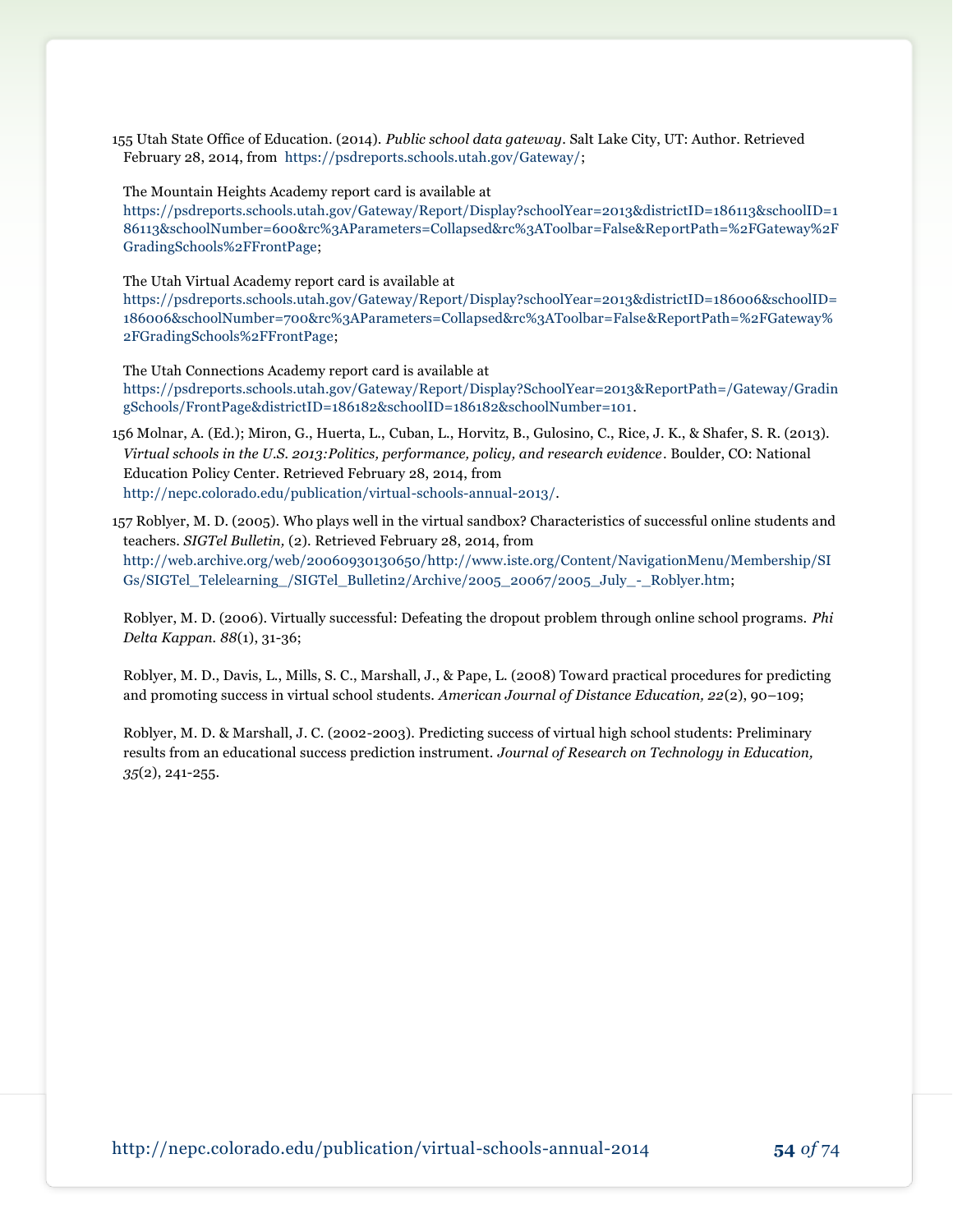# **Section III Full-Time Virtual Schools: Enrollment, Student Characteristics, and Performance**

*Gary Miron, Western Michigan University Charisse Gulosino, University of Memphis Brian Horvitz, Western Michigan University*

#### **Executive Summary**

This section provides a detailed overview and inventory of full-time virtual schools. Fulltime virtual schools deliver all curriculum and instruction via the internet and electronic communication, usually asynchronously with students at home and teachers at a remote location. Although increasing numbers of parents and students are choosing this option, we know little about virtual schooling in general, and very little about full-time virtual schools in particular. The evidence suggests that strong growth in enrollment continued in this sector in 2012-2013. K12 Inc. remains dominant in the sector and although more districts are opening their own virtual schools, these tend to have limited enrollments while the virtual schools operated by for-profit education management organizations (EMOs)

This report provides a census of full-time virtual schools. The report also describes the students enrolled in these schools, state-specific school performance ratings, and a comparison of virtual schools ratings as compared with national norms.

#### *Current scope of full-time virtual schools:*

- There were 338 full-time virtual schools identified and included in our 2012-2013 inventory. These schools enrolling nearly 243,000 students.
- Among the schools in the inventory, 64% are charter schools and 36% are operated by districts or—in a few instances—by state agencies.
- Although only 44% of the full-time virtual schools are operated by private education management organizations (EMOs), they account for 80% of all enrollments.
- Virtual schools operated by the for-profit EMOs have an average enrollment of 1,230 students while full-time virtual schools operate by nonprofit EMOs and those that operate with no EMO enroll on average 470 and 362 students, respectively.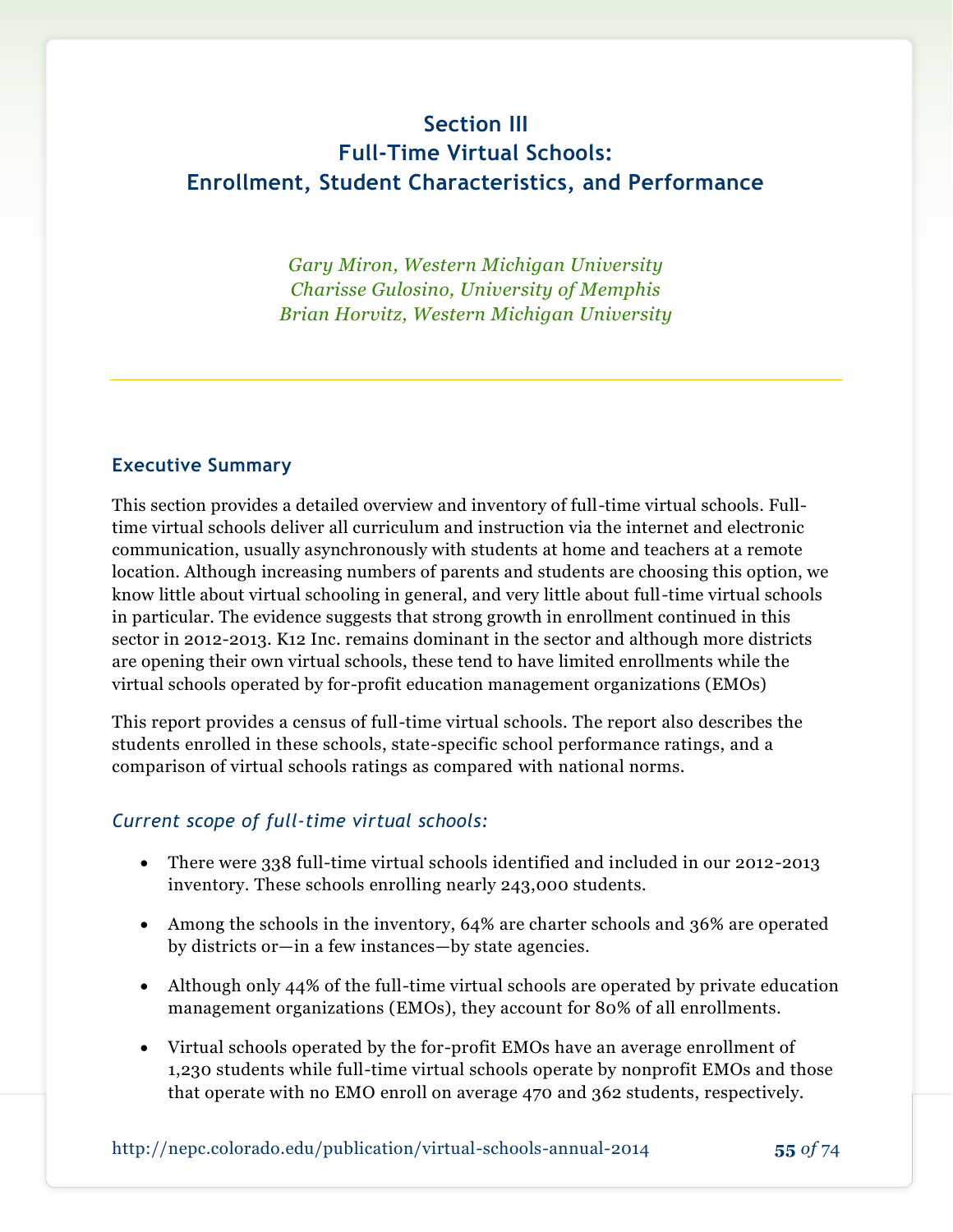- Among the schools in the inventory, 61% are charter schools and they account for 85% of the enrollment. School districts are increasingly creating their own virtual schools but these tend to have far fewer students enrolled.
- Relative to national public school enrollment, virtual schools substantially fewer minority students, fewer low-income students, fewer students with disabilities, and fewer students classified as English language learners. Girls are also more prevalent in virtual schools relative to other public schools.
- While the average student-teacher ratio is approximately 15 students per teacher in the nation's public schools, virtual schools report more than twice as many students per teacher. Virtual schools operated by for-profit EMOs report the highest studentteacher ratio (37 students per teacher), and the virtual schools operated by nonprofit EMOs have the lowest student teacher ratio (17.3 students per teacher).

## *School Performance Data:*

- Most states have implemented school performance ratings or scores. These usually are based on a variety of measures that are then combined to arrive at an overall evaluation of school performance.
- Thirty percent of the virtual schools in 2012-13 did not receive any state accountability/performance ratings. Of the 231 schools with ratings, only 33.76% had academically acceptable ratings.
- Independent virtual schools that do not have EMOs were more likely to receive an acceptable rating than virtual schools operated by private EMOs: 36% compared with 31.18%.
- On average, virtual schools' Adequate Yearly Progress (AYP) results were 22 percentage points lower than those of brick-and-mortar schools (2011-12). AYP ratings were substantially weaker for virtual schools managed by EMOs than for brick-and-mortar schools managed by EMOs: 29.6% compared with 51.1%.
- Only 157 virtual schools reported a score related to on-time graduation in 2012-13. Based on the available data, the on-time graduation rates for full-time virtual schools was close to half the national average: 43.8% and 78.6%, respectively.

### *Recommendations*

 Given the rapid growth of virtual schools, the populations they serve, and their relatively poor performance on widely used accountability measures, it is recommended that: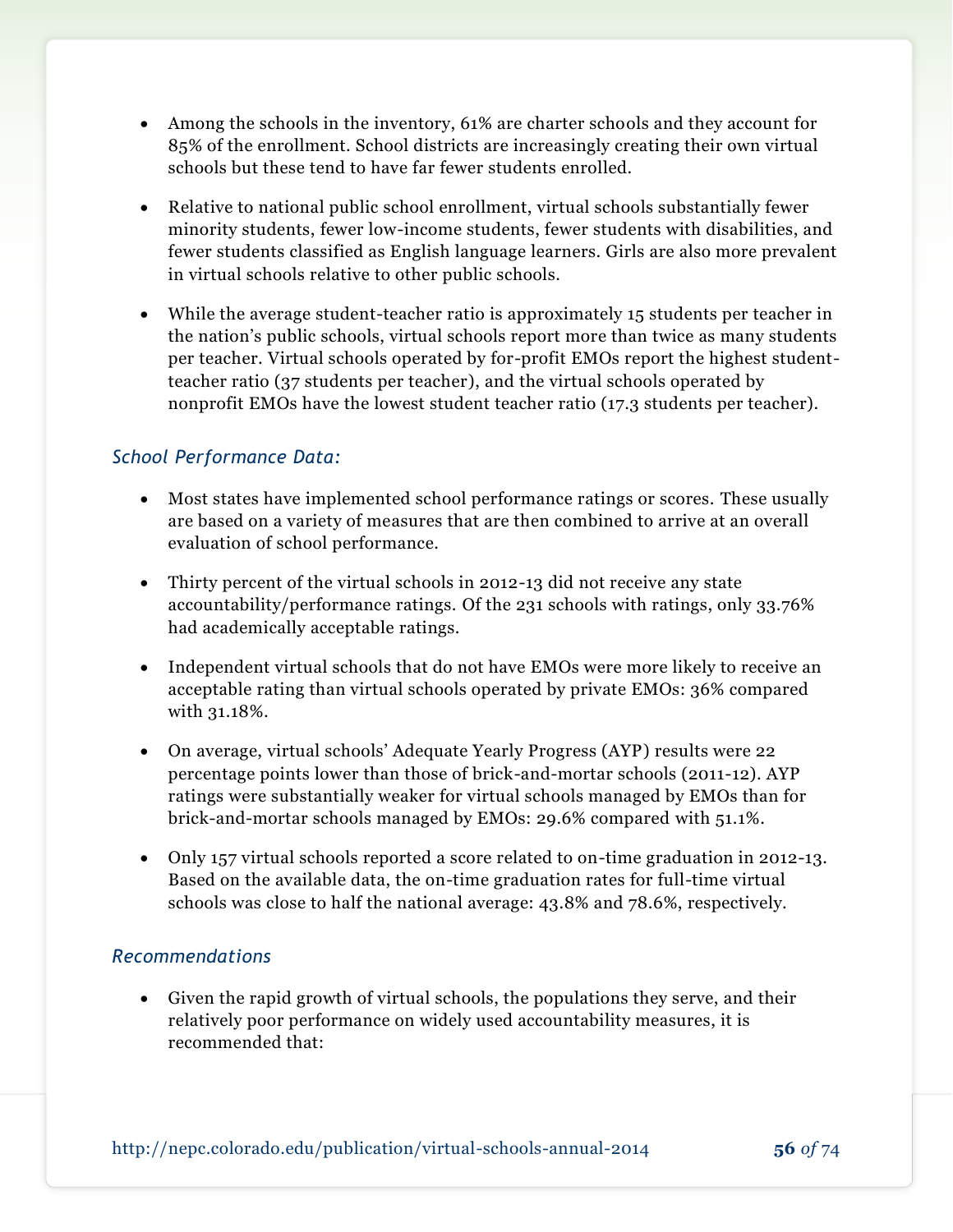- Policymakers should slow or stop growth in the number of virtual schools and the size of their enrollment until the reasons for their relatively poor performance have been identified and addressed.
- Given that all measures of school performance indicate insufficient or ineffective instruction, these virtual schools should be required to devote resources toward instruction, particularly by reducing the ratio of students to teachers.
- State education agencies and the federal National Center for Education Statistics should clearly identify full-time virtual-schools in their datasets, distinguishing them other instructional models. This will facilitate further research on this subgroup of schools.
- State agencies should ensure that virtual schools fully report data related to the population of students they serve and the teachers they employ.
- State and federal policymakers should promote efforts to design new outcomes measures appropriate to the unique characteristics of full-time virtual schools.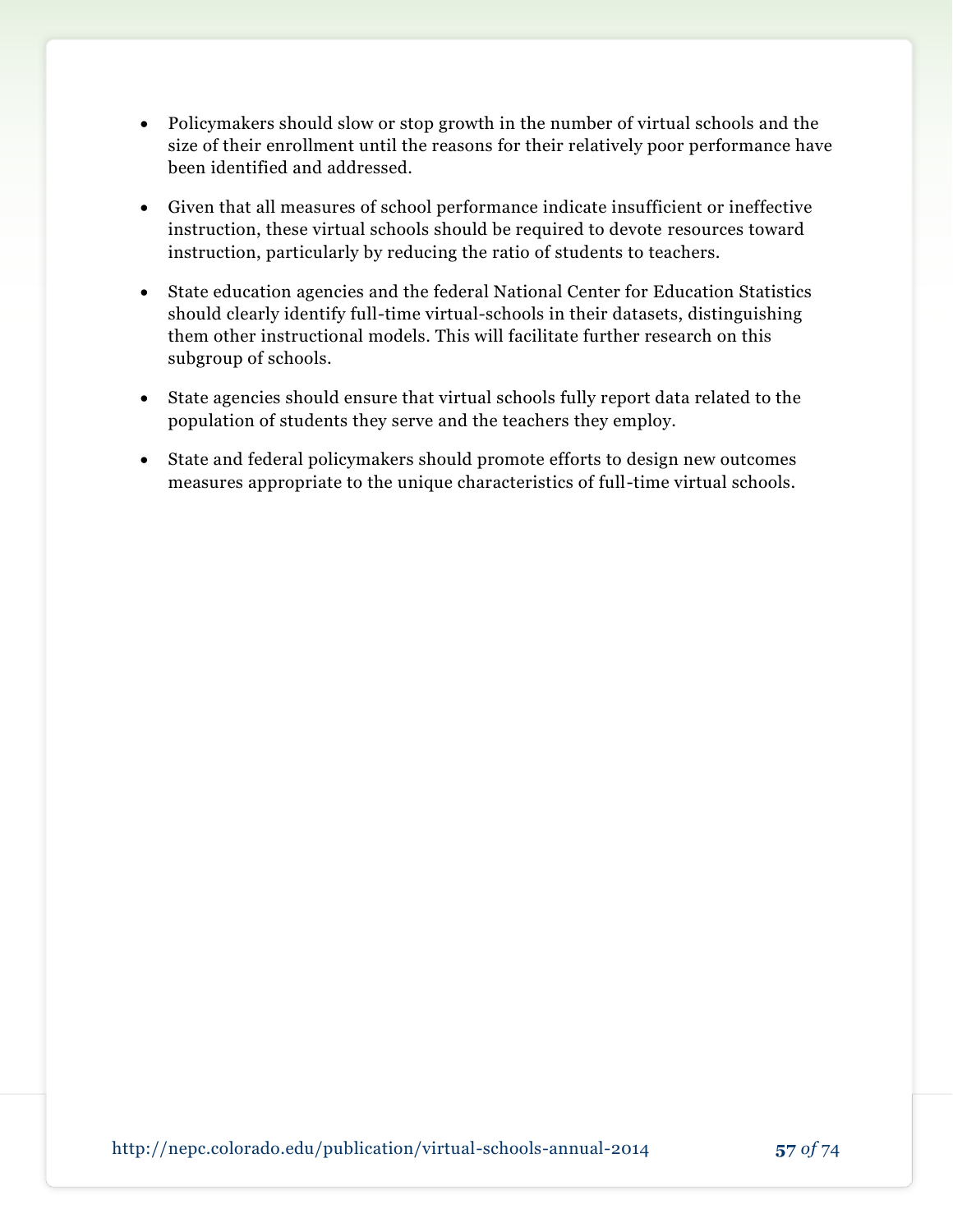# **Section III Full-Time Virtual Schools: Enrollment, Student Characteristics, and Performance**

Although there is a notable lack of credible research evidence related to online education especially evidence on full-time programs, as noted in earlier sections of this report—an increasing number of parents and students are opting for full-time online options. In addition, many states have adopted legislation permitting full-time virtual schools or removing the caps that once limited their growth. Despite such apparent enthusiasm for full-time online schools, information on how they are functioning has been sorely lacking, with much of what is known coming from investigative reporters rather than academic researchers. No information has been available, for example, on such basic questions as the number of full-time virtual elementary and secondary schools operating, the number of students enrolled in them, or the rate at which they are expanding.

To fill this information gap, this section offers a unique inventory of full-time virtual schools. The inventory, initiated in this NEPC report series as a first research-based effort to track developments nation-wide, helps identify which students full-time online schools are serving, how well the schools are performing, and how quickly their numbers are expanding or contracting. Questions we seek to answer include:

- How many full-time virtual schools operate in the U.S.? How many students do they enroll?
- What are the demographic characteristics of students enrolled in full-time virtual schools? Within individual states, how do demographic data differ for students enrolled in virtual schools and those enrolled in brick-and-mortar schools?
- How do full-time virtual schools perform in terms of student achievement relative to other public schools?

Student demographics reported here include grade level, ethnicity, gender, socioeconomic status, special education status, and English language learning status. Data on school performance includes a comparison of aggregate performance ratings and national norms.

Building on last year's report, we have updated the inventory with available data for the 2012-13 academic year. In addition, we have provided details on specific schools in Appendices B and C, which can be downloaded from the NEPC website: [http://nepc.colorado.edu/publication/virtual-schools-annual-2014.](http://nepc.colorado.edu/publication/virtual-schools-annual-2014)

### **Data Sources, Selection Criteria and Aggregation Calculations**

The findings presented below are based on publicly available data, collected, audited, and warehoused by public authorities.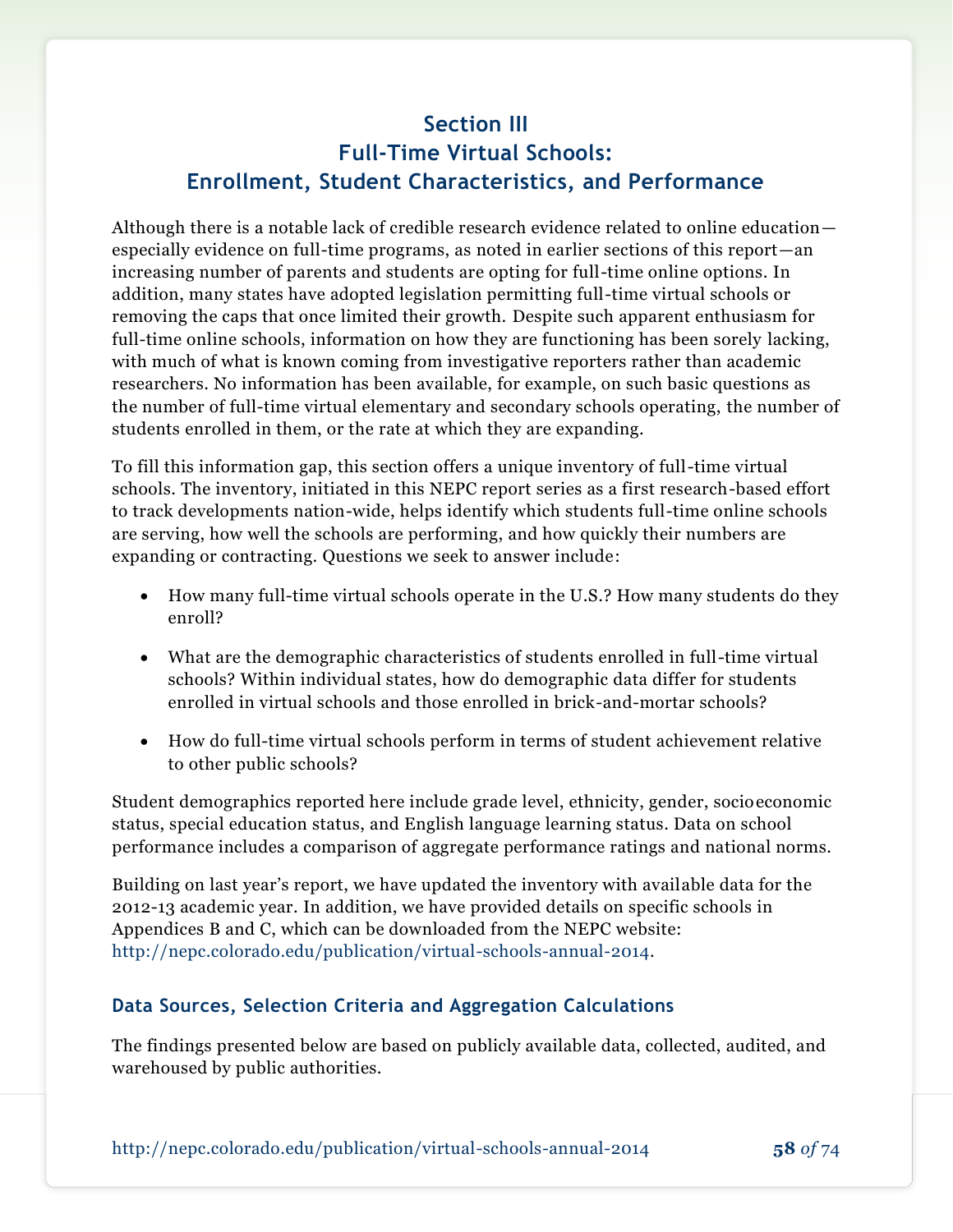The scope of this inventory is limited to full-time, public elementary and secondary virtual schools serving U.S. students. These include virtual schools operated by for-profit and nonprofit Education Management Organizations (EMOs) as well as virtual schools operated by states or districts. Private virtual schools (supported by a private organization or individual) are excluded. Also excluded are schools offering a combination of full-time virtual programs and blended programs, unless it was possible to separate data for the full-time virtual school component.

Schools were typically identified by the unique school ID code assigned by the National Center for Education Statistics (NCES). This criterion helped identify and exclude smaller programs operated by districts, or schools not intended to be full-time virtual schools. That is, we worked to eliminate programs that simply offer an extensive menu of individual course options but do not function as schools. <sup>158</sup> We also exclude hybrid schools, which employ both face-to-face and online instruction. Relatively new schools (those opening in 2011 or more recently) were identified by the unique building or school ID codes assigned by the relevant state education agencies. We selected online schools with enrollment of more than 10 students.<sup>159</sup> Careful restriction of schools to be included allows for more confidence in attributing various outcomes to specific types of schools.

In applying selection criteria, we identified scores of virtual schools or programs that did not meet our criteria. In preparing our first report, we initially identified close to 100 schools that we eventually excluded because no enrollment data was available, or because we determined that they were based in traditional schools and data could not be disaggregated. This year, the same was true for additional 62 schools.

The primary sources for total enrollment and school performance data were state-level datasets and school report cards for the 2012-13 school year. Data for grade level enrollment, race-ethnicity and sex were obtained from NCES and represent the 2010-11 school year, which is the most recent data available.

Aggregated data reflect weighted averages based on enrollment. That is, averages have been calculated so that the influence of any given school on the aggregated average is proportional to its enrollment. Comparisons were made to norms for all public schools in the United States.

### **Limitations**

There are several general limitations that readers should keep in mind.

*Incomplete demographic data*. The tables in the appendices have several gaps that reflect missing data. Some states combine virtual school data with local district data in ways that make disaggregation impossible. For example, while data on student ethnic background and on free-and-reduced-price lunch status are rather complete, the special education data are not. This was particularly problematic in states where charter schools are not considered Local Education Authorities or districts, and thus did not have a legal responsibility to provide special education services. Also, some states combine charter

http://nepc.colorado.edu/publication/virtual-schools-annual-2014 **59** *of* 74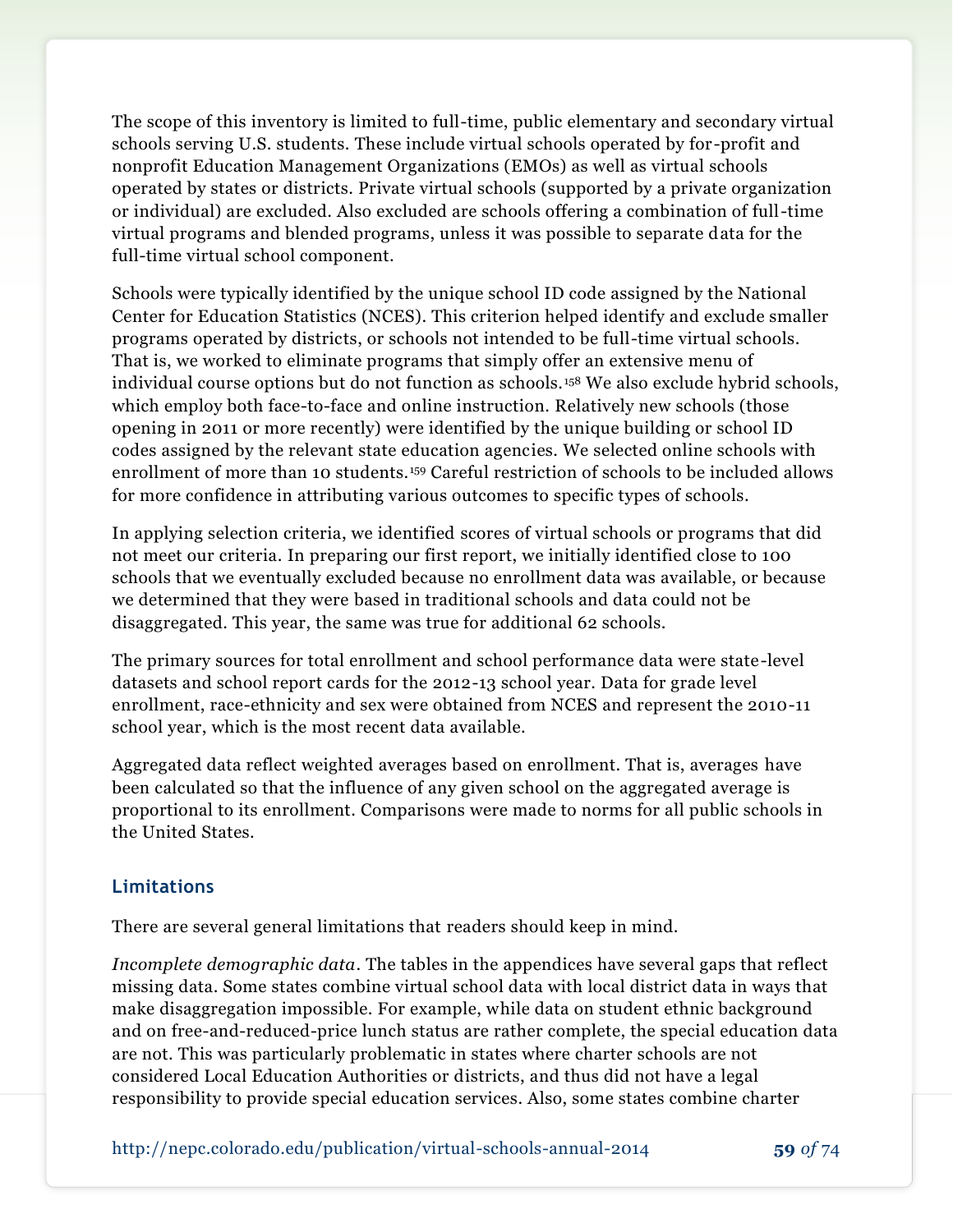school data with local district data, which makes it impossible to parse the numbers for only full-time virtual schools.

*Comparison groups*. National aggregate results for all public schools provide the base for several comparisons in this report, which profiles virtual schools in 30 states. While comparisons of two inherently different forms of schooling, each representing different geographic datasets, have some obvious weaknesses, national aggregate data is what state and federal agencies typically use in their reports and comparisons. Following the agencies' lead is intended to allow reasonable comparison of this report with others. An additional consideration is that, because the 30 states represented are among the nation's largest and most densely populated, the national comparison is informative, if not perfect. It is perhaps also worth noting that the national data include data for full-time virtual schools, although it constitutes a relatively small subset.

*Instability in virtual schools*. Full-time virtual schools are rapidly evolving; currently, the number of such schools, their demographic composition, and their performance data could vary from the 2010-11 demographic data and the 2012-13 performance data presented here (the most recent available for each category). When the fluidity of the terrain is layered onto the scope of this attempt to compose a national portrait, some errors of inclusion and exclusion seem likely. Documented corrections to the data in the appendices are welcome and can be submitted to the authors through the National Education Policy Center.

### **Growth and Current Scope of Full-Time Virtual Schools**

While many types of online learning are expanding, full-time virtual schools are experiencing notable growth. They are not simply a means to supplement and expand the courses available in traditional brick-and-mortar schools. Instead, they are being used to expand school choice, concurrently advancing privatization, entrepreneurism and private financial investment. With key providers lobbying legislatures vigorously and national organizations promoting school choice, virtual schooling now has a firm foothold: 30 states and the District of Columbia allow full-time virtual schools to operate, and even more states allow, or in some cases require, one or more courses to be delivered online to public school students. Appendix B details student enrollment by state.

For the 2012-13 academic year, we identified 338 full-time virtual schools,<sup>160</sup> enrolling over 243,000 students (see Appendix C for a list of identified schools). This number represents 21.7% increase in enrollment from 2011-12, when 311 schools were included and these enrolled just under 200,000 students. Some 27 schools included in our 2011 -12 figures were excluded in 2012-13 because they no longer met inclusion criteria; for example, some closed, others reported no enrollment. In 2012-13, we identified an additional 54 new fulltime virtual schools that met our inclusion criteria, and this brought the total number of full-time virtual schools up to 338.

Frequently, full-time online schools are organized as charter schools and operated by private EMOs. In total 44% of all full-time virtual schools were operated by private EMOs and they account for 72% of all enrolled students. This is an increase in market share

http://nepc.colorado.edu/publication/virtual-schools-annual-2014 **60** *of* 74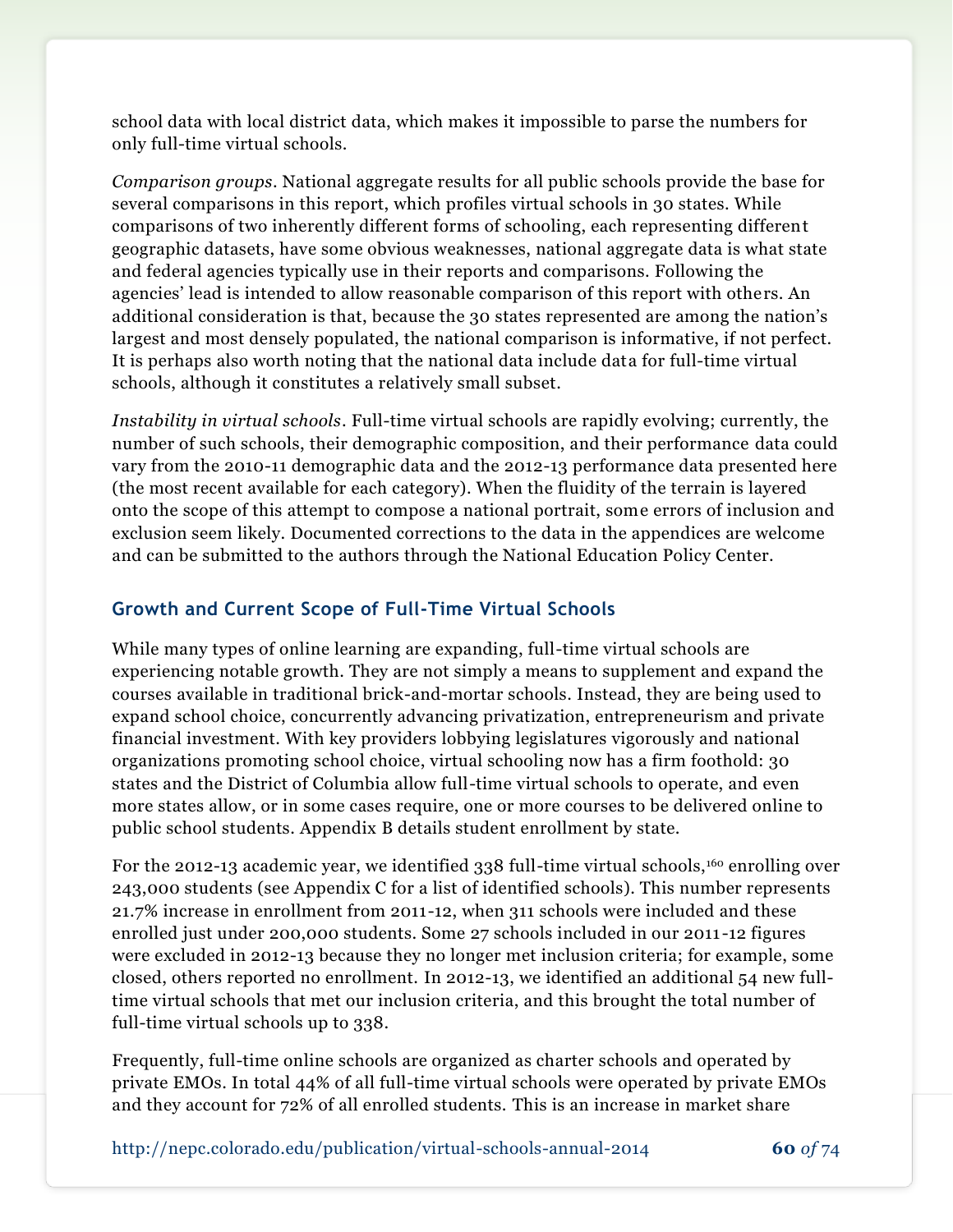

**Figure 3.1. Estimated Enrollment Trends in Full-Time Virtual Schools**

controlled by private EMOs since 2011-12, when they operated 41% of all virtual schools and enrolled 67% of students. In addition to the schools that are directly operated by private EMOs, it is worth noting that many district-operated virtual schools hire the large private EMOs to provide curriculum, a web-based learning platform, and other select services. Among the schools in this inventory, 64% are charter schools and 36% are operated by districts or—in a few instances—by state agencies. This distribution of schools between charters and districts is unchanged.

Figure 3.1 illustrates the estimated enrollment growth in full-time virtual schools over the last 12 years. Estimates for 2000 to 2010 are based on two sources, the annual *Profiles of For-Profit and Nonprofit Education Management Organizations* from NEPC, and the annual *Keeping Pace* reports from Evergreen Education, a consulting group that prepares reviews of policy and practice for online learning. The International Association for K-12 Online Learning (iNACOL) typically reports much higher estimates, but those estimates seem to include other types of virtual instruction—blended or hybrid schools, for example.

Figure 3.1 also illustrates the proportion of students in full-time virtual schools enrolled in schools operated by K12 Inc. and Connections Academies, the two largest for-profit EMOs. K12 Inc. schools account for 36% of all enrollments in full-time virtual schools, and Connections Academies account for 17% of all enrollments. Together, these two companies account for 53% of all enrollments in 2012-13. Their overall percentage of full-time virtual school enrollments has been increasing gradually each year.

Although virtual schools still account for a relatively small portion of the overall school choice options in the U.S., they now constitute one of the fastest-growing forms of school

http://nepc.colorado.edu/publication/virtual-schools-annual-2014 **61** *of* 74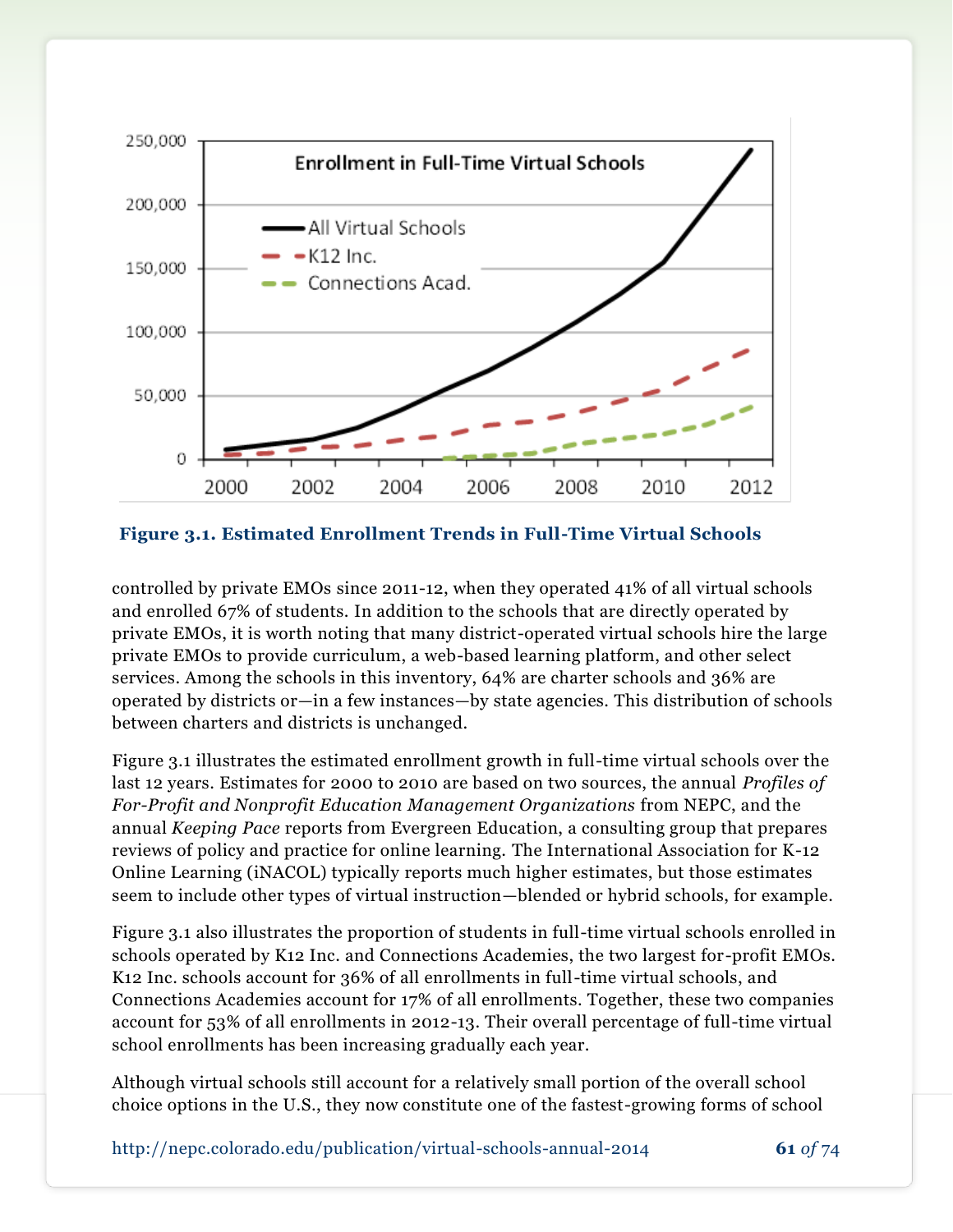choice. It is important to note that virtual schools, as a category of school choice, overlap with both homeschooling and charter schools. Most virtual schools are organized as charter schools, although an increasing number of district and state education agencies

| <b>Table 3.1. Numbers of Virtual Schools and Students</b> |  |
|-----------------------------------------------------------|--|
| in 2012-13                                                |  |

|                                 | <b>Schools</b> | <b>Students</b> | Percent of<br>all<br><b>Enrollment</b> | Average<br>Enrollment<br>Per School |
|---------------------------------|----------------|-----------------|----------------------------------------|-------------------------------------|
| <b>For-profit</b><br><b>EMO</b> | 138            | 169,694         | 69.74%                                 | 1,230                               |
| Nonprofit<br><b>EMO</b>         | 11             | 5,167           | 2.12%                                  | 470                                 |
| Independent                     | 189            | 68,466          | 28.14%                                 | 362                                 |
| <b>Total</b>                    | 338            | 243,327         | 100%                                   | 720                                 |

are now starting full-time virtual schools.

Private for-profit EMOs have played an important role in expanding the number of virtual schools, operating 95 on behalf of charter school and district school boards in 2011-12, and 138 in 2012-13 (see Table 3.1), an addition of 43 schools in a single year. K12 Inc. is by far the largest EMO in this sector. In 2011-12, K12 Inc. alone operated 81 full-time virtual schools enrolling just under 86,000 students. Connections Academies is the second largest for-profit operator, with 25 schools and more than 41,000 students in 2011-12. Note that we include here only those schools where the provider has full control and responsibility for the virtual school and its educational program. The role of some large for-profit EMOs in public virtual schools is actually larger than illustrated here, because many of the district-operated virtual schools subcontract to K12, Inc. and Connections Academies to provide online curriculum, the learning platform, and other support services. In contrast, nonprofit EMOs showed only a small increase: only two full-time virtual schools, from 9 in 2011-12 to 11 in 2012-13. Most of the growth in full-time online offerings, then, is due to expansion in the for-profit sector.

Individual online schools operated by the for-profit EMOs are very large, with an average enrollment of 1,230 students (Table 3.1). In contrast, the average enrollment in the schools operated by nonprofits was considerably smaller, 470 students per school. Independent virtual schools (those public virtual schools with no private EMO involvement) have the smallest average school size, 362 students per school.

A number of other EMOs have emerged to operate full-time virtual schools, such as Insight Schools and Kaplan Virtual Education—but K12 Inc. has now acquired these two for-profit companies. The largest nonprofit EMO, Roads Education Organization, operates only four full-time virtual schools. More expansion is coming from some EMOs that formerly operated only brick and mortar schools but are now expanding to include full-time virtual schools. These include Edison Schools Inc., Leona Group LLC., Mosaica Inc., and White Hat Management. Given the relatively lucrative circumstances<sup>161</sup> under which full-time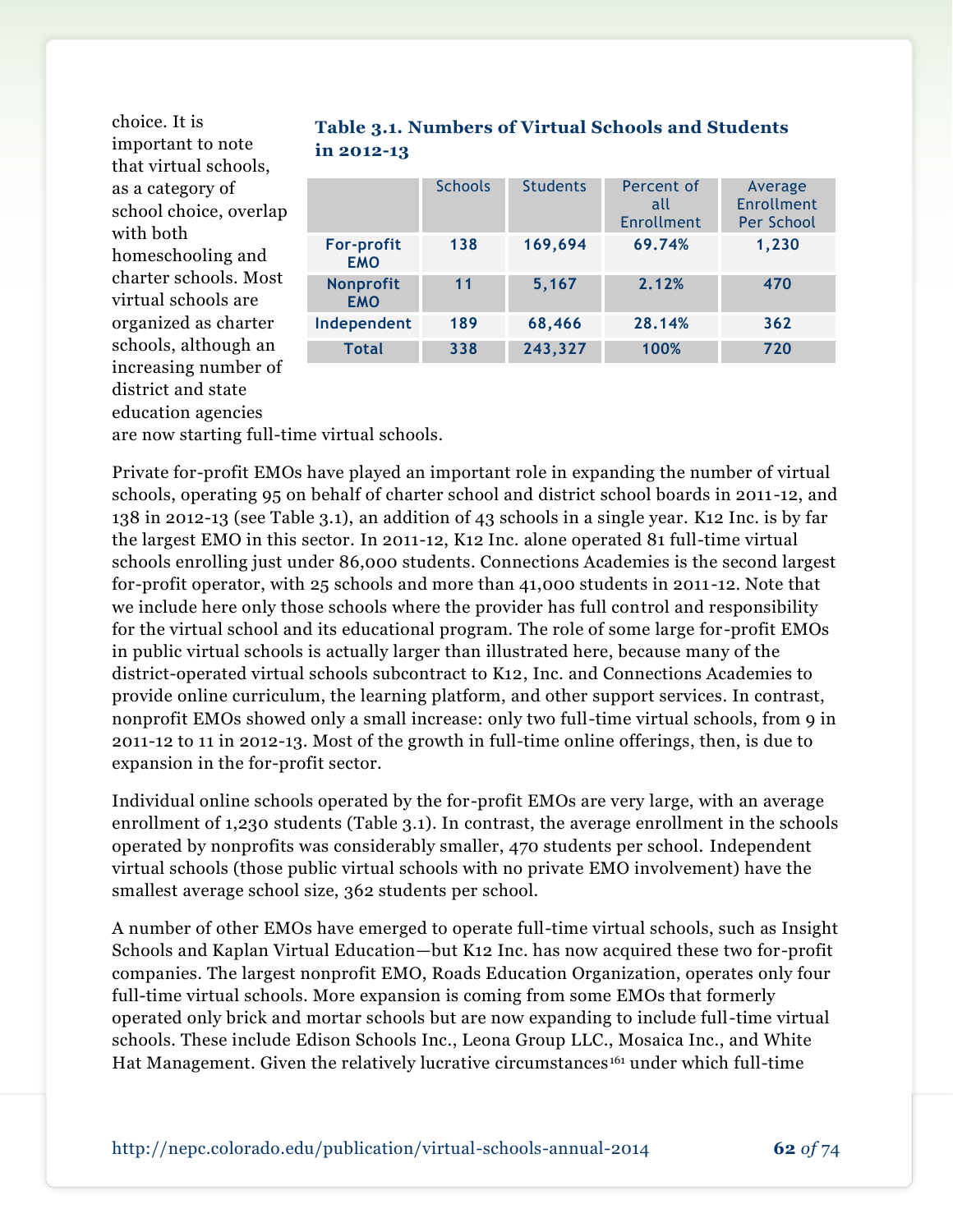virtual schools can operate, it is likely that more for-profit EMOs will be expanding their business models to include full-time virtual schools.

#### **Student Characteristics**

To provide context for school performance data comparisons discussed later in this report, following is an analysis of student demographics.

#### *Race-Ethnicity*

Aggregate data from full-time virtual schools look rather different from national averages in terms of student ethnicity. Three-quarters of the students in virtual schools are whitenon-Hispanic, compared

with the national mean of 54% (see Figure 3.2). The proportion of Black and Hispanic students served by virtual schools is noticeably lower than the national average. Only 10.3% of the virtual school enrollment is Black while 16.5% of all public school students are Black. An even greater discrepancy is found among Hispanic students, who comprise only 11% of the virtual school students but 23.7% of all public school



### **Figure 3.2. Race/Ethnicity of Students in Virtual Schools Compared with National Averages, 2010-11**

students. Because virtual schools have a large presence in states with large Hispanic populations, such as Arizona, California, and Florida, this finding is surprising. It appears that virtual schools are less attractive to Hispanics, or perhaps that virtual schools are doing less outreach or marketing to this population. This may also be due to evidence that suggests lower success rates for minority populations in online schooling. <sup>162</sup> The data we collected from state sources for 2011-12 and 2012-13 was more incomplete than the 2010- 11 data collected from the National Center for Education Statistics (NCES). <sup>163</sup> Nevertheless, the distribution of students by race/ethnicity was largely unchanged except for a slight (2-3 percentage points) increase in minority students.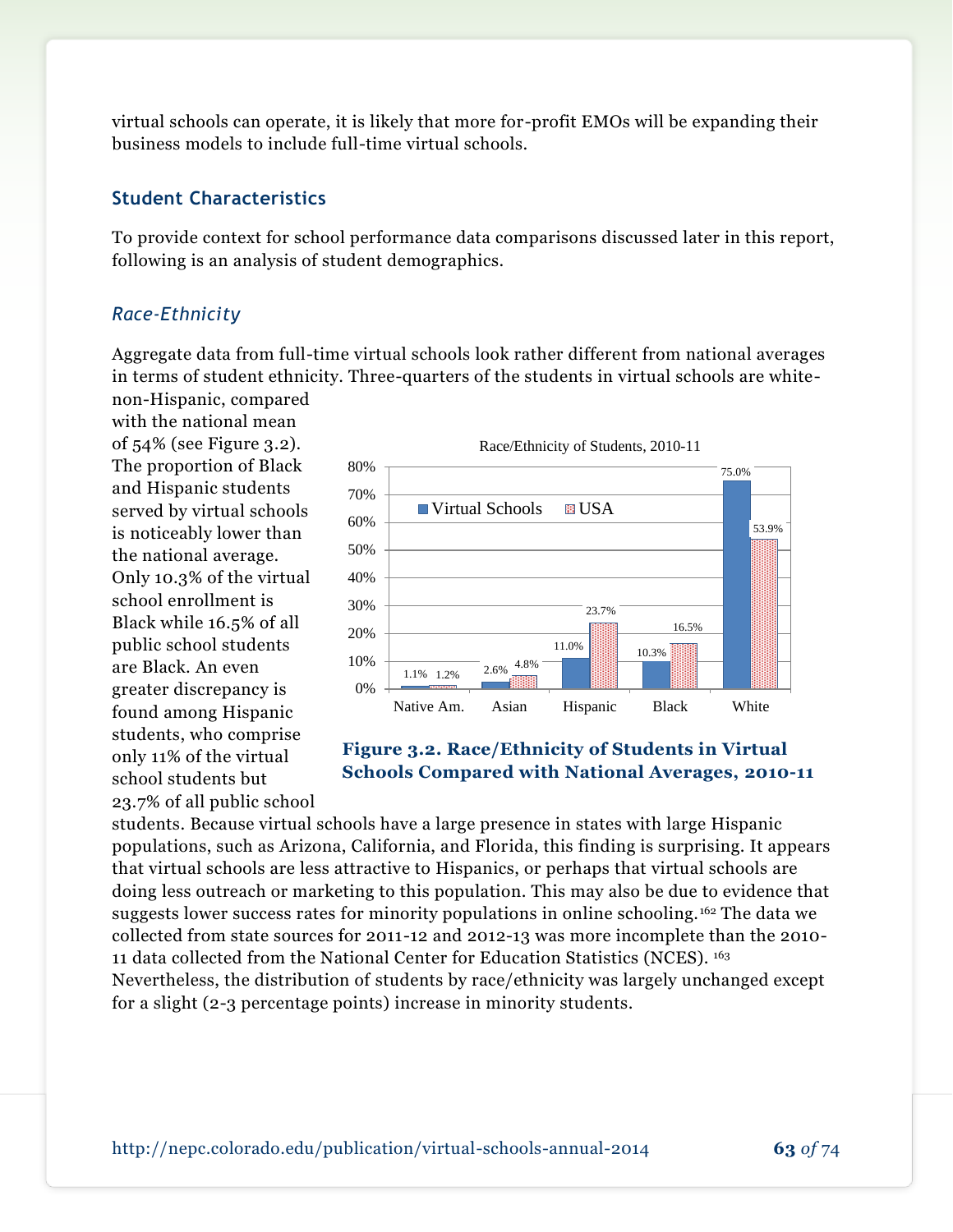#### *Sex*

While the population in the nation's public schools is nearly evenly split between girls and boys, the population of students in virtual charter schools overall skews slightly in favor of

girls (52.5% girls and 47.5% boys) (see Figure 3.3). Virtual schools catering to students in elementary and middle school tend to be more evenly split between boys and girls, but high



**Figure 3.3. Sex of Students in Virtual Schools, 2010-11**

schools are likely to have a larger proportion of boys. Charter schools and for -profit EMOoperated schools tend to have slightly more girls than boys enrolled, while the district-run virtual schools tend to be have more even distribution.

## *Free and Reduced-Price Lunch, Special Education, and English Language Learner Status*

As illustrated in Figure 3.4, the proportion of students in full-time virtual schools who qualified for free or reduced-price lunch (FRL) was 10 percentage points lower than the average in all public schools in 2010-11: 35.1% compared with 45.4%. Of those virtual schools reporting data, 13% enrolled a higher percentage of FRL students than the national average, while 87% of

reporting schools indicated a lower percentage. The data available after 2010-11 is more incomplete, although it suggests that the proportion of FRL students in virtual schools has increased a few percentage points. In general, virtual schools continue to serve a noticeably lower percentage of economically disadvantaged students than other public schools.

Figure 3.4 also illustrates the representation of students classified as special education, indicating they



**Figure 3.4. Students Qualifying for Free and Reduced-Priced Lunch, Classified as Special Education, or Classified as English Language Learners**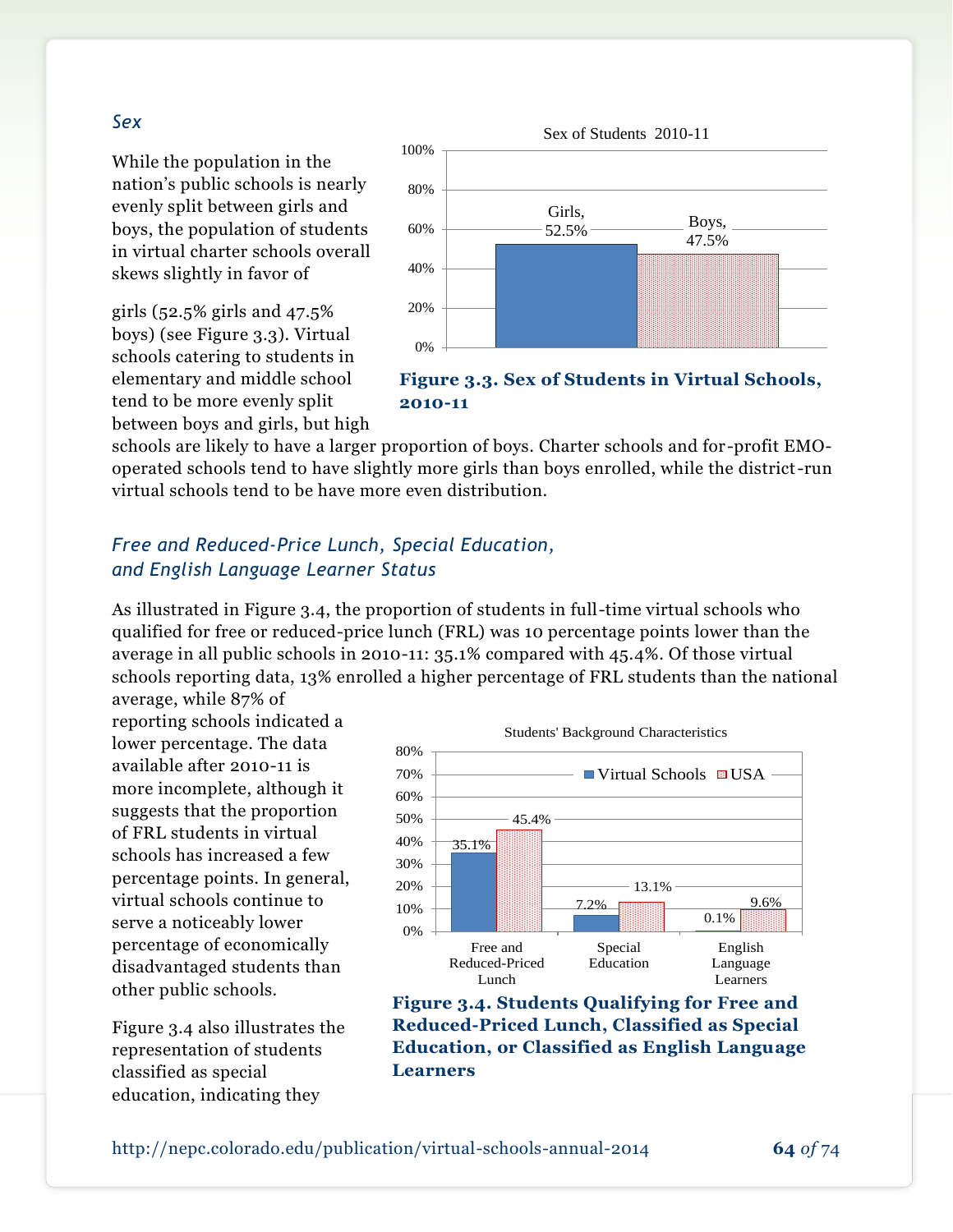have a disability as well as a recorded Individualized Education Plan (IEP). Overall, the proportion of students with disabilities in virtual schools is around half of the national average, or 7.2% compared with 13.1 %. Only 92 schools reported special education data in 2010-11 and the available data in subsequent years is even more incomplete. Just over 11% of the virtual schools reported having a higher proportion of students with disabilities than the national average, while 88.5% had a lower than average proportion of students with disabilities.

Given that charter schools overall usually have a substantially lower proportion of students with disabilities compared with district schools or state averages, one might expect an even greater difference in virtual school enrollments because it seems more difficult to deliver special education support via the Internet. However, it may be that the populations of students with disabilities in virtual and traditional public schools differ substantively in terms of the nature and severity of students' disabilities. Past research has established that traditional public schools typically have a higher proportion of students with moderate or severe disabilities, while charter schools have more students with mild disabilities that are less costly to accommodate.<sup>164</sup>

English language learners represent a growing proportion of students in the nation's schools, especially in the states served by virtual schools. However, only 0.1% of full-time virtual school students are classified as English language learners (ELLs). This is a strikingly large difference from the 9.6% national average (Figure 3.4). None of the virtual schools had higher proportions of ELLs than the national average, and the ELL student enrollment of most virtual schools with data available was less than 1%. There are no clear explanations for the absence of students classified as English language learners in virtual schools. One possible explanation could be that the packaged curriculum is only available in English; another possible explanation might be that instructors have insufficient time to support these students.

### *Enrollment by Grade Level*

The National Center for Education Statistics has four school level classifications, as indicated in Figure 3.5. More than half of virtual schools are designed or intended to enroll students from kindergarten to grade 12 (and so are in the Other Grade Configurations category). Ten percent are



**Figure 3.5. Distribution of Virtual Schools by School Level**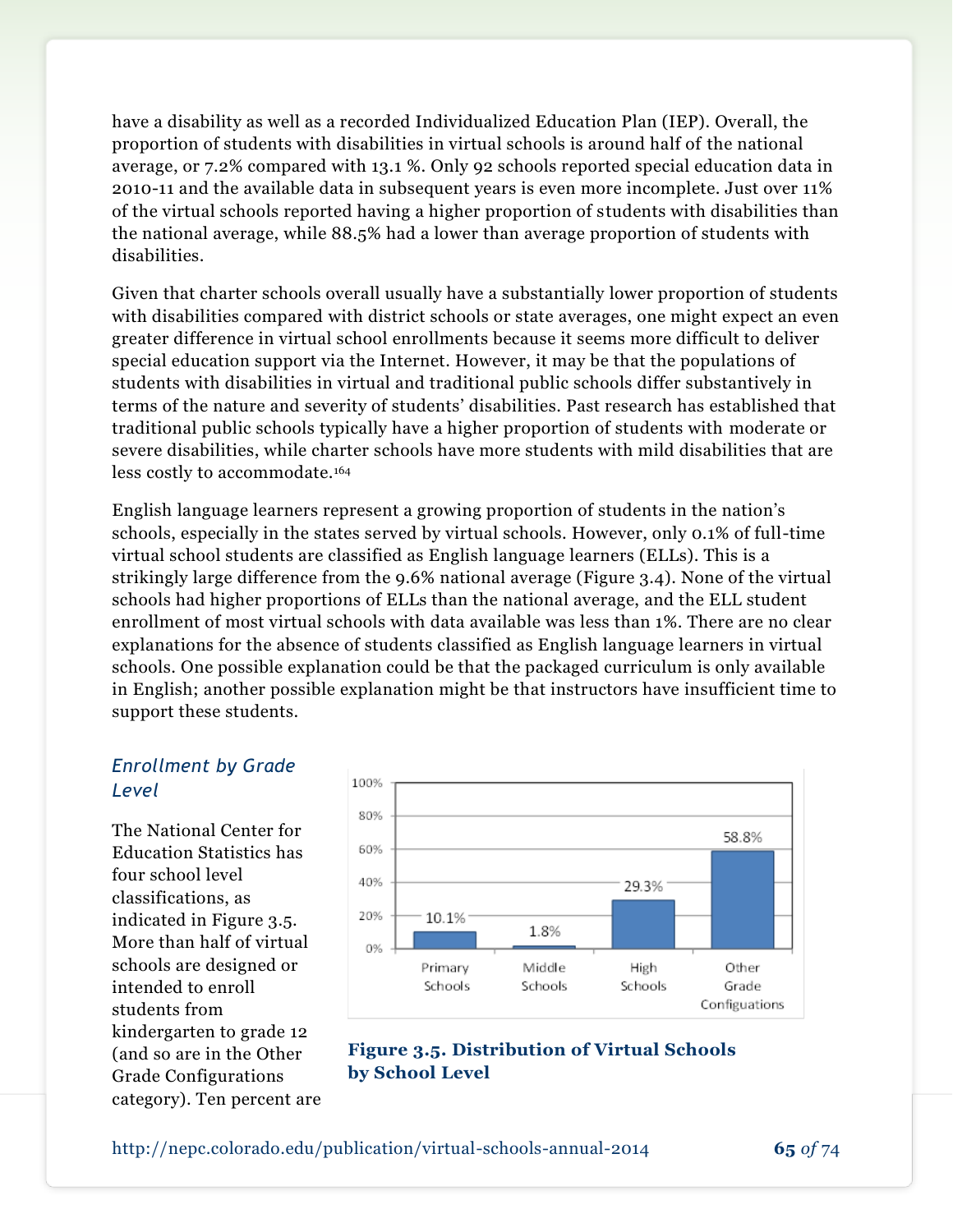designated as primary schools, less than 2% as middle schools, and 29% as high schools. While this classification system is generally useful for describing traditional public schools, it is less useful for categorizing charter schools that often have grade configurations that span primary, middle, and high school levels. This classification also





has limitations in representing the distribution of students in charter schools since many of these schools have permission to serve all grades but actually only enroll students in a more limited array of grades.

To more accurately display the distribution of students in virtual schools, we used actual student enrollment data by grade, obtained from the National Center for Education Statistics. Figure 3.6 depicts the enrollment distribution of students in virtual schools by grade level, compared with national averages. A disproportionate number of students are in high school, where the enrollment drops off sharply after ninth grade. This picture differs from the national picture, where a comparatively equal age cohort is distributed evenly across grades, with a gradual drop from grades 9 to 12. In addition, the national population shows a slight increase at grade 9, due to some students not obtaining enough credits to be classified as 10th graders. Starting in grade 10, however, the enrollment per grade decreases slightly, reflecting the nation's dropout problem.

### **Student-Teacher Ratios**

The data available on student to teacher ratios is incomplete and—given the extreme variations reported from year to year—erratic. We were able to obtain student to teacher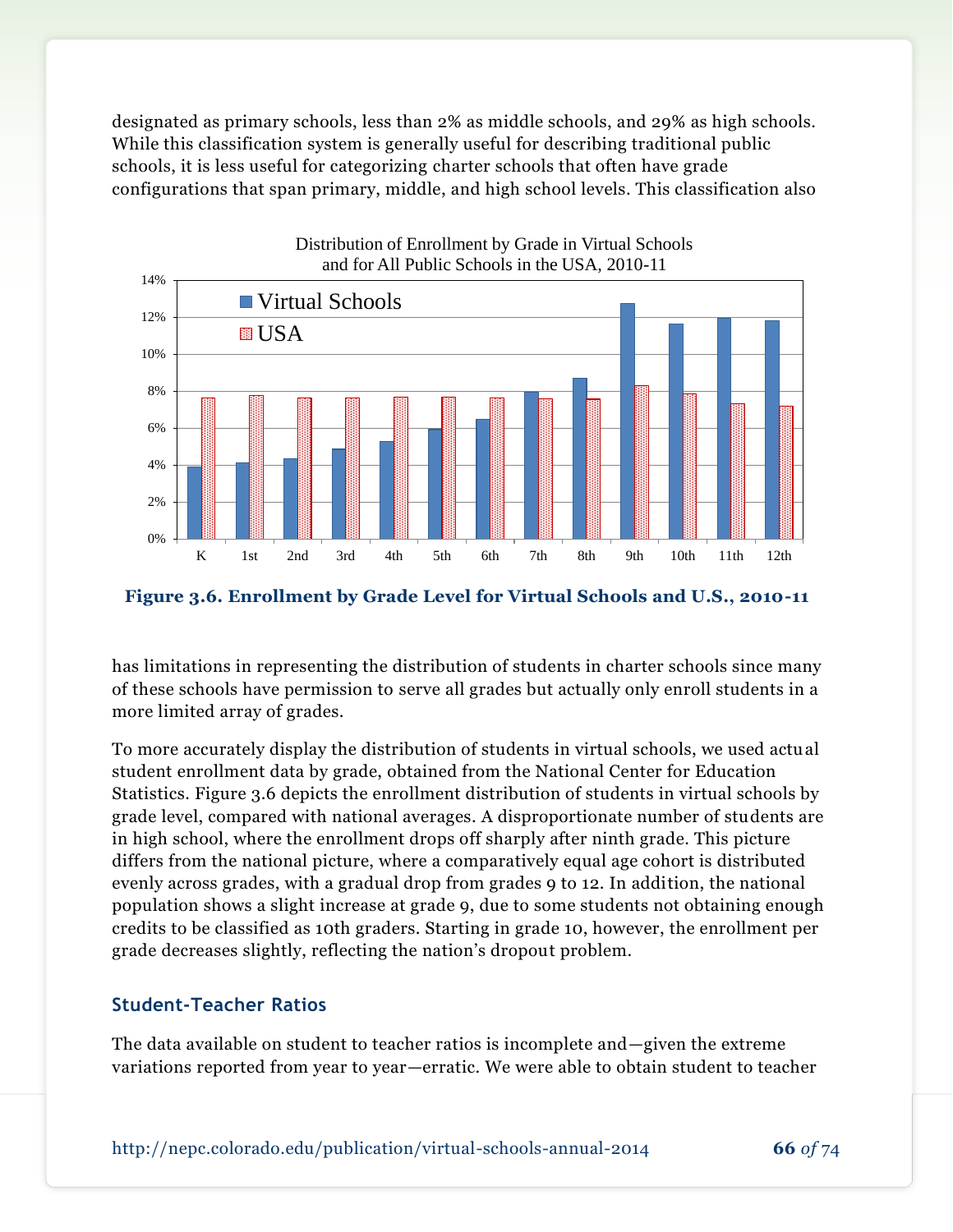ratio data from 55% of the virtual schools in 2012-13. This data was obtained from state education agencies and from school report cards.

While the average student-teacher ratio is approximately 15 students per teacher in the nation's public schools, virtual schools report more than twice as many students per teacher. Virtual schools operated by for-profit EMOs report the highest student-teacher ratio (37 students per teacher), and the virtual schools operated by nonprofit EMOs have the lowest student teacher ratio (17.3 students per teacher). The raw data shows considerable outliers, with some virtual schools reporting only 1 student per teacher and 17 schools reporting 10 or fewer students per teacher. On the other extreme, 3 schools reported having 200 or more students per teacher and 17 schools reporting having more than 55 students per teacher

### **School Performance Data**

This section reviews key school performance indicators, including Adequate Yearly Progress (AYP) status, state ratings, and on-time graduation rates. Comparisons across these measures suggest that virtual schools are not performing as well as brick-and-mortar schools. The findings also reveal that virtual schools operated by private EMOs are not performing as well as public virtual schools with no private EMO involvement.

### *Adequate Yearly Progress and State Ratings Assigned to Virtual Schools*

Adequate Yearly Progress (AYP) and state school performance ratings were obtained from state sources or directly from school report cards. Although these are weak measures of school performance, they provide descriptive indicators that can be aggregated across states.

AYP is essentially intended to demonstrate whether or not a public school meets its state standards. However, it is a relatively crude indicator that covers academic as well as non-



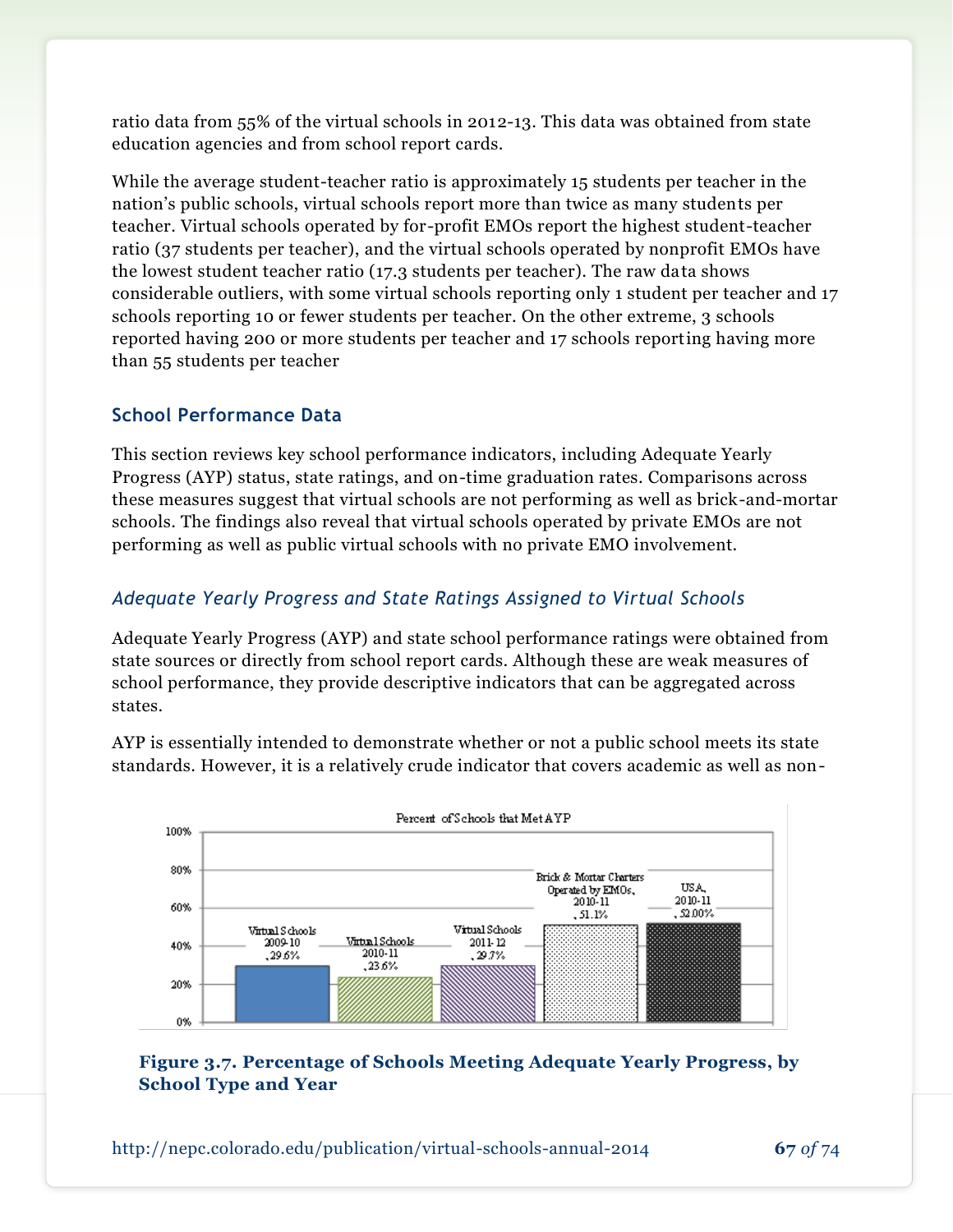academic measures, such as school attendance and the percentage of students taking a state exam. To date, 42 states including Washington D.C. have received ESEA waivers on the federal goal of 100 percent proficiency by 2014. Such waivers have allowed 28 states with virtual schools to discontinue the use of state-determined AYP standards in 2012-13. California and Iowa are the only two states with full-time virtual schools that reported results based on AYP.

In the 2010-2011 school year, when most states were still reporting AYP status, there was a 28-percentage point difference between full-time virtual schools meeting AYP and traditional brick-and-mortar district and charter schools that did: 23.6% compared with 52%, respectively. Although the virtual school average was higher in the other two years, as illustrated in Figure 3.7, the gap in AYP between virtual and traditional schools has recently hovered around 22 percentage points, offering no evidence of an improvement trend. This suggests that the need for more time to meet goals may not be a sufficient explanation for the large difference.

In addition, AYP ratings were substantially lower for virtual schools managed by EMOs than for brick-and-mortar schools managed by EMOs: 29.6% compared with 51.1%.

One should be cautious in drawing conclusions from such an imperfect measure, and one should be cautious in interpreting differences among groups of schools. At the same time, it appears evident that extremely large differences, such as the 22 percentage point difference between full-time virtual schools and brick-and-mortar schools meeting AYP, warrants further attention.

In the 2012-13 school year, we had AYP status for only California and Iowa. In California, only 5 of 36 (14%) full-time virtual schools met their AYP targets. The percent of traditional public schools that made AYP in California in that year was 10% for elementary schools, 6% for middle schools, and 27% for high schools. On the other hand, Iowa's first two full-time virtual schools, Iowa Connections Academy and Iowa Virtual Academy (K12 Inc.), which opened in 2012-13, both met state AYP targets.

Of course, there are variations among individual schools and companies represented in the virtual school cohorts discussed here. A few operators of full-time virtual schools have particularly dismal results. For example, only 5% of the virtual schools operated by White Hat Management met AYP in 2011-12.

With new waivers from NCLB/ESEA requirements, 28 states with full-time virtual schools have developed new annual measurable objectives (AMOs) that are used to measure and report school performance. Such measures vary considerably from state to state. Ten states use a total weighted index score (which determines the school's letter grade or star rating) from lowest to highest. Letter grades, in particular, are used in the following states: Alaska, Arizona, Idaho, Indiana, Ohio, Pennsylvania, Oklahoma, South Carolina, Nevada, and Minnesota. Other states use a variety of measures that are then combined to arrive at an overall evaluation of school performance. Categories of performance are based on postsecondary and workforce readiness, academic growth gaps, academic growth, and academic achievement. Only 78 of the 338 full-time virtual schools received assigned an

http://nepc.colorado.edu/publication/virtual-schools-annual-2014 **68** *of* 74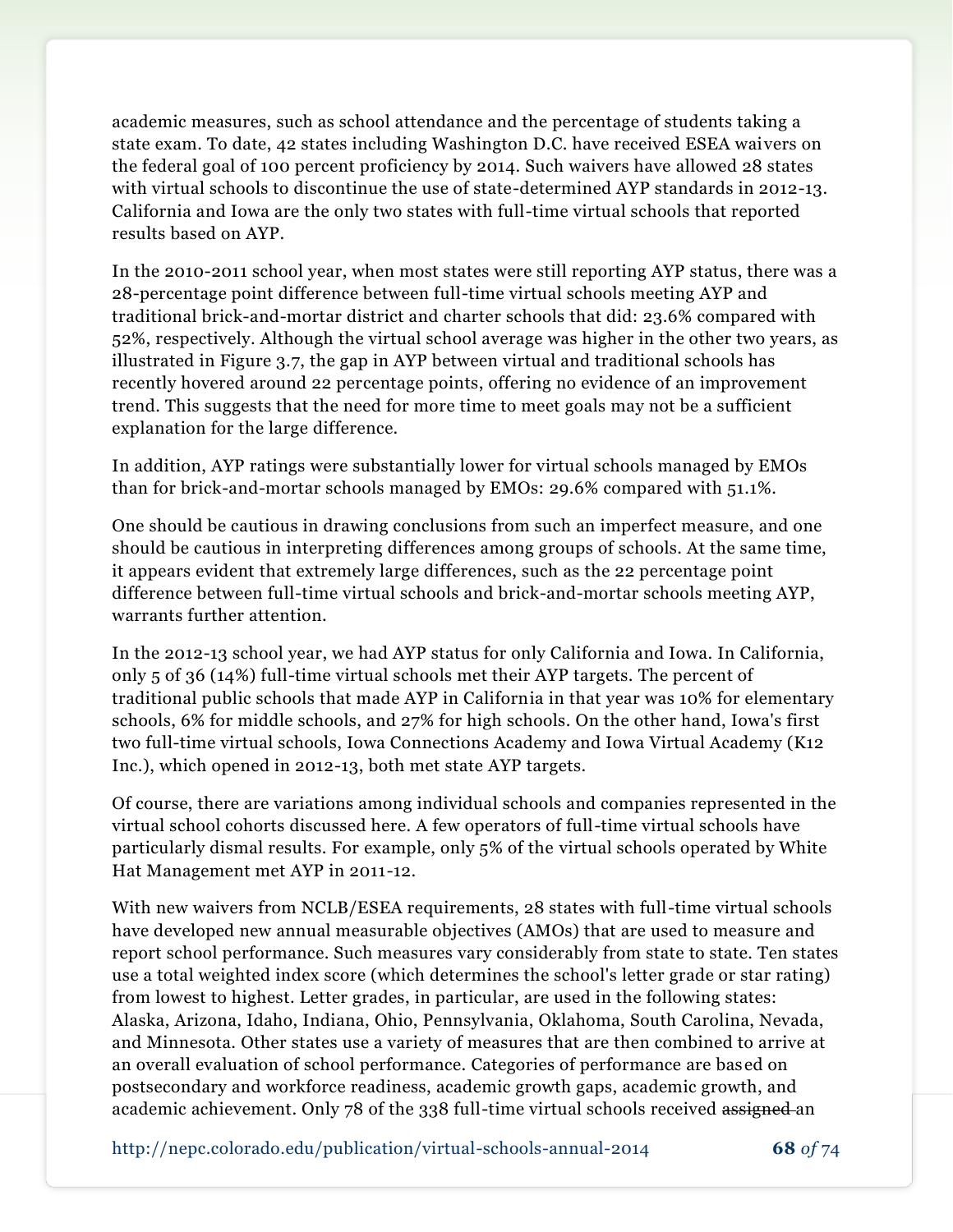acceptable annual accountability rating by state education authorities. Independent virtual schools that do not have EMOs were more likely to receive an acceptable rating than virtual schools operated by private EMOs: 36% compared with 31.18%.

In total, only 78 out of 231 virtual schools with ratings in 2012-13 were academically acceptable (33.77%). A total of 100 full-time virtual schools (or 30% of all virtual schools in 2012-13) did not receive any state accountability/performance ratings. Florida accounted for the largest share of virtual schools with no measures of school performance, followed by Ohio and Wisconsin.

Next, we compared the academic performance of full-time virtual schools for 2011-12 and 2012-13 school years using three possible ratings: academically acceptable, academically unacceptable, and not rated. One should be cautious in drawing conclusions from such an imperfect measure based on only two consecutive years of school-level performance. The 2011-12 state ratings compared a school's performance level in one year to a single proficiency target; thus, such ratings promoted limited outcomes. However, new annual accountability ratings go beyond AYP requirements for NCLB and include a wider variety of measures, such as college-readiness, academic growth, and academic performance in additional tested subjects. Such ratings are being used to hold public schools accountable, and they serve as the base for determining whether a school merits corrective or punitive action. Given the rapid growth of full-time virtual schools in states such as Florida, Ohio and Wisconsin, it will be critical to determine why so comparatively few virtual schools received a state rating—especially since they appear to enroll fewer students making greater demands on schools, such as English language learners.

|                       | $2011 - 12$ :      | $2012 - 13$ :      | $2011 - 12$ :       | $2012 - 13$ :               |
|-----------------------|--------------------|--------------------|---------------------|-----------------------------|
|                       | <b>All Virtual</b> | <b>All Virtual</b> | <b>Results for</b>  | <b>Results for Subgroup</b> |
|                       | Schools that       | Schools that       | Subgroup of Virtual | of Virtual Schools          |
|                       | received ratings   | received ratings   | Schools that had    | that had Ratings in         |
|                       | $N = 228$          | $N = 238$          | Ratings in both     | both Years                  |
|                       |                    |                    | Years               | $N = 176$                   |
|                       |                    |                    | $N = 176$           |                             |
| <b>For-profit EMO</b> | 18.5%              | 31.9%              | 17.6%               | 31.1%                       |
| <b>Nonprofit EMO</b>  | 50.0%              | 22.2%              | 57.1%               | 28.6%                       |
| Independent           | 32.6%              | 36.7%              | 30.5%               | 31.9%                       |
| <b>Total</b>          | 28.1%              | 34.2%              | 26.1%               | 31.4%                       |

### **Table 3.2. Percentage of Virtual Schools with Acceptable School Performance Ratings, 2011-12 and 2012-13**

At the same time, it appears evident that large differences in school accountability ratings between EMO-managed full-time virtual schools and independent virtual schools (i.e., no EMO involvement) for two consecutive years warrants further attention. Table 3.2 details state School Performance Ratings for the two most recent school years.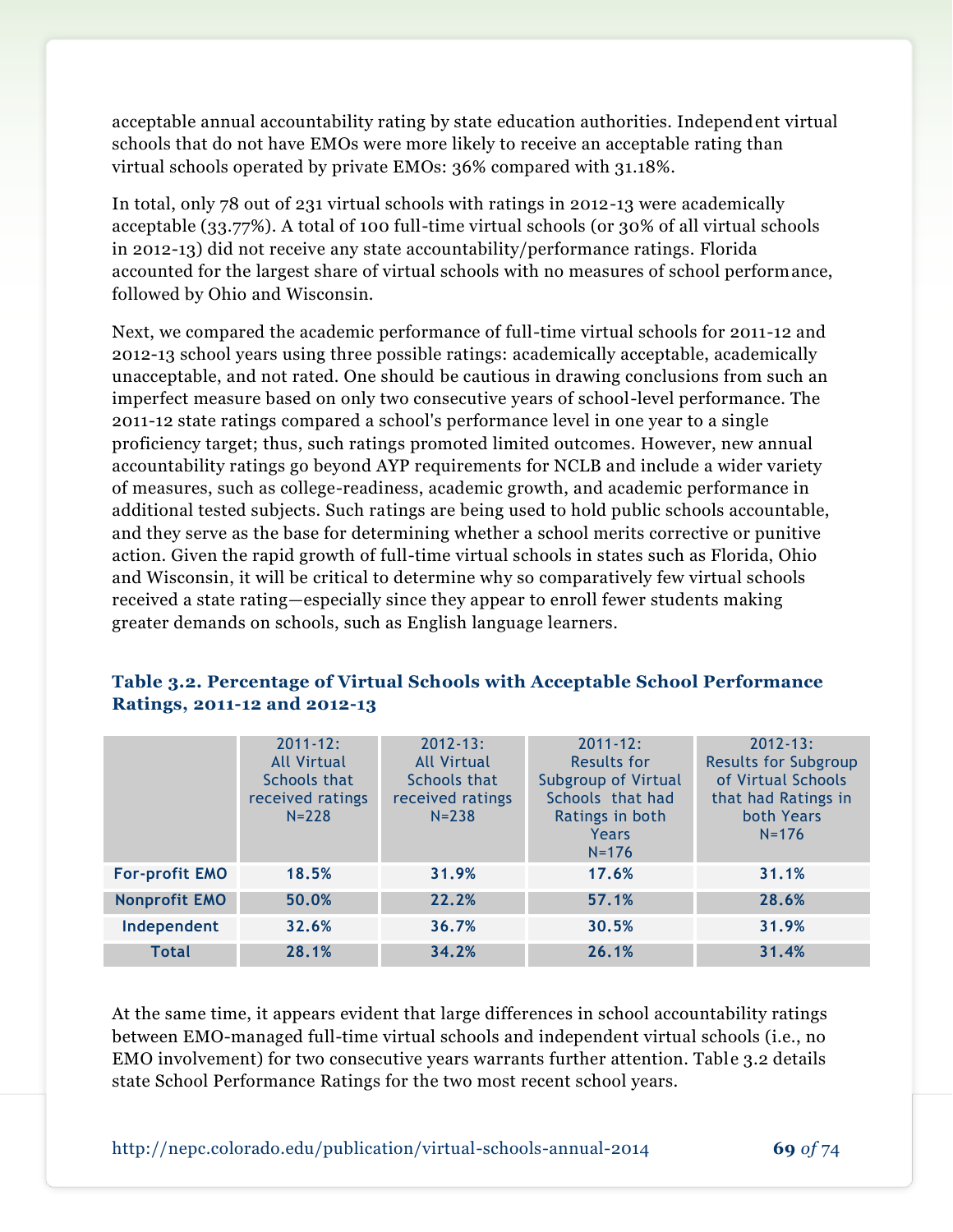While AYP is not designed to reward growth, a concern of advocates of value-added testing, the fact that it was used to hold public schools accountable and to justify imposing sanctions makes it viable as a comparative measure. To supplement admittedly imperfect AYP data, Table 3.2 details aggregated data from State School Performance Ratings from the two most recent years. (State ratings for individual virtual schools appear in Appendix C). State rating categories vary considerably: some assign letter grades, for example, while others report whether or not a school is in corrective status, and if so, what point in the corrective process it has reached. Often, state ratings are based on a variety of measures, with some states including gains for students in the school for a year or more. In order to aggregate the ratings across states, we classified the ratings that virtual schools received as either "acceptable" or "unacceptable" based on guidance provided by state education agencies. We were then able to aggregate findings within and across states. Ratings were available for 228 out of 306 virtual schools included in the inventory in 2011-2012. For 2012-2013, there were state performance ratings for 231 out of the 338 school included in the inventory.

There were modest improvements in the overall percentage of virtual schools that received acceptable ratings in each of the two years; 28.1% had acceptable state ratings in 2011-12, and 34.2% had acceptable ratings in 2012-13. Even though there was an improvement, the vast majority of full-time virtual schools (65.8%) were still not rated academically acceptable in 2012-13. Because some schools closed and some new schools opened, and also because some schools did not receive a state performance rating in both years, we analyzed the subgroup of 176 virtual schools that had a state performance rating in both years (see the last two columns in Table 3.2). Here we can see a similar pattern with modest improvements in the proportion of schools that received an acceptable state performance rating. The virtual schools operated by for-profit EMOs fared worst in 2011- 12, but by 2012-13 their performance improved and was similar to the other two comparison groups (nonprofit EMOs, and independent virtual schools).

The ratings for the virtual schools operated by nonprofit EMOs showed considerable change between the two years. However, such extreme change in percentages may be explained by the fact that there are so few schools in that category that had ratings (6 nonprofit EMO virtual schools in 2011-12, and 7 in 2011-12). It is also important to remember that a large number of virtual schools overall do not have state ratings: 81 virtual schools (26.5%) lacked ratings in 20011-12, and 100 (29.6%) lacked ratings in 2012-13. With one out of every three or four full-time virtual schools not represented in this analysis, caution in interpreting findings is in order.

Given the rapid growth of full-time virtual schools, it is critical to determine why so comparatively few meet AYP or achieve acceptable State Performance Ratings—especially since they appear to enroll fewer students who make greater demands on schools, like English language learners. Similarly, it is critical to determine why so many are not receiving state performance ratings at all.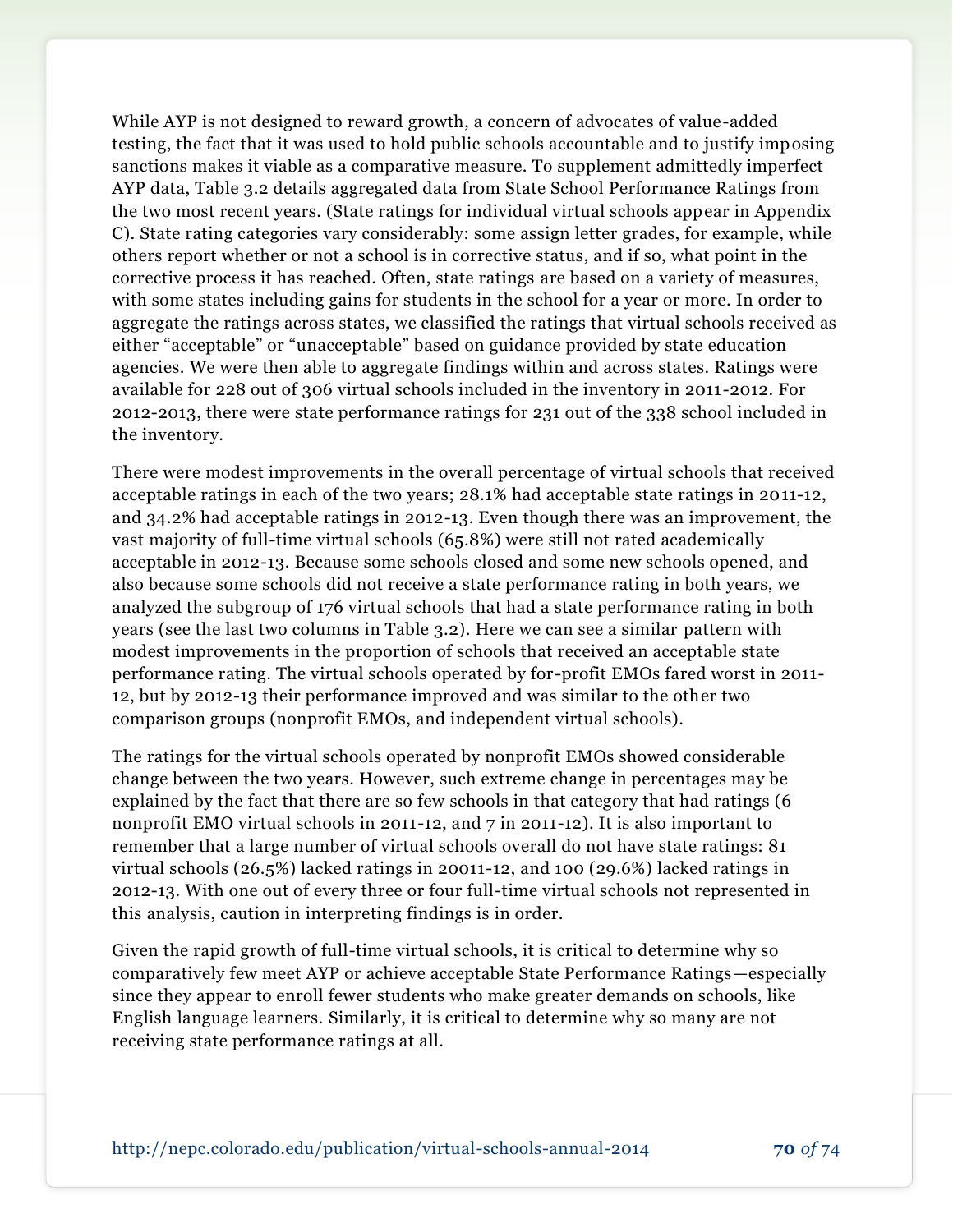#### *Graduation Rates*

In recent years, schools and states have been standardizing how they record and report graduation. The measure widely used today is "On-Time Graduation Rate," which refers to the percentage of all students who graduate from high school within four years after they started 9th grade. This analysis, reported in Figure 3.8, spans the



**Figure 3.8. Mean Graduation Rates for Virtual Schools**

four years from 2009-10 to 2012-13. Only 157 virtual schools reported a score related to on-time graduation in 2012-13. This is a slight improvement from last year, but it is still surprisingly low. The large number of virtual schools not reporting a graduation rate is partially due to the fact that some of these schools do not serve high school grades; others are relatively new and have not had a cohort of students complete grades 9-12. Even so, the number seems low in light of the large enrollment reported for grades 9-12.

As Figure 3.8 illustrates, the on-time graduation rate for the full-time virtual schools was a little more than half the national average: 43.8% and 78.6%, respectively—an improvement of 6 percentage points compared with results for 2011-12. The evidence on graduation rates remains inconclusive because so many schools have not reported rates, but it is in line with the findings on AYP and state school performance ratings. Despite the limited data, this is an important outcome measure that contributes to the overall picture of school performance.

#### **Discussion**

Our analyses indicate that full-time virtual schooling is growing rapidly, with growth largely dominated by for-profit EMOs, particularly K12 Inc. and Connections Academies. While these schools have potential for facilitating long-distance learning and cutting costs, the consistently negative performance of full-time virtual schools across all school performance measures makes it imperative to know more about these schools. The advocates of full-time virtual schools are several years ahead of policymakers and researchers, and new opportunities are being defined and developed largely by for -profit entities accountable to stockholders rather than to any public constituency.

Advocates of virtual schools may argue that the limitations in our data mean that findings such as those we share in this report are not definitive. We agree with this position.

http://nepc.colorado.edu/publication/virtual-schools-annual-2014 **71** *of* 74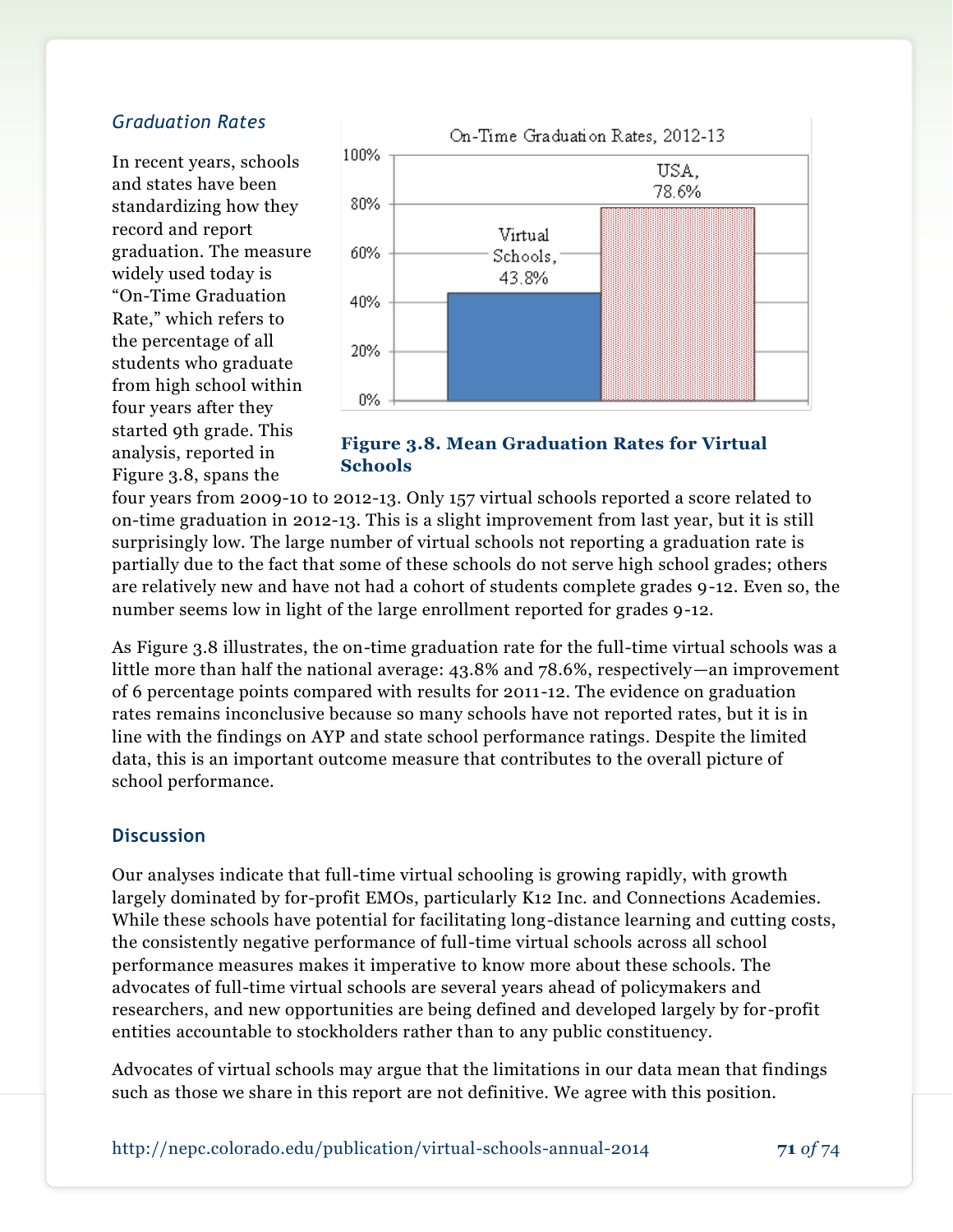Nevertheless, even though the outcome measures available are not as rigorous as desired and even though the data reported by virtual schools is not as complete as they should be, the findings still reveal that across all school performance measures, most virtual schools are lacking. There is not a single positive sign from the empirical evidence presented here. Given this picture, continued rapid expansion seems unwise. More research is needed; and to enable such research, state oversight agencies need to require more, and better refined, data.

#### **Recommendations**

Given the rapid growth of virtual schools, the populations they serve, and their relatively poor performance on widely used accountability measures, it is recommended that:

- Policymakers should slow or stop growth in the number of virtual schools and the size of their enrollment until the reasons for their relatively poor performance have been identified and addressed.
- Given that all measures of school performance indicate insufficient or ineffective instruction, these virtual schools should be required to devote resources toward instruction, particularly by reducing the ratio of students to teachers.
- State education agencies and the federal National Center for Education Statistics should clearly identify full-time virtual-schools in their datasets, distinguishing them other instructional models. This will facilitate further research on this subgroup of schools.
- State agencies should ensure that virtual schools fully report data related to the population of students they serve and the teachers they employ.
- State and federal policymakers should promote efforts to design new outcomes measures appropriate to the unique characteristics of full-time virtual schools.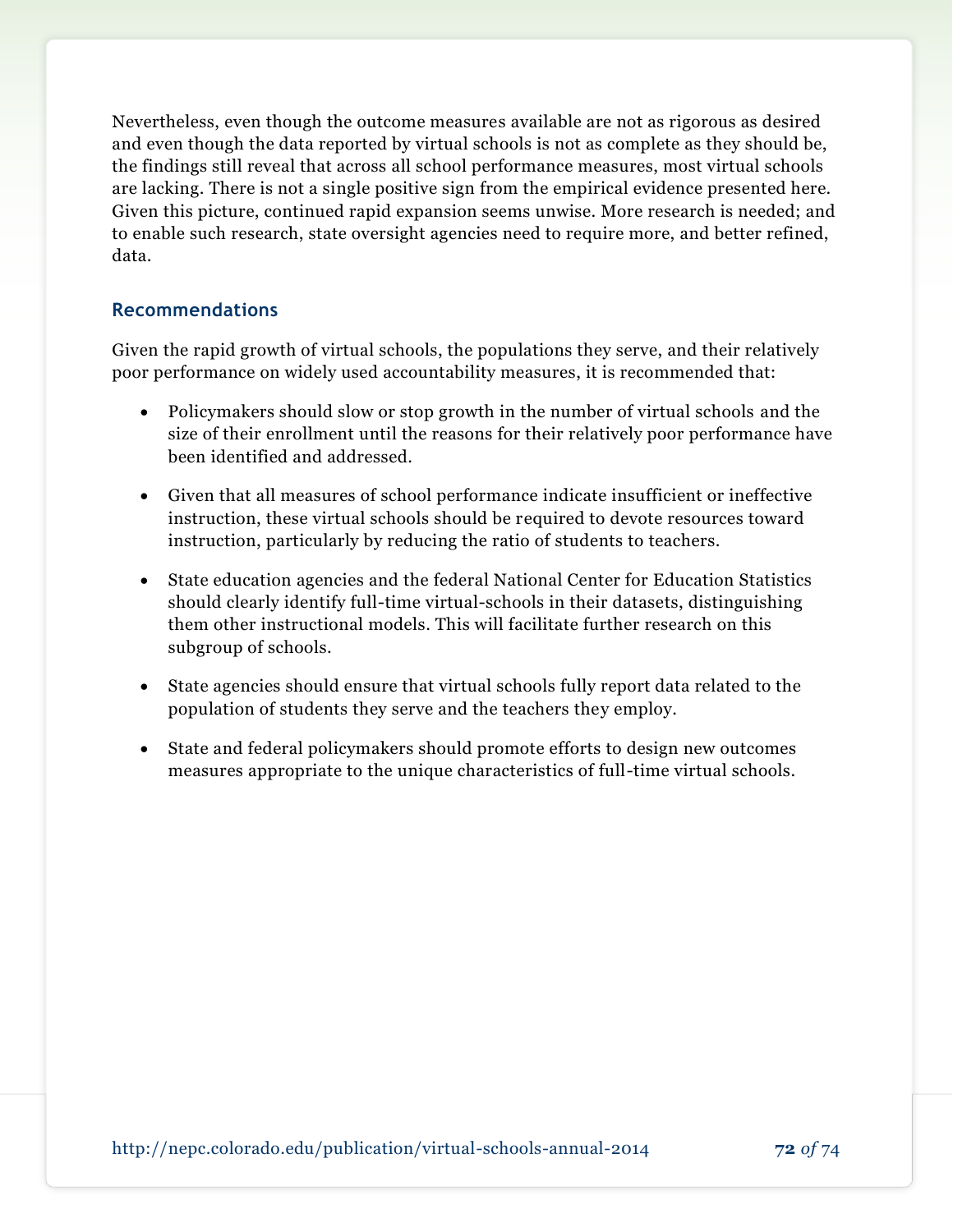## **Notes and References: Section III**

- 158 For example, school districts or schools offer online courses to cut costs or attract students from other schools/districts/states. These are not actually schools in the sense that they offer the complete state-mandated curriculum; they are just basically individual courses that students can take if they want to. Such a program would never receive an NCES ID no matter how many students enroll in these online courses because it's not a school.
- 159 See notes in the appendices for more details regarding inclusion criteria.
- 160 To be included in this inventory and considered in our analyses, a virtual school has to meet our selection criteria. First of all, it must be classified as a school and not a program. For example, it must be classified as a functioning school and not just a collection of individual optional courses. Online courses offered by school districts or schools to cut costs or attract students from other schools/districts/states, as referred to in Note 1, are therefore not included..
- Additionally, when separating programs from schools, we look for the existence of unique NCES or State Education Agency ID codes that are designated for school units. We exclude hybrid schools, and we avoid schools that have both face-to-face instruction and virtual instruction. Further, in order to be included in our inventory, these virtual schools should have evidence of at least 10 students enrolled. An important part of our analyses examines school performance; by including only full-time virtual schools, we are better able to attribute school performance outcomes to full-time virtual schools.
- 161 Marsh, R.M., Carr-Chellman, A.A., & Stockman, B.R. (2009). Why parents choose cybercharter schools. *TechTrends 53*(4).

Woodard, C. (2013, July 3). Special Report: The profit motive behind virtual schools in Maine. *Portland Press Herald*. Retrieved February 28, 2014, from [http://www.pressherald.com/news/virtual-schools-in-maine\\_2012-09-02.html.](http://www.pressherald.com/news/virtual-schools-in-maine_2012-09-02.html)

- 162 Comparisons with demographic composition of charter schools in the nation is also relevant since the virtual schools that enroll most students are charter virtual schools. Thirty-six percent of all charter school students are white, 29.2% are black, 27.2% are Hispanic, 3.5 are Asian, and 3.2% are classified as "other."
- 163 Data on ethnicity is from 2010-11, the most recent year from which we could obtain NCES data. The NCES provides the most comprehensive data, all from a single audited source. We obtained more incomplete data on race/ethnicity, sex, free- and reduced-price lunch status, English Language Learner status, and special education status for 2011-12 and 2012-13 from state sources and from school report cards. The figures we present are based on the most complete data source, the NCES 2010-11 data. We comment in the narrative when we see noticeable differences from the data we have collected in subsequent years.
- 164 Bordelon, S. J. (2010). Making the grade? A report card on special education, New Orleans charter schools, and the Louisiana charter schools law. *Loyola Journal of Public Interest*.